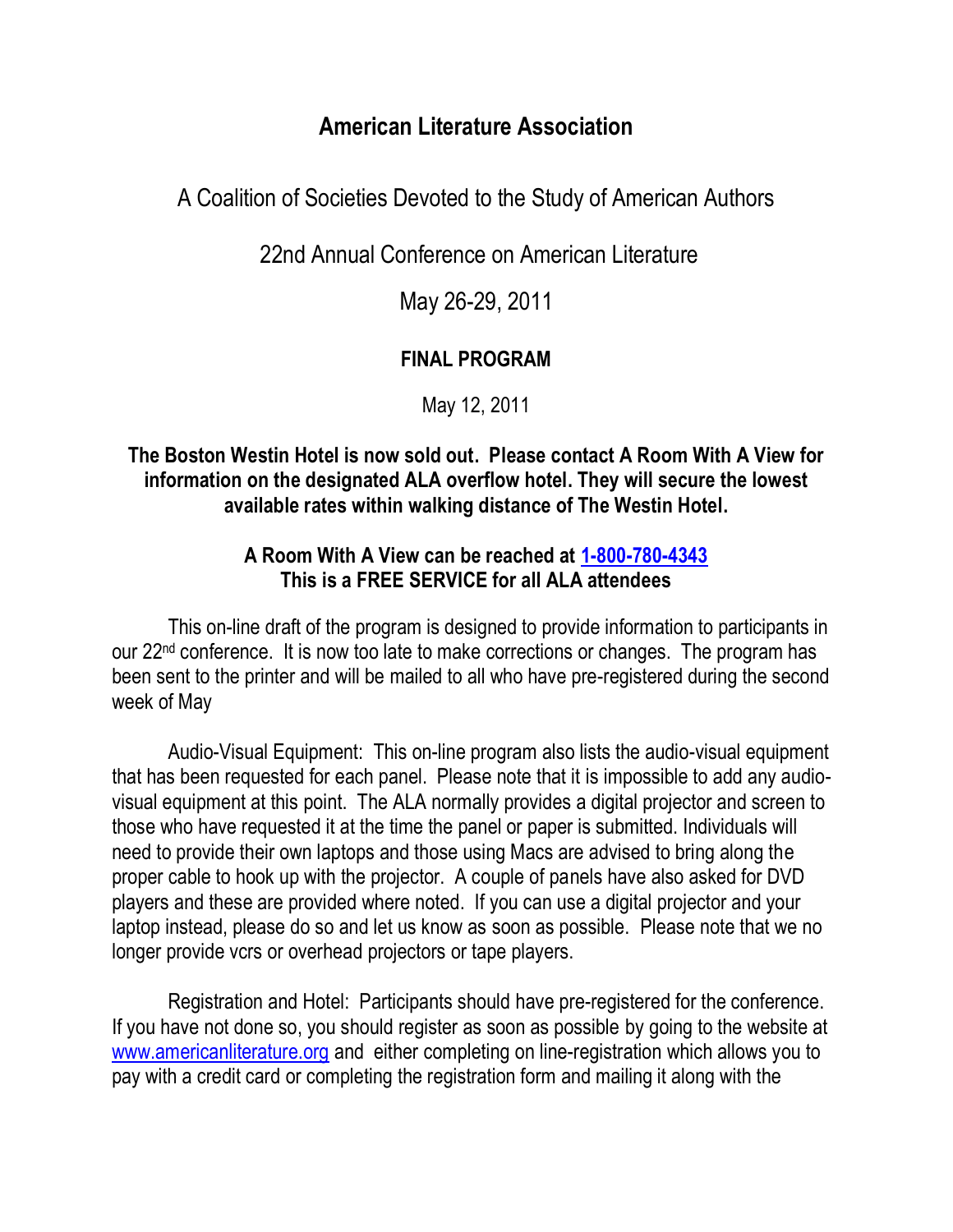appropriate check to the address indicated. Please note that we will not be able to accept credit cards at the hotel.

If something prevents you from presenting your paper, please notify the chair of your panel and the conference director as soon as possible. Please send any questions to the conference director at [abendixen@tamu.edu](mailto:abendixen@tamu.edu)

Thank you for your support of the American Literature Association – Alfred Bendixen, 2011 Conference Director

# **Important Note: Because of a hotel error in double-booking meeting space, our Thursday Sessions will be held in the Marriott Copley Place Hotel (110 Huntington Avenue) which is connected by skyway to the Westin**

# **American Literature Association**

A Coalition of Societies Devoted to the Study of American Authors

22<sup>nd</sup> Annual Conference on American Literature

May 26-29, 2011

The Westin Copley Place 10 Huntington Avenue Boston, MA 02116 (617) 262-9600

Conference Director Alfred Bendixen

**Registration Desk (Westin): Wednesday, 8:30 pm – 10:00 pm;**

**Registration Desk (Marriott Hotel ) Thursday, 7:30 am - 5:30 pm;**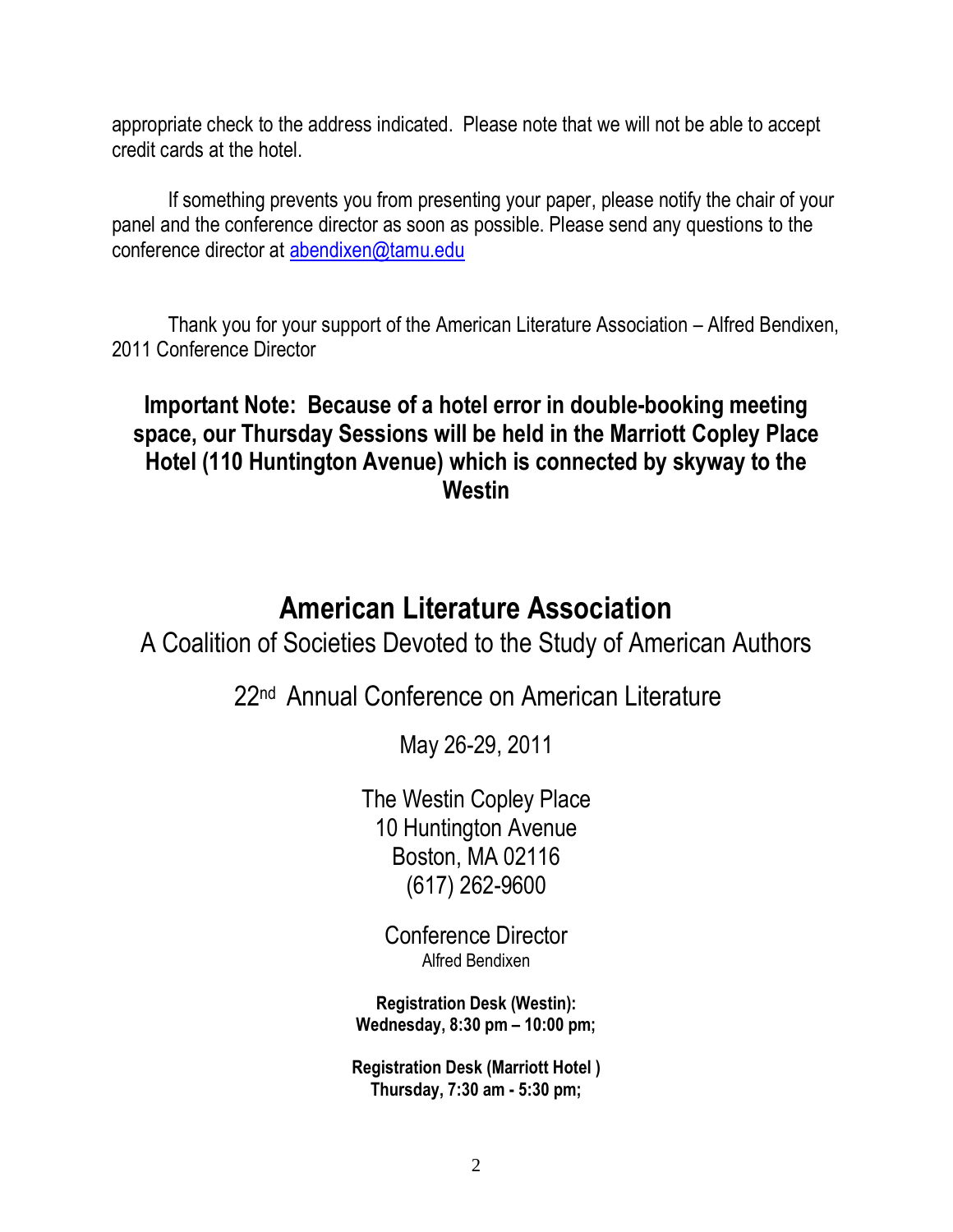**Registration Desk (Essex Foyer, Westin): Friday, 7:30 am - 5:00 pm; Saturday, 7:30 am - 3:00 pm; Sunday, 8:00 am - 10:30 am.**

**Book Exhibits (Staffordshire Room):** 

**Friday, 9 am – 5 pm; Saturday, 9 am – 5 pm.**

**Readings, Book Signings, and Performances**

**Andre Dubus III** Author of "The House of Sand and Fog," and "Townie" **Will read on Friday, May 27, 2011 Essex South 6:30 pm**

### **Ed Roberson Essex South 8:00 pm**

Poetry Reading by Ed Roberson, who will also be receiving the 2011 Stephen Henderson Award from the African American Literature and Culture Society. A reception hosted by the African American Literature and Culture Society, the Charles Chesnutt Association, the Paul Laurence Dunbar Society, the Pauline Hopkins Society, the Charles Johnson Society, the Toni Morrison Society, the Ralph Ellison Society, and the John Edgar Wideman Society will follow the presentation.

### **A reading by Meena Alexander, Bushra Rehman, and Jee Leong Koh Saturday, May 28, 2011 5:10-6:30 Essex North Center**

**Session 21-B** Contemporary South Asian and Asian American Poetry: A Creative Reading Organized by The Circle for Asian American Literary Studies

In this creative reading that seeks to highlight poets of South Asian and Asian American descent, these three poets write in ways that challenge existing tropes and forms. Poet and novelist Meena Alexander, Distinguished Professor of English at the City University of New York, will read poetry selections from her book *Quickly Changing River*. Poets Bushra Rehman and Jee Leong Koh will also read from their published poetry. Rehman's poetry has been featured most recently in the 2010 anthology*, Indivisible: An Anthology of Contemporary South Asian American Poetry,* and Koh has published two books of poetry, *Payday Loans* and *Equal to the Earth*, and his third book is forthcoming in March 2011.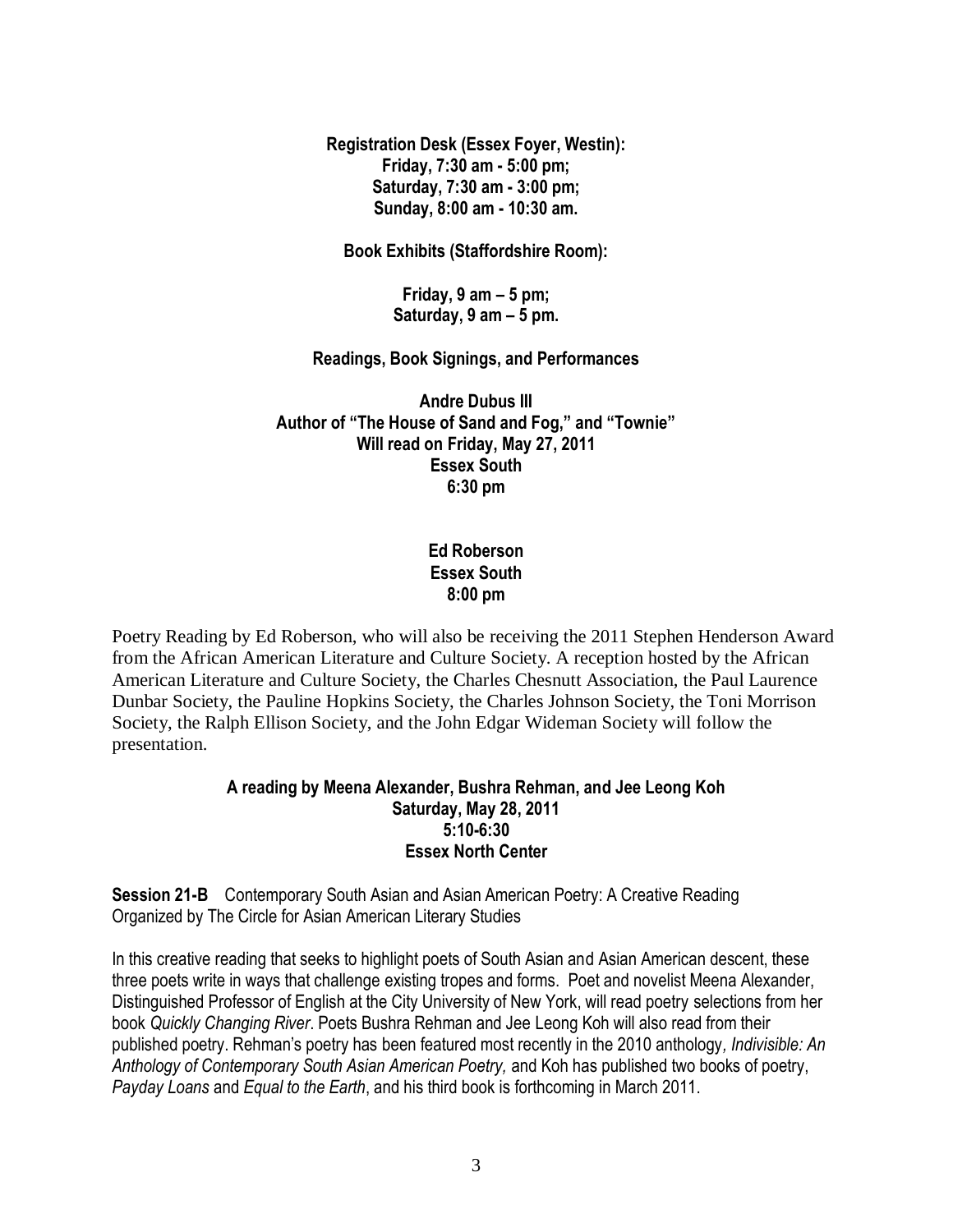### Friday, May 27, 2011  $5:20 - 6:50$  pm

#### The Raven's Trail: A Walking Tour of Poe's Boston

This 90-minute tour explores Poe's connections to Boston, from his birth here in 1809 to his return as a young man in 1827 and his controversial appearance before the Boston Lyceum in 1845. Though Poe spent only about a year living in Boston, he was intensely engaged throughout his career with the writers and editors he called "Frogpondians." Sites visited include the Poe birthplace, Edgar Allan Poe Square, the grave of Charles Sprague (called the banker-poet of Boston), the Frog Pond on Boston Common, and the King's Chapel Burying Ground. Your guide is Paul Lewis, Boston College English professor and the chairman of the Edgar Allan Poe Foundation of Boston. Meet at Poe Square (intersection of Boylston and Charles Street South: in front of the Boloco Burrito shop at 2 Park Plaza, Boston 02116) at 5:20pm.

#### **www.americanliterature.org**

# **Important Note: Because of a hotel error in double-booking meeting space, our Thursday Sessions will be held in the Marriott Copley Place Hotel (110 Huntington Avenue) which is connected by skyway to the Westin Hotel.**

### **Thursday, May 26, 2011**

Registration (Marriott Third Floor): open 7:30 am - 5:30 pm Note all of our meeting rooms in the Marriott are on the Third floor with the exception of the Maine and New Hampshire rooms which are on the Fifth floor.

## **Thursday, May 26, 2011 9:00 – 10:20 am**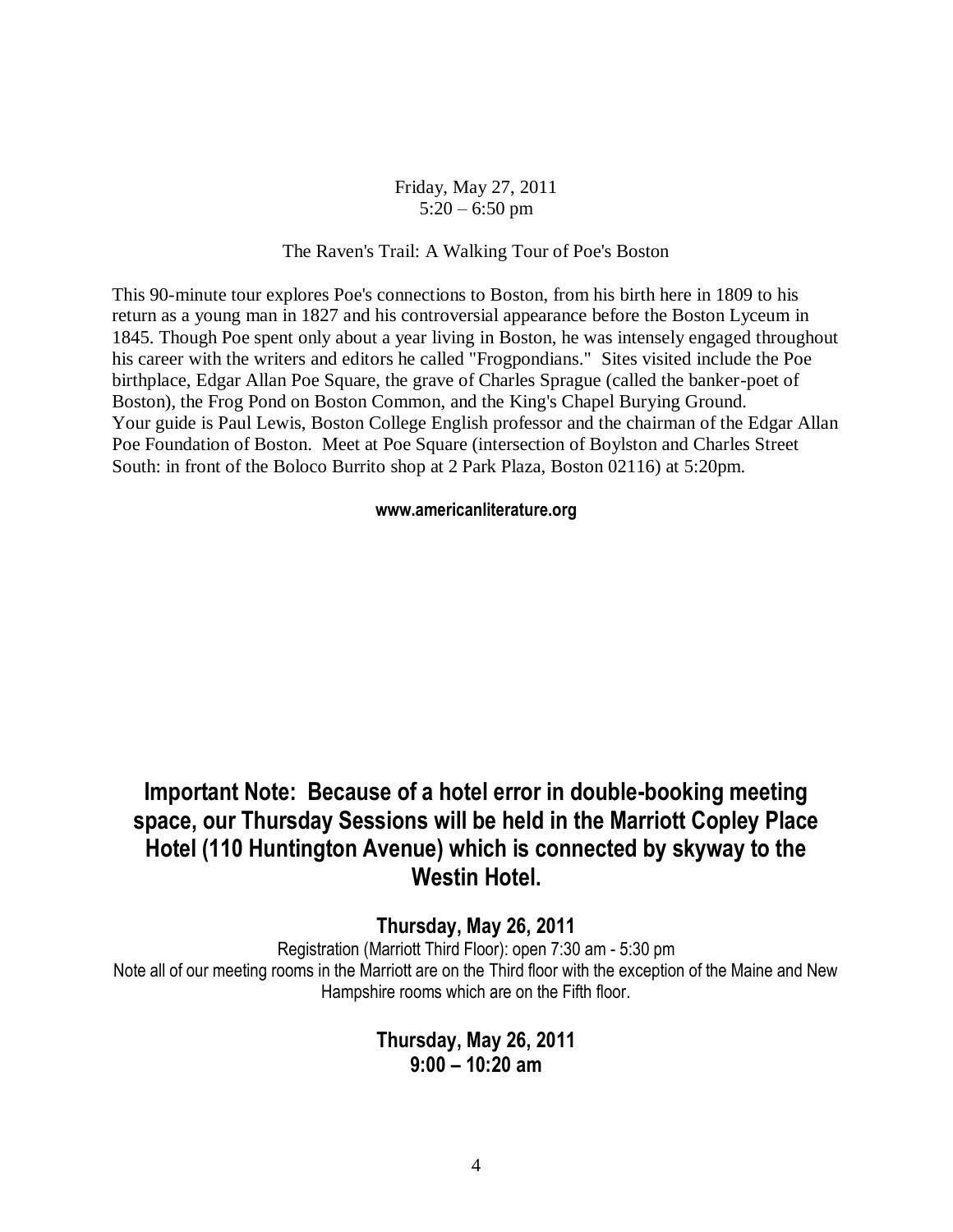## **Session 1-A Reassessments of Mark Twain (Marriott Arlington)**

Organized by the Mark Twain Circle of America

Chair: James S. Leonard, The Citadel

1. ""Pay no attention to that man behind the curtain': Mark Twain's Autobiography and the Wizard of Misdirection," Michael Kiskis, Elmira College

2. "When Did Susy Become Mark Twain's Favorite Daughter?," Linda Morris, University of California, Davis

3. "Real Property and Fictional Land: The Fact and the Fiction of the Tennessee Land," Larry Howe, Roosevelt University

### **Audio-Visual Equipment Required: Projector [presenter will bring computer]**

### **Session 1-B Landscapes in African American Writing (Marriott Berkeley)**

Organized by the African American Literature and Culture Society

Chair: Tyrone Simpson, Vassar College

1. "Proof of a Common Brotherhood': The African American Experience in Nineteenth Century Italy," Sarah Salter, Penn State University

2. "Picturing Pain: Images of Hurricane Katrina and War," Nikolas Sparks, Columbia University

3. ―Writing Trauma: Jerry Ward's *The Katrina Papers*,‖ Keith Byerman, Indiana State University

4. "Clarence Major, Walt Whitman, and Changing Thresholds of American Wonder," Linda Selzer, Penn State University

### **Audio-Visual Equipment Required: Projector for Power Point**

### **Session 1-C Hemingway and Women Writers (Marriott Wellesey)**

Organized by the Ernest Hemingway Society

Chair: Sara Kosiba, Troy University

1. **The Hemingway, Bishop and Key West: Two Writers' Perspectives," Thomas Travisano, Hartwick College** 

2. ""Miss Stein Instructs': Revisiting the Paris Apprenticeship," Katie Owens-Murphy, The Pennsylvania State University

3. **The Poetry of Adriana Ivancich Biaggini,**" Mark Cirino, University of Evansville

Audio-Visual Equipment Required: None

### **Session 1-D Roundtable: New Directions in American Literary Naturalism (Marriott Dartmouth)**

Moderator: Keith Newlin, University of North Carolina Wilmington,

Participants: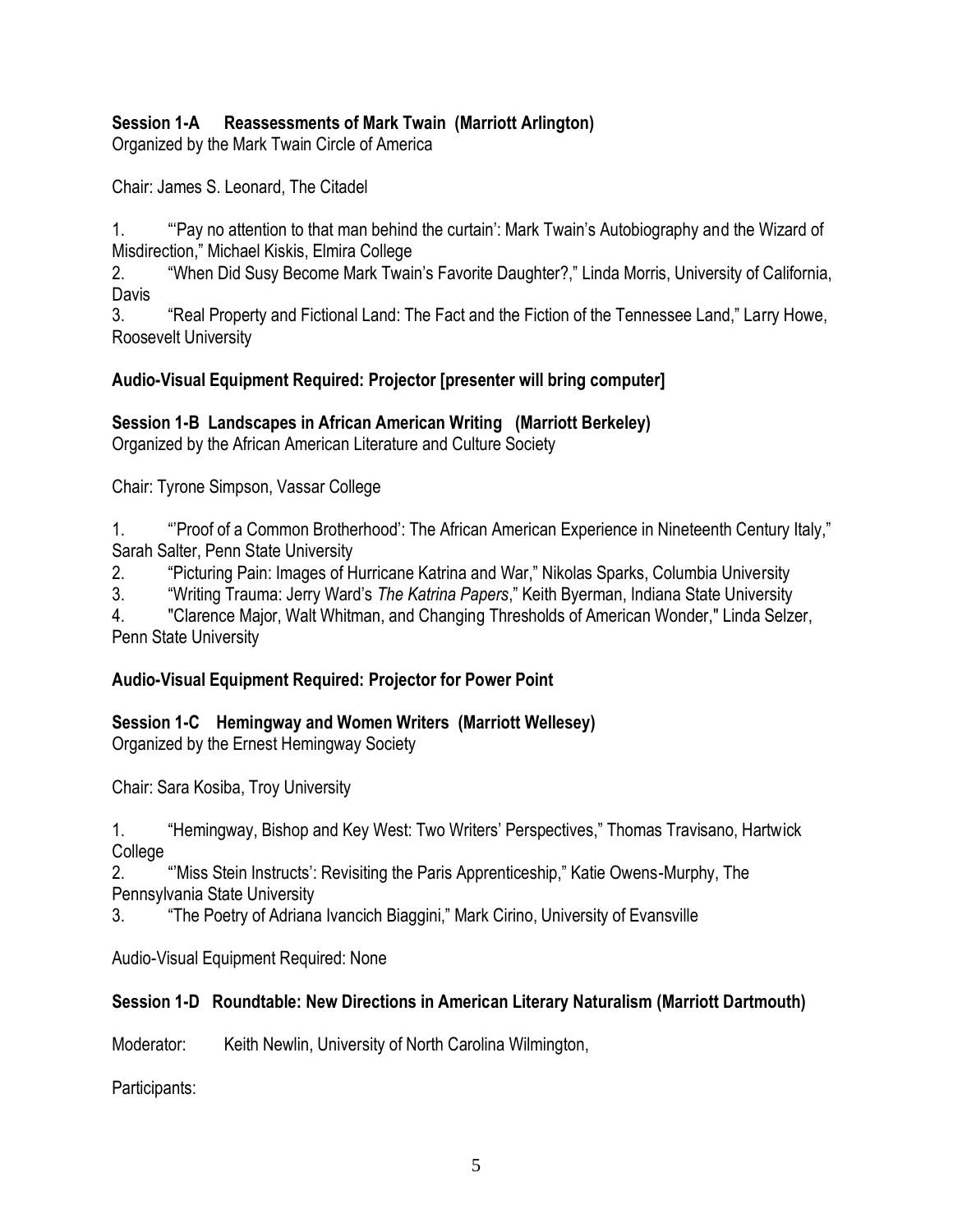Mary Papke, University of Tennessee Eric Carl Link, University of Memphis Donna Campbell, Washington State University John Dudley, University of South Dakota Robert M. Dowling, Central Connecticut State University

No audiovisual needs

# **Session 1-E Dream and Reality in 19th-Century Southern Poetry (Marriott Exeter)**

Chair: Mary De Jong, Pennsylvania State University, Altoona

1. ``"In the Land Where They were Dreaming: Dream & Reality in Post-Bellum Poetry by Southern Women Poets," Paula Bernat Bennett, Southern Illinois University, Carbondale

2. **The Snow of Southern Summers**": Timrod's Failed Vision," Eliza Richards, University of North Carolina, Chapel Hill

3. Jubilee Singing: Circulating Race and Poetry After the Civil War," Michael C. Cohen, Louisiana State University

Audio-Visual Equipment required: None

### **Session 1-F A War of Memory: The Legacies of the Vietnam War in Vietnamese American Literature (Marriott Fairfield)**

Chair: Tracyann Williams, The New School, New York

1. ―The Shadow-Seller: Legacies of the Sex Trade in *The Gentle Order of Girl*s and Boys‖ Susan L. Edmunds, Syracuse University

2. **Tracing Mong-Lan's Footsteps," Nina Ha, Creighton University** 

3. ―Memory and consumption in Le Ly Hayslip's *When Heaven and Earth Changed Places,*‖ Thang Dao, University of Southern California

Audio-Visual Equipment required: None

# **Session 1-G New Perspectives on Saul Bellow's Life and Work (Marriott Suffolk)**

Organized by the Saul Bellow Society

Chair: Allan Chavkin, Texas State University-San Marcos

1. **Her with Her Foot in Her Mouth (a belated apology to Mr. Bellow),**" Carolyn Kraus, University of Michigan-Dearborn

2. "Bellow and Trotsky," Judie Newman, University of Nottingham

3. **ARAVERT And The Cultural Fetish and Jewish Soul,**" Jing Wu, Shanxi Normal University

4. The Great American Novel(s): The Ties that Bind *Moby-Dick* and *The Adventures of Augie March,*  Joshua Zajdman, Independent Scholar

Audio-Visual Equipment Required: None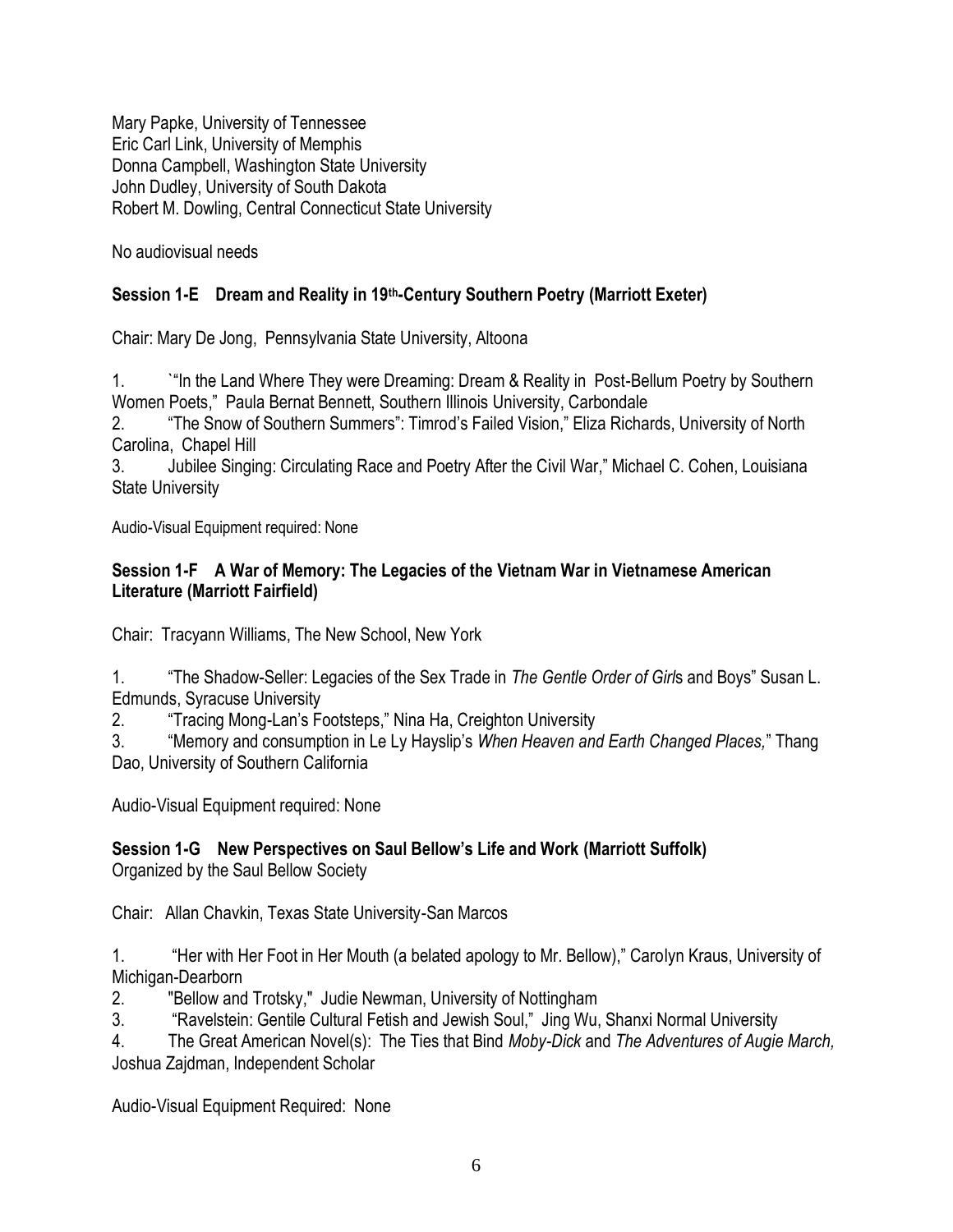## **Session 1-H Hawthorne and Humor (Marriott Simmons)**

Organized by the Nathaniel Hawthorne Society

Chair: Richard Kopley, Penn State Dubois

1. ―Humor as Antithesis in *The House of the Seven Gables*,‖ Mimosa Stephenson, University of Texas at Brownsville

2. "Aminadab's Laugh and the 'Gross Fatality of Earth," Brian Elliott, Ohio University

3. "Hawthorne's 'Mischief-Loving Character': Selected 'Passages' of Picaresque Humor," Steven Petersheim, Baylor University

Audio-Visual Equipment Required: None

## **Session 1-I Davis and New England Literary Culture (Marriott Clarendon)**

Organized by The Society for the Study of Rebecca Harding Davis and Her World

Chair: Blake Bronson-Bartlett, University of Iowa

1. ―Discovering Rebecca Harding Davis through *Bits of Gossip,*‖ Aaron J. Rovan, Duquesne **University** 

2. "To Concord and back...': Rebecca Harding Davis and Louisa May Alcott," Mischa Renfroe, Middle Tennessee State University

3. "Rebecca Harding Davis's Publishing Savvy: A Glimpse at the Correspondence," Robin L. Cadwallader, Saint Francis University

4. "Rebecca Harding Davis and Oliver Wendell Holmes: 'Alive with Magnetism," Sharon M. Harris, University of Connecticut

### **Audio-Visual Equipment Required: Digital projector and screen**

# **Session 1-J Dramatizing the Other Realities (Marriott Harvard)**

Organized by the American Theatre & Drama Society

Chair: Heidi R. Bean, Bridgewater State University.

1. **The Imaginal induce is a straight in Shepard's Experimental Explorations of On-Stage Imagining in** the Sixties and Seventies,‖ Ana Fernandez-Caparrios Turina, Universidad de Extremadura (Spain)

2. "Reality's Echo: The Triangulation of Intersubjective Realities and Madness in N. Richard Nash's Echoes," Raimondo Genna, University of South Dakota

3. **Sam Shepard's The Unseen Hand: Dramatizing the Politics of Contemporary Science Fiction,"** Timothy L. Glenn, Virginia Commonwealth University

A/V Needs: None

# **Session 1-K Social Identity and City Mysteries Fiction (Marriott Maine fifth floor)**

Chair: Stephen Rachman, Michigan State University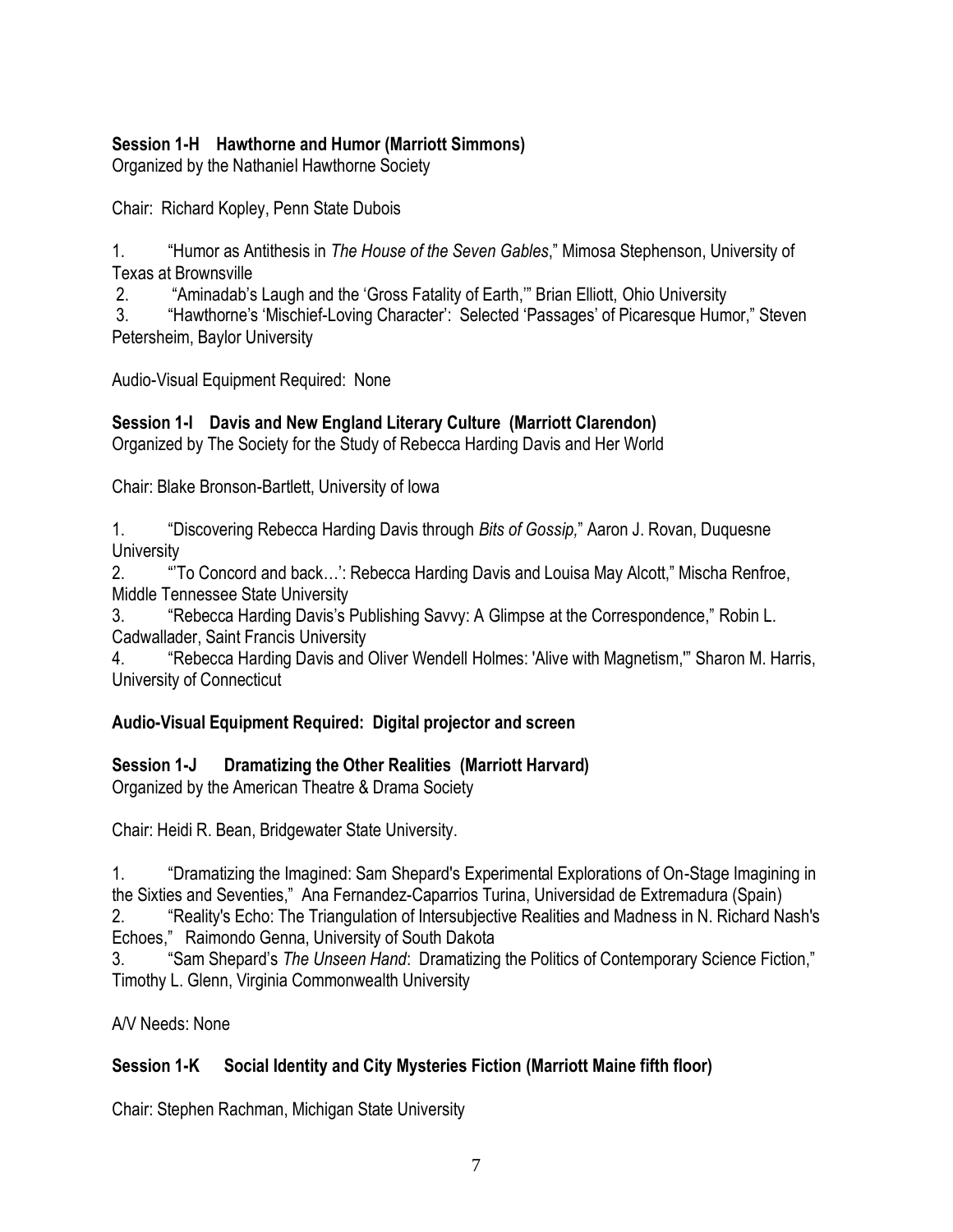1. ―Walking the Walk, Talking the… Walk? Confidence Men and Pedestrian Performance in George Thompson's City Mysteries," Matt Boehm, University of South Carolina

2. "White Slaves and Whores of Babylon in the 'Social Kaleidoscope' of the American City Mysteries Novel," Sara Hackenberg, San Francisco State University

3. "Lippard, Buntline, and the Problem of Female Agency in the 'Male Novel," Scott Peeples and Lauren Swing, College of Charleston

Audio-Visual Equipment Required: None

### **Session 1-L Thinking about Race in Contemporary Writing (Marriott Tufts)**

### **Chair: Wilfred Samuels, University of Utah**

1. **A "Race, War, and Religion in Toni Morrison's A Mercy," Jennifer C. James, The George Washington University** 

2. ―‖If your house ain't in order, you ain't in order': Radical Affinity in the works of Toni Cade Bambara," Susana M. Morris, Auburn University

3. ―Does *The Help* Help or Hurt?,‖ Christina G. Bucher, Berry College

Audio-Visual Equipment Required: None

Note All Thursday Sessions will be in the Marriott Copley Place

# **Thursday, May 26, 2011 10:30-11:50am**

### **Session 2-A Humoring Genre (Marriott Berkeley)**

Organized by the American Humor Studies Association

Chair: Janice McIntire-Strasburg, St. Louis University

1. "This Time for Sure": Rocky and Bullwinkle and the Limits of Genre," John Bird, Winthrop **University** 

2. The Tom Lehrer Legacy," Joe Alvarez, Charlotte, NC.

3. "Richard Wilbur at Ninety: The Heresies of Literary Wit," Bruce Michelson, University of Illinois.

Audio-Visual Equipment required: None.

# **Session 2-B The Future of Crime Fiction Studies (Marriott Wellesey)**

Organized by the Crime Fiction Group

Moderator: David Schmid, University at Buffalo

Participants: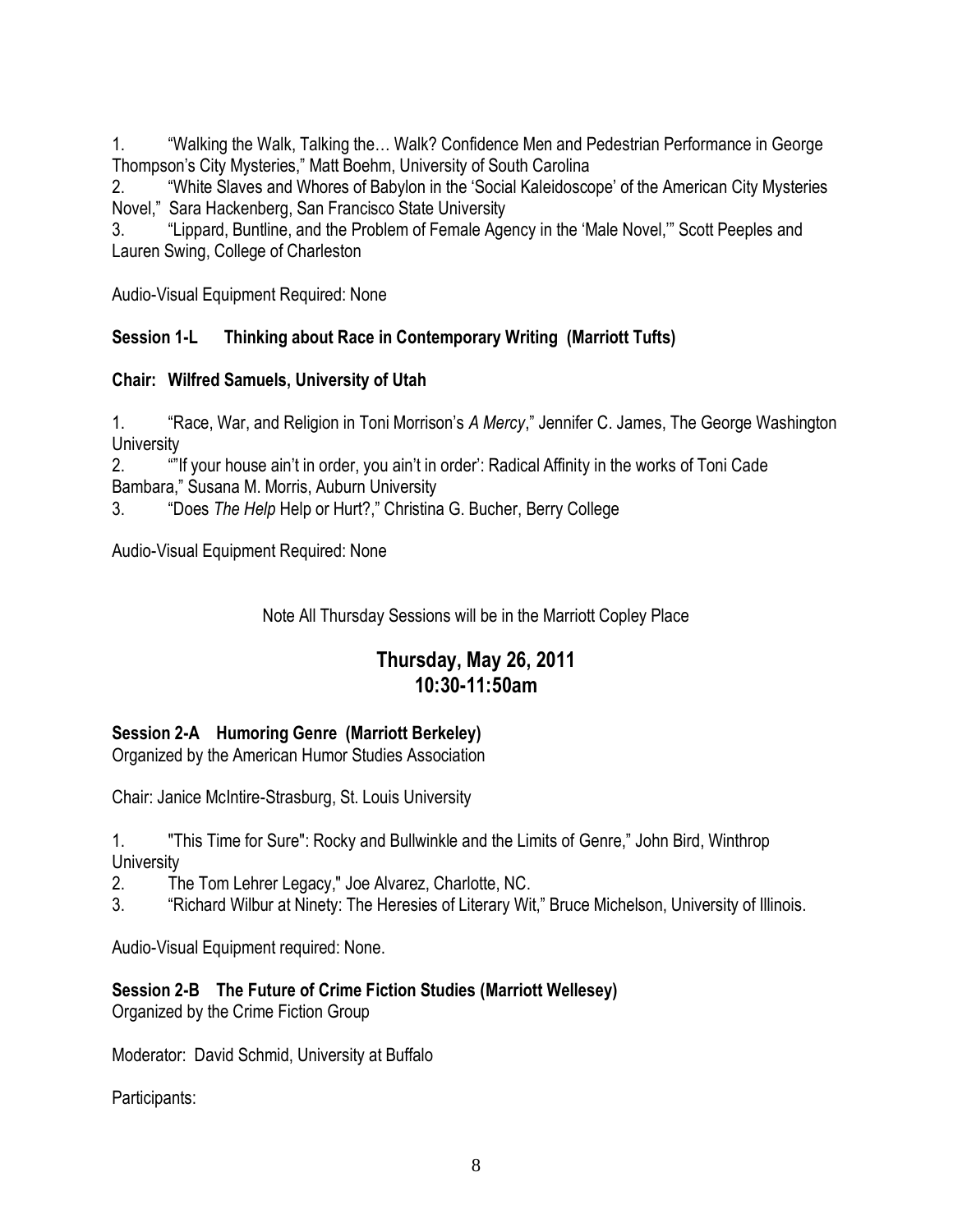Christopher Breu, Illinois State University Catherine Ross Nickerson, Emory University Charles Rzepka, Boston University Susan Elizabeth Sweeney, Holy Cross College

Audio-Visual Equipment required: None

# **Session 2-C Hemingway: Fact or Fiction? (Marriott Clarendon)**

Organized by the Ernest Hemingway Society

Chair: Michael DuBose, The Pennsylvania State University

1. **Ernest Hemingway as Fictional Character: Appropriating a Legend," Ronald McFarland, University** of Idaho

2. **Ernest Hemingway and the Ouroboric Cycle of Literary Celebrity," Candace Grissom, Middle** Tennessee State University

3. ―'Papa' and the Modernist Borderlands of Key West: ‗At once an outpost of a culture and its symbol'," Marvin Campbell, University of Virginia

Audio-Visual Equipment Required: None

### **Session 2-D New Perspectives on Frank Norris and Literary Naturalism I (Marriott Dartmouth)** Organized by the Frank Norris Society

Chair: Steven Frye, California State University Bakersfield

1. ―Turning the Corner: Romance as Economic Critique in Norris' Trilogy of Wheat and Du Bois' *The Quest of the Silver Fleece*,‖ Gina M. Rossetti, Saint Xavier University

2. **The Morality of Evolution and Naturalism's Utopias," Nicole de Fee, St. Thomas Aquinas College** 

3. "Naturalism's Accidents: Frontiers of Repetition in Frank Norris," Spencer Morrison, University of **Toronto** 

Audio Visual Equipment Required: none needed

### **Session 2-E American Women Writers to Know: Early and 19th-Century American Women Writers (Marriott Exeter)** Organized by the Society for the Study of American Women Writers

Chair: María Sánchez, University of North Carolina-Greensboro

1. "Victoria Earle Matthews: Making Literature During the Woman's Era," Kerstin Rudolph, University of Illinois at Urbana-Champaign

2. "Not a Laughing Matter: Parody as Feminist Humor and Resistance in Phoebe Cary," Elizabeth Petrino, Fairfield University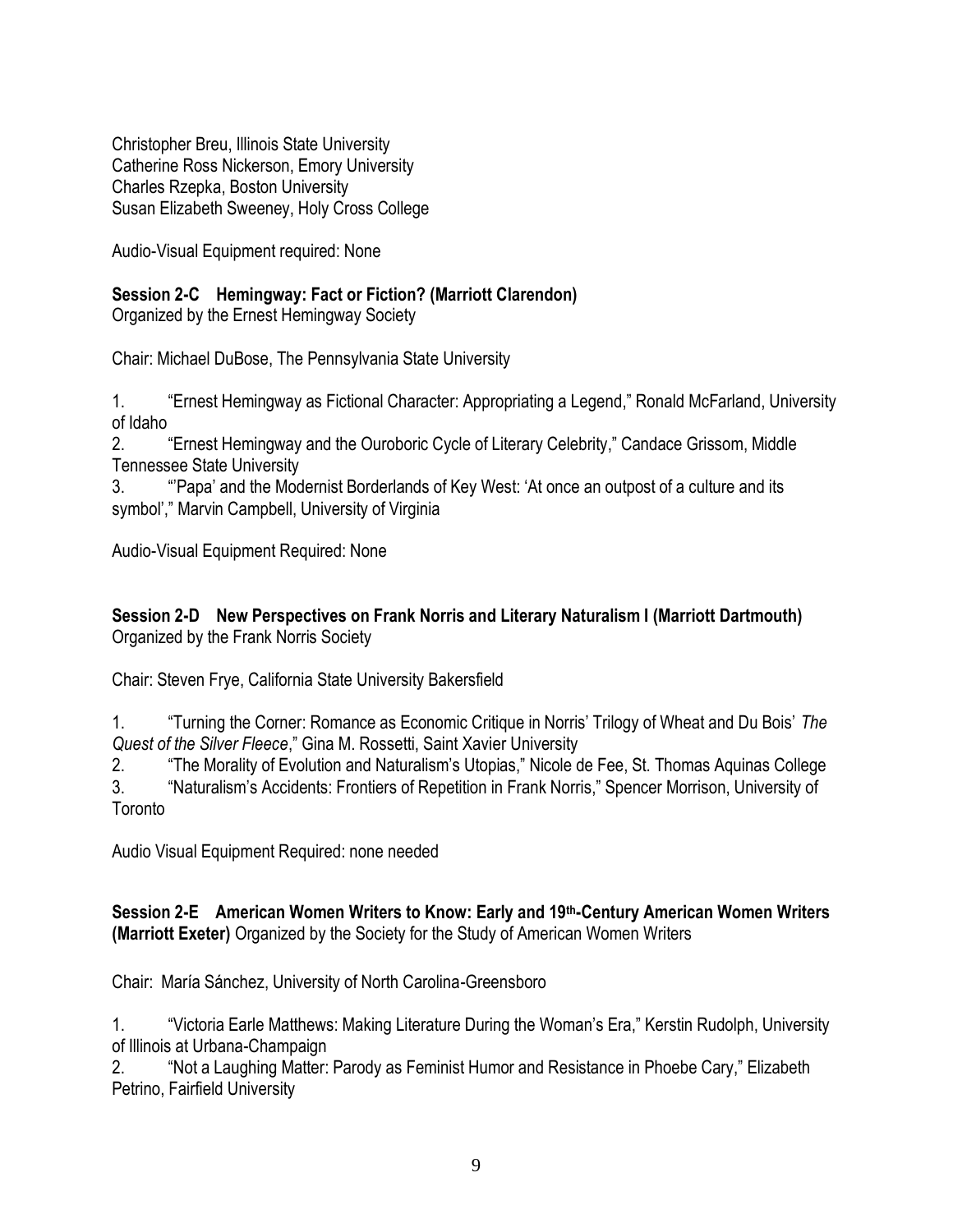3. **<sup>""</sup>Beyond Anti-Tom: Caroline Lee Hentz's** *Ernest Linwood***," Emily E. VanDette, SUNY Fredonia** 

Audio-Visual Equipment required: None

## **Session 2-F Stanley Kunitz and his Place(s) (Marriott Fairfield)**

Organized by the Stanley Kunitz Society

Chair: Mark Wagner, Worcester State University

1. **The House on Woodford Street, Worcester: Memory and Imagination in the Poems of Stanley** Kunitz," Judith Ferrara, Independent Scholar and Boyhood Home Docent Program Trainer

2. "Provincetown MA: Garden as Paradise in Stanley Kunitz's Life and Late Works," Kathleen Spivack, Poet and Independent Scholar

3. 
"Stanley Kunitz's Cracked Vocation," Jim Cocola, Worcester Polytechnic Institute

Audio-Visual Equipment required: None

**Session 2-G Traditional and Contemporary Approaches to Saul Bellow's Novels (Marriott Suffolk)** Organized by the Saul Bellow Society

Chair: Gloria Cronin, Brigham Young University

1. ―Effusive Paralysis: A Pre-oedipal Reading of Saul Bellow's Novel, *Herzog,*‖ Elyse Zucker, Hostos Community College/CUNY

2. ―A Family Systems Theory Approach to Saul Bellow's *Henderson the Rain King*,‖ Allan Chavkin & Nancy Feyl Chavkin, Texas State University

3. ―The Quest with a Gap: *Dangling Man* as Repudiation of *La nausée*,‖ Matthew Crowe, University of Western Australia

4. ―*The Bellarosa Connection* and the Limits of Limitless Memory,‖ Shaun Clarkson, Texas State **University** 

Audio-Visual Equipment Requested: None

### **Session 2-H Early American Narratives: Transatlantic Tales and Idealized Heroines (Marriott New Hampshire fifth floor)**

Organized by the Society of Early Americanists

Chair: Steven W. Thomas, College of St. Benedict | St. John's University

1. **The Barbary(an) Invasions: The Muslim Mask in Republican Print Culture,**" Jacob Crane, Tufts **University** 

2. ―Conjuring Columbia: Female Utopian Constellations in Susanna Rowson's *Reuben and Rachel,*" Helen Knight, Purdue University

3. ―‗Regions of Fancy': Mapping Melancholic Space in Hannah Webster Foster's *The Coquette,*‖ Beth Boyens, University of South Dakota

Audio-Visual Equipment required: NONE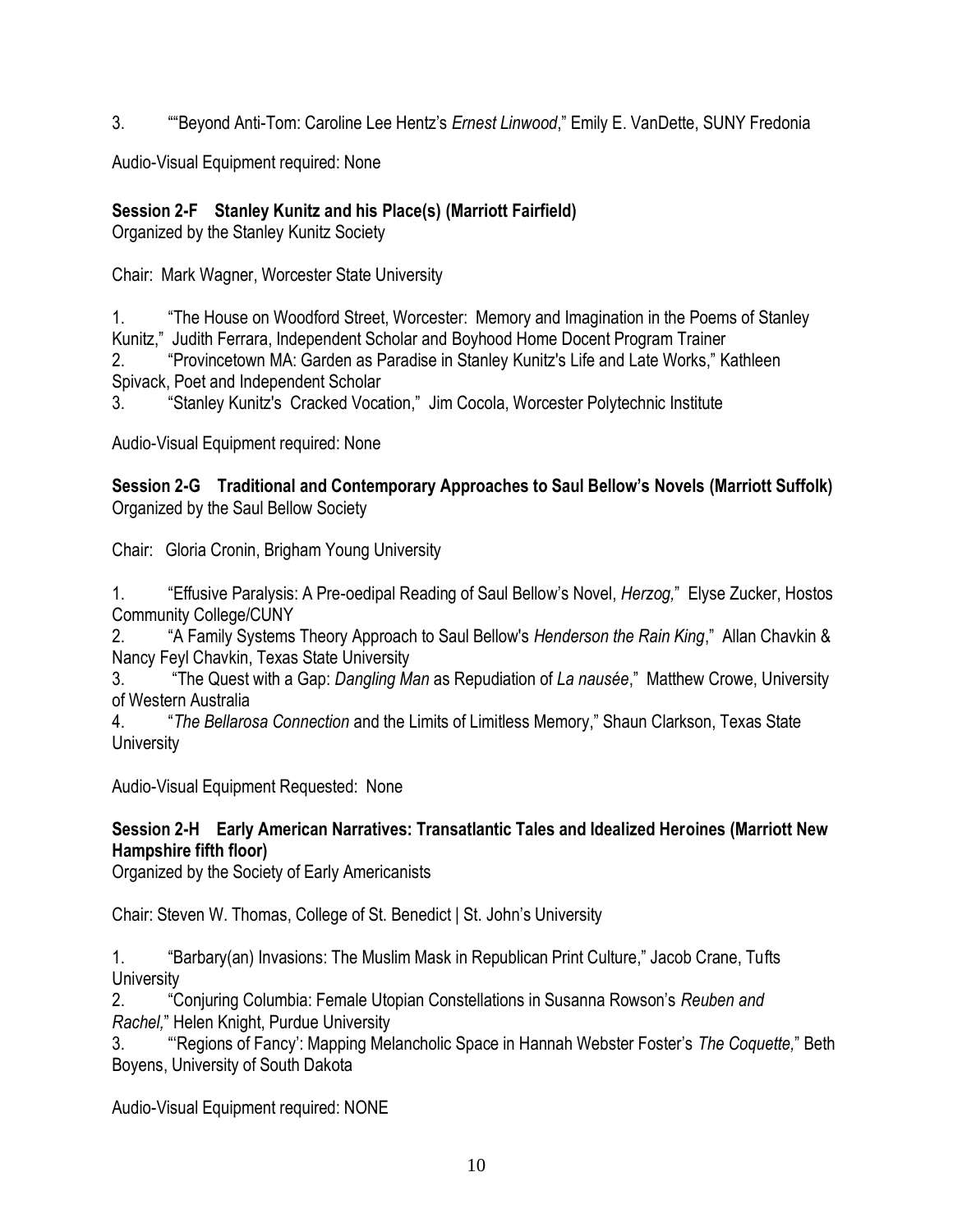# **Session 2-I Rethinking Hawthorne through His Notebooks (Marriott Simmons)**

Organized by the Hawthorne Society

Chair: Thomas Mitchell, Texas A & M International University

1. ―The English Notebooks: Late Reflections on America,‖ James Hewitson, University of Tennessee

2. "What Hawthorne's Notebooks Suggest about the Relationship between his Life and his Writing," Nancy Bunge , Michigan State University

3. "Never-Told Tales: The Virtues of Hawthorne's Unused Story Ideas," Joshua Jensen, Claremont Graduate University

Audio and Visual Requirements: None

### *Session 2-***J Politics and Pedagogies in Latina/o Children's and Young Adult Literature (Marriot Arlington)** Organized by the Latina/o Literature and Culture Society

Chair: Sonia Valencia, Georgetown University

1. **Aborder Crossings in** *Return to Sender* **and Young Adult Novels Depicting Undocumented** Migration Between Mexico and the United States," Amy Cummins, University of Texas, Pan American 2. "Rites/Rights of Passage: Mothers, Daughters, and Dresses in Julia Alvarez's Once Upon a Quincenera: Coing of Age in the USA" Lisette Lasater, University of California, Riverside 3. "Pedagogies of Play and Resistance: Francisco X. Alarcón's Children's Poetry," Eliza Rodriguez y Gibson, Loyola Marymount University

# **Audio-Visual Equipment required: Digital Projector**

# **Session 2-K Questioning Narrative Form (Marriott Harvard)**

Organized by the American Theatre & Drama Society

Chair: Timothy L. Glenn, Virginia Commonwealth University

1. **The Steph and The Continuum Between Poetic Drama and Non-Representational Theater in** the Work of The Living Theater," Dr. Heidi R. Bean, Bridgewater State University.

2. **The Metatheatricality and Efficacy of Bill Cain's** *Equivocation*," Donatella Galella, CUNY Graduate **Center** 

3. Staging Time: Paula Vogel's Long Ride," Susan Harris Smith, University of Pittsburgh.

4. **The Thyself in Thunder': Performing history in John Daly Burk's** *Bunker-Hill***," Nicholas K.** Mohlmann, Purdue University.

A/V Needs: None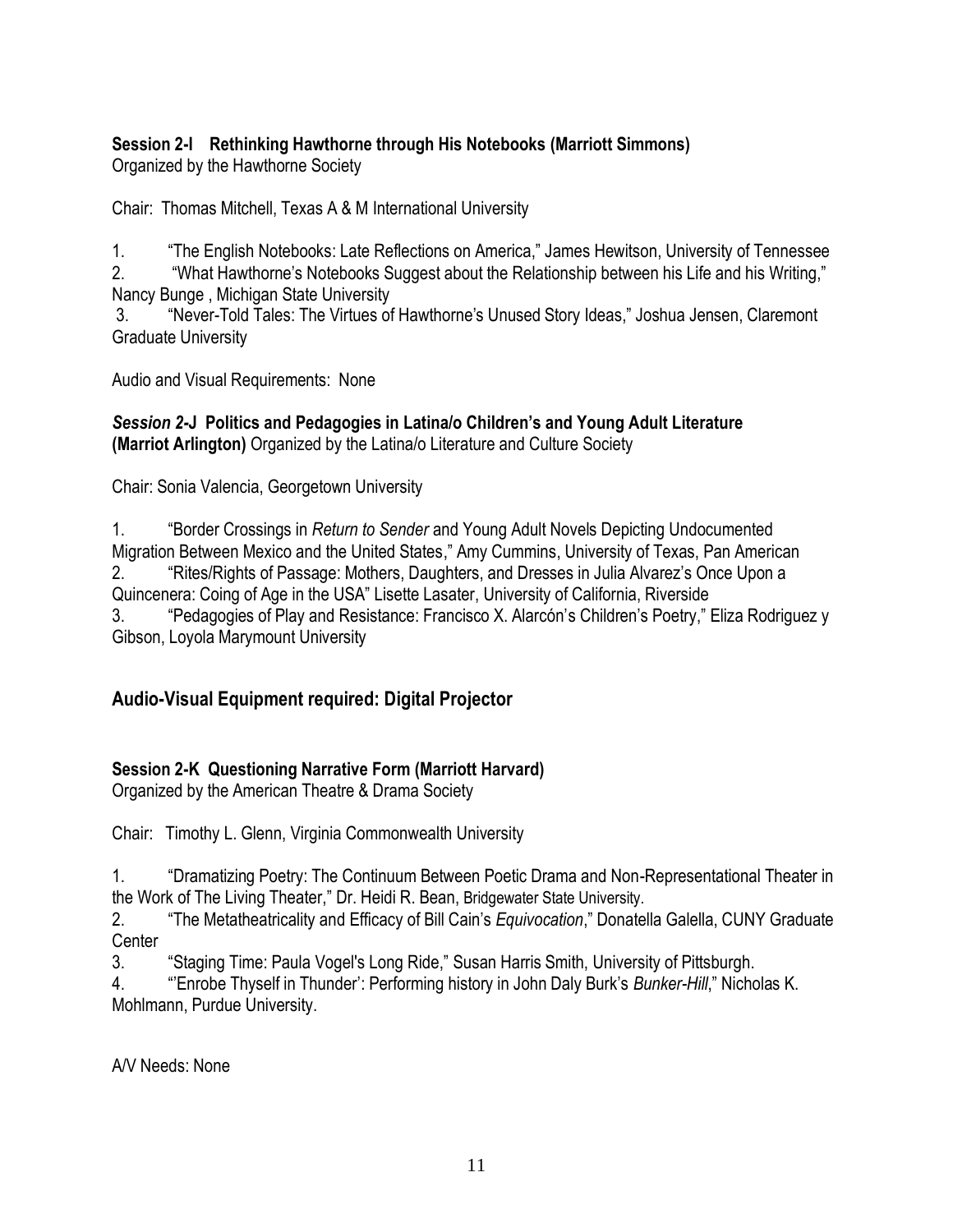### **Session 2-L Mark Twain, Bound Music, and Barton's Messiah: New Methods in American Reception Scholarship (Marriott Tufts)**

Organized by the Reception Study Society

Chair: Ellen Gruber Garvey, New Jersey City University

1. **A Reading Race and Gender: The Reception of Twain's** *Pudd'nHead Wilson***," Philip Goldstein,** University of Delaware-Wilmington

2. 
"Site-Reading: The History of the Book and American Sheet Music, 1840-1870," Dan Cavicchi, Rhode Island School of Design

3. 
"Barton De-Judaicizes Jesus (and Judah Ben-Hur): Upgrading Fan Mail Scholarship," Barbara Ryan, National University of Singapore

Respondent: Emily Todd, Westfield State University

Abstracts available at http://www.english.udel.edu/rsssite/upcomingevents.html

Audio-Visual Equipment required: None

## **Session 2-M Business Meeting: Rebecca Harding Davis Society (Marriott Maine fifth floor)**

Note All Thursday Sessions will be in the Marriott Copley Place

# **Thursday, May 26, 2011 12:00 – 1:20 pm**

### **Session 3-A Robert Frost: Sounding Democracy: A Round Table (Marriott Clarendon)** Sponsored by the Robert Frost Society

Moderator: Robert Faggen, Claremont McKenna College

- 1. "Frost and Seamus Heaney," George Lensing, University of North Carolina at Chapel Hill
- 2. 
"In Frost's Dive," Mark Richardson, Doshisha University, Kyoto, Japan
- 3. 
"Tramps in Frost's Time," James Postema, Concordia College
- 4. "Sound and Survival in Frost," Timothy Geaghan, Claremont Graduate University

Audio-Visual Equipment required: None

### **Session 3-B New Approaches to the Slave Narrative (Marriott Arlington)**

Moderator: John Ernest, West Virginia University

- 1. The Slave Narrative and American Literary Studies," Ken Warren, University of Chicago
- 2. 
"The Slave Narrative in the Caribbean," Nicole Aljoe, Northeastern University
- 3. "The Slave Narrative and the Archive," Eric Gardner, Saginaw Valley State University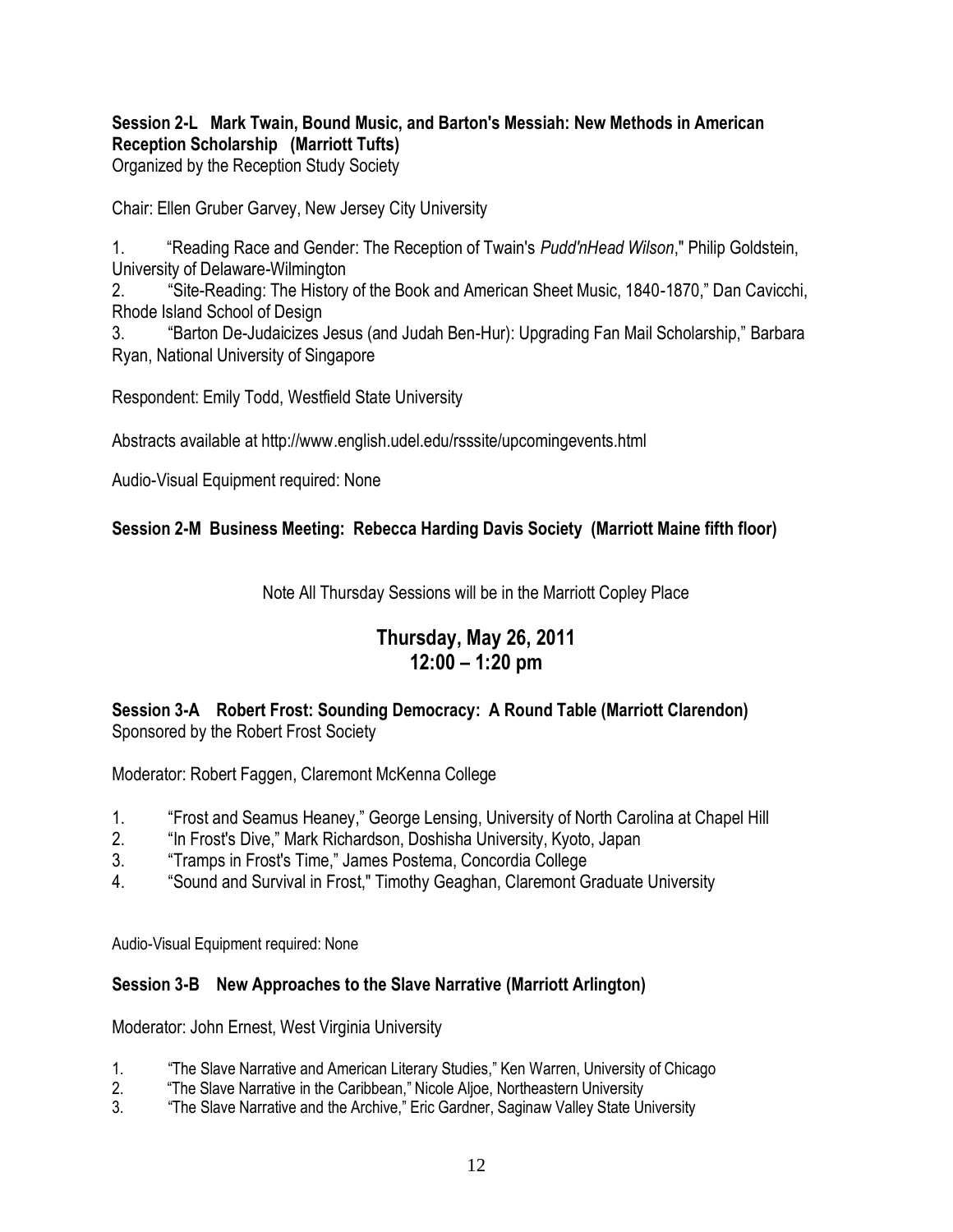- 4. 
"The Slave Narrative as Material Text," Teresa A. Goddu, Vanderbilt University
- 5. **The Slave Narrative and Sound," Daphne Brooks, Princeton University**

### **Audio Visual Equipment: Digital Projector for hook-up to laptop provided by presenter.**

### **Session 3-C ―Stephen Crane: Open Topics‖ (Marriott Dartmouth)**

Organized by the Stephen Crane Society, Session 1

Chair: Benjamin F. Fisher, University of Mississippi

1. ―From the Heart: Print Design and the Person in *The Black Riders and Other* Lines,‖ Caroline Gelmi, Tufts University

2. 
"Stephen Crane: "The Open Boat" and Zoroastrianism," Deborah Ann Scaperoth, University of Tennessee

3. **The Prospects for the Study of Stephen Crane,**" Patrick Dooley, St. Bonaventure University

Audio-Visual Equipment required: None

### **Session 3-D Rebecca Harding Davis's Civil War Writings (Marriott Berkeley)**

Organized by The Society for the Study of Rebecca Harding Davis and Her World

Chair: Aaron J. Rovan, Duquesne University

1. "A 'Wild Gesture of Warning': Transgender Issues in Rebecca Harding Davis' Life in the Iron Mills," Jennifer Neal, Indiana University-Purdue University of Fort Wayne

2. ―The War at Home: Representations of Divided Domesticity in Rebecca Harding Davis's *Waiting for the Verdict*,‖ Blake Bronson-Bartlett, University of Iowa

3. "Writing and Rewriting the War: Literacy and Emancipation in 'Ellen' and *Waiting for the Verdict*," Christopher Hager, Trinity College

4. **The Uncivil War of Rebecca Harding Davis," Kevin Plunkett, Merrimack College** 

### **Audio Visual Equipment required: Projector**

## **Session 3-E Reading Transcendentalism after Cavell: Anticipating the Fortieth Anniversary of** *The Senses of Walden* **(1972) (Marriott Wellesey)**

Organized by the Thoreau Society

Co-chairs: Rochelle Johnson, College of Idaho, and Kristen Case, University of Maine Farmington

1. "The 'Heart for a New Creation': Moods of Justice in Cavell and Thoreau," David K. Heckerl, Saint Mary's University (Canada)

2. "The Scripture of Place: Reading Thoreau's *Walden* after Cavell," Brendan Mahoney, Binghamton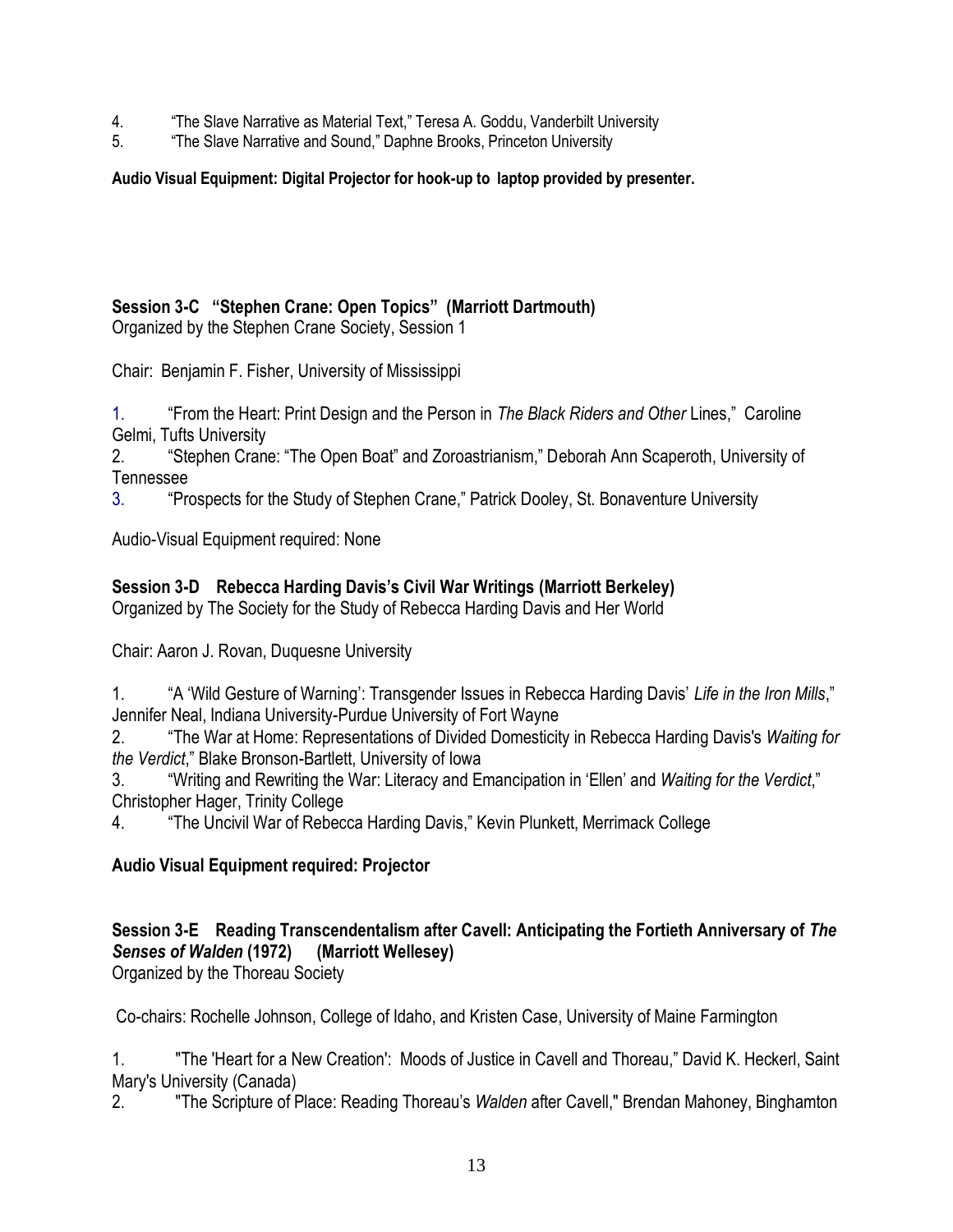**University** 

3. "Recovering One's Senses: Thoreau and Americanizing the End of Philosophy," Willie Young, Endicott College

Audio-Visual Equipment required: None

**Session 3-F John Edgar Wideman: Theory, Experiment, Challenge (Marriott Exeter)**

Organized by John Edgar Wideman Society

Chair: Tracie Guzzio, SUNY, Plattsburgh

1. "The Voice of the Writer in the Work of John Edgar Wideman" Bonnie TuSmith, Northeastern **University** 

2. **The Theams, Nightmares, Rootedness, and Flying: John Edgar Wideman on Basketball and** Experimentalism." Walton Muyumba, Univerity of North Texas

3. ―*Brothers and Keepers* and Class Reconciliation,‖ Tyrone Simpson, Vassar College

Audio-Visual Equipment required: None

**Session 3-G Dramatizing Ideas: O'Neill's Idea of Theatre (Marriott Fairfield)** Organized by the Eugene O'Neill Society

Chair: Thomas F. Connolly, Suffolk University

1. **A Peep Into Eugene O'Neill 's Vision of the Theater," Suvashree Suvadarshinee, Synergy Institute** of Engineering and Technology. Denkanal, Orissa, India.

2. ―Tragedy and the Experience of Truth: Samuel Beckett's *Ohio Impromptu* and Eugene O'Neill's *A Moon for the Misbegotten*," David Palmer, Massachusetts Maritime Academy.

3. "Expressionism with 'No Chance of Expression': Eugene O'Neill, Stark Young and 'The Problem for the Actor' at the Experimental Theatre, Inc.," Michael Lueger, Tufts University.

Audio-Visual Equipment required: None

### **Session 3-H Examining Ellison's** *Three Days Before the Shooting* **. . . (Marriott Simmons)** Organized by the Ralph Ellison Society

Chair: Timothy Parrish, Florida State University

1. **The Hights and Hickman: The Spiritual Center of Ellison's Epic," Marc C. Conner, Washington and Lee University** 

2. "5,840 Days Before the Publication: The Odyssey of Editing Ellison's Unfinished

Novel," Adam Bradley, The University of Colorado at Boulderr

3. ―The Ghost of Proteus: The Long Journey to *Three Days Before the Shooting* . . .‖ John Callahan, Lewis and Clark College

4. "Ellison's Final Exhibit: Displaying the State of Race in *Three Days . .* ." Lena Hill, The University of Iowa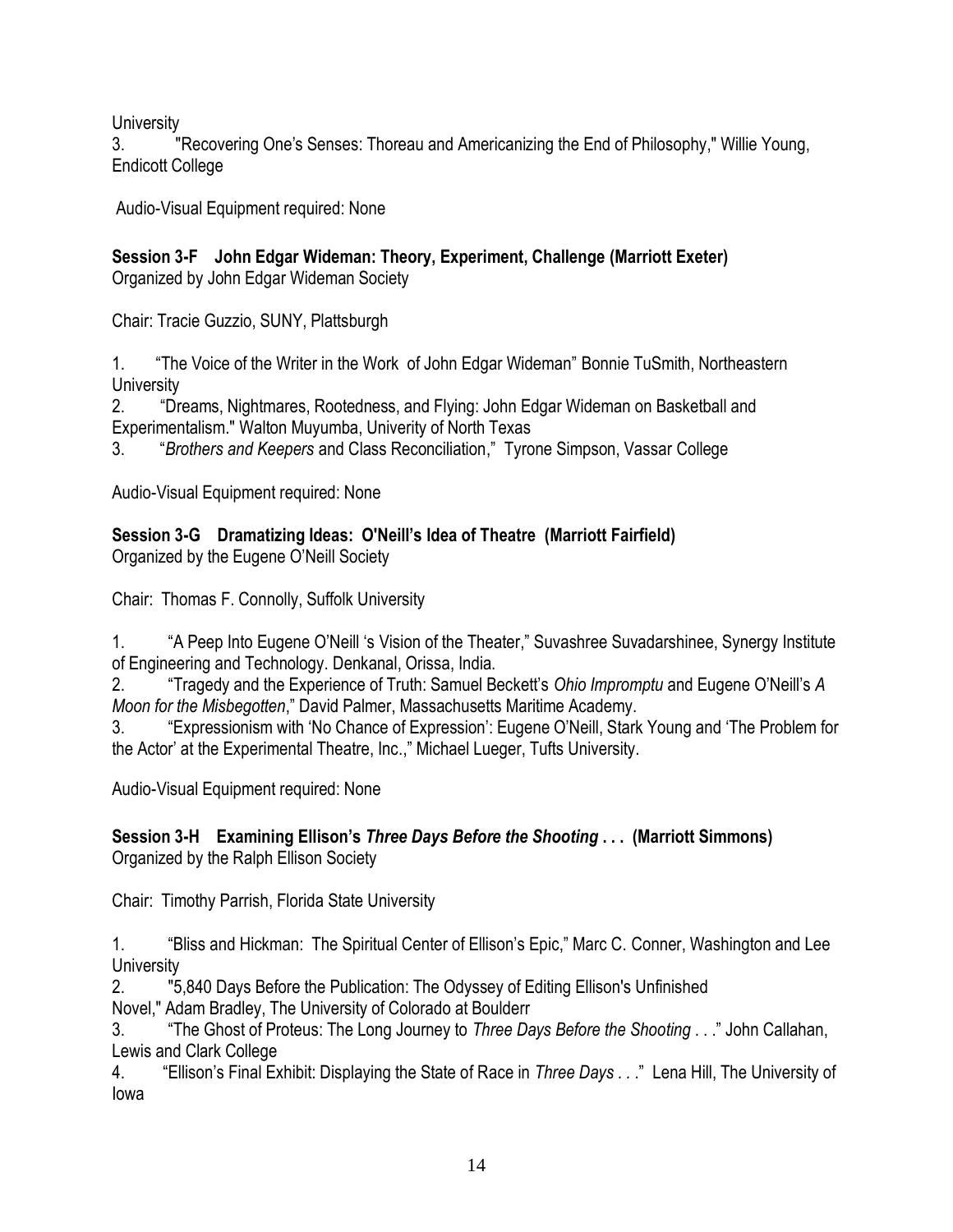Audio-Visual Equipment required: None

# **Session 3-I American Periodicals in a Transnational Context (Marriott Tufts)**

Organized by the Research Society for American Periodicals (RSAP)

Chair: Robert J. Scholnick, College of William and Mary

1. "Rethinking the 'Rules' of Periodical Scholarship," Eugenia Palmegiano, Saint Peter's College

2. "Utopias in Print: Douglass, Delany, and the Freedom of the Black Press," Leslie Eckel, Suffolk **University** 

3. "'Warm and Blind Sympathy': George S. Schuyler's *Ethopian Stories* in *The Pittsburg Courier*,‖ Nadia Nurhussein, University of Massachusetts, Boston

Comment: Susanna Ashton, Clemson University

Audio-Visual Equipment required: None

### **Session 3-J Nefarious Nostalgia? Recent Immigrant Fiction by Jewish American Authors of Soviet Descent (Marriott Suffolk)**

Chair: Philippe Codde, Ghent University.

1. "How Jewish is the Recent Anglophone Russian-American Prose?" Maxim D. Shrayer, Boston College

2. **That Was Then, This is Now: Reading Jewish Identity Across a Generation," Jeraldine R. Kraver,** University of Northern Colorado

3. **The Cyrillic Cycles: Uses of Composite Narrative in Recent Russian Jewish Fiction," Derek Parker** Royal, University of Nebraska at Kearney

No Audio-Visual Equipment required

# **Session 3-K Walt Whitman and the Bohemians of Antebellum New York (Marriott Harvard)**

Chair: Karen Karbiener, New York University

1. ―Healing By Association: Walt Whitman and the Beer Cellar Brought to the Hospital,‖ Stephanie M. Blalock, University of Iowa

2. "The Business of Bohemianism: Art and Labor in Antebellum New York," Edward Whitley, Lehigh **University** 

3. ―*The New-York Saturday Press* and Secondary Genres of Literary Production,‖ Leif Eckstrom, Tufts University

Respondent: Joanna Levin, Chapman University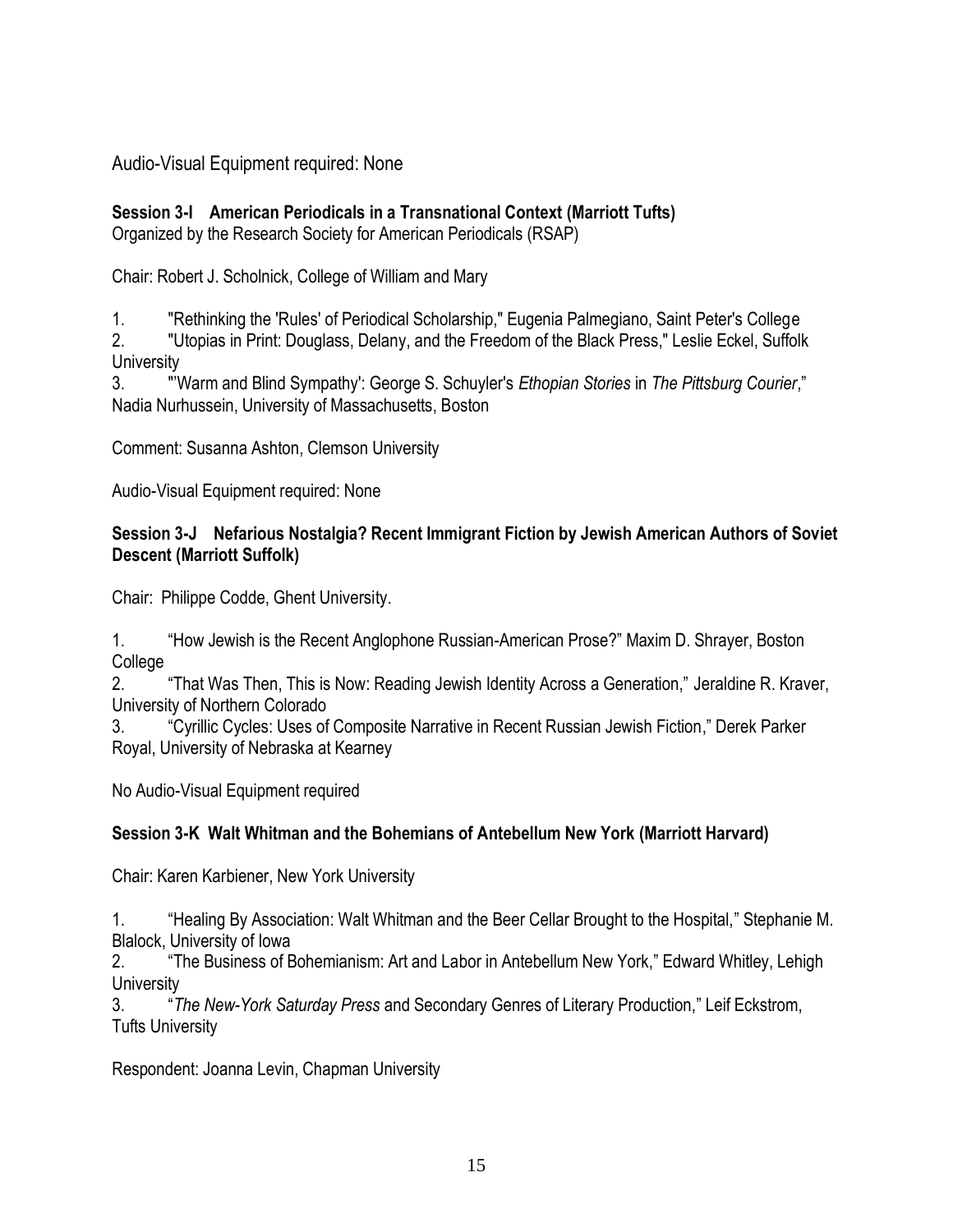Audio-Visual Equipment required: None

# **Session 3-L Organizing meeting: Stanley Kunitz Society (Marriott Maine fifth floor)**

# **Session 3-M Organizing Meeting: Crime Fiction Group (Marriott New Hampshire fifth floor)**

Note All Thursday Sessions will be in the Marriott Copley Place

# **Thursday, May 26, 2011 1:30 – 2:50 pm**

# **Session 4-A Mark Twain Abroad (Marriott Arlington)**

Organized by the Mark Twain Circle of America

Chair: Linda Morris, University of California, Davis

1. "Mark Twain and the French," Paula Harrington, Colby College

2. ―Mapping Race and Caste in *Huckleberry Finn* and *Godan*,‖ Seema Sharma, University of Mumbai, India

3. **Example The Twain and Cannibalism in Modern Chinese Fiction,**" Xilao Li, Harper College

## **Audio-Visual Equipment Required: Projector [presenter will bring computer]**

**Session 4-B Early American Literary Progeny and the Commodity of Self (Marriott Berkeley)** Organized by the Society of Early Americanists

Chair: Lisa Logan, University of Central Florida

1. **A "How Came I to be His Property?': Reproducing** *Pamela* **in the New World," Danielle Skeehan,** Northeastern University

2. **The Poetry of Cash Crops and the New Economic Criticism,**" Steven W. Thomas, College of St. Benedict/ St. John's University

3. *"Lucy Temple:* Mother of the American Sequel," LuElla Putnam, Oklahoma State University

# **Audio-Visual Equipment required: A projector and a screen.**

# **Session 4-C Digital Scholarship and Marginalized Voices (Marriott Clarendon)**

Organized by the Digital Americanists

Chair: Cedrick May, University of Texas at Arlington

1. "Digitally Recovering the Native American Oral Tradition, the Lost History of American Literature," Timothy B. Powell, American Philosophical Society and University of Pennsylvania

2. "Voices from Our America™: Alternative Archives for Hemispheric Africana Studies," Ifeoma Kiddoe Nwankwo, Vanderbilt University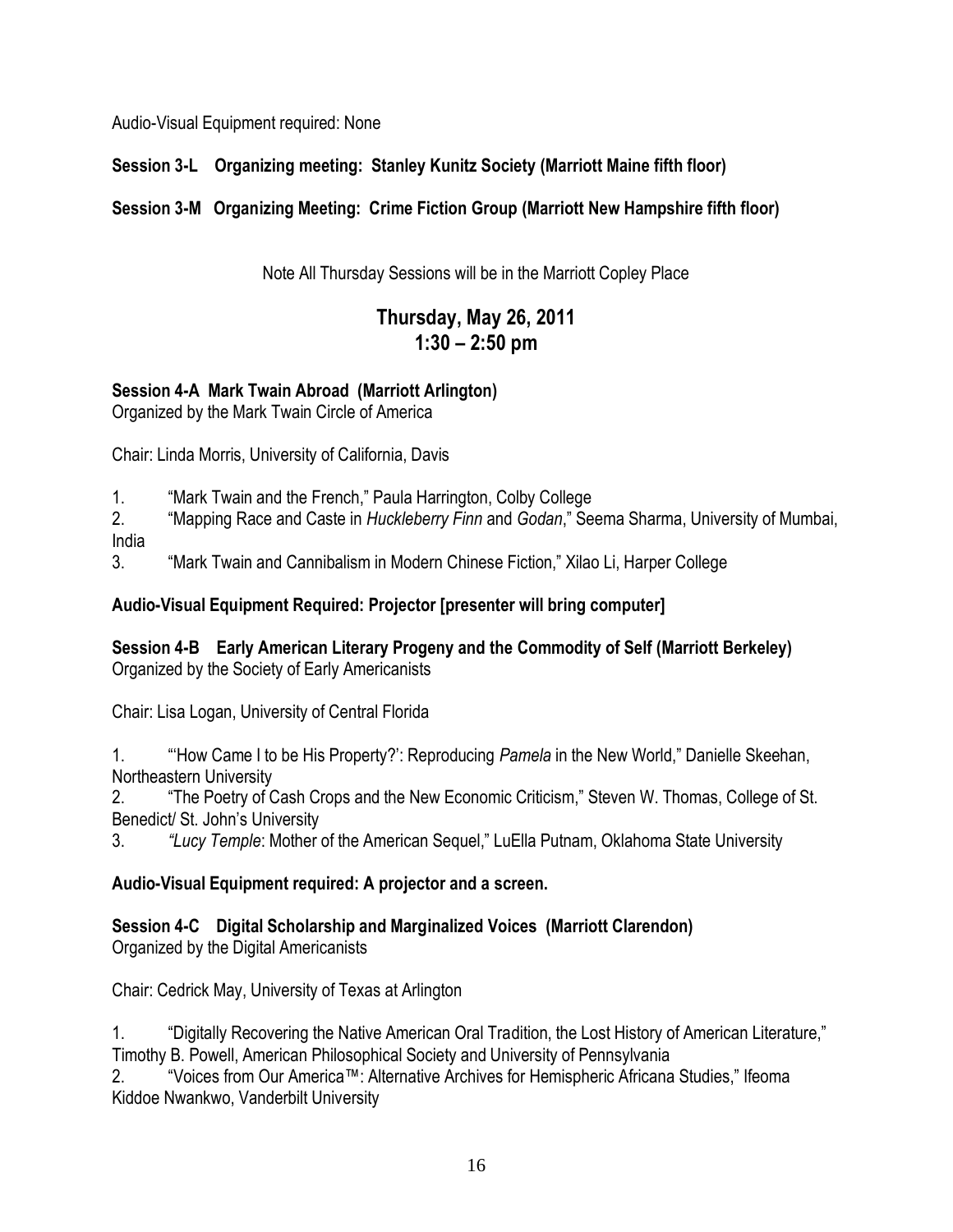3. "Digital Humanities in the Liberal Arts Context," Rychetta Watkins, Rhodes College

## **Audio-Visual Equipment required: projector, screen,**

**Session 4-D American Women Writers to Know II: 20th and 21st-Century American Women Writers (Marriott Exeter)** Organized by the Society for the Study of American Women Writers

Chair: Kristin J. Jacobson, Stockton College

1. **The Fannie Hurst and the Standardization of Middle-Class Culture,**" Mary Unger, University of Illinois at Urbana-Champaign

2. **A "A Contest of Wills': Reconsidering Male Dominion in Dorothy West's The Living Is Easy," Allison** P. Palumbo, University of Kentucky

3. ―The Other 9/11 Novels: Claire Messud's *The Emperor's Children* and Critical Reception of Women's 9/11 Fiction," Lee Ann Glowzenski, Duquesne University

Audio-Visual Equipment required: None

### **Session 4-E Roundtable: Going Public: Author Societies and Author House Museums (Marriott Wellesey)**

How does the mission of the house museum complement the work of the author society and vice versa? This roundtable discussion will raise fundamental questions about cooperation between academic societies and public humanities organizations, present sample successful collaborations, and consider ways to strengthen bonds for the future.

Moderator: Sharon Shaloo, Massachusetts Center for the Book

Participants:

Joel Myerson, University of South Carolina

Matthew Pearl, Author of *The Dante Club*, *The Poe Shadow*, and *The Last Dickens* Cristanne Miller, University at Buffalo SUNY & Emily Dickinson International Society Margaret Murray, Western Connecticut State University & Edith Wharton Society Patti Phillipon, The Mark Twain House & Museum James M. Shea, Longfellow House-Washington's Headquarters National Historic Site Mary Shelden, Virginia Commonwealth University & Louisa May Alcott Society Jan Turnquist, Louisa May Alcott's Orchard House Susan Wissler, The Mount: Edith Wharton's Estate and Gardens Jane H. Wald, Emily Dickinson Museum

No AV needed

**Session 4-F Glamorous Scoundrels, Vaunting Heroes, Protective Fathers, Wandering Lovers: Masculinity in Eudora Welty's Fiction (Marriott Tufts)** Organized by the Eudora Welty Society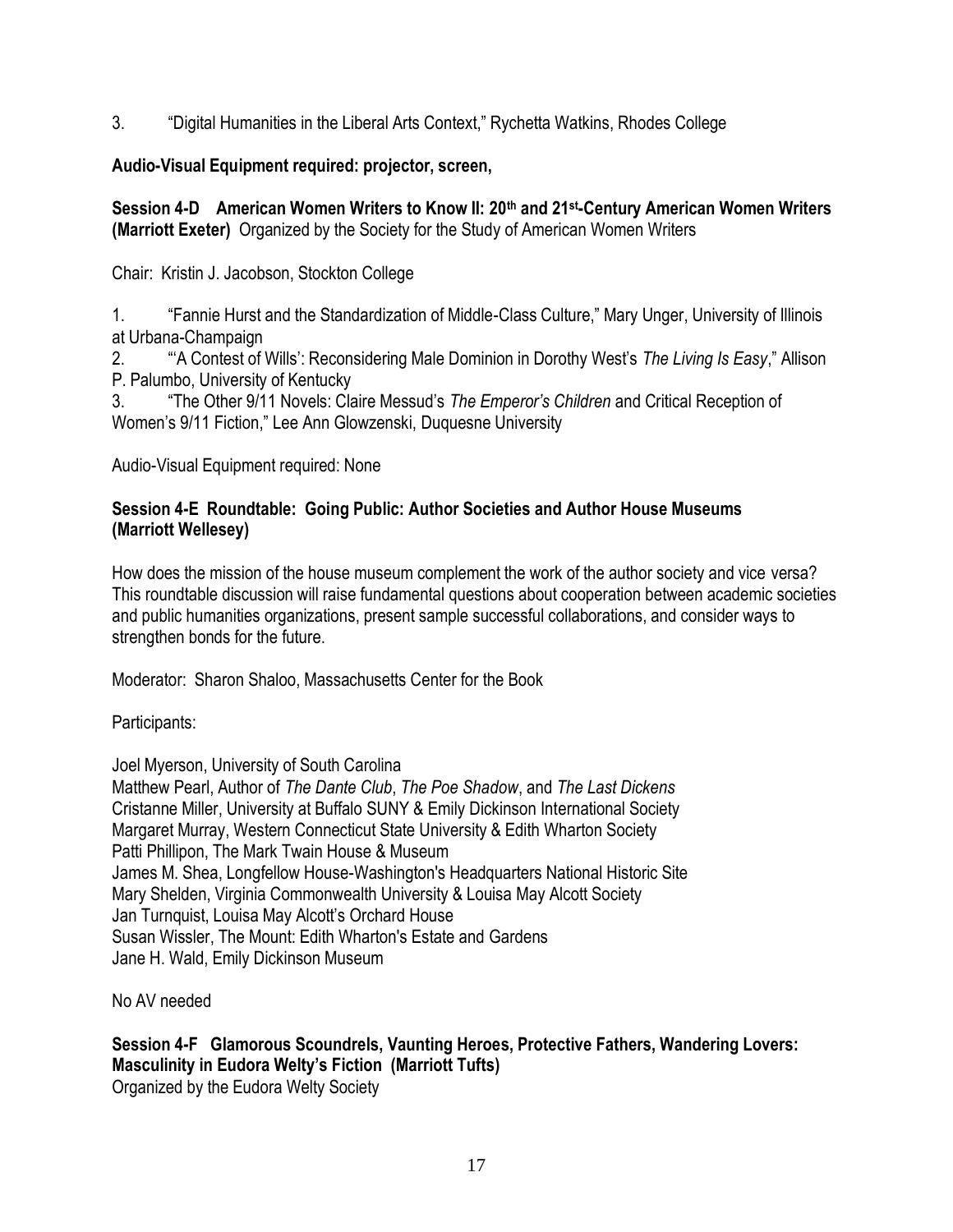Chair: Harriet Pollack, Bucknell University

1. "Man, Machine and Metaphor in 'Death of a Traveling Salesman," Paula Elyseu Mesquita, University of Lisbon Center for English Studies

2. ―Rereading Welty Misreading Faulkner: Character Prototype, *Sanctuary*, and *The Robber*  **Bridegroom," Pat Bradley, Middle Tennessee State University** 

3. ―Red Heads and Real Deltans: Black Men and White Masculinity in *Delta Wedding*,‖ Jean Griffith, Wichita State University

4. **Charage 1. A. A. A. A. S. A. A. A. A. S. A. A. S. A. S. A. S. A. S. A. S. A. S. A. S. A. S. A. S. A. S. A. S. A. S. A. S. A. S. A. S. A. S. A. S. A. S. A. S. A. S. A. S. A. S. A. S. A. S. A. S. A. S. A. S. A. S. A. S.** 

Audio-visual equipment required: None

# **Session 4-G Eco-Travel Writing Before There Was Ecotravel**

Organized by the Society for American Travel Writing **(Marriott Harvard)**

Chair: Jon Volkmer, Ursinus College

1. "Margaret Mead, Walt Whitman, and Anthropological Eco-Travel Writing," Ginger Knowlton, University of Colorado

2. "Progress and Preservation in Travel Writing from Southern Appalachia," Melanie Scriptunas, University of Delaware.

3. ―‗This Dismal Cairo': Dickens, Melville, Twain, and the Politics of Placelessness,‖ Todd J Goddard, University of Wisconsin-Madison

# *Audio-Visual Equipment required: None*

**Session 4-H New Perspectives on Frank Norris and Literary Naturalism II (Marriott Dartmouth)** Organized by the Frank Norris Society

Chair: Gina M. Rossetti, Saint Xavier University

1. ―'Then It Became Abominable': *McTeague* and the Uses of Violence in American Literary Naturalism," Adam Wood, Salisbury University

2. ―Novelistic Possibilities: *The Octopus* and the Long Middle,‖ Jason Potts, Saint Francis Xavier **University** 

3. ―A Hard Look at a Hard Woman: A Reexamination of Three Aspects of *Blix*,‖ David G. Schappert, Moravian College and Moravian Theological Seminary

Audio Visual Equipment Required: none needed

### **Session 4-I T. S. Eliot: Language, Thought, and Modernism (Marriott Fairfield)** Organized by the T. S. Eliot Society

Chair: Nancy K. Gish, University of Southern Maine

1. "Reading Bradley After Reading Laforgue," Charles Altieri, University of California, Berkeley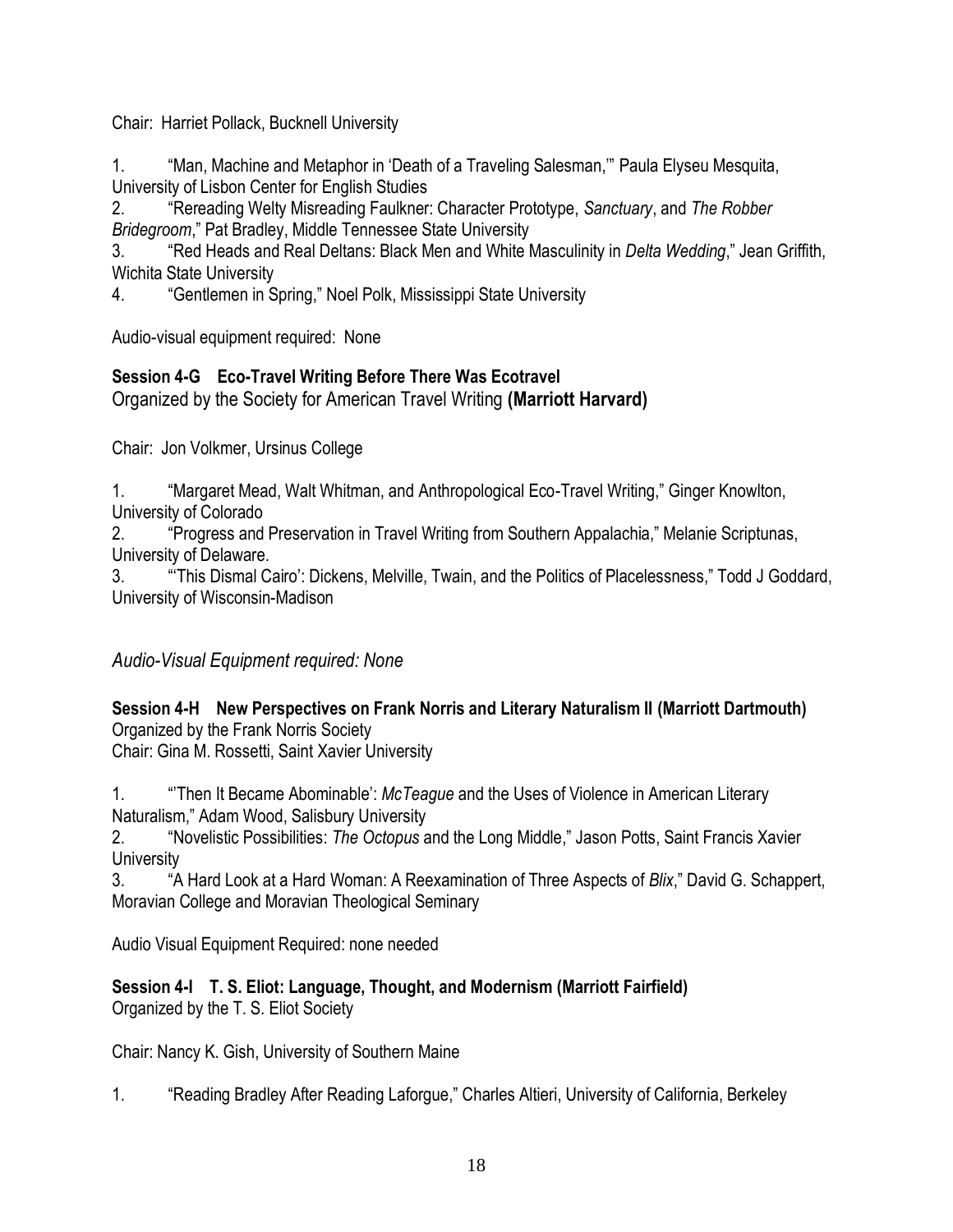- 2. "Darkling Eliot: Revenge and Other Shades of Black," John Paul Riquelme, Boston University
- 3. 
"T. S. Eliot's Economies of Devotion," Kinereth Meyer, Bar-Ilan University, Israel

Audio-Visual Equipment required: None

### **Session 4-J "Nemeses: Short Novels" Roundtable Discussion (Marriott Suffolk)**

Organized by the Philip Roth Society

Moderator, Derek Parker Royal, University of Nebraska at Kearney

- 1. Vicki Aarons, Trinity University, Texas
- 2. Pia Masiero, University of Venice Ca' Foscari
- 3. Catherine Morley, University of Leicester
- 4. Ira Nadel, University of British Columbia
- 5. Debra Shostak, The College of Wooster, Ohio

Audio-Visual Equipment required: None

### **Session 4-K Crossings, Migrations, and the Political Economies that Frame Literary Studies (Marriott Simmons)** Organized by the Latina/o Literature and Culture Society

Chair: Eliza Rodriguez y Gibson, Loyola Marymount University

1. "Borderlands of the Archive: Troubled Notions of Purity and Origin in Olga Beatriz Torres's Migrant Letters," Abby Goode, Rice University

2. ―Revolutionary Development Discourse in Maria Cristina Mena's *The Water Carrier's Secret* (1942)," Belinda L. Rincón, John Jay College of Criminal Justice, CUNY

3. ―Globalization and Global Asians in Cristina Garcia's *Monkey Hunting*,‖ Jennifer Ho, University of North Carolina, Chapel Hill

Audio-Visual Equipment required: None

### **Session 4-L Business Meeting: Ralph Ellison Society (Marriott Maine fifth floor)**

### **Session 4-M Business Meeting: Robert Frost Society (Marriott New Hampshire fifth floor)**

### Note All Thursday Sessions will be in the Marriott Copley Place **Thursday, May 26, 2011 3:00 – 4:20 pm**

### **Session 5-A T. S. Eliot: Culture and Context (Marriott Arlington)**

Organized by the T. S. Eliot Society

Chair: Nancy K. Gish, University of Southern Maine

1. The Courage of His Convictions: Eliot in 1910," Jayme Stayer, Boston College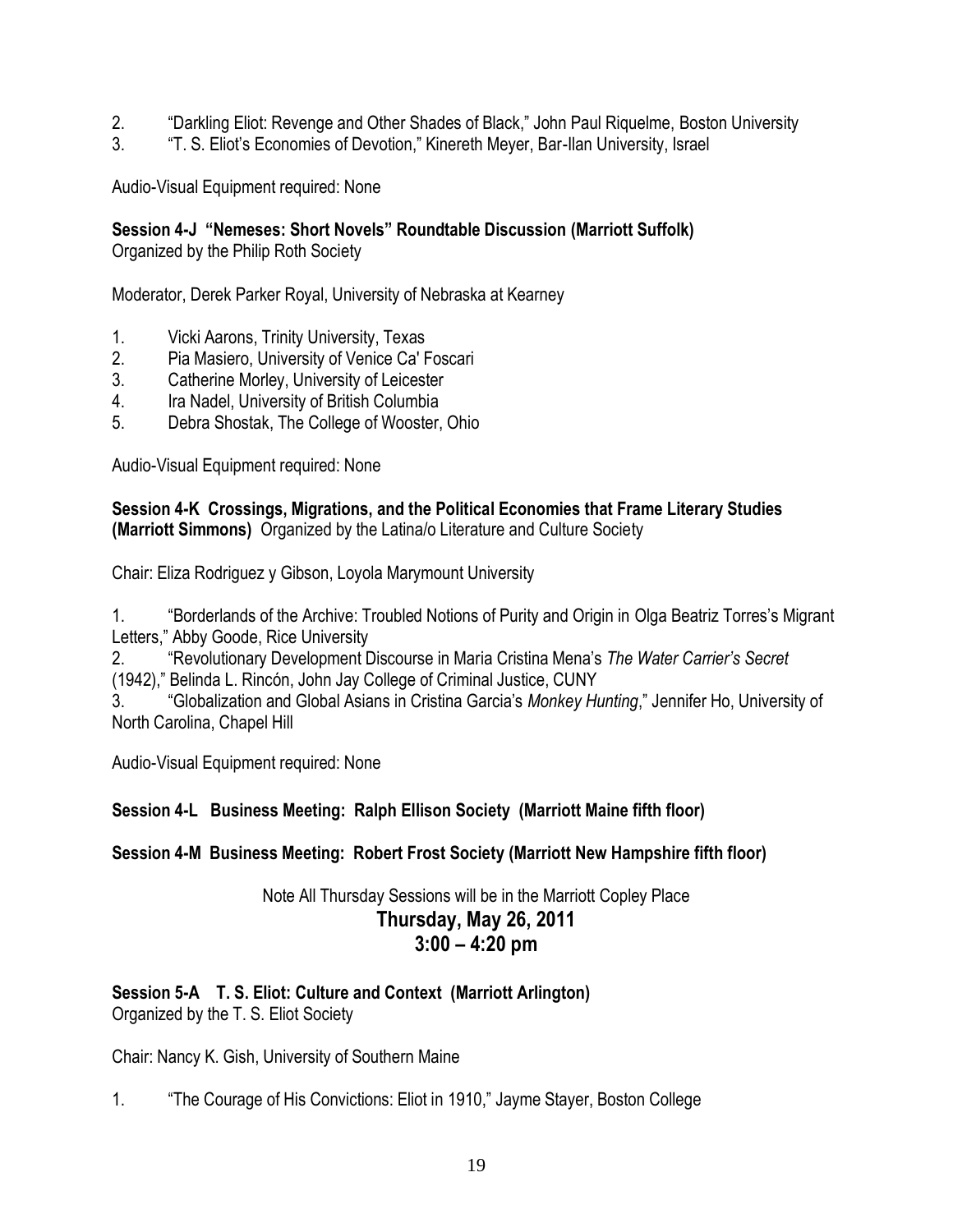2. 
"Jewishness, Ritual, and Cultural Memory in Eliot's Early Poetry," Michael Spiegel, University of Virginia

3. **The Remarkable Relationship of T. S. Eliot and Mary Hutchinson,**" Nancy D. Hargrove, Mississippi State University

# **Audio-Visual Equipment Required: dvd equipment, projector, and screen**

# **Session 5-B New Approaches to Teaching Washington Irving (Marriott Berkeley)**

Organized by the Washington Irving Society

Chair: Tracy Hoffman, Baylor University

- 1. **Salmagundi and Early National Print Culture,**" Laurel Hankins, Tufts University
- 2. "Unearthing the Past: Teaching Irving's "The Money Diggers" in the Undergraduate Curriculum," Mary Anne Lutz, Frostburg State University

3. "Navigating the "Global Turn" with Irving's *Columbus* and the Historical Romance," Lindsay DiCuirci, The University of Michigan

4. ―Washington Irving's Washington,‖ Patricia Roylance, Syracuse University

# **Audio-Visual Equipment required: Projector for Powerpoint**

# **Session 5-C The Genres of American Travel Writing (Marriott Harvard)**

Organized by the Society for American Travel Writing

Chair: Andrew Vogel, Kutztown University of Pennsylvania

1. "Eat, Pray, Travel: Why Autobiographical Travel Writing is a Hot Hybrid," Lynn Bloom, University of **Connecticut** 

2. ―‗To Return and Tell the Tale of the Doing': Matthew Henson and the African American Travel Narrative," Gary Totten, North Dakota State University

3. ―Trespassing To and From: *Confidence Man* and William Wells Brown's *Escape,*‖ Robert Oscar Lopez, California State University, Northridge

Audio-Visual Equipment required: None

### **Session 5-D American Gothic from Early Times to 1940s Teenage Gothic (Marriott Fairfield)** Organized by the International Gothic Association

Chair Dennis W. Eddings, Emeritus, Western Oregon University

1. **The Ecogothic in Poe's Early Verse,**" Travis D. Montgomery, University of Mississippi

2. 
"Aspects of Vampirism in Freeman's 'Luella Miller' and Wharton's 'The Eyes'," Nancye J. McClure, Missouri State University West Plains

3. "1940s-50s Teenage Gothic: The Ginny Gordon Mysteries," Benjamin F. Fisher, University of Mississippi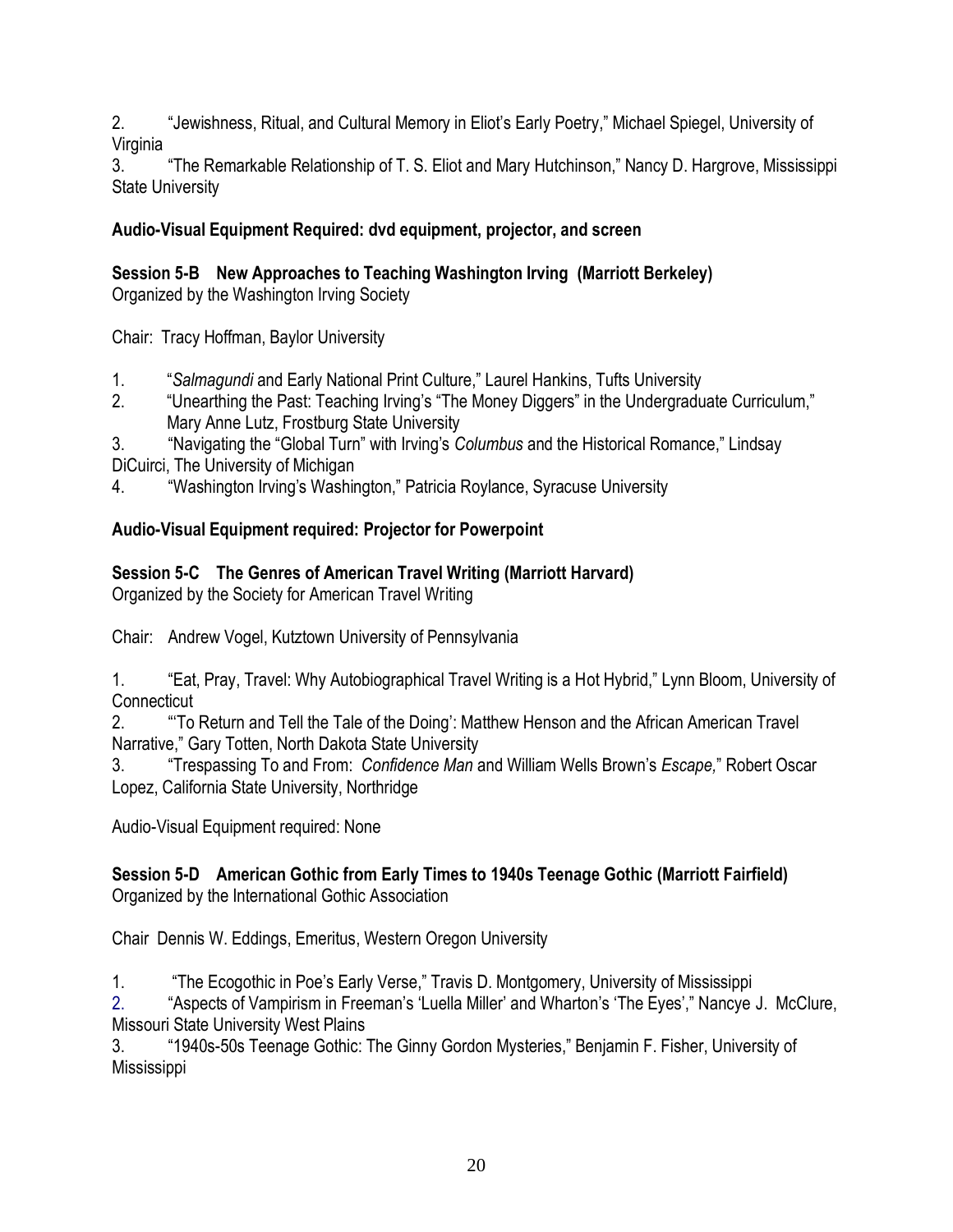4. **The Other Side of Toni Morrison's** *Beloved***: Baby Suggs as Specter," Melanie Anderson,** University of Mississippi

Audio-Visual Equipment required: None

**Session 5-E Race and the Reception of African American Literature and Film (Marriott Wellesey)** Organized by the Reception Study Society

Chair: Ben Carson, Bridgewater State University

1. ―Race, Readership, and the Constitution of the American Body Politic in Frederick Douglass's *My Bondage and My Freedom,*‖ Leila Mansouri, University of California, Berkeley

2. ―Reviewers, race, and Charles Chesnutt's *The Marrow of Tradition*: The African American novel and the American literary marketplace at the turn of the century," Sydney Bufkin, University of Texas at Austin

3. ―Deconstructing White Ways of Seeing: Teaching *Do the Right Thing* in the Ethnic Literature and Film Classroom," Kimberly Davis, Bridgewater State University

Abstracts available at http://www.english.udel.edu/rsssite/upcomingevents.html

Audio-Visual Equipment required: None

**Session 5-F Expanding the Working-Class Literary Canon: Claiming New Writers, Texts, and Genres (Marriott Tufts)** Organized by the Society for the Study of Working-Class Literature

Chair: Paul Lauter, Trinity College

1. "Social Class and the Daughterly Discourses of Second-Wave Feminist Writers,"

Christie Launius, UW Oshkosh

2. "Odd Jobs: Scenes of Wage Labor in Contemporary Ethnic Literature," Michele Fazio, UNC-Pembroke

3. **Towards a New Working-Class Reading Practice,"** 

Jeannetta Calhoun Mish, Red Earth Creative Writing MFA, Oklahoma City University

4. ―Sisterhood (and Brotherhood) of the Traveling Wallet: Coming to Class Consciousness through Comics and Graphic Novels," Sara Appel, Duke University

Audio-Visual equipment needed: none.

# **Session 5-G Old and New Naturalisms (Marriott Dartmouth)**

Chair: Elif Armbruster, Suffolk University

1. ―William James and Naturalism in Edith Wharton's *The House of Mirth,*‖ Stephen C. Brennan, Louisiana State University in Shreveport

2. **Augmer 19. Augmer Studies Communist Superson Communist Communist Communist Communist Communist Communist Communist Communist Communist Communist Communist Communist Communist Communist Communist Communist Communist Co** 

3. **Cormac McCarthy and The New Naturalism,**" Michael Tavel Clarke, University of Calgary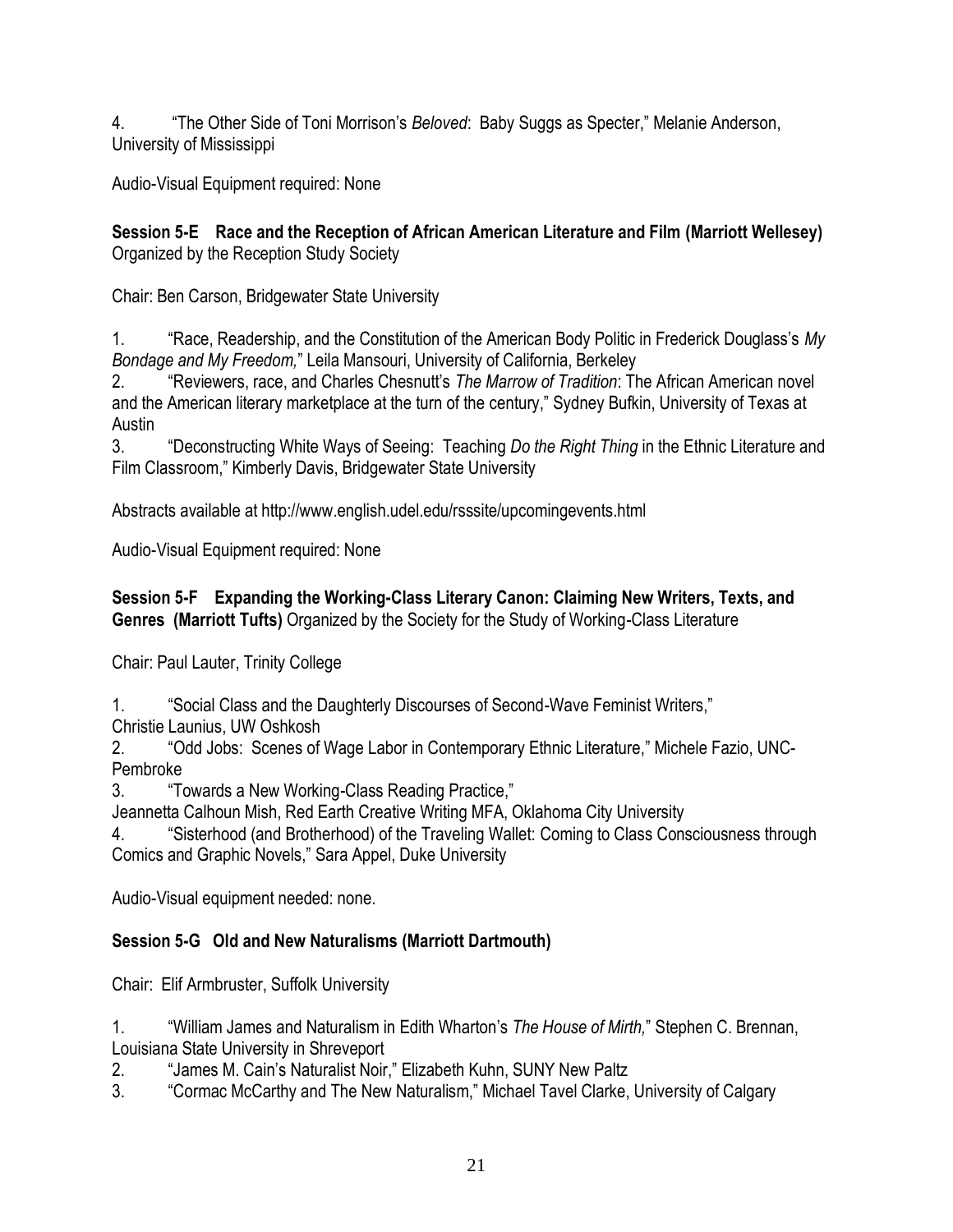Audio-Visual equipment needed: none.

## **Session 5-H International Roth (Marriott Suffolk)**

Organized by the Philip Roth Society

Chair: David Brauner, The University of Reading

- 1. **Thillip Roth's (Second) Italian Renaissance,**" Elèna Mortara, University of Rome Tor Vergata
- 2. **Conversations with Volker Hage," Daniel Medin, American University of Paris**

3. "A Reluctant Public Intellectual: Seeing America through Philip Roth," Claudia Franziska Brühwiler, Amherst College/University of St. Gallen, Switzerland

4. **Encountering an Elsewhere: Roth and Kundera Read One Another," Brian Goodman, Harvard University** 

5. "Hoth, Kepesh and Zuckerman in the Other Europe: Czechoslovakia as a Symbol in Philip Roth's Writing," Martyna Bryla, Universidad de Málaga, Spain

Audio Visual Equipment required: None

### **Session 5-I Aliens and Allies: A Roundtable on Latina/o and Asian American Literary Studies in Contemporary American Politics (Marriott Simmons)**

Organized by the Latina/o Literature and Culture Society and the Circle for Asian American Literary Studies

Moderator: Catherine Fung, Bentley University

- 1. Sharada Balachandran-Orihuela, University of California, Davis
- 2. Amy Parziale, University of Arizona
- 3. Eliza Rodriguez y Gibson, Loyola Marymount University
- 4. Jane Hseu, Dominican University
- 5. Lourdes Alberto, University of Utah

Audio-Visual Equipment required: None

### **Session 5-J Alcott as Pop Culture Icon (Marriott Clarendon)**

Organized by the Louisa May Alcott Society

Chair: Mary Lamb Shelden, Virginia Commonwealth University

1. **The Autograph Fiend is Abroad**': Louisa May Alcott and Fame," Daniel Shealy, The University of North Carolina at Charlotte

2. ―*Little Women* Spinoffs a Century Ago; or, Beth Becomes an Entrepreneur,‖ Beverly Lyon Clark, Wheaton College

3. ―Writing in the Movies: Jo March as an Author in *Little Women* Films,‖ Marlowe Daly-Galeano, University of Arizona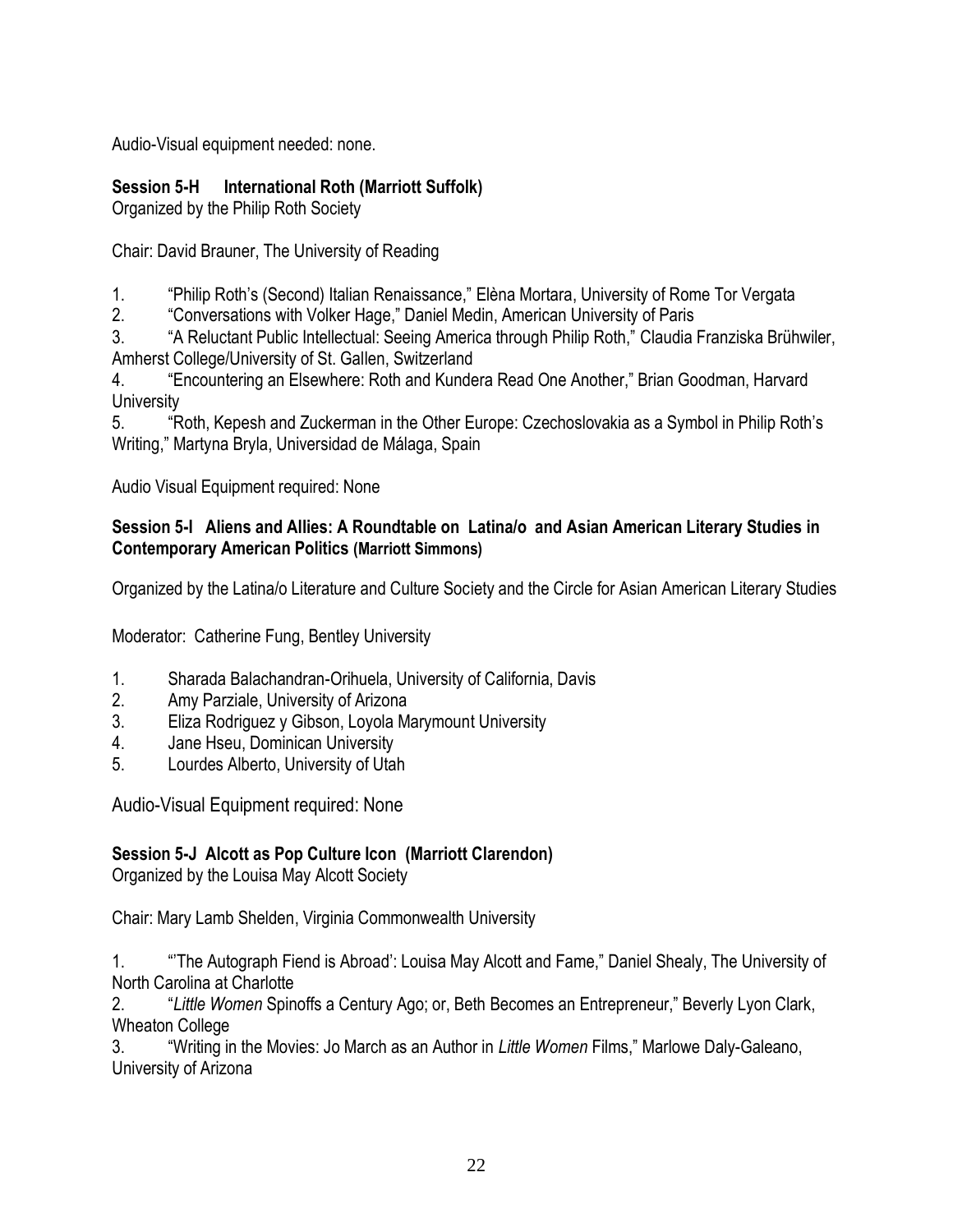### **Audio-Visual: LCD Projector & Screen**

### **Session 5-K Satire and Reflexivity (Marriott Exeter)**

Organized by the American Humor Studies Association

Chair: Bruce Michelson, University of Illinois

1. ―Humor as Truth in *Everything is Illuminated* and *A Heartbreaking Work of Staggering Genius,"* Victoria M. Bryan, University of Mississippi

2. **The Roman Catholic Priest as Contemporary Satiric Target," Laurie Britt-Smith, Univesity of** Detroit Mercy

3. ―Postmodernity, Humor, and Horror: Genre Bending in the *Scream* Trilogy,‖ Janice McIntire-Strasburg, Saint Louis University

Audio-Visual Equipment required: None

### **Session 5-L Business meeting: Eudora Welty Society (Marriott Maine fifth floor)**

### **Session 5-M Business Meeting: Digital Americanists (Marriott New Hampshire fifth floor)**

## Note All Thursday Sessions will be in the Marriott Copley Place **Thursday, May 26, 2011 4:30 – 5:50 pm**

### **Session 6-A Mark Twain and Societal Values (Marriott Wellesey)**

Organized by the Mark Twain Circle of America

Chair: Sharon McCoy, University of Georgia

1. ―‗*Beneath* Pitifulness': Twain's Anti-Gallows Sentiment, 1861-1885,‖ Jarrod Roark, University of Missouri-Kansas City

2. ―The Average Man, the Half a Man, and the Three-Fifths of a Man: The Colonel Sherburn Episode in *Adventures of Huckleberry Finn*," Frank P. Fury, Monmouth University

3. ―*The Hidden Hand* in *Adventures* of *Huckleberry Finn*,‖ Catherine Kunce, University of Colorado, Boulder

Audio-Visual Equipment Required: None

**Session 6-B Edith Wharton and the Aesthetic (Marriott Arlington)**

Organized by the Edith Wharton Society

Chair: Gary Totten, North Dakota State University

1. ―‗Our Literary Aristocrat': Edith Wharton, Social Class, and *The Writing of Fiction*,‖ Julie Olin-Ammentorp, Le Moyne College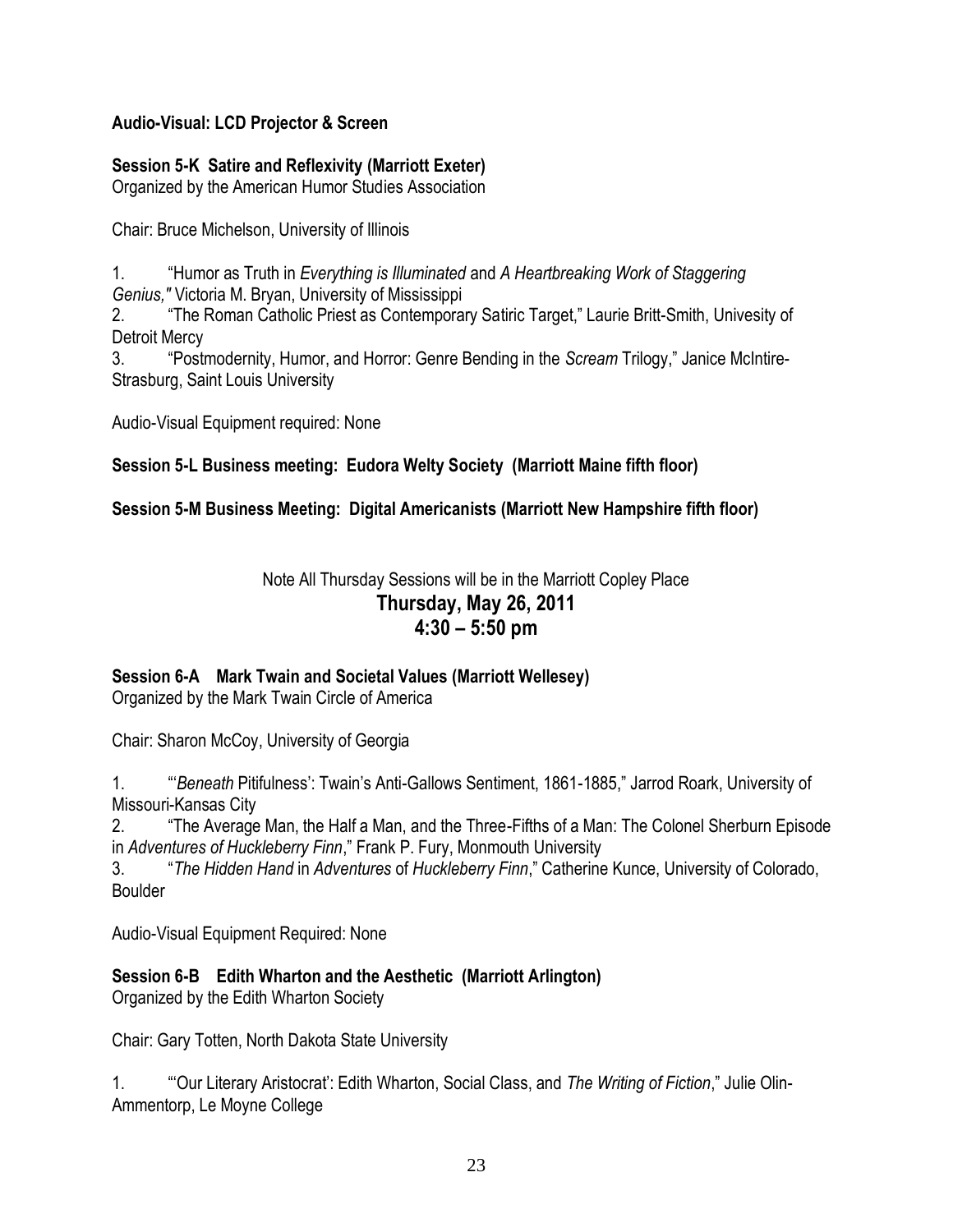- 2. "Wharton, Atherton, and the Aesthetics of Age," Melanie Dawson, College of William and Mary
- 3. ―Wharton's Guide to Novel-writing: *Hudson River Bracketed* and *The Gods Arrive*,‖ Ann L. Patten, Trinity College Dublin
- 4. **Edith Wharton and the Problem of Progress,**" Rafael Walker, University of Pennsylvania

## **Audio-Visual Equipment required: PowerPoint projector, cables, and screen**

## **Session 6-C Violence in Eudora Welty's Fiction (Marriott Exeter)**

Organized by the Eudora Welty Society

Chair: David McWhirter, Texas A&M University

1. ―The Death of Mothers: Shamanic Violence in Eudora Welty's *Delta Wedding*,‖ Martina Sciolino, University of Southern Mississippi

2. ―'Now what did you want to tell that for?': Violence and Silencing in *Losing Battles*,‖ Adrienne Akins, Baylor University

3. "Interrogating Rape in Welty's Fiction: 'The Burning," Harriet Pollack, Bucknell University

### **Audio-visual equipment required: Microphone**

### **Session 6-D Teaching Thoreau's ―Wildness‖ in the Classroom: A Roundtable Discussion (Marriott Fairfield)** Organized by the Thoreau Society

Co-chairs: Rochelle Johnson, College of Idaho, and Kristen Case, University of Maine Farmington

1. **The Maine Wild: Joseph Nicolar, Henry David Thoreau and Useful Ignorance," John J. Kucich,** Bridgewater State University

2. "Wilding and Re-Wilding in Urban Places," Kent Curtis, Eckerd College

3. ―The Village of Brute Neighbors: Environment and Irony in *Walden*,‖ Robert Klevay, Auburn University at Montgomery

4. "Bureaucratizing Wildness," T. Gregory Garvey, SUNY-College at Brockport.

Audio-Visual Equipment required: None

# **Session 6-E Stanley Kunitz and his Place(s), Session II (Marriott Berkeley)**

Organized by the Stanley Kunitz Society

Chair and Discussion Leader: Laura Jehn Menides, Worcester Polytechnic Institute

"Stanley's House": A film by Tobe Carey

This prize-winning documentary by Tobe Carey features Stanley Kunitz's childhood home, which is also the house in Worcester MA where filmmaker Carey grew up, a couple of generations later. The film, a work of memory, art and love, contains rare visuals and shots of Kunitz reading nine of his poems, including "Halley's Comet," "The Portrait," "An Old Cracked Tune," and "The Testing Tree," which are Worcesterbased and often autobiographical. One critic has called "Stanley's House" a "meditation on how place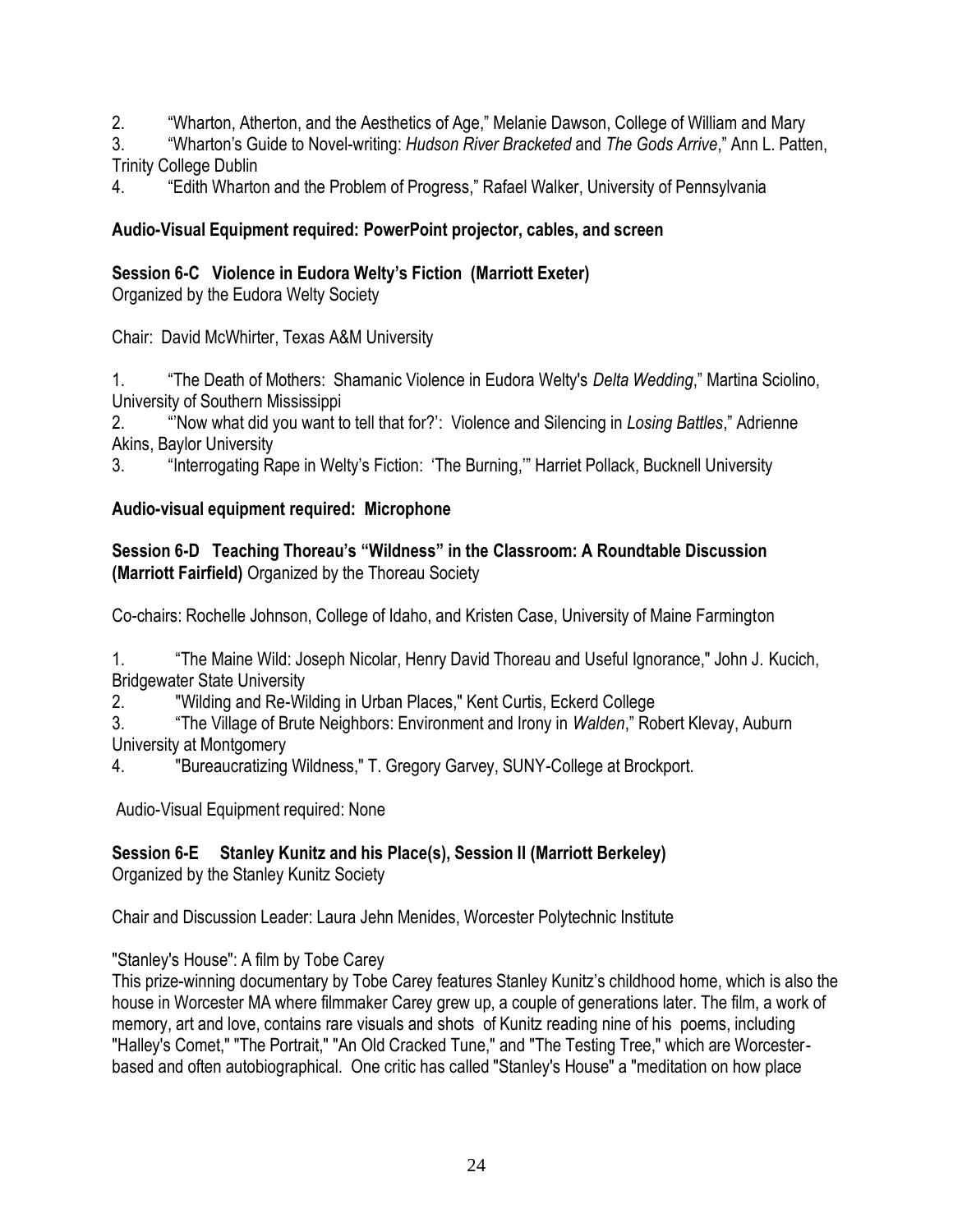forms the sensibility of an artist." In the film, Stanley Kunitz Society President Carle Johnson presents some Kunitz biography and commentary on the poetry. Film running time is 50 minutes.

## **AV Equipment needed: DVD player, compatible projector, a screen,**

## **Session 6-F Foodways in Southern Literature: Cooking up History, Class, and Female Identity (Marriott Simmons)** Organized by the Society for the Study of Southern Literature

Chair: Tara Powell, University of South Carolina

1. **The Lost Meal: Representations of Southern History in American Cookbooks, 1865-2010," Megan** J. Elias, Queensborough Community College – City University of New York,

2. **The Help and Racial Intimacy in the Kitchen,**" David A. Davis, Mercer University

3. ""Butter and salt, dust and beer, sweat and stink, flesh of my flesh': Constituting 'White Trash' Southern Female Identity through Food in Dorothy Allison's Short Story Collection *Trash*," Tanja N. Aho, University of Erlangen-Nuremberg

Audio-Visual Equipment required: None

### *Session 6-G* **Identity, Voice, and Home: Discourses of Trauma and Violation in Latina Literature (Marriot Tufts)** Organized by the Latina/o Literature and Culture Society

Chair: Joelle Guzman, University of California, Riverside

| "[The] violation that lies at the center of [her] art': Voice, Silence, and Art in Julia Alvarez's How the |
|------------------------------------------------------------------------------------------------------------|
| García Girls Lost Their Accents," Laura Halperin, The University of North Carolina, Chapel Hill            |

2. ―Telling her own truth is the truth to her: Creative Reimagining of Trauma in *Dreaming in Cuban* and *So Far From God*," Amy Parziale, University of Arizona

3. "A Search for 'home': Expectations and Frustrations in *How the Garcia Girls Lost Their Accents*," Priscila Campello, Pontifical Catholic University of Minas Gerais (Brazil)

Followed by a brief business meeting for the *Latina/o Literature and Culture Society*

Audio-Visual Equipment required: None

# **Session 6-H New Readings of Nella Larsen (Marriott Clarendon)**

Organized by the African American Literature and Culture Society

Chair: Tracie Guzzio, SUNY at Plattsburgh

1. *"Passing* and Black Female Representation,‖ Denise Feldman, Berkeley College

2. **The "Orientalism and the Harlem Renaissance in Nella Larsen's** *Quicksand***," Lai Ying Yu, Tufts University** 

3. "Mummy, Mummy, Mummy': The Implications of Birth Control in Nella Larsen's *Quicksand*,"Joelle Moen, Washington State University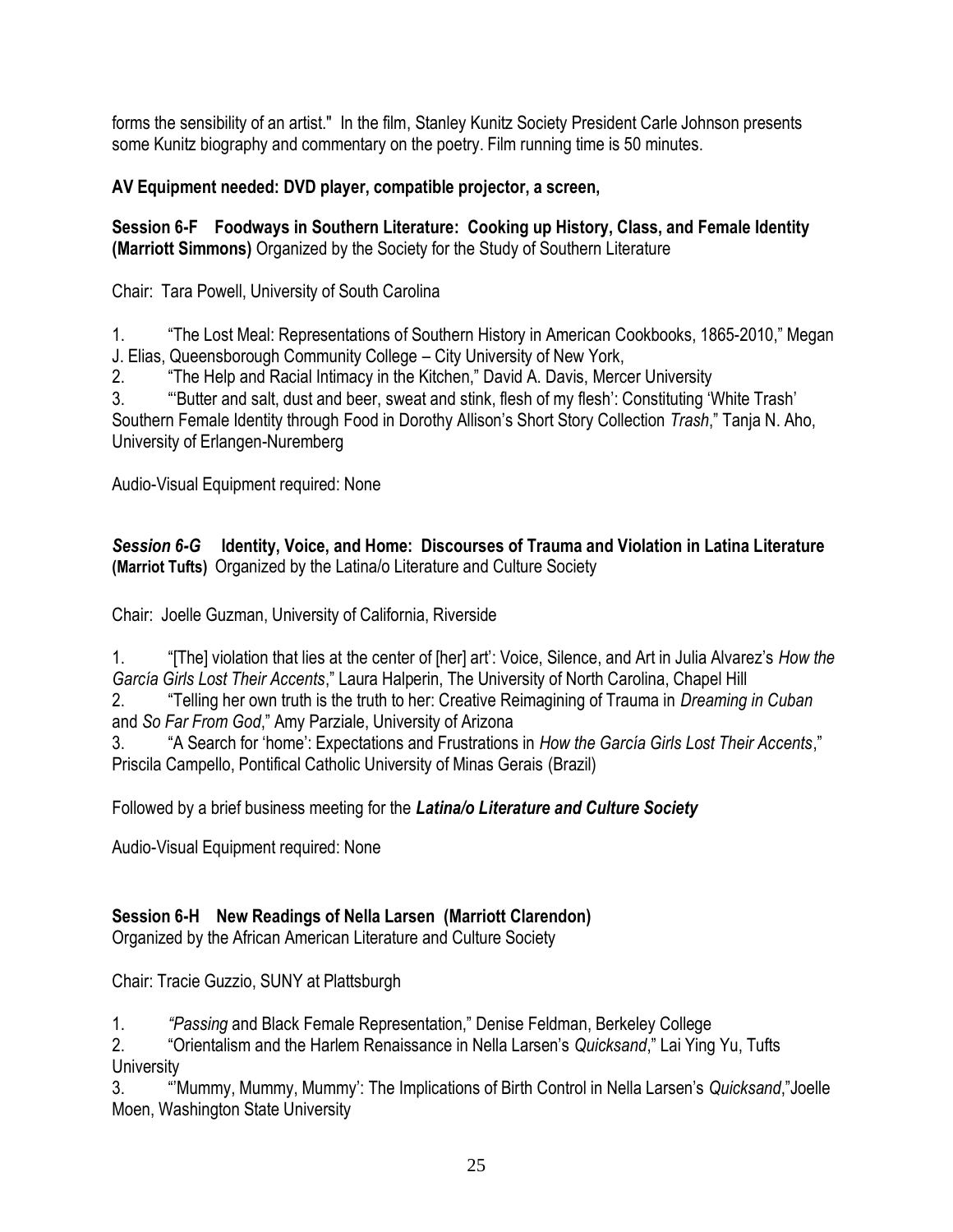## **Audio-Visual Equipment Required: Digital Projector and Screen**

### **Session 6-I Issues and Methods in American Periodicals Research: ProQuest-RSAP Award Panel for Scholarship on American Periodicals (Marriott Suffolk)**

Organized by the Research Society for American Periodicals (RSAP)

A roundtable discussion of issues and methods in American periodicals research among the winners of the second annual ProQuest-RSAP Prize for the best articles on American periodicals by pre-tenure or independent scholars published in (or accepted for publication in) a peer-reviewed academic journal in 2010.

Moderator: Judith Yaross Lee, Ohio University

1. Sari Edelstein, Skidmore College (Author of "'Metamorphosis of the Newsboy': E.D.E.N. Southworth's *The Hidden Hand* and the Antebellum Story-Paper," *Studies in American Fiction* 37.1 (Spring 2010): 29-53) 2. Isadora Anderson Helfgott, University of Wyoming (Author of "Art in *Life*: Fashioning Political Ideology Through Visual Culture in Mid-Century America," *American Periodicals* 20.2 (2010): 269-94) 3. Nadia Nurhussein, University of Massachusetts, Boston (Author of "'On Flow'ry Beds of Ease': Paul Laurence Dunbar and the Cultivation of Dialect Poetry in the *Century*," *American Periodicals* 20.1 (2010): 46-67)

Audio-Visual Equipment required: None

### **Session 6-J Historicizing Geography and Identity in the Late 19th and Early 20th Century (Marriott Harvard)**

Chair: Eileen Gregory, University of Dallas

1. "Whitman and Geography," Rebecca Walsh, NC State University

2. "From Bower to Bauer: Transnational Modern Spaces Re-Formed," Deirdre Egan, St. Norbert College

3. ―Gender, Nation, and the Artist in Gertrude Stein's *The Geographical History of America,*‖ Jody Cardinal, SUNY College at Old Westbury

Audio-Visual Equipment Required: None

**Session 6-K Roundtable: Borne Ceaselessly into the Past: Fitzgerald Criticism Beyond Gatsby (Marriott Dartmouth)** Organized by the F. Scott Fitzgerald Society

Moderator: Gail D. Sinclair, Rollins College

Participants:

Jackson R. Bryer, University of Maryland Sara A. Kosiba, Troy University Doni Wilson, Houston Baptist University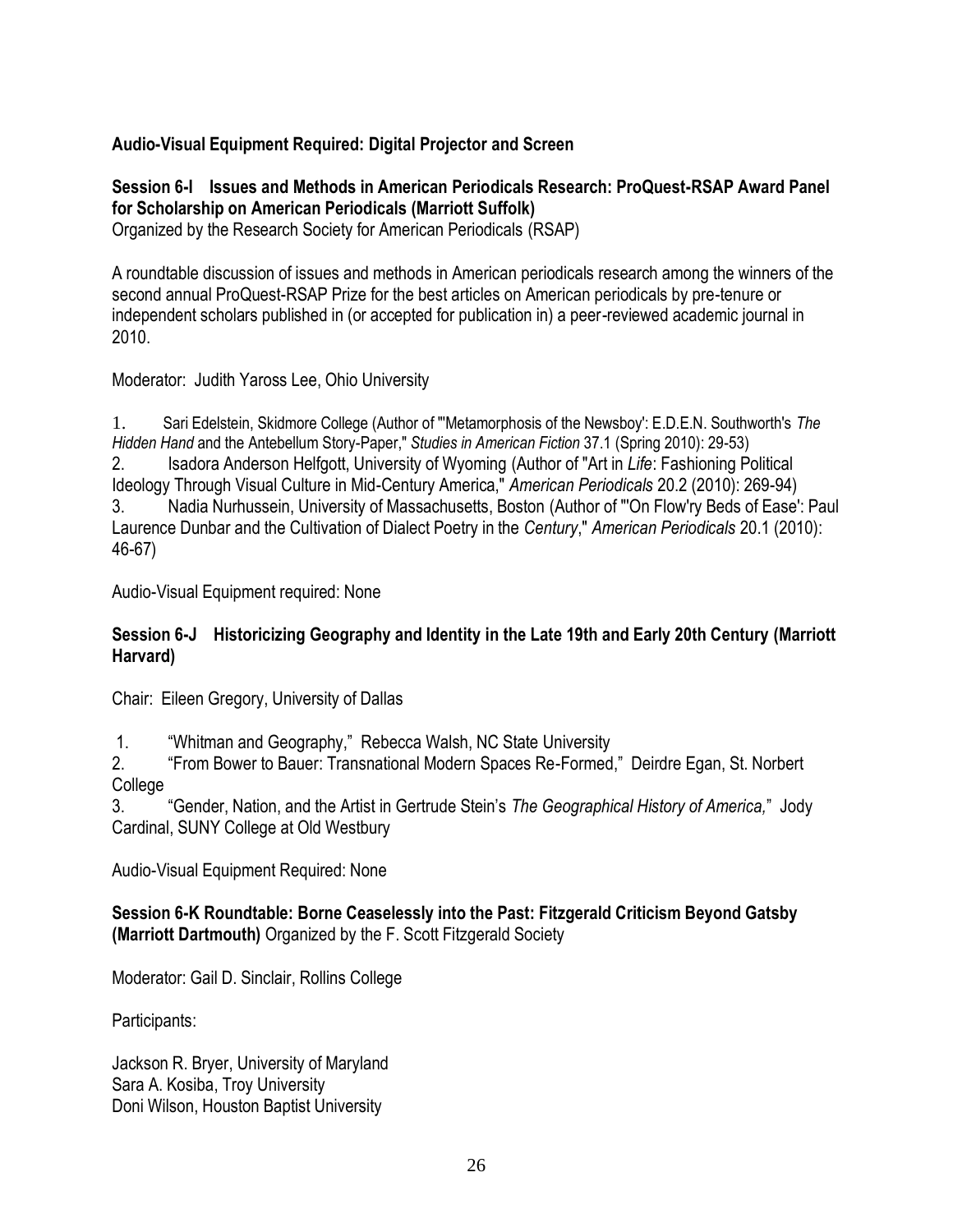Audio-Visual Equipment Required: None

## **Session 6-L Business Meeting: Society for American Travel Writing (Marriott Maine fifth floor)**

### **Session 6-M Business Meeting: Roth Society (Marriott New Hampshire fifth floor)**

Note All Thursday Sessions will be in the Marriott Copley Place with the final reception in the Westin

# **Welcoming Reception 6:00-7:30 pm**

**Essex Foyer, Westin Hotel**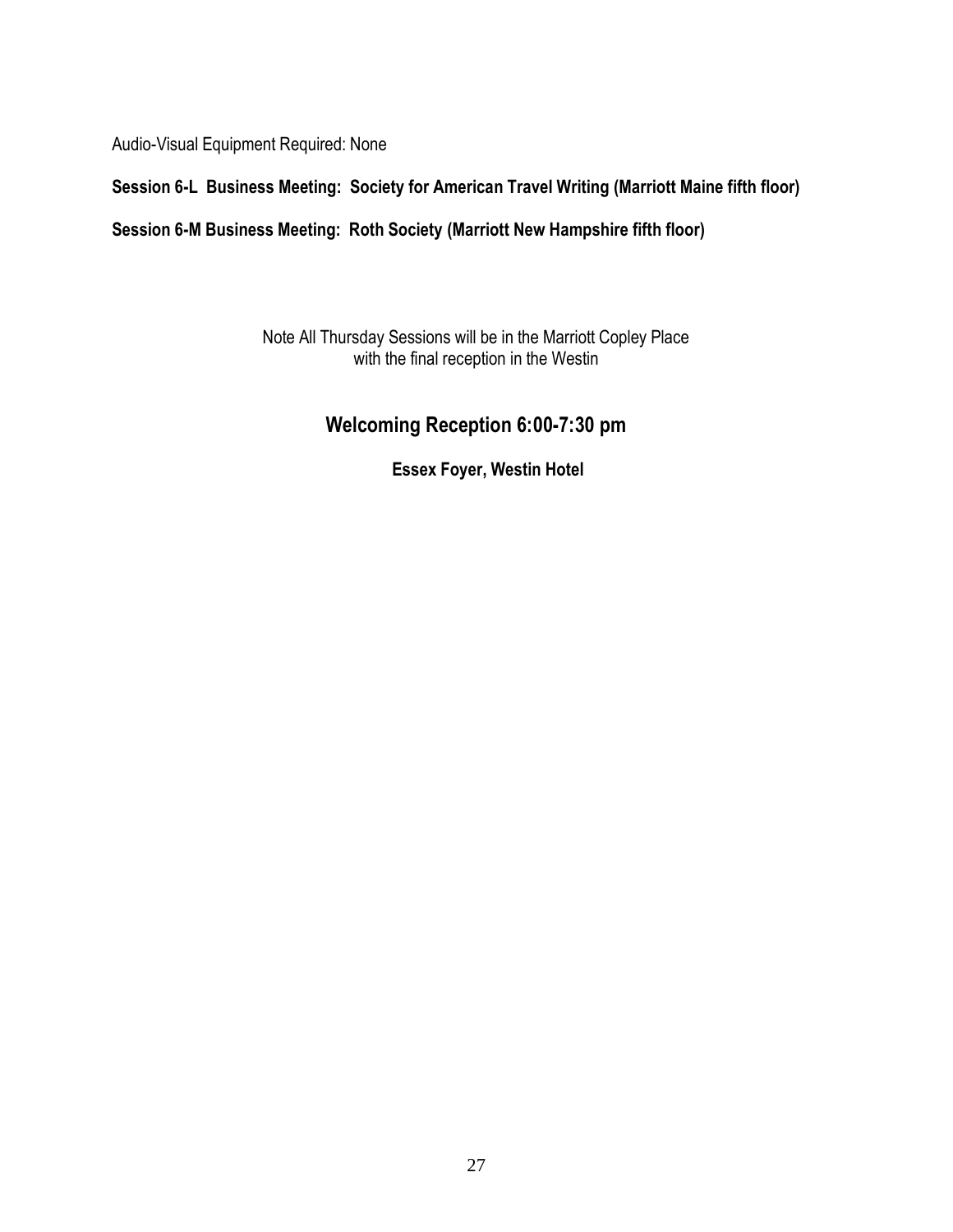# **Friday, May 27, 2011 All further sessions and events will be at the Westin Copley Place**

Registration, (Essex Foyer): open 7:30 am - 5:30 pm Book Exhibits (Staffordshire Room): open 9:00 am – 5:00 pm

# **Friday, May 27, 2011 8:10 – 9:30 am**

### **Session 7-A The Architecture of Home: Domestic Designs for American Women (Defender 7th Floor)**

Chair: Nicole de Fee, St. Thomas Aquinas College

1. "Domestic Longings in Women's Captivity Narratives of the Early Republic," Christina Riley Brown, Mercyhurst College

2. **Alter Steam Home: Postmodern Domesticity in Kathy Acker's** *Blood and Guts in High School***,"** Tonya Krouse, Northern Kentucky University

3. The Eudora Welty House: Literary Tourism and the Construction of Home," Kate Cochran, University of Southern Mississippi

### **Audio-Visual Equipment required: projector & screen**

**Session 7-B Innovative Ways for Teaching the Works of Stephen Crane: a Roundtable (Essex South)** Organized by the Stephen Crane Society

Moderator: Paul Sorrentino, Virginia Polytechnic Institute & SU

Donald Vanouse, SUNY Oswego James Nagel, University of Georgia Dennis Eddings, Western Oregon University John Clendenning, California SU Northridge Donna Campbell, Washington State University

Audio-Visual equipment needed: none.

### **Session 7-C Early American Literature: Forces of Change (Essex North West)** Organized by the Society of Early Americanists

Chair: Michael Hoberman, Fitchburg State University

1. **The Bradford Manuscript and the Disruption of the** *Plimoth Plantation* **Narrative," Lisa Schilz,** University of California, Santa Cruz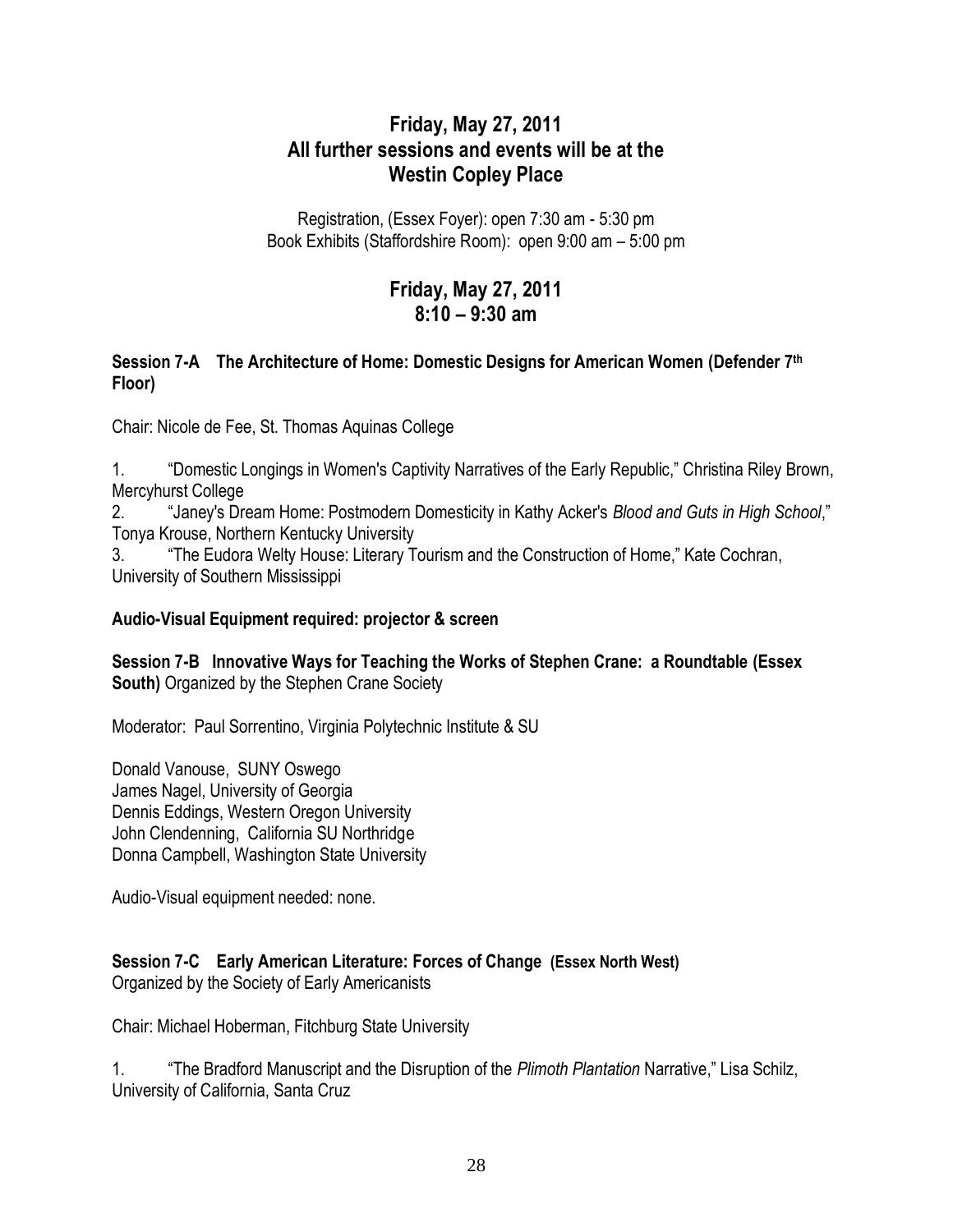2. ―Capital Punishment, Enlightenment Absolutism, and Republican Justice in Charles Brockden Brown's *Wieland* and Benjamin Rush's "An Enquiry into the Effects of Public Punishments,' " Christopher Black, Oklahoma State University

3. **ARA FRAttlesnakes in the Garden: The Fascinating Serpents of the Early, Edenic Republic," Zach** Hutchins, Brigham Young University

## **Audio-Visual Equipment required: A projector and a screen.**

**Session 7-D Bodies and Language in Contemporary African American Writing (Essex Center)** Organized by the African American Literature and Culture Society

Chair: Keith Byerman, Indiana State University

1. "Shut your rhetorics in a box': Social Commentary in Gwendolyn Brooks' "The Anniad," Bryan Duncan, Bridgewater College

2. ―Charting the Body: Percival Everett's Corporeal Landscapes in *re: f (gesture)*,*"*

Sarah Wyman, SUNY at New Paltz

3. ―Re-Scripted Performances of Blackness as ‗Parodies of Whiteness': Discursive Frames of Recognition in Percival Everett's *I Am Not Sidney Poitier*," Lale Demirturk, Bilkent University

4. ―The Freedom of the Magical Real: Grotesque Bodies in Ellison's ‗A Couple of Scalped Indians' and Touré's 'Solomon's Big Day,""Angela J. Francis, CUNY Graduate Center

# **A/V Needs: Digital Projector and Screen**

### **Session 7-E History and Gender in Plays by American Women (Essex North East)** Organized by the American Theatre & Drama Society

Chair, Brenda Murphy, University of Connecticut

1. "Tramatizing Dissent: Conscientious Objection in Women's WWI Plays," Maria Beach, Oklahoma State University

2. **The Personal and Public Crises in plays by American Women,**" Radhica Ganapathy, Penn State, Berks.

3. **The Herstory in American Drama: Women at the Center,**" Gretchen Smith, Southern Methodist **University** 

4. "Wasserstein's Plays in Historical Context," Jan Balakian, Kean University

# **A/V Needs: Digital Projector and Screen**

# **Session 7-F Trauma and the (Impossible) Witness in Contemporary Women's Poetry (St George A)**

Chair: Meg Tyler, Boston University

1. "Juliana Spahr's Poetics of Connectivity," Moberley Luger, University of British Columbia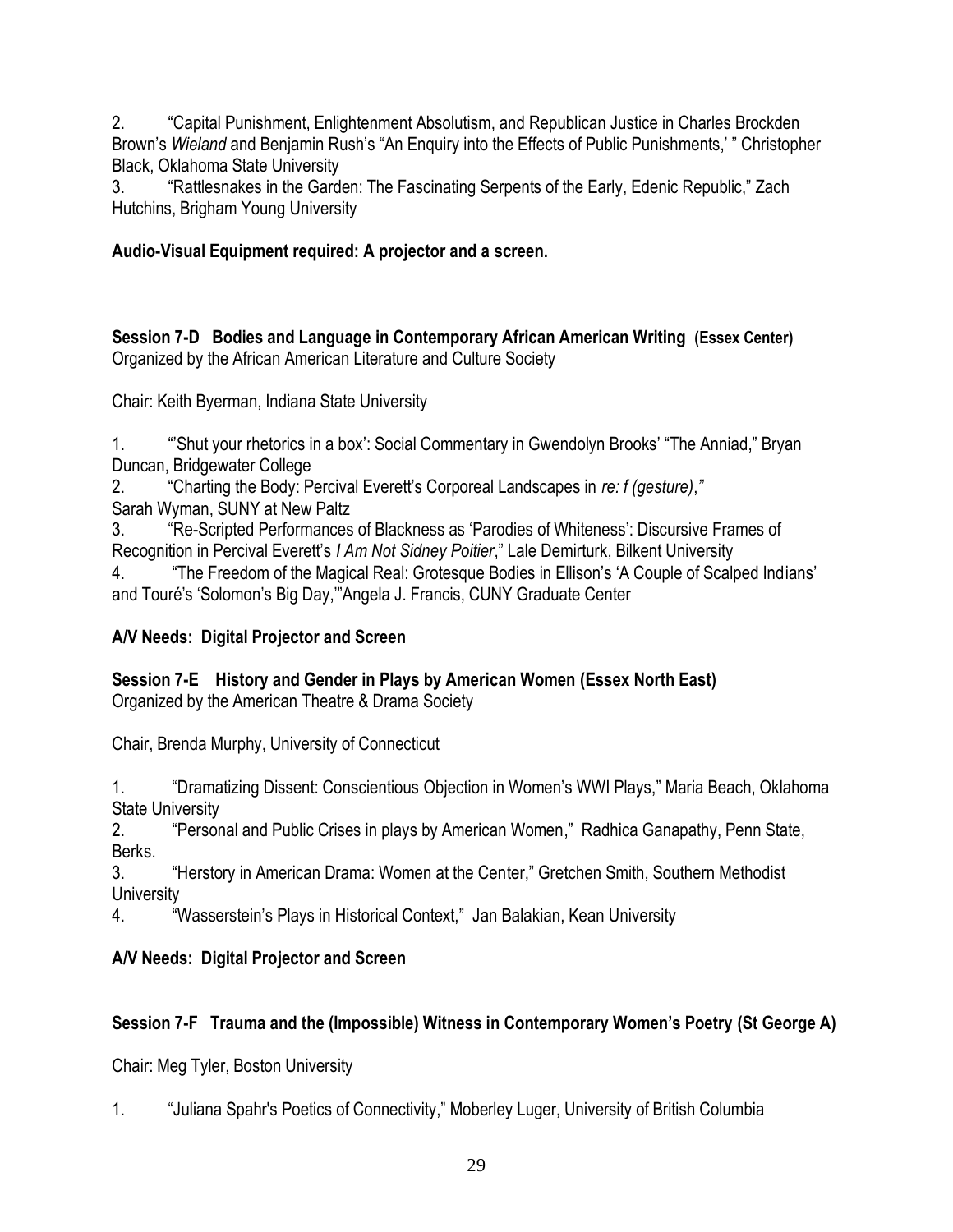2. ―Gifts of the Unlost: Witness and Excess in Anne Carson's *Nox*,‖ Ann Keniston, University of Nevada, Reno

3. ""Documentary Poetics': Bodies of Trauma in Claudia Rankine's *Don't Let Me Be Lonely*," Elisabeth Frost, Fordham University

## **Audio-Visual Equipment required: Yes, projector please.**

## **Session 7-G A Crisis of Voice: Technologies of Prophecy in Afro-Diasporic American Narrative (Essex North Center)**

Chair: Sandy Alexandre, MIT

1. **"**The voice, without reply:' *John Brown* and Du Bois's political prophecy," Laura Thiemann Scales, Stonehill College

2. ―Transmitting the Voice: Spiritual Mediums, Tape Recorders, and the Voices of the Dead in Erna Brodber's *Louisiana*,‖ Alisa K. Braithwaite, MIT

3. ―The Mechanics of Prophecy in *The Intuitionist*,‖ Nadine M. Knight, Whitman College

Audio-Visual Equipment required: None

# **Session 7-H Jonathan Edwards and Affect (St George C)**

Chair: Joanne van der Woude, Harvard University

1. ―Fabulous Pain: Jonathan Edwards on Persons,‖ Branka Arsić, SUNY—Albany

2. "Awakening Terror: Jonathan Edwards's Revivalist Affect," Paul Hurh, University of Arizona

3. "Scattering is the way to increase': Charity, Profit, and Community in Edwards," Len von Morzé, University of Massachusetts—Boston.

Audiovisual Equipment Required: None

# **Session 7-I Time, Memory, and Region in American Literature (St George B)**

Chair: Bob Murray, St. Thomas Aquinas College

1. ―'At Home in the New World': Sedgwick's Critique of Exceptionalist New England," Christopher Apap, Oakland University

2. "Deep Time in the Maine Woods: Thoreau, Nicolar and National Identities," John J. Kucich, Bridgewater State University

3. ―Cultural and Ecological Deep Time: Bergson and Whitehead Inform Charles Olson's American Poetics," Joshua S. Hoeynck, Case Western Reserve University

4. 
"Outside Temporality: Memory and the Hybrid Region in *Fiskadoro*," Amanda Wicks, Louisiana State University.

Audio-Visual Equipment required: None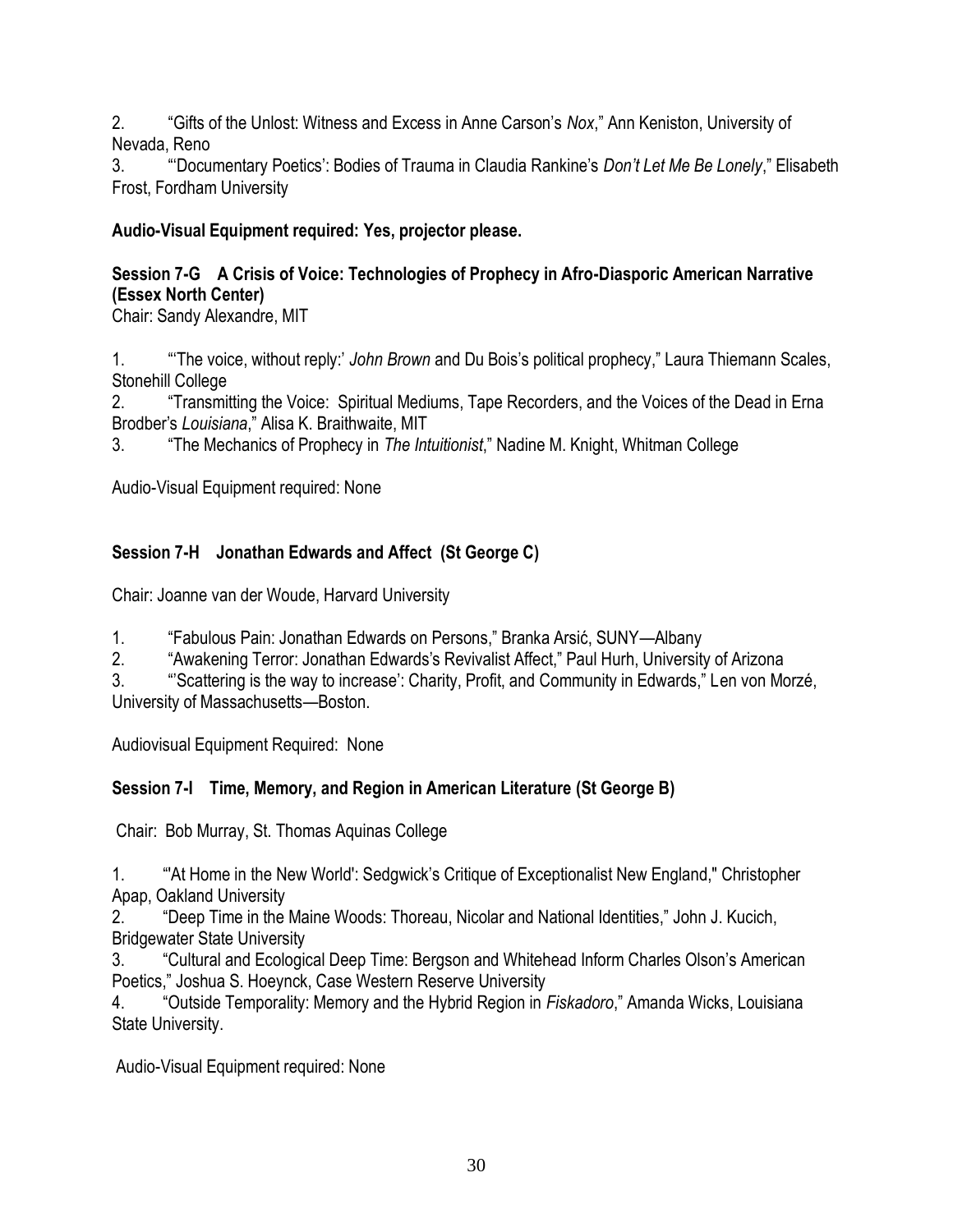#### **Session 7-J Negotiating Whiteness in Literature and Film (Empire Room 7th Floor)**  Chair: Kathleen Pfeiffer, Oakland University

1. ―Wild Girls and Whiteness in Marilyn Chin's *Revenge of the Mooncake Vixen*,‖ Catherine Cucinella, California State University San Marcos

2. "Whiteness and Masculinity in the novels of Chester Himes," Chris Ruiz-Velasco: California State University, Fullerton

3. ―'So Now You're Swedish American?' Jewish American Women, Philosophies of Beauty, and Darren Aronofsky's film, *Requiem for a Dream*," Renée R Curry, California State University Montery Bay

Audio-Visual Equipment Required: None

**Session 7-K William Styron's Posthumous Publications: Added Riches (St George D)** Organized by Jean W. Cash, James Madison University

Chair: Shaun Clarkson, Texas State University, San Marcos

1. ―William Styron's *Letters to My Father*: Revelations,‖ Jean W. Cash, James Madison University

2 
"William Styron's Essays: No Mere "Sideline," Rhoda Sirlin, Queens College

3. ―William Styron's Enduring Themes in the Posthumous Stories of *The Suicide Run*,‖ David Young, Edgewood College

Audio-Visual Equipment required: None

**Session 7-L Business Meeting: Chesnutt Association (Great Republic 7th Floor)**

**Session 7-M Business meeting: Hawthorne Society (Parliament 7th Floor)**

### **Session 7-N Business Meeting: Society for Study of American Jewish Literature (North Star 7th Floor)**

# **Friday, May 27, 2011 9:40 – 11:00 am**

# **Session 8-A Cummings and the Child (Defender 7th Floor)**

Organized by the E. E. Cummings Society

Chair: Gillian Huang-Tiller, University of Virginia at Wise

1. "His Dream, Her Reality: Two Principles of Mental Functioning in E. E. Cummings' *Him*," Simon Powers-Schaub, Grand Valley State University

2. ―*Lugete*: The Divine Lost and Found Child in Cummings,‖ Michael Webster, Grand Valley State **University**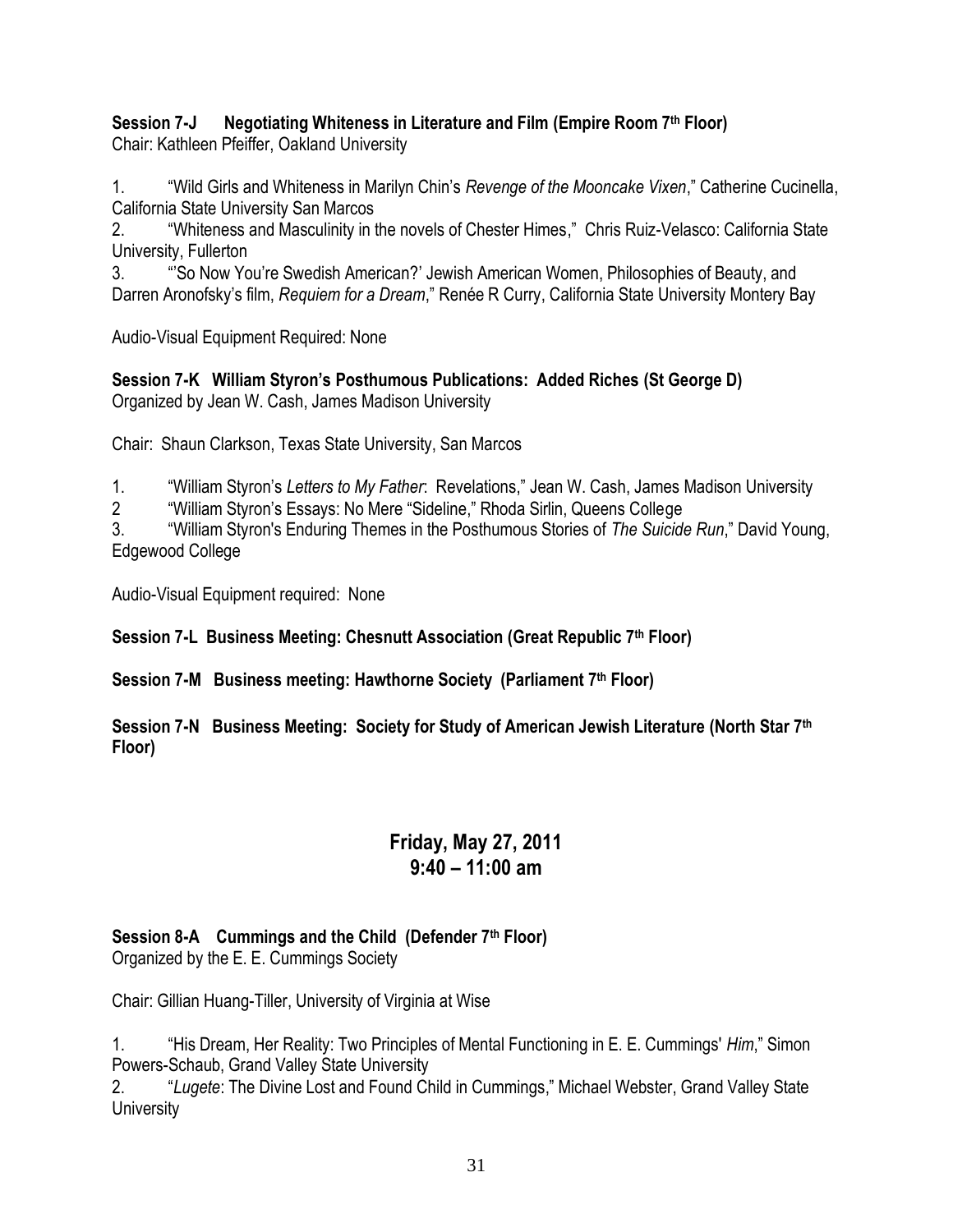3. The Searches on Nancy T. Andrews: The Visual Record in Brian MacDermot's Family Albums," Bernard F. Stehle, Community College of Philadelphia

## **Audio-Visual Equipment required: power point projector and screen.**

### **Session 8-B Realism, Naturalism, and the Powers of Horror in Edith Wharton's Writing (Essex Center)** Organized by the Edith Wharton Society

Chair: Meredith Goldsmith, Ursinus College

1. "Mountain Iconography: Charity's Uphill Descent in Edith Wharton's *Summer*," Bill Hardwig, University of Tennessee

2. ―Queering the Uncanny: The Psychic Vampire in Viereck's *The House of the Vampire* and Wharton's "The Eyes," Sharon Kehl Califano, Hesser College

3. ―The "Habit(u)s and Tastes" of Edith Wharton's Gothic: Class, Ghosts, and Architecture in 'Afterward' and 'The Lady's Maid's Bell," Gillian Nelson Bauer, Loyola University Chicago

## **Audio-Visual Equipment required: PowerPoint projector, cables, and screen**

**Session 8-C Outcasts, Criminals, and the Insane in Sedgwick's Families (St George C)** Organized by the Catharine Maria Sedgwick Society

Chair: Lucinda Damon-Bach, Salem State University

1. "Sationalizing Insanity in Sedgwick's Early Novels," Patricia Kalayjian, California State University, Dominguez Hills

2. "Outcasts from the Family of Christ: Religious Difference and Domestic Exclusion in Sedgwick's Historical Novels," Ashley Reed, University of North Carolina at Chapel Hill

3. ―The Dark Side of Domesticity, the Collateral Damage of Capitalism: The Anti-Romantic Irrational in Two of Sedgwick's True Crime Stories," Jenifer Elmore, Palm Beach Atlantic University

Audio-Visual Equipment required: None

# **Session 8-D Melville Among the Poets:** *Clarel* **and Beyond (Essex South)**

Organized by the Herman Melville Society

Chair: Chris Phillips, Lafayette College

- 1. "Melville, Dante, and the End of the Poem," Martin Kevorkian, The University of Texas at Austin
- 2. "Melville, Milton, and the Footnotes," Douglas Robillard, University of New Haven
- 3. 
"Melville's American Poetic Contemporaries," Peter Norberg, Saint Joseph's University

4. "Melville, Warren, and the Making of American Poetry," Joseph Millichap, Western Kentucky **University** 

Audio-Visual Equipment required: None

# **Session 8-E Round Table Discussion: The Saul Bellow Letters (Essex North Center)**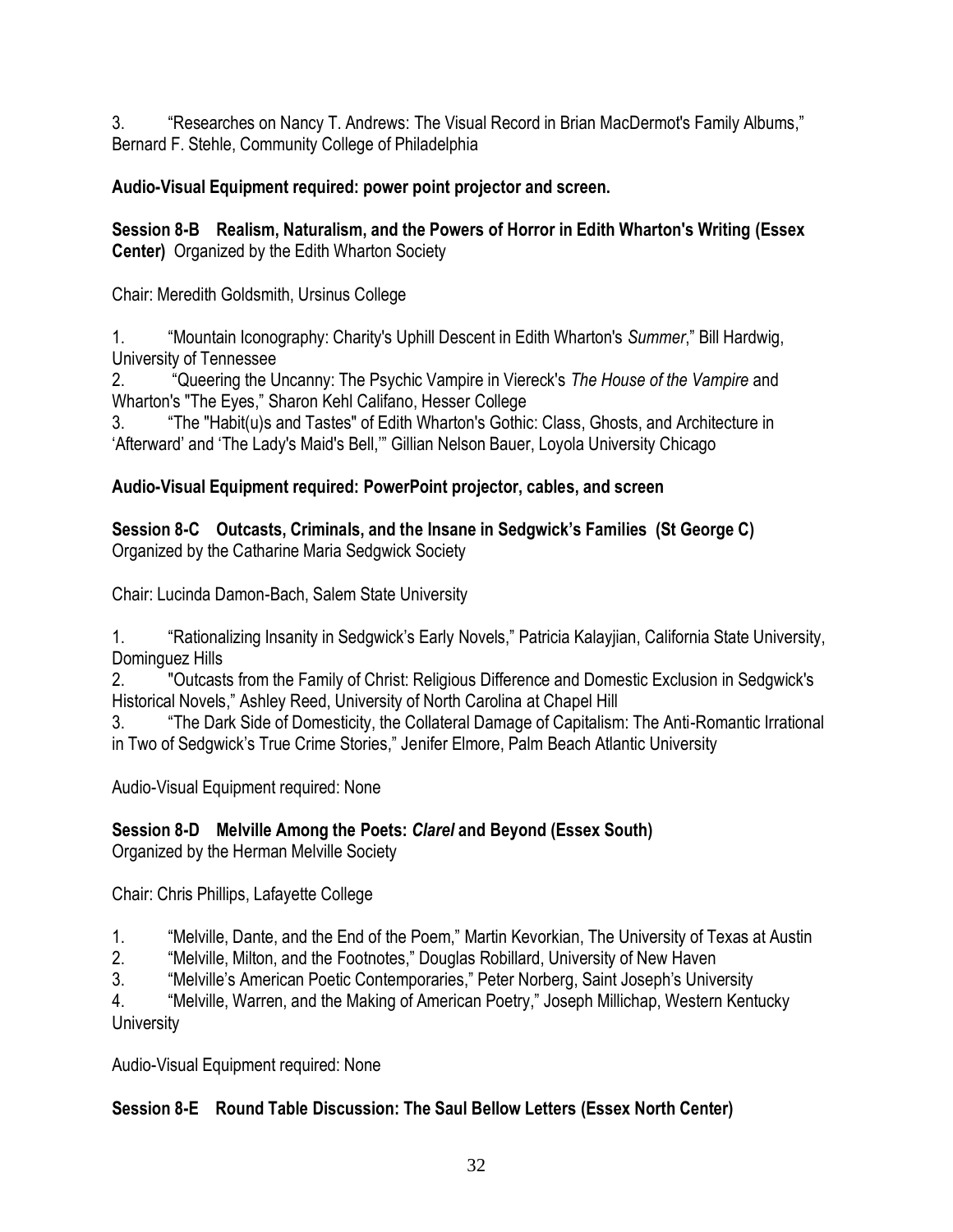Organized by the Society for Study of American Jewish Literature

Moderator: Victoria Aarons, Trinity University

Discussants: Alan Berger, Florida Atlantic University Jonathan Wilson, Tufts University Daniel Walden, Penn State University Elaine Safer, University of Delaware

Respondent: Janis Freedman Bellow, Tufts University

Audio-Visual Equipment required: None

### **Session 8-F Dramatizing Ideas: Thornton Wilder (St George B)** Organized by the Thornton Wilder Society

Chair: Jackson R. Bryer, University of Maryland

1. "Wilder's post-WWII one-act plays and the Idea of the Divine in the World and Word," Christopher Wheatley, Catholic University of America

2. ―‗Gender Trouble' in *The Alcestiad*,‖ Edyta Oczkowicz, Salem College

3. ―To Harness Words to Human Tragedy: Aesthetics and Ideas in Obey's *The Rape of Lucrece*, as Translated by Wilder," Julie Vatain, University of Paris IV-Sorbonne

4. **A**  "The postman brought it just the same': Global Positioning in Three Wilder Plays," Monica Raymond, International Center for Women Playwrights

Audio-Visual Equipment Required: None

**Session 8-G Round Table Discussion: Biography, Evidence, and the Archive (Essex North West)** Organized by the Society for the History of Authorship, Reading, and Publishing

Moderator: Ezra Greenspan, Southern Methodist University

**Participants** 

- 1. Vincent Carretta, University of Maryland (on Phillis Wheatley)
- 2. Barbara McCaskill, University of Georgia (on Ellen and William Craft)
- 3. Ezra Greenspan (on William Wells Brown)
- 4. Ed Folsom, University of Iowa (on *Leaves of Grass*)
- 5. Lois Brown, Mt. Holyoke College (on Pauline Hopkins)

### **Audio-Visual Equipment required: dvd and projector**

**Session 8-H Kurt Vonnegut: The Uses of Literature (Parliament 7th Floor)** Organized by the Kurt Vonnegut Society

Chair: Robert T. Tally Jr., Texas State University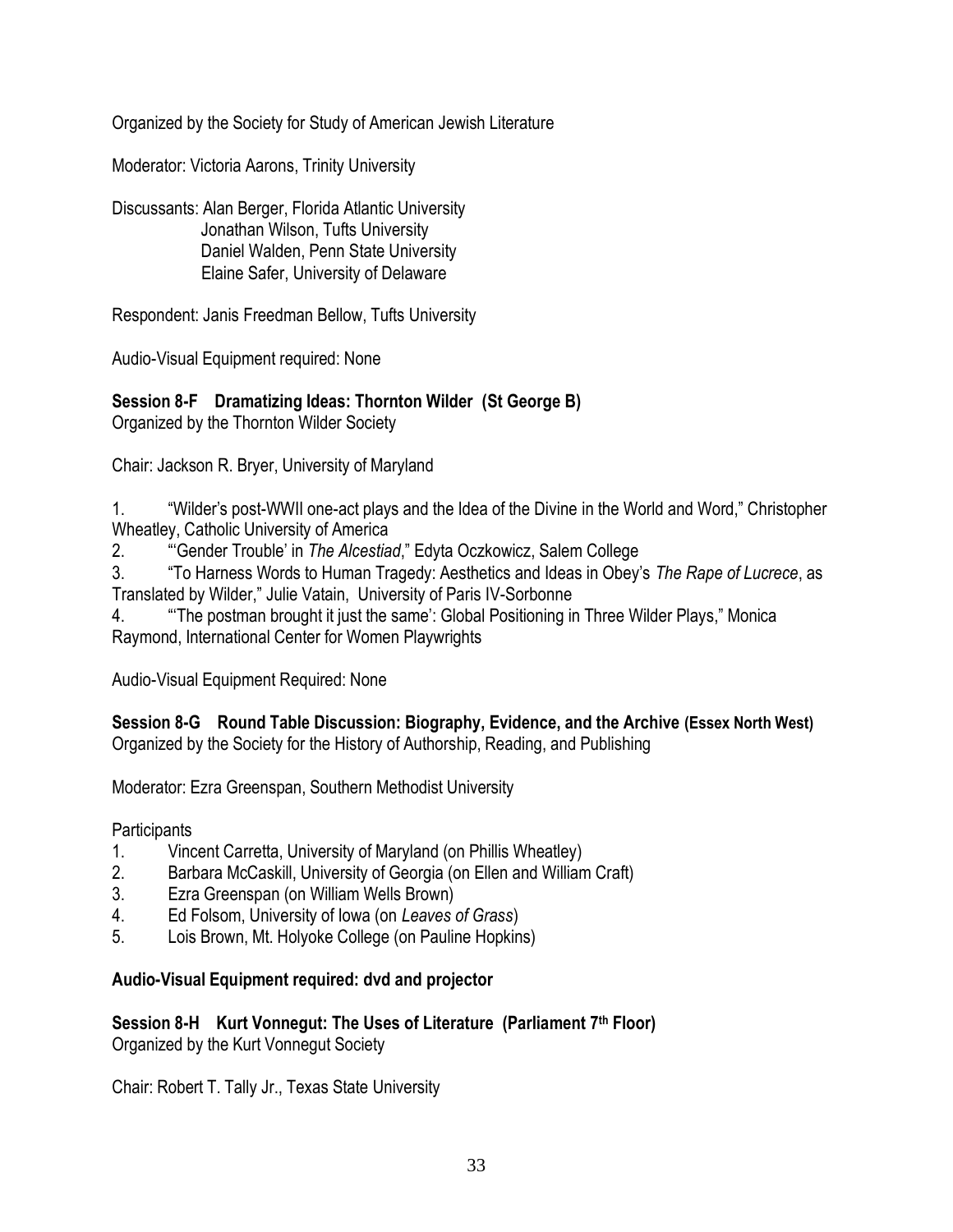- 1. "Vonnegut on the Art of Writing," Susan E. Farrell, College of Charleston
- 2. "Kurt Vonnegut's Carnivalesque: Satire and Subversion," Emma Saggers, University of Essex, UK
- 3. **The Political Dichotomy of** *God Bless You, Mr. Rosewater*," Sarah Smith, Independent Scholar

Audio-Visual Equipment Required: NONE

## **Session 8-I Flannery O'Connor and Popular Culture (Essex North East)**

Organized by the Flannery O'Connor Society

Chair: Robert Donahoo, Sam Houston State University

1. **Faith, the Movies, and Wise Blood,**" Susan Amper, Bronx Community College of the City University of New York

2. **A "Between the Daylight and the Dark,': Southern Singer-Songwriter Mary Gauthier and Flannery** O'Connor," Irwin Streight, Royal Military College of Canada

3. "Flannery O'Connor's Cartoons—Origins and Influences," Kelly Gerald, Phi Beta Kappa Society

4. ―‗Some Fun!': Dead Bodies in *Funny Games* and ‗A Good Man Is Hard to Find,'‖ Carolyn Michaels Kerr, Salem State University and Gordon College

# **Audio-Visual Equipment required: powerpoint projector and dvd equipment**

## **Session 8-J Cormac McCarthy I: McCarthy and Spirituality (St George D)**

Organized by the Cormac McCarthy Society

Chair: Steven Frye, California State University, Bakersfield

1. **Luminous Deceptions: Contingent Community in the Novels of Cormac McCarthy," Andy Dumont,** University of Arizona

2. Cormac McCarthy's Metaxy," Rob McInroy, University of Hull

3. ―Dancing with Cormac: *The Sunset Limited* in Production,‖ Stacey Peebles, University of North Carolina, Greensboro

Audio Visual Equipment Required: None

### **Session 8-K (Re)Contextualizing Chesnutt's** *The Marrow of Tradition* **(Great Republic 7 th Floor)** Organized by the Charles W. Chesnutt Association

Chair: Viktor Osinubi, Clark Atlanta University

1. "Politics through the Back Door: An Inquiry into Chesnutt's Aesthetic Practice," Paul Baggett, South Dakota State University

2. ―Calhoun Cocktails—More than Just a Drink: Alcohol in Chesnutt's *The Marrow of Tradition*,‖ Franklin Hillson, Morgan State University

3. "Reshaping the Fictive Voice: The Power of Interpretation in *The Marrow of Tradition*," Anna Kate Lewis, Northwestern University

4. "Awakening a Dormant Appetite: Captain McBane, Convict Labor, and The Marrow of Tradition," Gene Gorman, Boston College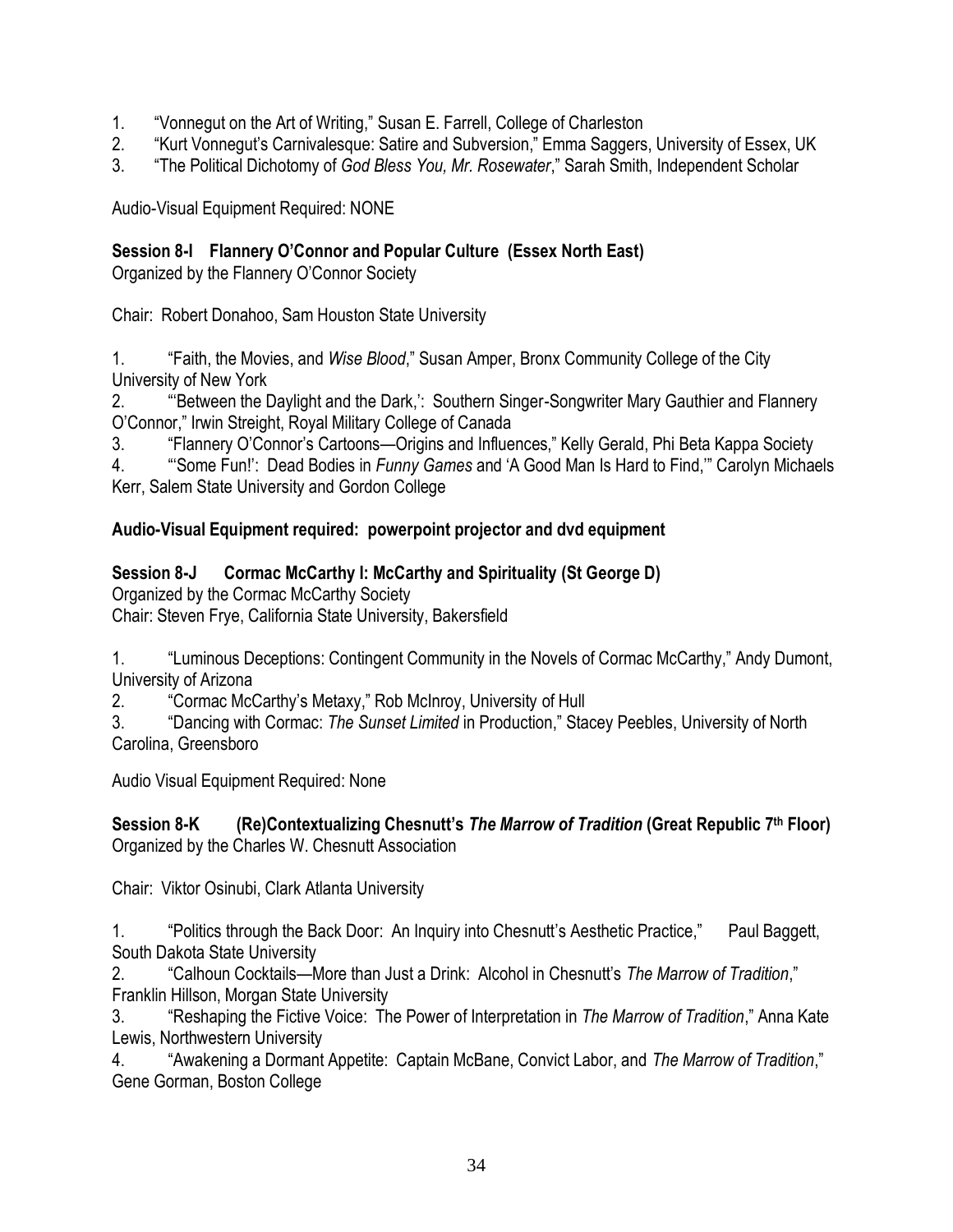Presentation of Sylvia Lyons Render Award by Ernestine P. Glass

*Audio-Visual Equipment required: None*

## **Session 8-L American Writers in Europe (St George A)**

Chair: Ferdâ Asya, Bloomsburg University of Pennsylvania

1. **The Search for Legitamacy in N. P. Willis's Paul Fane," Udo Nattermann, University of** Indianapolis

2. 
"Search for a New Subjectivity in a Transcultural Context: Edith Wharton's Sense of Dislocation in Her Later Years," Noriko Ishizuka, Doshisha University, Kyoto, Japan

3. "Istanbul at War: Dispatches by Ernest Hemingway," Serpil Tuncer, Istanbul University, Turkey

## **Audio-Visual Equipment required: Yes. (DVD equipment and projector for PowerPoint)**

## **Session 8-M The Business of Popular Culture (Empire Room 7th Floor)**

Chair: David Schmid, University at Buffalo

1. "James Avati, William Faulkner, and the Art of the Paperback Novel," M. Thomas Inge, Randolph-Macon College

2. "Marketing Respect: Ellery Queen, American Publishing, and the Business of Detective Fiction" Matthew Levay, Harvard University

3. "The Simple Art of Boston Murder," Lisa Fluet, Boston College

*Audio-Visual Equipment required: None*

**Session 8-N Business meeting: Bishop society (North Star 7th Floor)**

**Session 8-O Business Meeting: Wideman Society (Helicon 7th Floor)** 

**Session 8-P Business meeting: Alcott Society (Courier 7th Floor)**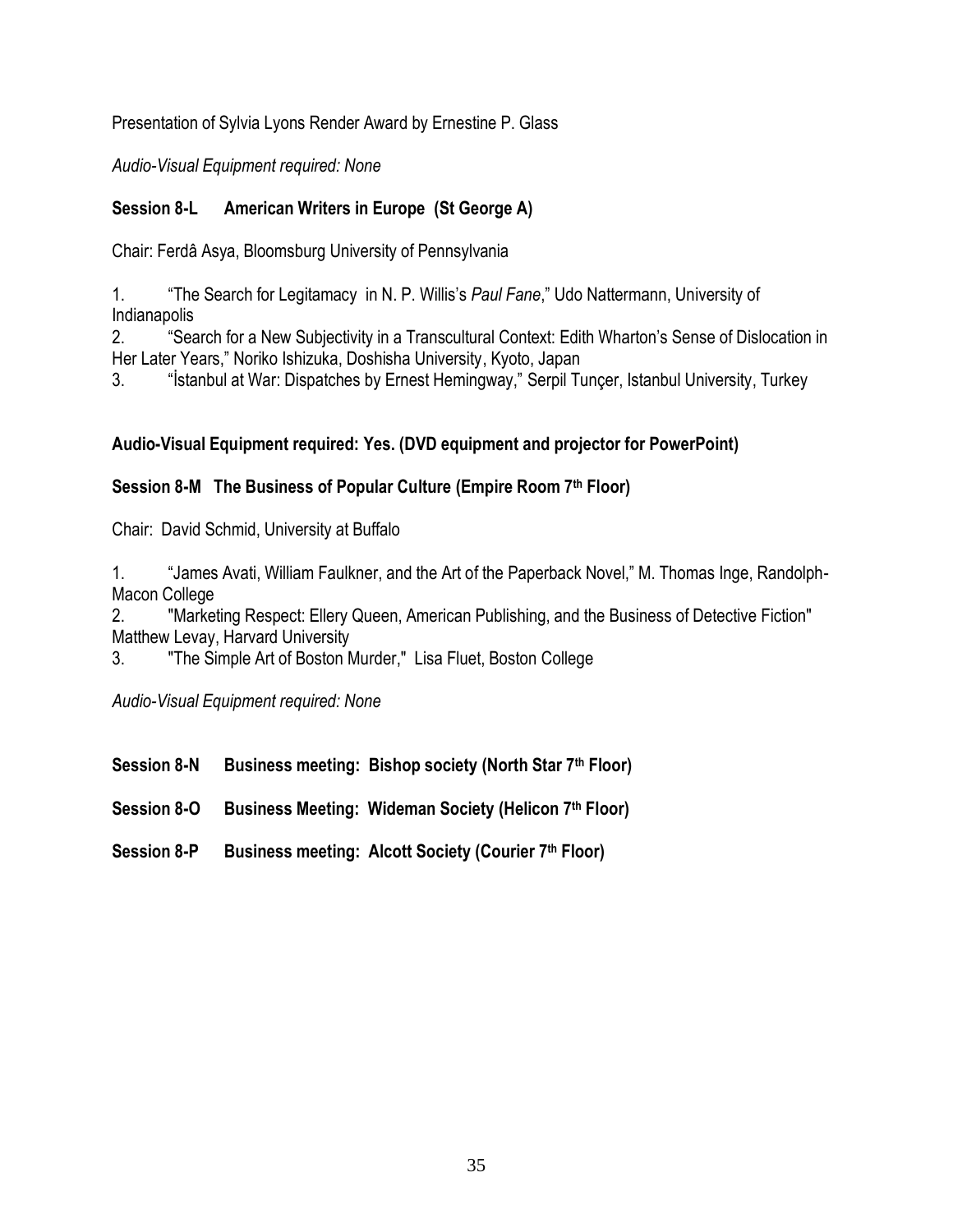# **Friday, May 27, 2011 11:10 am – 12:30 pm**

### **Session 9-A Film and Literature (Essex Center)**

Organized by The Film and Literature Society

Chairperson: Peggy McCormack, Loyola university

1. ―Two Versions of May-December Romance: Philip Roth's Novel *The Dying Animal* and Isabel Coixet's Film Adaptation, *Elegy*,‖ Andrew Gordon, University of Florida

2. **The Performing Chopin: Recent Adaptations of** *The Awakening* **and Other Faux Pas,"** Barbara Ewell, Loyola University

3. ―A Space for Sex: *Brokeback Mountain* after Woodstock,‖ Sam Coale, Wheaton College

**Audio and Visual Requirements: DVD Player, large monitor, and remotes for each.**

**Session 9-B Round Table Panel Discussion: Raymond Carver, the Body, and** *Beginners* **(St George D)** Organized by The International Raymond Carver Society

Moderator: Sandra Lee Kleppe

1. "Body and Empathy in the Two Versions of Carver's 'So Much Water, So Close to Home," Ayala Amir, Bar Ilan University and The Open University of Israel

2. "Suburbia and the American West in Raymond Carver's 'Beginners," Vanessa Hall, New York City College of Technology

3. **The Carver's Classical and Contemporary Versions of the Woman's Body," Sandra Lee Kleppe,** Hedmark University College, Norway

4. **ACCOM** "Raymond Carver and the Grotesque Body," Yuping Wang, Nanjing University of Science & Technology, China

AV Equipment: None

**Session 9-C Emerson and Creativity I: Origins and Originality (Essex South)** Organized by the Ralph Waldo Emerson Society

Chair: Leslie Eckel, Suffolk University

1. "Silence and Speech, Things and Words: Grounding the Poet's Creativity," Elizabeth Addison, Western Carolina University

2. **A "Philosophy Better Than Philosophy," Shoji Goto, Rikkyo University, Tokyo** 

3. "Creating the Creator: Emerson's Epistemology of Form," David Greenham, University of the West of England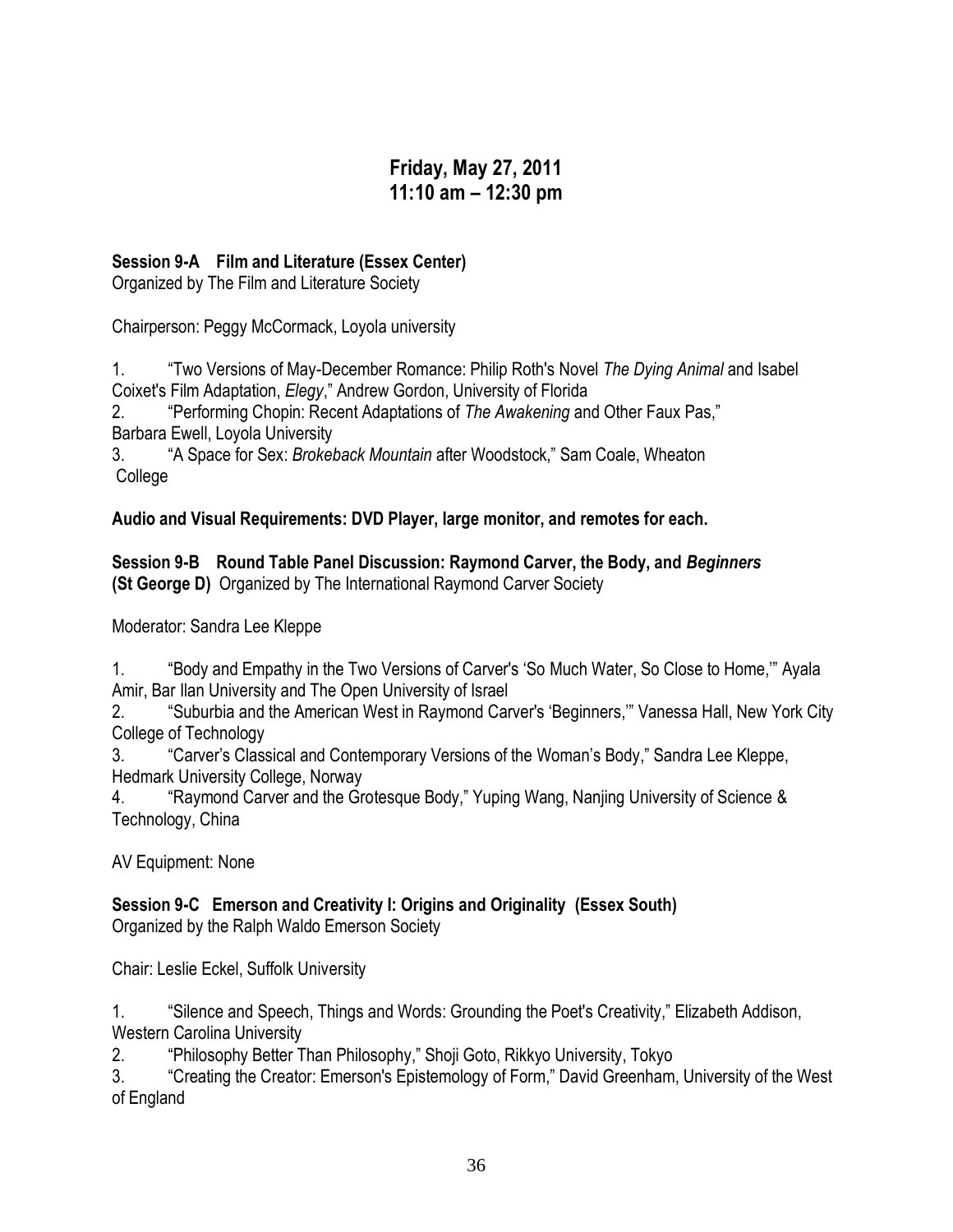4. **A Certain Uniform Tune': Emerson's Anti-Romantic Theory of Creativity," Richard Hardack,** Independent Scholar

Audio-Visual Equipment Required: None

#### **Session 9-D Science, Law, and Racial Politics in the Works of Charles W. Chesnutt (Great Republic 7 th Floor)** Organized by the Charles W. Chesnutt Association

Chair: Susan Prothro Wright, Clark Atlanta University

1. **Charles Chesnutt as Modernist,**" Johannes Burgers, City University of New York

2. ―Deconstructing the Color Line in *The Quarry*,‖ Rebecca Starr Nisetich, University of Connecticut, **Storrs** 

3. **The Instability of the Homogeneous: The Implications of Chesnutt's Allusion to Herbert Spencer,"** David Weimer, Harvard University

4. **Horror and Hybridity: Charles Chesnutt in the Context of Scientific Racism," Christopher S.** Leslie, Polytechnic Institute of New York University

Audio-Visual Equipment required: None

# **Session 9-E New Directions in Willa Cather Scholarship (St George A)**

Organized by the Willa Cather Foundation

Chair: John N. Swift, Occidental College

|                           | "The Pittsburgh Writers Club: A Catalyst of Cather's Rise as a Journalist," Timothy W. Bintrim, St. |
|---------------------------|-----------------------------------------------------------------------------------------------------|
| <b>Francis University</b> |                                                                                                     |

2. "Speculating on a Distant Talent: The Financial Aesthetics of Willa Cather," Lisa Siraganian, Southern Methodist University

3. **A "**Ghosts of Empire in *One of Ours* and *The Professor's House*," Kelley Wagers, Penn State Worthington Scranton

Audio-Visual Equipment required: None

#### **Session 9-F Teaching Early American Topics: Expanding Cultural and Digital Horizons (Essex North West)** Organized by the Society of Early Americanists

Chair: Susan Imbarrato, Minnesota State University Moorhead

1. ―Cross-Cultural Perspectives on Teaching Early American Literature: A Comparison of Dutch and American Students' Reception of Seventeenth and Eighteenth-Century Religious Discourse," Michael Hoberman, Fitchburg State University

2. **Technologies of Extrapolation: A Twenty-first Century Commonplace Book," Lisa Logan,** University of Central Florida

3. ―It's Complicated: Reading *The Coquette* in the Age of Facebook,‖ Anne Roth-Reinhardt, University of Minnesota, Twin Cities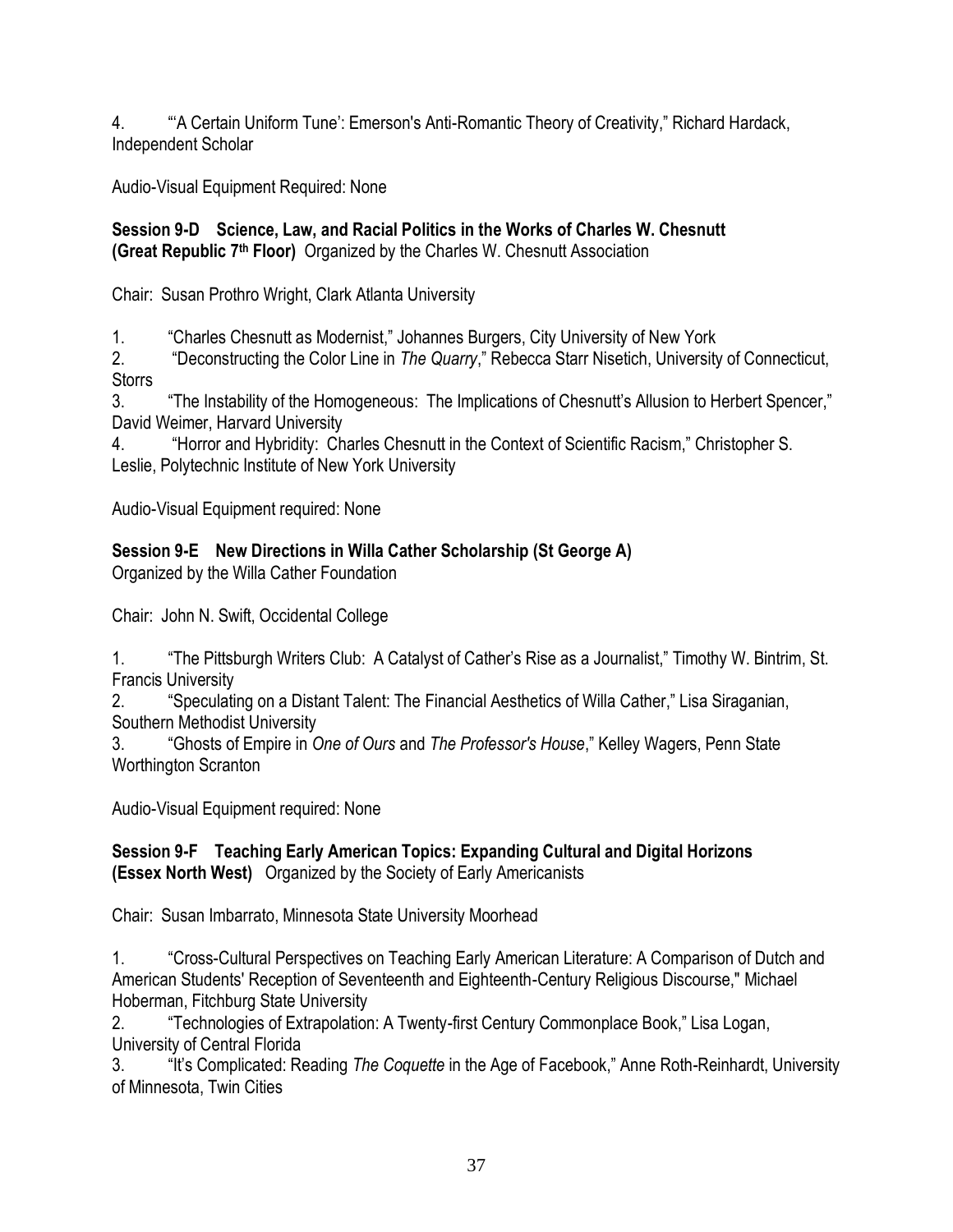4. **Teaching Periodicals of the Early Republic: An Anthology for the Era of the Digital Archive,**" Tim Lanzendoerfer, Johannes Gutenberg-Universität Mainz

# **Audio-Visual Equipment required: A projector and a screen.**

#### **Session 9-G Beyond Conventional Narratives of the Archive: A Roundtable Discussion (North Star 7th Floor)** Organized by the Elizabeth Stoddard Society

Moderator: Jennifer Putzi, College of William and Mary

1. "In Praise of Boring Letters: E.D.E.N. Southworth's Letters to Publisher Abraham Hart," Melissa Homestead, University of Nebraska-Lincoln

2. "Dickinson's Coconuts," Alexandra Socarides, University of Missouri

3. "Archival Accidents: Women Writers in 'Male' Collections," Elizabeth Stockton, Southwestern **University** 

4. **The Auto Archive," Jennifer Putzi, College of William and Mary** 

5. "Breaking and Entering," Christopher Lukasik, Purdue University

Audio-Visual Equipment required: None

# **Session 9-H Business and Ethics in William Dean Howells (St George C)**

Organized by the William Dean Howells Society

Chair: Lance Rubin, Arapahoe Community College

1. "Agency and Ethics of Reading in Howells's Poverty Fiction," Benjamin Sammons, University of North Carolina-Chapel Hill

2. ―The Crime of Books: William Dean Howells's The Quality of Mercy and the Taxonomy of Nineteenth Century Commercial Ethics," Daniel Mrozowski, Trinity College

3. **The Awakening: H.D. Lloyd Sounds the Alarm for Howells in the Gilded Age," Sanford Marovitz,** Kent State University

Audio-Visual Equipment required: None

### **Session 9-I The Look of Letters: Typography and Nineteenth-Century Literature (Essex North East)** Organized by the American Antiquarian Society

Chair: Paul Erickson, American Antiquarian Society

1. ―Condemning the Message, Not Its Means: *The Liberator* and the Typographical Influence of *Walker's Appeal*," Marcy J. Dinius, University of Delaware

2. **A "Harmonious Combinations: Unruly Typography and Proto-Modernism in 19th-century American** Printing," Arden Stern, University of California, Irvine

3. "Printing Character: The Fall River Outrage, "Autography," and the Truth of Facsimile," Christopher Hunter, California Institute of Technology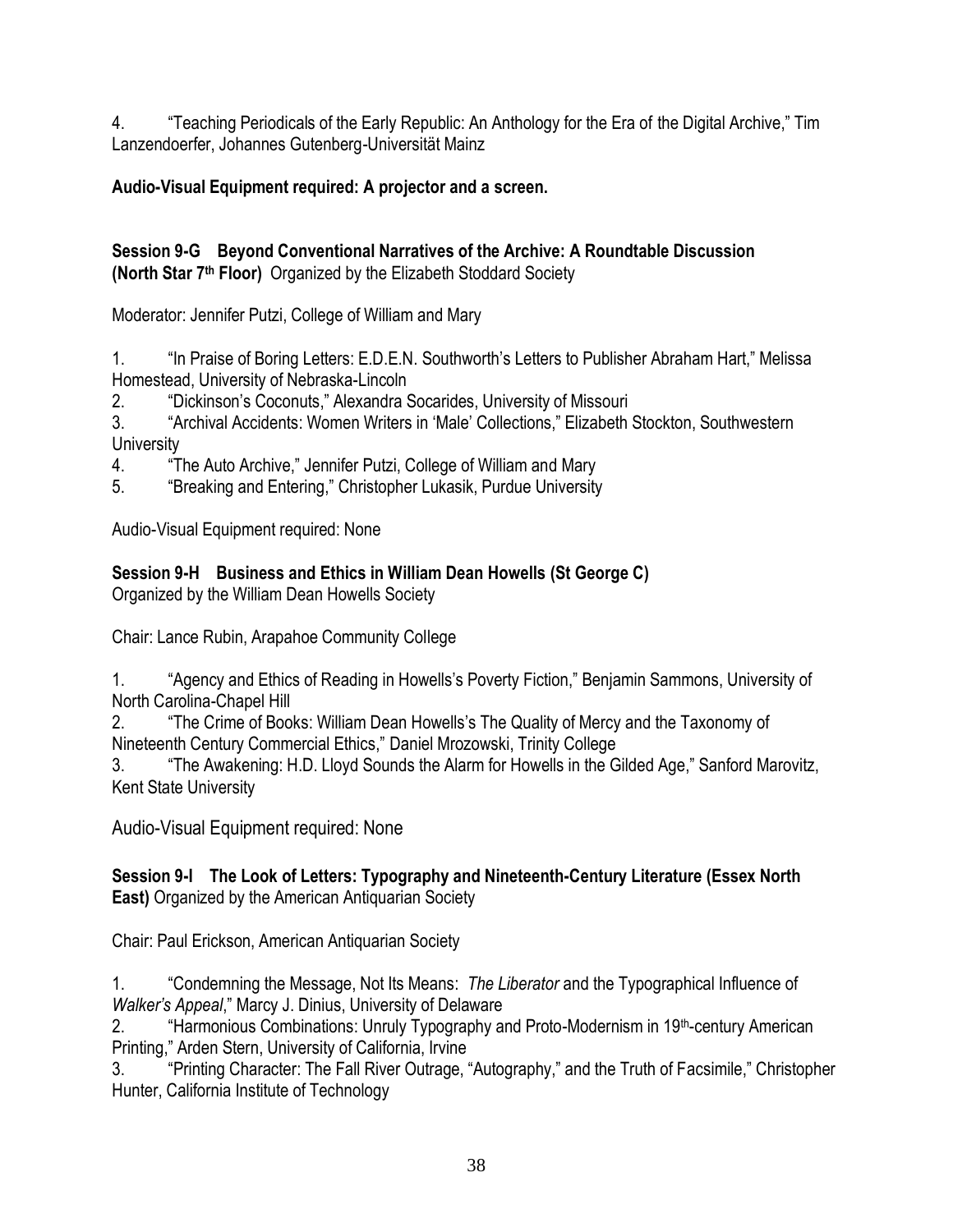#### **Audio-visual Equipment required: digital projector**

#### **Session 9-J Alcott and Other Authors (Empire Room 7th Floor)**

Organized by the Louisa May Alcott Society

Chair: Sandra Harbert Petrulionis, Penn State Altoona

1. "Alcott and the Byronic Figure," Yvonne Elizabeth Pelletier, University of Tennessee

2. "Resisting Emerson and Extending Ellen Sturgis Hooper: Louisa May Alcott as Poet," Jennifer Gurley, Le Moyne College

3. "Nursing a Nation: The Wartime Sentimentality of Louisa May Alcott and Walt Whitman," Robert Arbour, Indiana University

Audio-Visual: None

**Session 9-K Rereading the Fiction of Bernard Malamud (Essex North Center)** Organized by the Bernard Malamud Society

Chair: Victoria Aarons, Trinity University

1. **Example 20 Figure 20 Figure 20 Figure 20 Figure 20 Figure 20 Figure 20 Figure 20 Figure 20 Figure 20 Figure 20 Figure 20 Figure 20 Figure 20 Figure 20 Figure 20 Figure 20 Figure 20 Figure 20 Figure 20 Figure 20 Figure** 

2. "Malamud's *The Tenants* in the Age of Obama," Brian Adler, Georgia Southwestern State University

3. "Scraping 'The Magic Barrel': Reading Malamud for the Love of God," Sandor Goodhart, Purdue **University** 

Audio-Visual: None

#### **Session 9-L Antebellum Literature and Emergent Sciences (St George B)**

Chair: Elizabeth Renker, The Ohio State University

- 1. **A "Romantic Self-Culture and Biological Evolution," Jennifer Baker, New York University**
- 2. **Emerson, Political Economy, and the Panic of 1837," Andrew Kopec, The Ohio State University**
- 3. "Statistical Sociology and the Slavery Crisis," Maurice Lee, Boston University

Audio-Visual Equipment required: None

# **Session 9-M** The "small eye poet" among the Moderns (Defender 7<sup>th</sup> Floor)

Organized by the E. E. Cummings Society

Chair: Millie Kidd, Mount St. Mary's College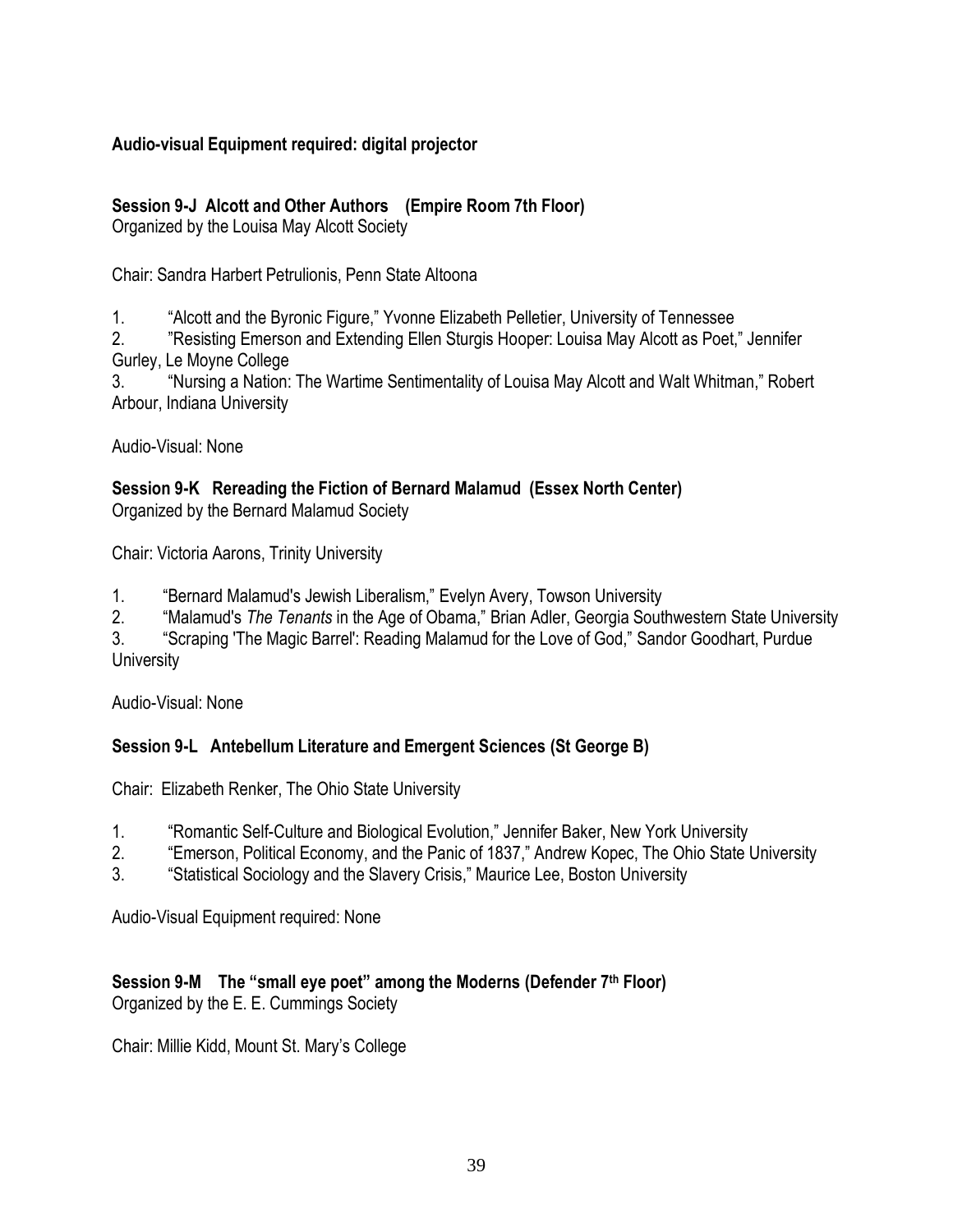1. ―‗A Foreword to Krazy': E. E. Cummings' Love of the ‗Lively Art' of *Krazy Kat*,‖April Fallon, Kentucky State University

2. **The American Small-Scale in the Poetry of E. E. Cummings and Marianne Moore,**" Kaitlin Mondello, Stetson University and Daytona State College

3. ―Cummings in Paris (1921-1923): More than Surviving among Communist Demonstrations, Joyce, and Dada," Jacques Demarcq, Independent Scholar

**Audio-Visual Equipment required: power point projector and screen.** 

**Session 9-N Business Meeting: Wharton Society (Parliament 7th Floor)**

**Session 9-O Business Meeting: Sedgwick society (Helicon 7th Floor)**

**Session 9-P: Business Meeting: Society for the Study of Working-Class Literature (Courier 7th Floor)**

# **Friday, May 27, 2011 12:40 –2:00 pm**

# **Session 10-A Fulbright: A World of Opportunities (Workshop) (Essex North West)**

Organized by: Council for International Exchange of Scholars

Chair/Presenter: Abby Greenwell, program officer

Abby Greenwell of the Council for International Exchange of Scholars will explore components of the Fulbright Scholar Program that contribute to faculty development and globalization of higher education. Attendees will learn how to use the Fulbright Scholar Program to internationalize their campuses. Special attention will be given to opportunities available for specialists in American literature, tips for preparing successful applications, and making contacts abroad. The workshop will also present information on how to bring visiting Fulbright Scholars to U.S. campuses through the Traditional and Scholar-in-Residence Programs and the Occasional Lecturer Fund. The presentation will include time for discussion.

# **Audiovisual Equipment Required: data projector and screen**

# **Session 10-B The Overlooked Work of William Dean Howells (St George C)**

Organized by the William Dean Howells Society

Chair: Lance Rubin, Arapahoe Community College

1. "William Dean Howells: Realist Poet," Elizabeth Renker, The Ohio State University

2. ―Rhetorics of Invisibility: Anaesthetized Landscapes in Howells's *Suburban Sketches*,‖ Maura D'Amore, St. Michael's' College

3. ―Discovering Howells's *The Undiscovered Country*,‖ Susan Goodman, University of Delaware

Audio-Visual Equipment required: None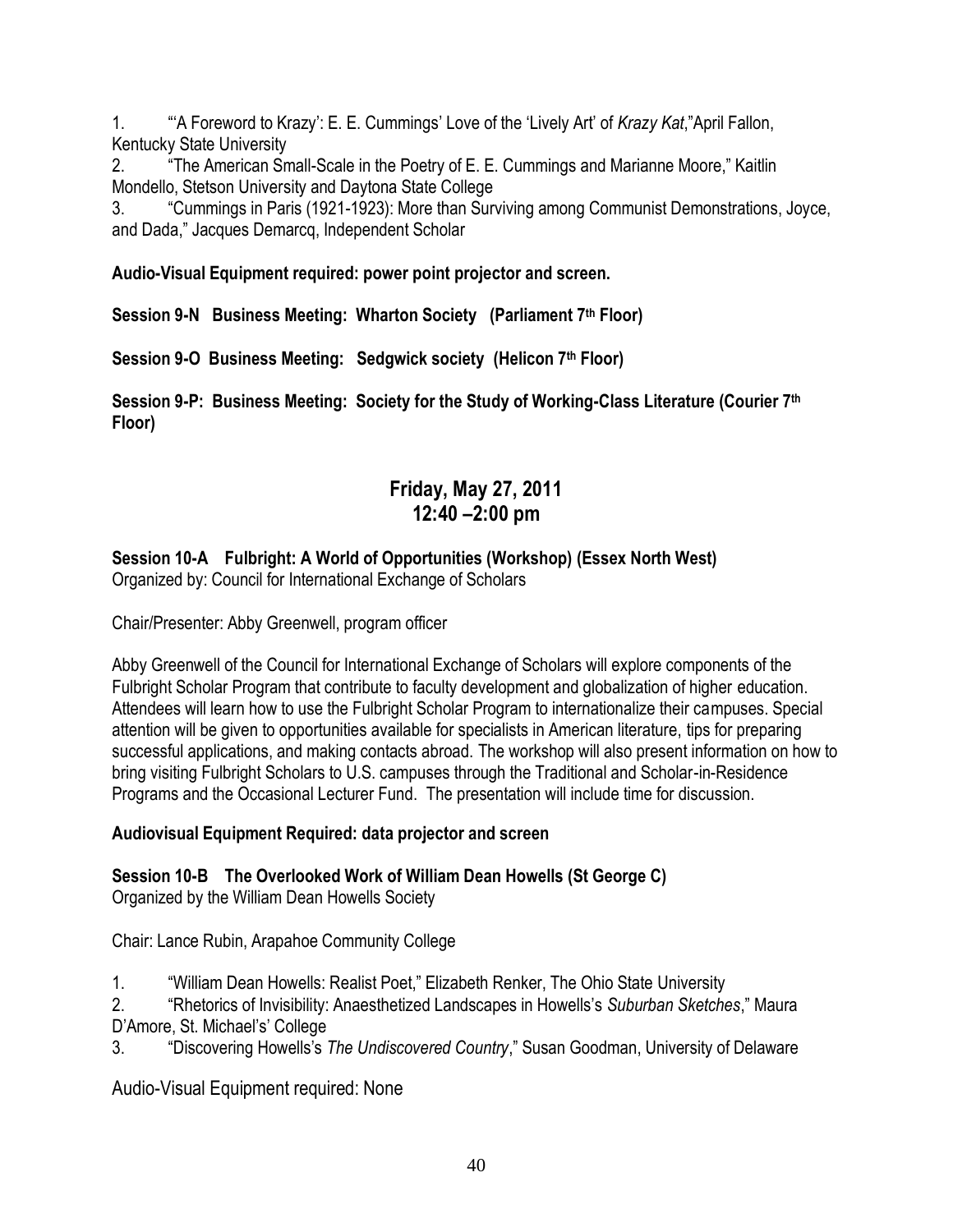#### **Session 10-C Pedagogy Roundtable: Asian American Studies, Literacy, and Education (Essex North Center)** Organized by the Circle for Asian American Literary Studies

Moderator: Greta Ai-yu Niu, University of Rochester

Participants: Rocío Davis, City University of Hong Kong Jennifer Ho, University of North Carolina, Chapel Hill Betsy Huang, Clark University Stephanie Li, University of Rochester Timothy Yu, University of Wisconsin-Madison

Audio-Visual Equipment required: None

### **Session 10-D Longfellow and Modernity (Essex North East)**

Organized by the Henry Wadsworth Longfellow Society

Chair: Christoph Irmscher, Indiana University Bloomington

1. "Is, Then, the Old Faith Dead?': Longfellow Predicts the Future of Poetry," Rob Velella, Independent Scholar

2. "Longfellow's Serenity and Poe's Prediction: An Antebellum Turning Point," Paul Lewis, Boston College

3. ―Confronting the Mystery of Modernity: Longfellow's *Christus*,‖ Christopher N. Phillips, Lafayette College

#### **Audiovisual equipment required: Projector**

#### **Session 10-E Faulkner's** *Absalom, Absalom!* **at 75: Reflections and Reassessments A Roundtable (Essex South)** Organized by the William Faulkner Society

Chair: Jay Watson, University of Mississippi

Panelists:

- 1. Michael P. Bibler, University of Manchester
- 2. Doreen Fowler, University of Kansas
- 3. Catherine Gunther Kodat, Hamilton College
- 4. John Padgett, Brevard College
- 5. Robert Dale Parker, University of Illinois
- 6. Philip M. Weinstein, Swarthmore College

Audio-Visual Equipment required: none

**Session 10-F Pauline Elizabeth Hopkins and Expected/Unexpected Pairings (Defender 7th Floor)**  Organized by the Pauline Elizabeth Hopkins Society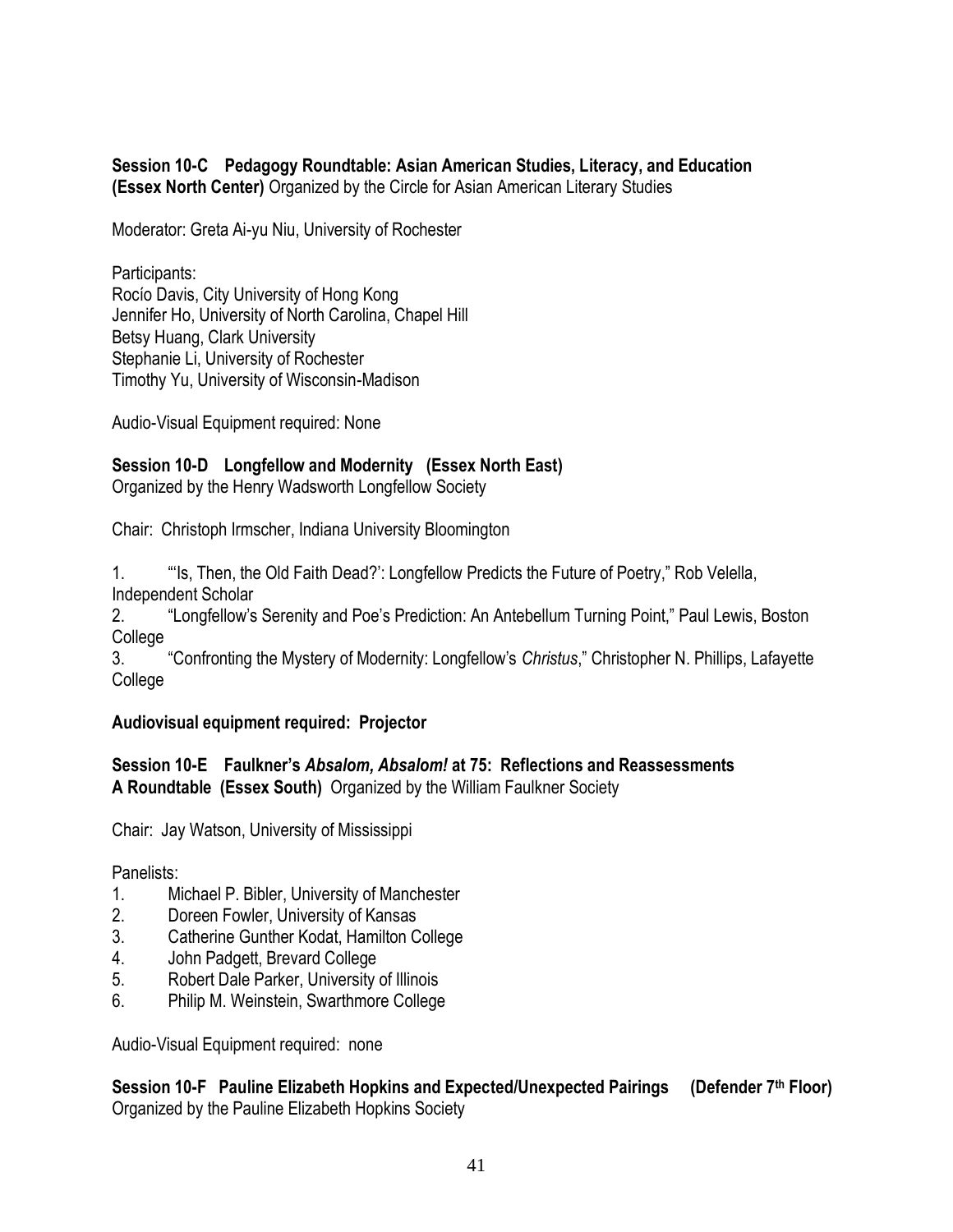Chair: April Logan, The Pennsylvania State University, Abington College

1. ―Aria for Ethiopia: The Operatic Aesthetics of Pauline Hopkins' *Of One Blood*,‖ Nicole N. Aljoe, Northeastern University

2. **A** boy's will is the wind's will": The Transnational Poetics of Hopkins and Longfellow," Sabine Engwer, John F. Kennedy Institute for North American Studies

3. ―The Hidden Self as Object of Love: Sisters and Lovers, Authors and Readers in *Of One Blood* and *Pierre*," Ashley Barnes, University of California, Berkeley

### **Audio-Visual Equipment required: Digital Projector and screen**

**Session 10-G Home and Nation in the African American West (St George D)**

Organized by the Western Literature Association

Chair: Gioia Woods, Northern Arizona University

1. "A [Black] Visitor from California': Philip Bell's 'Notes' from the Pacific Northwest," Eric Gardner, Saginaw Valley State University

2. "Performing Home in the African American West: Minstrel Shows, Brass Bands, and the Beginnings of the Blues," Michael Johnson, University of Maine-Farmington

3. "Not Home to Harlem: African American Women's Writing in the 1920s West," Emily Lutenski, Department of Ethnic Studies, Bowling Green State University

Audio-Visual Equipment required: none

# **Session 10-H Sexuality and the Color Line (St George A)**

Chair: William Q. Malcuit, University of Wisconsin – Washington County

1. **The 'Attractive' Slave: Frederick Douglass's Romance," Zachary Lamm, University of Illinois,** Chicago

2. ―Excessive Care(work) in Ann Petry's *The Street* and Gwendolyn Brooks' ‗Bronzeville Woman in a Red Hat," Ann Mattis, University of Wisconsin, Milwaukee

3. "Being Good Isn't Always Easy: God, Race, and Sex in 'Son of a Preacher Man," Jack Hamilton, Harvard University

# **Audio-Visual Equipment Required: equipment to play recorded music, preferably from laptop**

# **Session 10-I Robert Lowell and His Circle (Essex Center)**

Organized by the Robert Lowell Society

Chair: Camille Roman, Washington State University

1. "You cannot change': Lowell, Bishop, Bidart, and the Sonnet," Meg Tyler, Boston University

2. **A Perfectly Beautiful Time': Plath's Nostalgia,**" Peter K. Steinberg, The Massachusetts Historical Society and *Plath Profiles*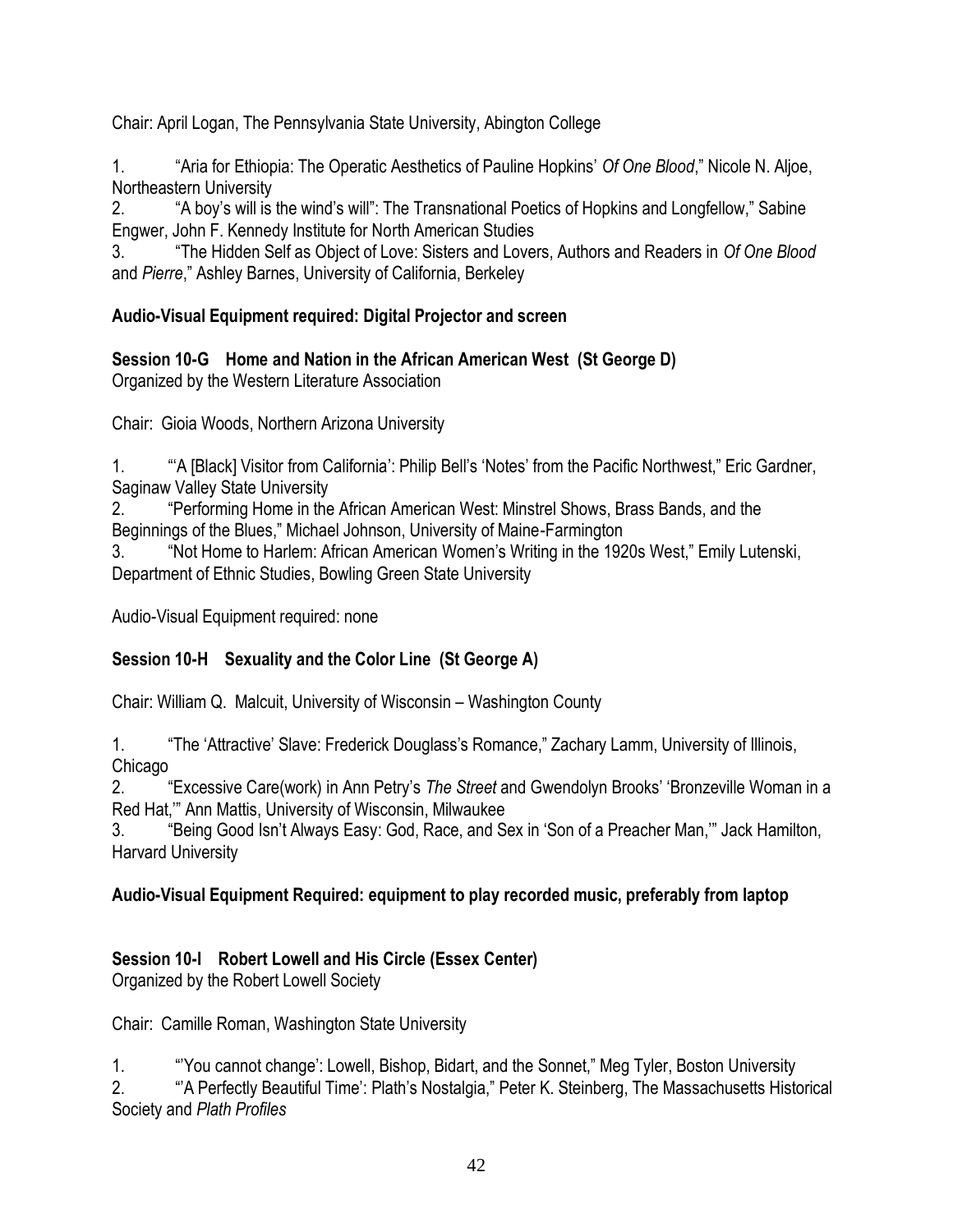3. "I'll tell you something': Poetic Address in Lowell and Glück," Reena Sastri, Oxford University 4. **Lowell and the Bomb: Poetry and Nuclear Anxiety,**" Celeste Moreno, Harvard University and Universidad Complutense de Madrid

#### **Audio-Visual Equipment required: Powerpoint projector and screen**

# **Session 10-J Cormac McCarthy II: McCarthy's Bad Guys (St George B)**

Organized by the Cormac McCarthy Society

Chair: Stacey Peebles, University of North Carolina, Greensboro

1. ―'Some Degenerate Entrepreneur Fleeing From the Medicine Show': Judge Holden in the Age of PT Barnum," Iain Bernhoft, Boston University

2. ―*Blood Meridian* and Genocide,‖ Steven Frye, California State University, Bakersfield

3. ―'Some New Kind': Cormac McCarthy's Postmodern Monster in *No Country for Old Men,*‖ Jeremey Cagle, LaGuardia Community College - CUNY

Audio Visual Equipment Required: None

#### **Session 10-K Roundtable on** *The Oxford Handbook of Transcendentalism***: Nineteenth-Century Ideas, Twenty-First Century Approaches‖ (Great Republic 7th Floor)**

Moderator: Sandra Harbert Petrulionis, Penn State University, Altoona

Participants:

Noelle Baker. Independent Scholar Susan Belasco, University of Nebraska Wesley T. Mott, Worcester Tech Joel Myerson, University of South Carolina, Emeritus Laura Dassow Walls, University of South Carolina

Audio Visual Equipment Required: None

# **Session 10-L Exploring Sarah Orne Jewett (Empire Room 7th Floor)**

Chair: Leah Glasser, Mt. Holyoke

1. ―Losing Race: Sarah Orne Jewett's *The Country of the Pointed Firs* and the Shape of History,‖ Jonathan Daigle, Hillyer College,

2. 
"Sarah Orne Jewett's Embarrassed Pastorals," Marta Figlerowicz, University of California, Berkeley

3. **Cognitions of Empire: Regionalist Reconfigurations of a Literary Common,**" Cécile Roudeau, Université Sorbonne Nouvelle-Paris

# **Session 10-M Business meeting: Stephen Crane Society (Helicon 7th Floor)**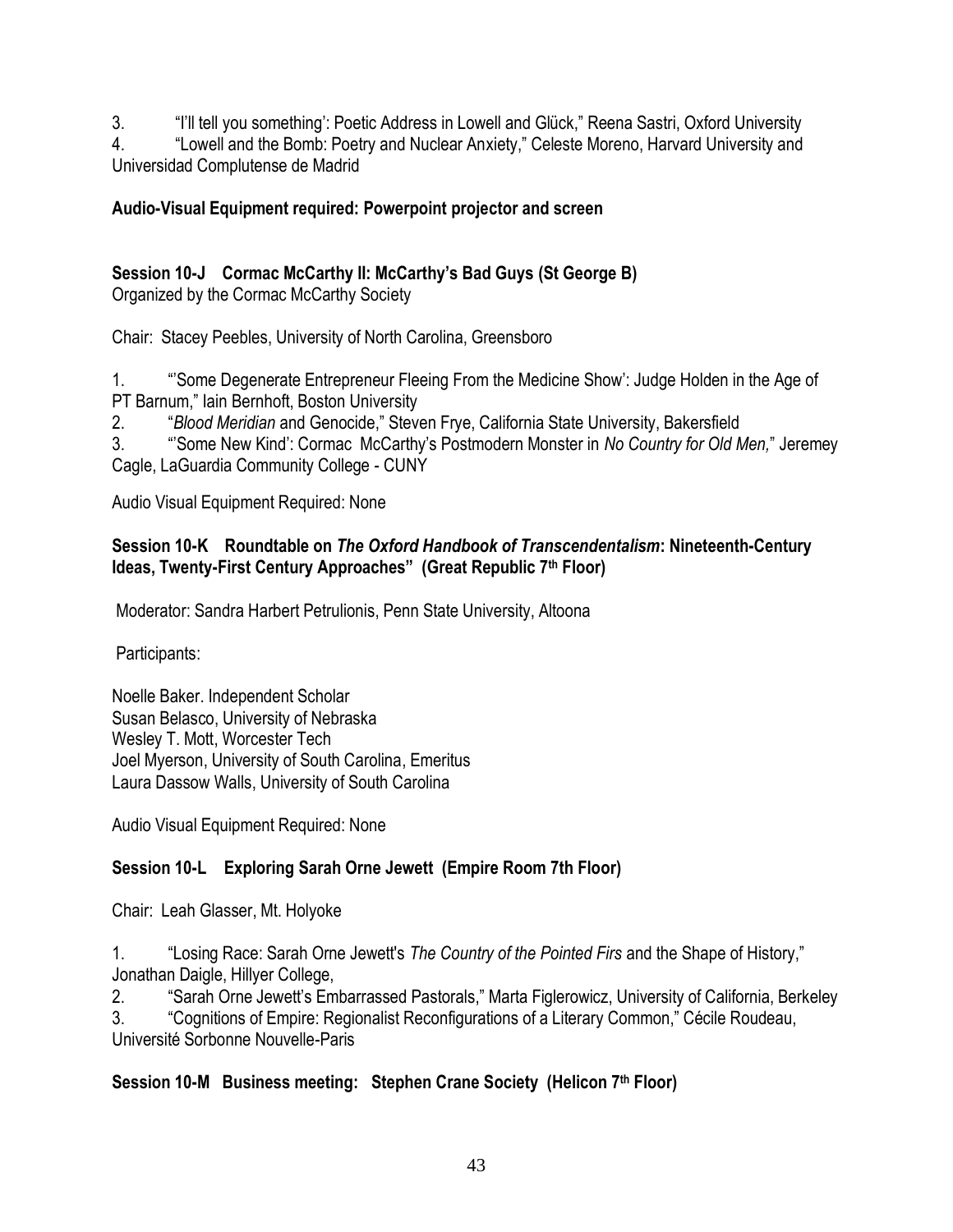**Session 10-N Business Meeting: Kurt Vonnegut Society (Courier 7th Floor)**

**Session 10-O Business Meeting: African American Literature and Culture Society (Parliament 7th Floor)**

**Session 10-P: Business meeting: Research Society for American Periodicals (North Star 7th Floor) --** Presentation of the EBSCOhost-RSAP Prize for the Best Book on American Periodicals, followed by elections to the RSAP advisory board and other business of the society. All are welcome.

# **Friday, May 27, 2011 2:10 – 3:30 pm**

**Session 11-A Emerson and Creativity: Imagining New Futures (Essex South)** Organized by the Ralph Waldo Emerson Society

Chair: Lawrence Rhu, University of South Carolina

1. **Emerson's Pleasures of Apostasy: Creativity and the Place of Knowledge in the Early Works,"** Jason Berger, University of South Dakota

2. **Teaching the Soul of Poetry: How Emersonian Creativity Transforms Literary Pedagogy," Carolyn** Elliott, University of Pittsburgh (Winner of one of the Emerson Society's 2011 Graduate Student Paper Awards)

3. **The Emerson at the Altar: On 'Beautiful Necessity' in Art and Life," Jacob Risinger, Harvard University** (Winner of one of the Emerson Society's 2011 Graduate Student Paper Awards)

Audio-Visual Equipment Required: None

**Session 11-B** *The Awakening***,** *At Fault***, and Chopin's Early Work (St George C)**

Organized by the Kate Chopin International Society

Chair: Emily Toth, Louisiana State University

1. **Edna Pontellier's Platonic Wings," William Moss, Wake Forest University** 

2. **At Fault: Térèse Goes West," Gary MacDonald, Virginia State University** 

3. ""Something Dearer Than Life': Art and (Re)production in Chopin's Early Work," Arielle Zibrak, Boston University

Audio-Visual Equipment required: None

**Session 11-C Melville Among the Poets:** *Battle-Pieces* **(St George B)**

Organized by the Herman Melville Society

Chair: Douglas Robillard, University of New Haven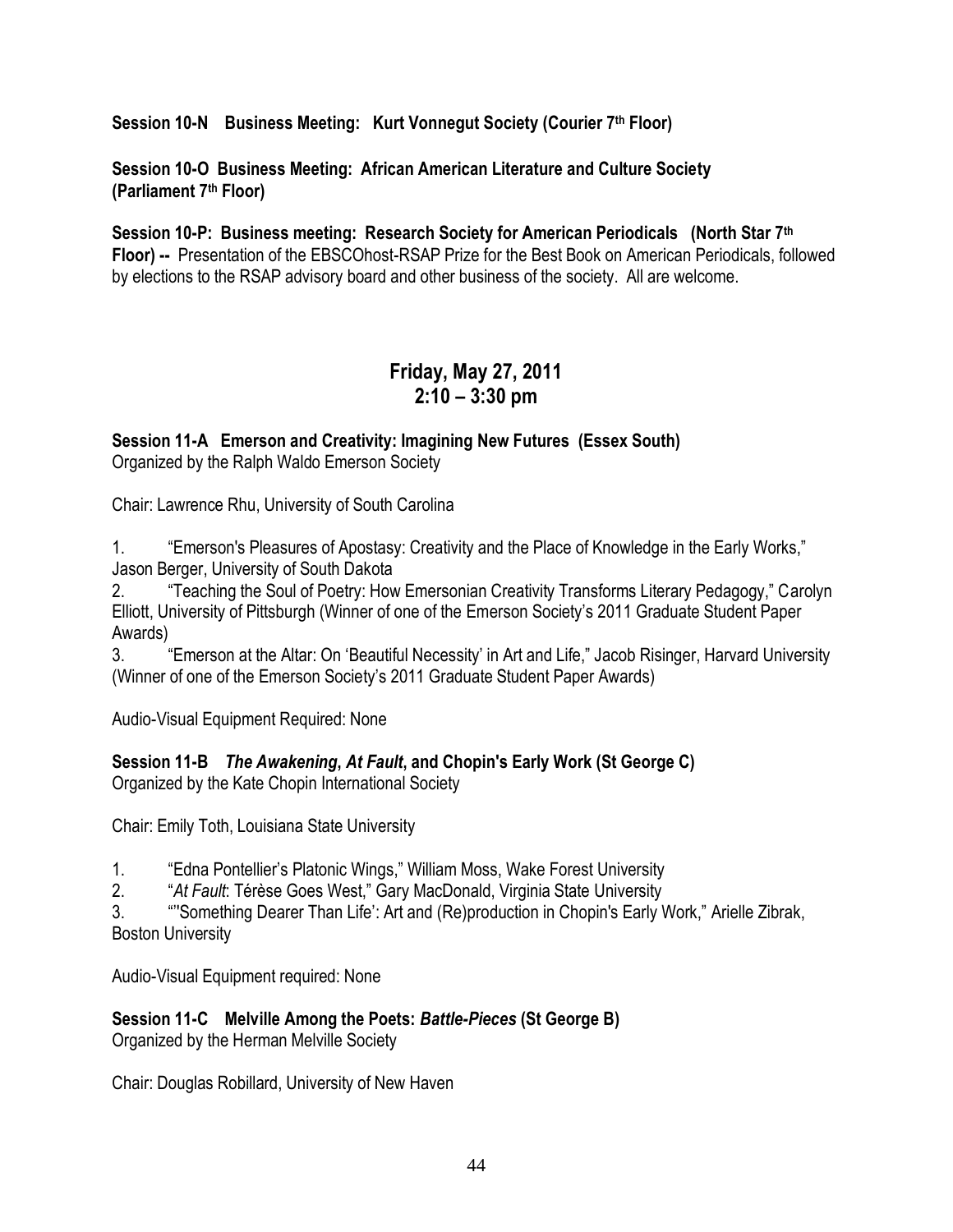1. "Summal Amputation: Melville's Literary Production in an Age of Civil War," Liam Corley, Cal Poly Pomona

2. **A "Wordsworth's** *The Excursion* **and Melville's 'The House-top,'" Christopher M. Ohge, Editorial** Institute, Boston University

3. ―Melville Among the Newspapers: Popular Wartime Poetry and *Battle-Pieces*,‖ Aaron Shackelford, University of North Carolina at Chapel Hill

4. **The Thush and Response in Herman Melville's Battle-Pieces**," Stephanie A. Smith, University of Florida

Audio-Visual Equipment required: None

# **Session 11-D James Fenimore Cooper I: Open Topic (St George D)**

Organized by the James Fenimore Cooper Society

Chair: Matthew Wynn Sivils, Iowa State University

1. ―A Cuisine of Contre Terms: Consumption, Community and Intralinguistic Struggle in *The Prairie*,‖ Jillian Sayre, Wayne State University

2. **The 'soulless corporation' in Venice, England, France, and America: Cooper's** *The Bravo* **(1831),"** Lance Schachterle, Worcester Polytechnic Institute

3. ―Disarticulating the Nation: Reading Displacement in Cooper's *The Pilot*,‖ Cynthia Schoolar Williams, Tufts University

Audio-Visual Equipment required: None

**Session 11-E Jewish American Literature: Identity, Sex, Gender, Diversity from A to Z (St George A)** Organized by the Society for Study of American Jewish Literature

Chair: Daniel Walden, Penn State University

1. **Arthur A. Cohen's Proposal for Post-Holocaust Fiction, and the Example of A Hero inHis Time.**" Emily Kopley, Stanford University

2. 
"Sex and Identity in Roth's *The Counterlife*," Benjamin Schreier, Penn State University

3. 
"Cynthia Ozick's 'Foreign Bodies': Literature as Art," Susanne Klingenstein, Massachusetts Institute of Technology

Audio-Visual equipment required: None

# **Session 11-F Transnational Beats (Essex North East)**

Organized by the Beat Studies Association

Chair: Jennie Skerl, West Chester University

1. ―Cain's Book and the Mark of Exile: Alexander Trocchi as Transnational Beat‖ Fiona Paton, State University of New York at New Paltz

2. **The Beat Fairy Tale as Transnational Spectacle,**" Nancy Grace, Wooster College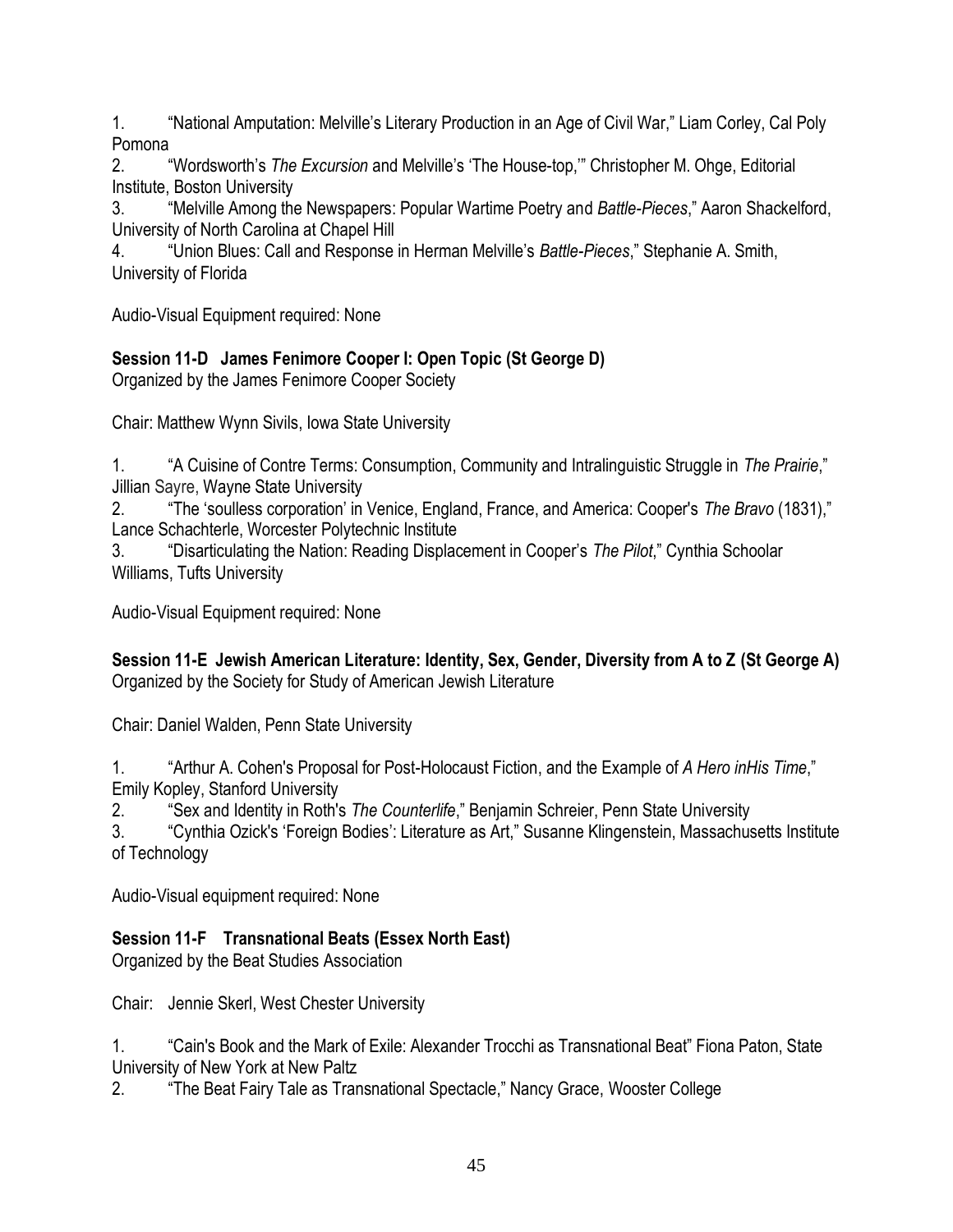3. "An 'Invasion of Poets': Allen Ginsberg and Literary Solidarity in Sandinista Nicaragua," Michele Hardesty, Hampshire College

# **Audio-Visual Equipment required: Computer Projector and Screen**

**Session 11-G Race and O'Connor's Places To Be (Essex North Center)**

Organized by the Flannery O'Connor Society

Chair: Irwin Streight, Royal Military College of Canada

1. "Racializing Whiteness: O'Connor's Other Colored People," John Duvall, Purdue University

2. ―‗And You Ain't Black . . . And I Ain't White!': Denial and Discernment of Race in O'Connor's Life and Work," William Monroe, University of Houston

3. "Flannery O'Connor and Monuments of Race," Robert Donahoo, Sam Houston State University

Audio-Visual Equipment required: None

# **Session 11-H American Periodicals and Literary Genres (Essex Center)**

Organized by the Research Society for American Periodicals (RSAP)

Chair: Jean Lee Cole, Loyola University Maryland

1. ―The Work of Recovery: Civil War Poetry in Washington D.C.'s *Armory Square Hospital Gazette,*‖ Kenneth M. Price, University of Nebraska, Lincoln

2. **The Eye of the Silent Worker: A Look into the Genre of the Nineteenth-Century Deaf Periodical,"** Pamela Kincheloe, Rochester Institute of Technology,

3. ―A Confluence of National and Literary Interests: Willa Cather, *McClure's Magazine*, and *The Autobiography of S. S. McClure,*‖ Matthew J. Lavin, University of Iowa

4. "Eve Started It': Women Writers, Light Verse, and *Vanity Fair Magazine*," Catherine Keyser, University of South Carolina

5. ―Serials, Hearst's *Cosmopolitan*, and Modernist *Bildungsroman,*‖ Hanna Musiol, Northeastern **University** 

# **Audio-Visual Equipment required: projector and screen**

**Session 11-I Beyond** *The Morgesons***: Sexuality and Marriage in the Work of Elizabeth Stoddard (Parliament 7th Floor)** Organized by the Elizabeth Stoddard Society

Chair: Elizabeth Stockton, Southwestern University

1. 
"Sex Lives of the Woman Genius: From 'Our Lady Correspondent' to Later *Harper's* Stodies," Sarah Berry, Hobart and William Smith Colleges

2. **The Full and Septem** Sexuality in Elizabeth Stoddard's 'Eros and Anteros," Jennifer Putzi, College of William and Mary

3. ""Done to death by a bit of clever machinery': Marriage and the Law in 'A Dead-Lock, and its Key,"" Ellen Weinauer, University of Southern Mississippi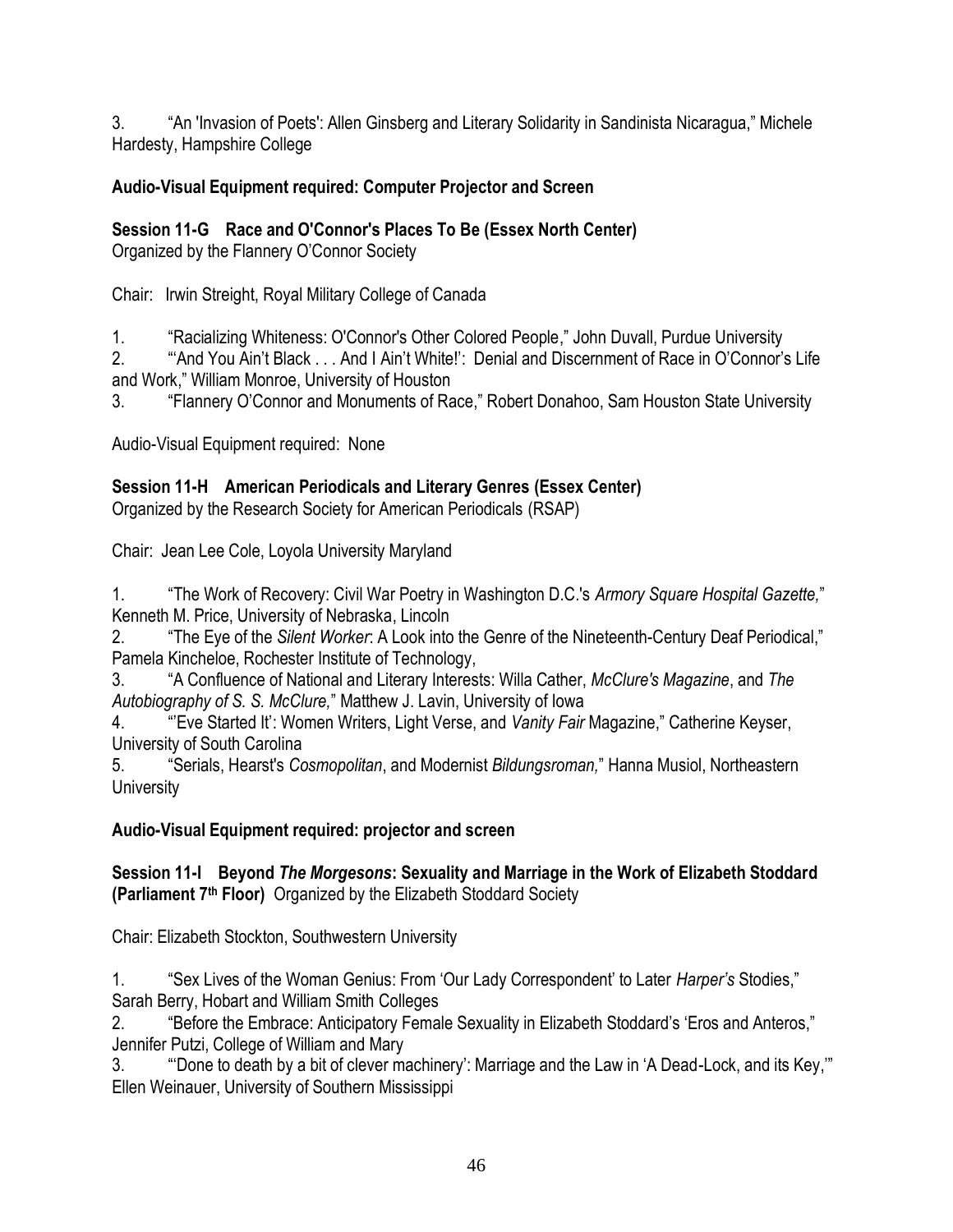Audio-Visual Equipment request: None

# **Session 11-J Western Institutions (Great Republic 7th Floor)**

Organized by the Western Literature Association

Chair: Michael Johnson

1. "Big Loving Sister Wives in Nineteenth-Century Sentimental Fiction," Nicole Tonkovich, University of California, San Diego

2. ―Women Writers and Western Authenticity,‖ Victoria Lamont, University of Waterloo

3. **Aborder Health Institutes During the Mexican Revolution,** Seth Horton, University of Maryland

4. **Lawrence Ferlinghtetti, City Lights Bookstore, and the Paperback Revolution," Gioia Woods,** Northern Arizona University

A/V Equipment Requested: none

#### **Session 11-K African American Masculinities in Eric Jerome Dickey, Toni Morrison, and Ann Petry (Empire Room 7th Floor)**

Chair: Hilary Holladay, James Madison University

1. **Trinity of Masculinity: Reconsidering Manhood in Eric Jerome Dickey's** *Drive Me Crazy***," Antiwan** D. Walker, Georgia Gwinnett College

2. "Arrested Development: Transgendering Toni Morrison's Men," Edward A. Moore, North Carolina Central University

3. ―‗A Queer Mixture of Violence and Love and Hate and Terror': Androcentric Angst in Ann Petry 'Like a Winding Sheet'," Keith Clark, George Mason University

Audio-Visual equipment required: NONE

### **Session 11-L From the Henry Adams Archives at the Massachusetts Historical Society (Defender 7th Floor)**

Organized by the Henry Adams Society

Chair: Michael Koch, SUNY College at Oneonta

1. **The Henry Adams Atchives at the Massachusetts Historical Society," Peter Drummey,** Massachusetts Historical Society

2. **Seeing Henry Adams: An Untold Story of Marriage," Natalie Dykstra, Hope College.** 

3. "Reading from the Body: Henry Adams's Marginalia," John C. Orr, University of Portland.

# **Audiovisual Equipment: Digital Projector to show photographs**

# **Session 11-M The Places of Contemporary Literature (North Star 7th Floor)**

Chair: Ferdâ Asya, Bloomsburg University of Pennsylvania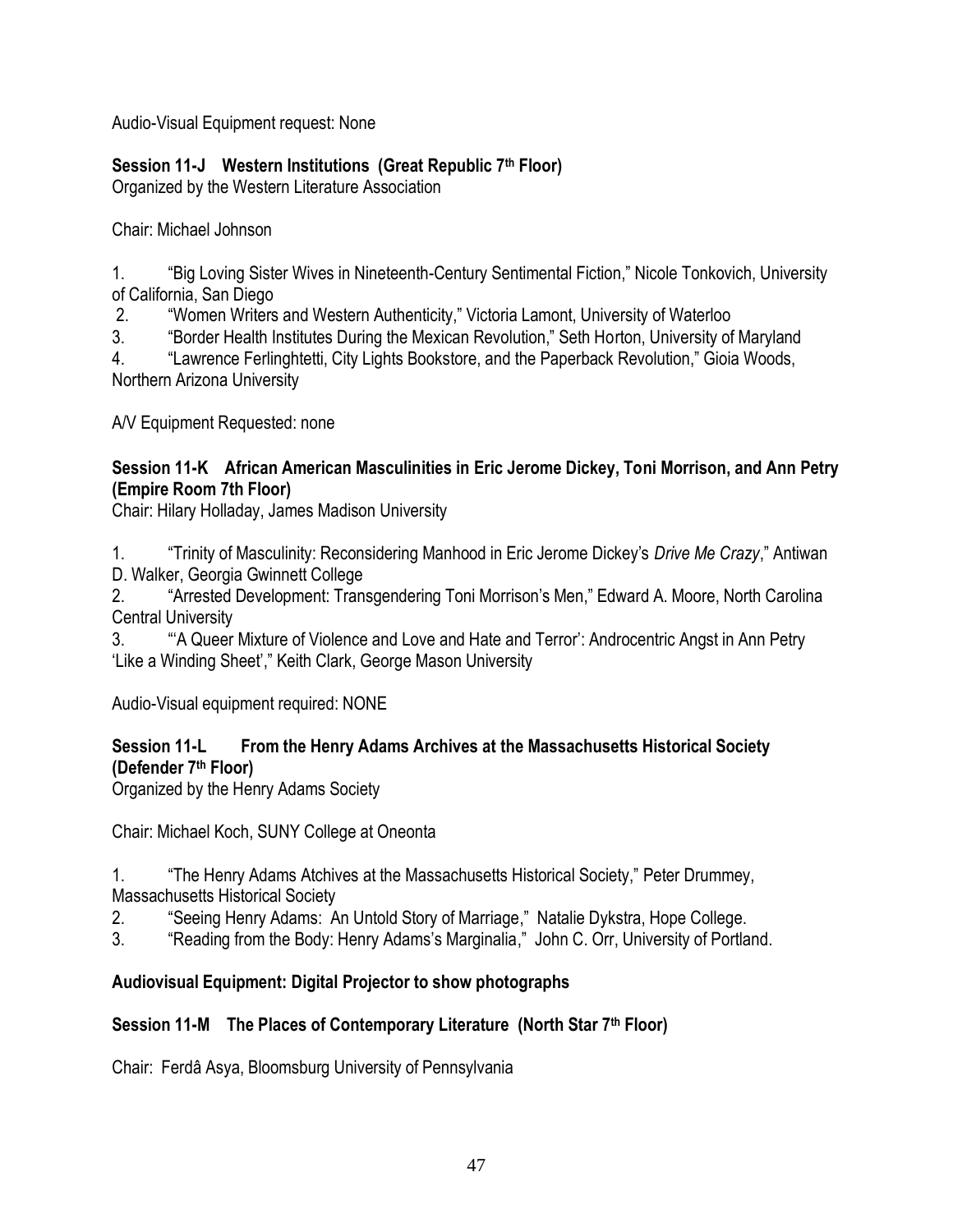1. "Imagining Canada in Draft-Resister Novels of the Vietnam War Era," Robert McGill University of Toronto.

2. "Four Types of Critical Homesickness in New York Novels: Colonial, Modern, Global, and Radical," Sean Scanlan, New York City College of Technology

3. **Absolut the Nature and Other Bad Trips in T.C. Boyle's** *Drop City***," Susan Kollin, Montana State University** 

Audio-Visual equipment required: NONE

**Session 11-N** Business Meeting : Hemingway Society **(Essex North West)**

Audio-Visual equipment required: **Projector and screen for Powerpoint presentation requested.**

**Session11-O Business Meeting: Faulkner Society (Helicon 7th Floor)**

**Session 11-P: Business meeting: Pauline Elizabeth Hopkins Society (Courier 7th Floor)**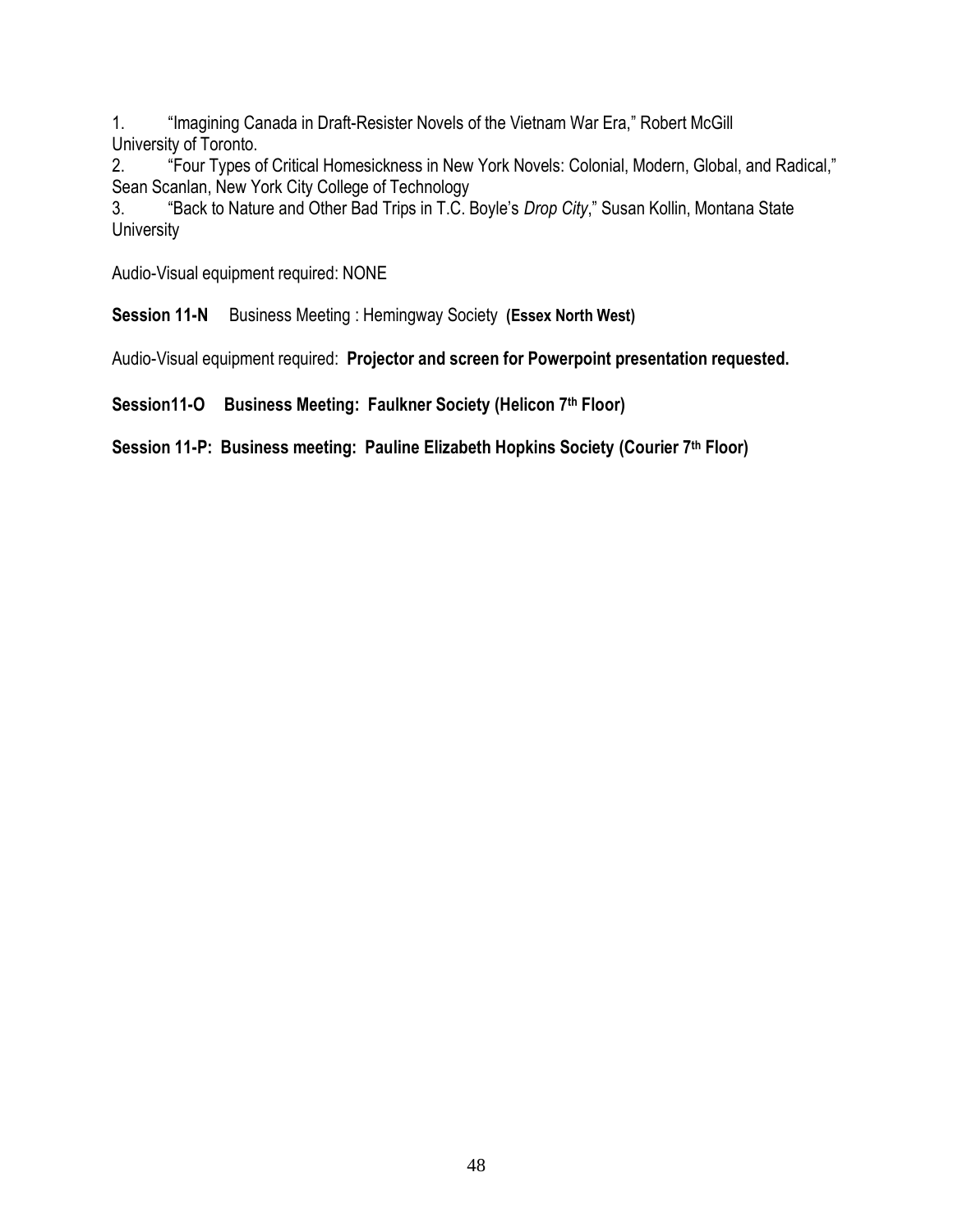# **Friday, May 27, 2011 3:40 – 5:00 pm**

#### **Session 12-A Wideman's Fiction (St George B)**

Organized by John Edgar Wideman Society

Chair: Loretta Woodard, Marygrove College

1. "Revisiting the "City Upon A Hill" in Morrison and Wideman," Wilfred Samuels, University of Utah,

2. ―Shooting Soldiers: Photography and War in John Edgar Wideman's *Two Cities,*‖ Stacy Reardon, University of Massachusetts, Amherst.

3. "A Community of Ashes: Wideman's Search for Reconciliation in Philadelphia Fire," Jonathan Dittman, University of St. Thomas,

No AV needed

**Session 12-B** *The Awakening***: its Influence, its Food, and its iPhone (Essex Center)** Organized by the Kate Chopin International Society

Chair: Emily Toth, Louisiana State University

1. ―The Influence of *The Awakening* on Edith Summers Kelley's *Weeds*: Biographical Connections?‖ Linda Kornasky, Angelo State University

2. "By Way of the Mouth: The Delicious Taste of Edna Pontellier's Delirium," Julia P. McLeod, University of Tennessee, Knoxville

3. "Hacking Edna's iPhone: Teaching and Reading Kate Chopin with 21st-century Digital Natives," John A. Staunton, Eastern Michigan University

# **Audio-Visual Equipment required: projector and screen**

# **Session 12-C Paul Laurence Dunbar Revisited (Essex South)**

Organized by the Paul Laurence Dunbar Society

Chair: Bill Hardwig, University of Tennessee

1. **Taking on the Press: Paul Laurence Dunbar and the Representation of Blackness,**" Thomas L. Morgan, University of Dayton

2. "Resistance on the B-sides: The Racial Performativity of Paul Laurence Dunbar and Tupac Shakur," Meredith McCarroll, University of Tennessee, Knoxville

3. "Biblical Intertextuality in Paul Laurence Dunbar's 'Ohio Pastorals," Willie J. Harrell, Jr., Kent State **University** 

Audio-Visual Equipment Required: None

**Session 12-D James Fenimore Cooper II: Open Topic (St George D)**

Organized by the James Fenimore Cooper Society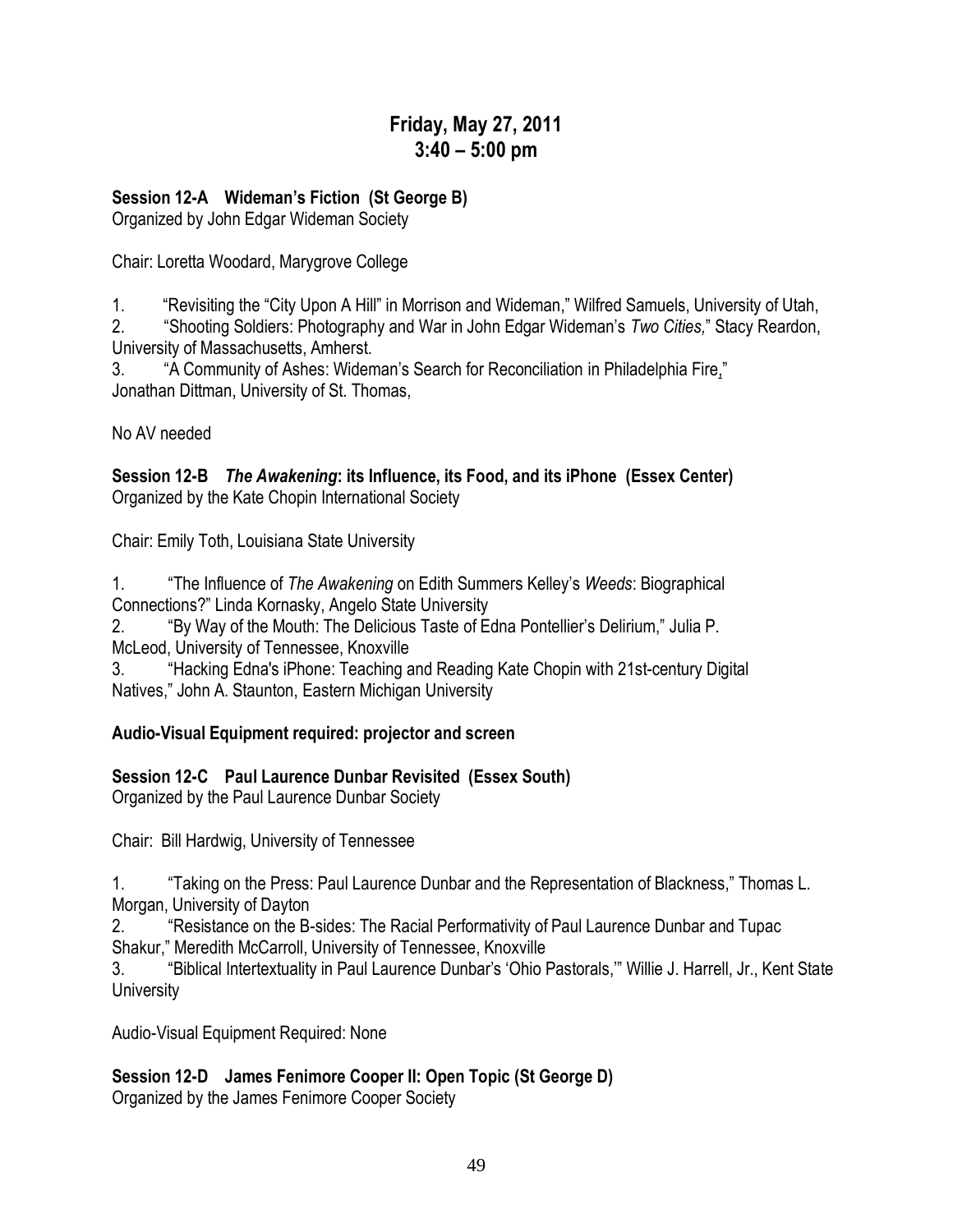Chair: Lance Schachterle, Worcester Polytechnic Institute

1. **A Kids** The Sea: The Black Sailor in Cooper's Sea Novels," Luis A. Iglesias, University of Southern Mississippi

2. **The Politics of International Friendship in James Fenimore Cooper's Novels," Sarah Sillin,** University of Maryland

3. ―Cooper's Gothic Topography: The Blood Stained Land of *The Last of the Mohicans*,‖ Matthew Wynn Sivils, Iowa State University

Audio-Visual Equipment required: None

**Session 12-E Hamlin Garland, An Author of Place and Time (St George C)** Organized by The Hamlin Garland Society

Chair: Roark Mulligan, Christopher Newport University

1. "Rooted in Place: Hamlin Garland, American Literary Regionalism, and Local Identity,"

Matthew Bruen, New York University

2. **The Difficulties of the Garland Family and Friends as 'Capitalists' in the Dakotas and Oklahoma,"** Barbara Johnson, Independent Scholar

3. ―Just like a fly in a pan of molasses‖: Farming the Midwest in Hamlin Garland's *Main-Travelled Roads*,‖ Jesse Ulmer, Virginia Commonwealth University in Qatar

Audio-visual equipment required: None

#### **Session 12-F H.D. and the Lyric (Great Republic 7th Floor)**

Organized by the H.D. International Society

Chair: Lara Vetter, University of North Carolina at Charlotte

1. The Dangers of Reading H.D.," Eileen Gregory, University of Dallas

2. **The Collectivization of Lyric: H.D.'s Sea Garden and Cultural Politics," William Q. Malcuit,** University of Wisconsin–Washington County

3. "At Once Whole and Incomplete: H.D.'s 'Fragments' and 'Segments'," Bret L. Keeling, Northeastern **University** 

Audio-Visual Equipment required: none

#### **Session 12-G New Directions in Beat Studies (Essex North East)**

Organized by the Beat Studies Association

Chair: Ronna Johnson, Tufts University

1. ―Kerouac's Quest for Identity: *Satori in Paris*,‖ Hassan Melehy, University of North Carolina at Chapel Hill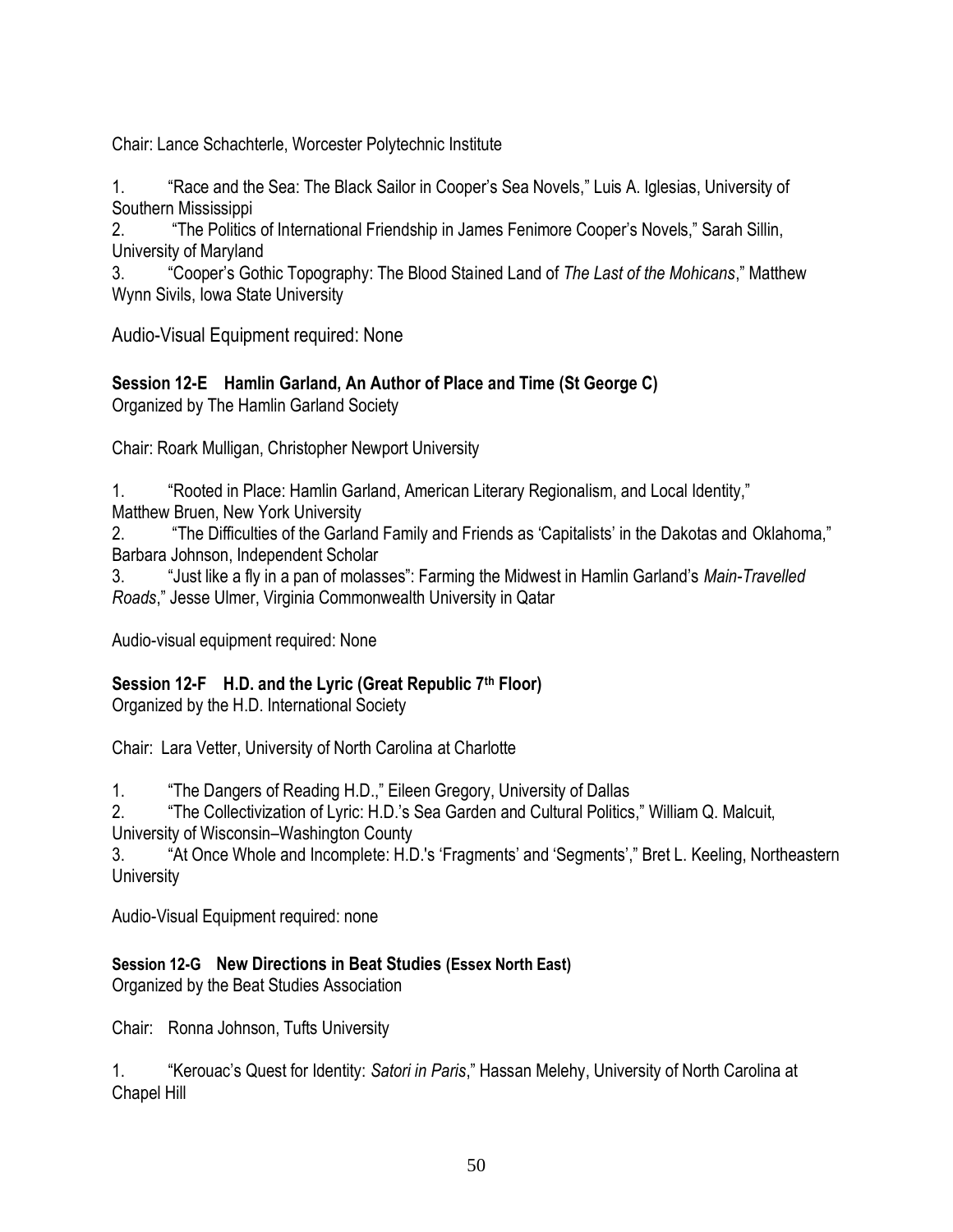2. **The Ghost in the Soft Machine: William S. Burroughs's** *Nova Trilogy* **as Posthuman Gothic,"** Michael Sean Bolton, East Tennessee State University

3. **The State Moriarity Can't Change," Jay McHale, Salem State University** 

### **Audio-Visual Equipment required: Computer Projector and Screen**

**Session 12-H Kurt Vonnegut: Life as Literature (Parliament 7th Floor)**

Organized by the Kurt Vonnegut Society

Chair: Marc Leeds, President, The Kurt Vonnegut Society

1. "Who am I? What should I do?: Reflections on Kurt Vonnegut's Moral Universe," Nick Curry, University of Missouri–Saint Louis

2. "We Are Here on Earth to Fart Around: Vonnegut, Technology, and Anthropology," Cameron Mahoney, Northern Michigan University

3. "How You Would Know If You Met Kurt Vonnegut," Jim O'Loughlin, University of Northern Iowa

4. "How To Get A Job Like Mine: Lessons Learned," Larry Van Sickle, Rollins College

Audio-Visual Equipment Required: NONE

# **Session 12-I Exaltadas: Women and Transcendentalism I (Essex North West)**

Organized by the Margaret Fuller Society

Co-Chairs: Jana Argersinger, Washington State University, and Phyllis Cole, Penn State Brandywine

1. **A "Let Me Do Nothing Small**": Mary Moody Emerson and Women's Talking Manuscripts," Noelle Baker, Independent Consultant, Princeton University Press's Thoreau Edition

2. **Exaltados and Exaltadas: Margaret Fuller and the Gendered Aesthetization of Politics," Ricardo** Miguel-Alfonso, University of Castilla--La Mancha Spain

3. "Soul Sisters and the Sister Arts: Margaret Fuller, Caroline Sturgis, and the Forgotten Culture of Art Exchange," Kathleen Lawrence, George Washington University

4. "Black Exaltadas," Katherine Adams, University of South Carolina

# **Audio-Visual Equipment Required: Digital Projector and Screen for PowerPoint**

#### **Session 12-J** *Beneath the American Renaissance* **at Twenty-Five: David Reynolds and the Evolution of American Cultural Studies (St George A)**

Chair: Timothy Helwig, Western Illinois University

1. ―*Beneath the American Renaissance* and Antebellum Reform Scholarship,‖ Mason I. Lowance, Jr, University of Massachusetts, Amherst

2. "What *Beneath the American Renaissance* has Done for Me Lately," Philip F. Gura, University of North Carolina, Chapel Hill

3. *Beneath the American Renaissance* and the Development of American Cultural Studies," Sari Altschuler, City University of New York, The Graduate Center

4. *"Beyond Beneath," Debra Rosenthal, John Carroll University*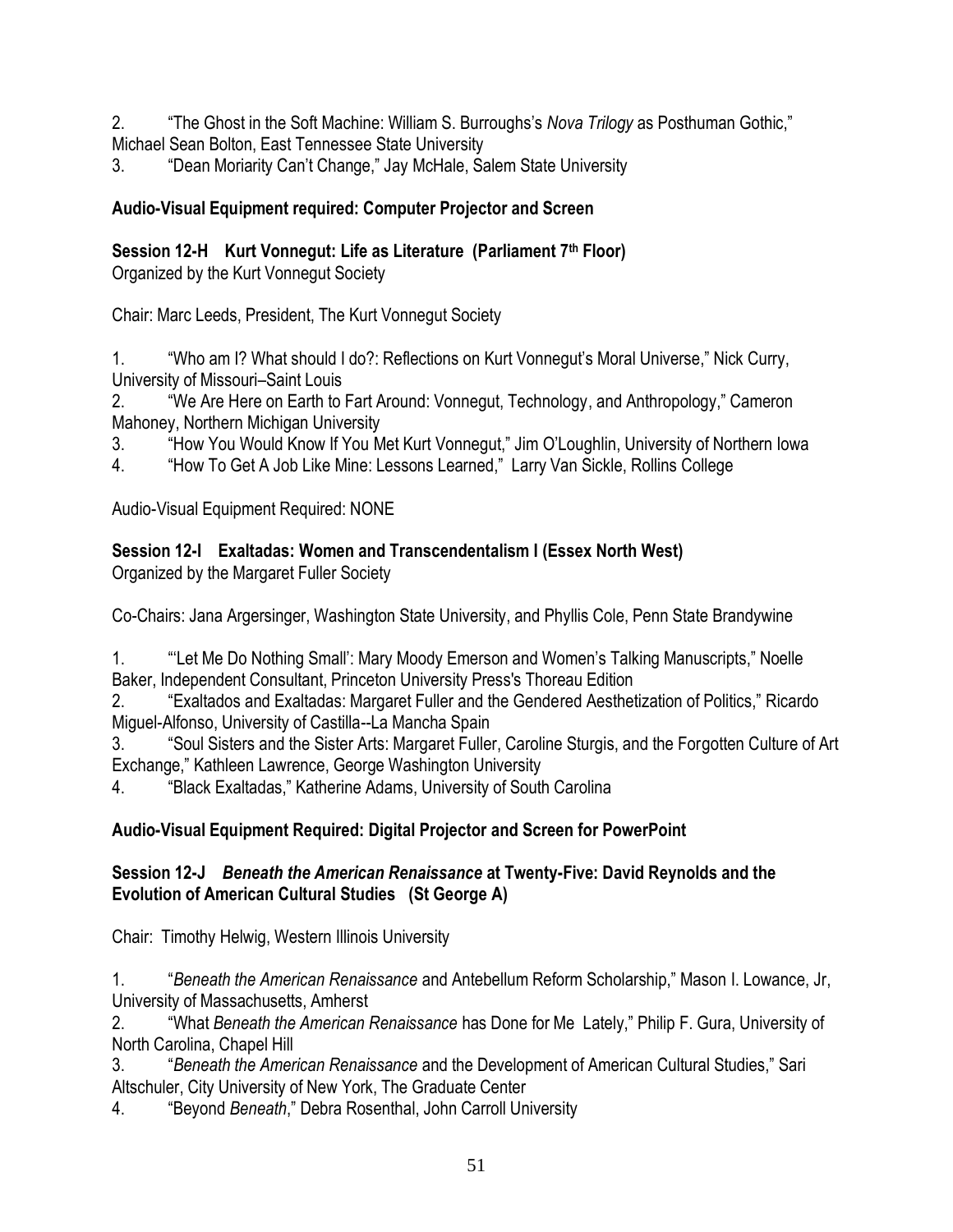Respondent: David S. Reynolds, City University of New York, The Graduate Center

*Audio-Visual Equipment required: Projector and Screen*

### **Session 12-K Civil War Literature (Defender 7th Floor)**

Chair: Kathleen Diffley, University of Iowa

1. **The Parody as Prophecy: William Wells Brown and the** *Miscegenation* **Controversy," Joseph Conway,** Towson University, University of Alabama, Huntsville

2. ―(Not) Writing the Civil War: E.D.E.N. Southworth's *Fair Play* and *How He Won Her,*‖ Leslie Crowell, University of Illinois

3. 
"Dead Soldier-Poets and Newspaper Waifs," Melissa White, University of Virginia

4. **Teaching the Civil War through American Periodicals,** "Susan Ryan, University of Louisville

#### **Audio-Visual Equipment required: projector and screen**

#### **Session 12-L Memory and Trauma in Contemporary American Jewish Literature: A Round Table (Essex North Center)**

Organized by Contributors to Studies in American Jewish Literature: In Honor of Sarah Blacher Cohen,

Moderators: Ann Shapiro, Farmingdale State College(SUNY) and Carole Kessner, Stony Brook University

1. "Holocaust Memory in the Work of Contemporary American Jewish Writers," Victoria Aarons, Trinity University

2. "Crossing Boundaries: Memory and Trauma," Myra Sklarew, American University

3. "Memory: Spring or Tomb?" Ellen Schiff, Massachusetts College of Liberal Arts

4. "Never Again? Jewish American Writers Transform Historical Trauma and Memory," Evelyn Avery, Towson University

5. "Anti-Semitism and Loss of the American Dream in Philip Roth's The Plot Against America," Elaine Safer, University of Delaware

6. **The "Geraldine Brooks and the 'Whipsaw of Jewish History," Ann Shapiro, Farmiingdale State College** (SUNY)

7. **The "Branded by 'Europe's Tattoo': Cynthia Ozick's Foreign Bodies," Carole Kessner, SUNY Stony** Brook

Audio-Visual Equipment required: None

#### **Session 12-M The Body and the Spirit in Multicultural America (Empire Room 7th Floor)**

Chair: Jacqueline Brogan, University of Notre Dame

1. ―Sacrifice as a Path to Empowerment: Interrogating Spiritual Agency in Alex Espinoza's *Still Water Saints*‖ Susan Méndez, University of Scranton,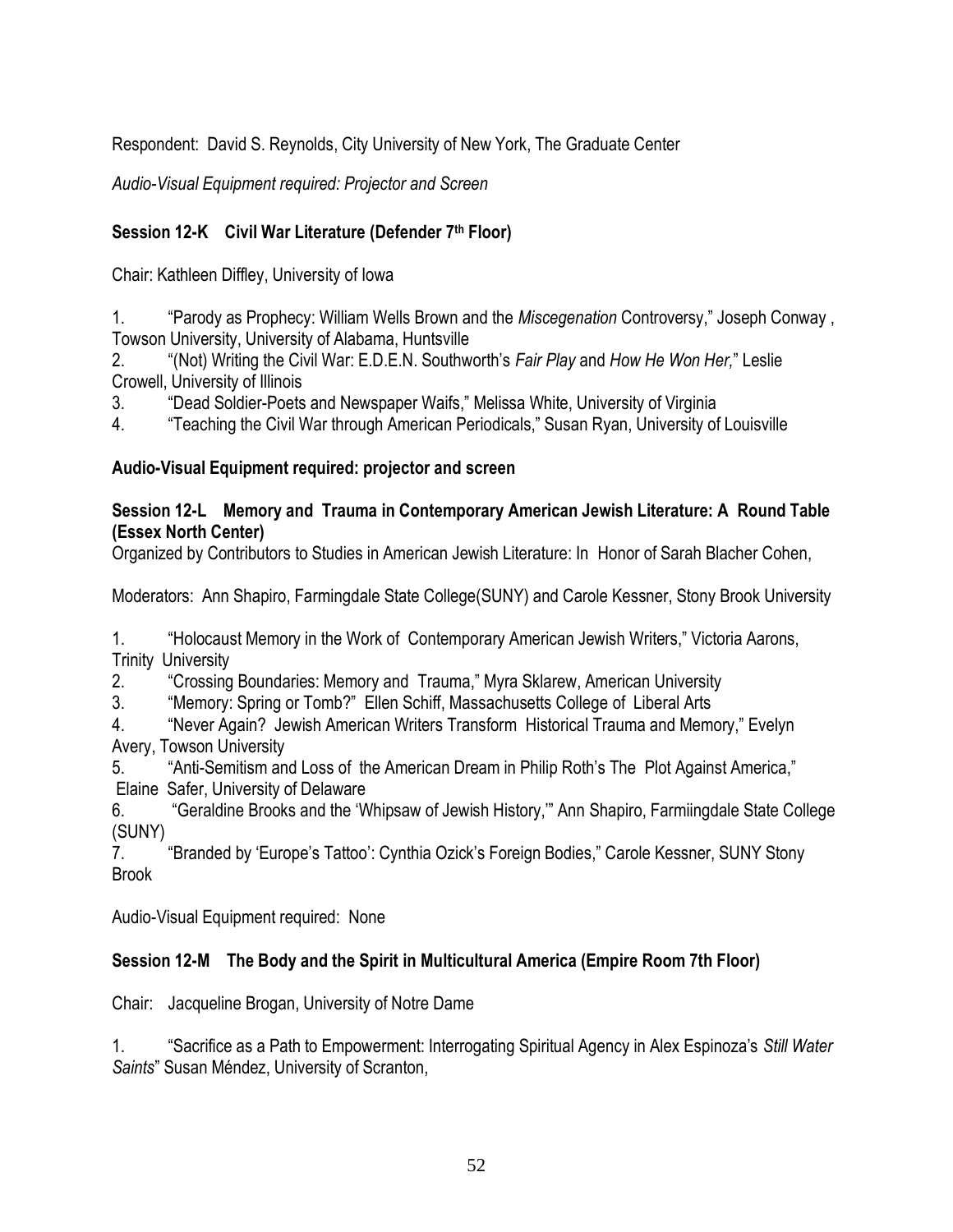2. Homing the Body: Family, Nation, Hemisphere in Francisco Goldman's *Long Night*," Elisabeth Mermann-Jozwiak, Texas A&M University-Corpus Christi

3. "Divine Matters: Abortion and Spiritual Activism in Contemporary Multiethnic Fiction by Women," Jeannie Ludlow, Eastern Illinois University

Audio-Visual Equipment required: None

**Session 12- N Business Meeting: William Dean Howells Society (Helicon 7th Floor)**

**Session 12-O Business meeting: Robert Lowell Society (Courier 7th Floor)**

**Session 12-P: Business Meeting: Flannery O'Connor Society (North Star 7th Floor)**

# **Friday, May 27, 2011 5:10 – 6:30 pm**

# **Session 14-A Europeanizing the Middle Generation (Essex North East)**

Organized by the Robert Lowell Society

Chair and Respondent: Frank Kearful, University of Bonn

1. ""Decipher Europe!": Jarrell, Lowell, and the Old World," Diederik Oostdijk, VU University, Amsterdam.

2. "Robert Lowell at the Salzburg Seminar: Institutional Sponsorship and Postwar American Poetry," Paola Colombo, VU University, Amsterdam

3. "The Four of Us and the Monkey': Isabella Gardner and Others in Europe," Marian Janssen, Radboud University, Nijmegen, The Netherlands

# **Audio-Visual Equipment required: Powerpoint.**

**Session 14-B Pedagogical Approaches to Pauline Elizabeth Hopkins (Defender 7th Floor)** Organized by the Pauline Elizabeth Hopkins Society

Chair: Tanya Clark, Rowan University

1. **The "Teaching 'Peculiar' Texts:** *Peculiar Sam* **and Performance in the Undergraduate Curriculum,"** Debra Goodman, The University at Buffalo

2. **The Pauline Hopkins in the Classroom,**" Hanna Wallinger, Salzburg University

3. ―Teaching Pauline Hopkins and *The Voice of the Negro*,‖ Nirmal Trivedi, The Georgia Institute of **Technology** 

# **Audio-Visual Equipment required: Digital Projector and screen**

# **Session 14-C Comparative Ethnic Religion in a Postsecular World (Essex North Center)**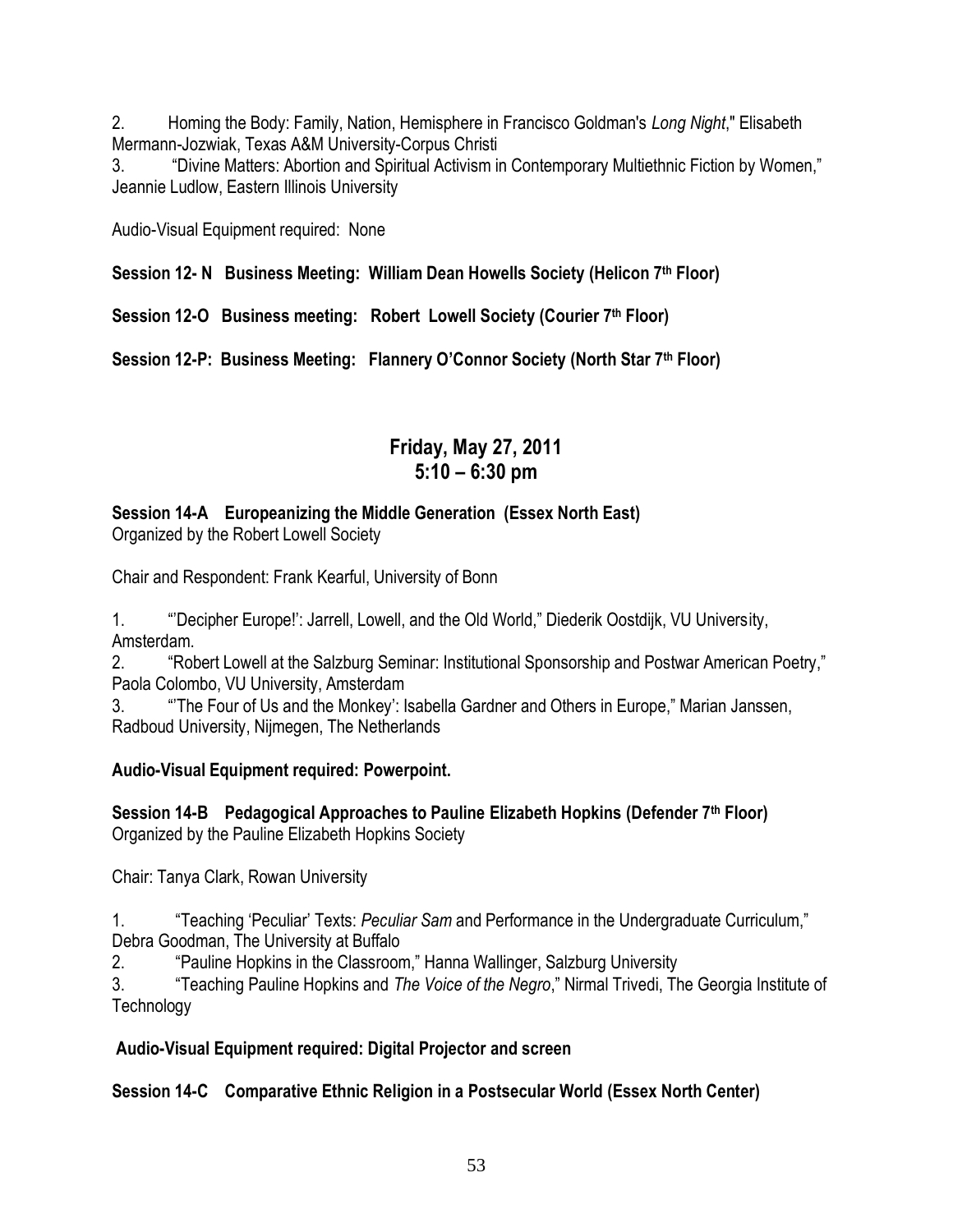Organized by the Circle for Asian American Literary Studies and the Latino/a Literature and Culture Society

Chair: Timothy Yu, University of Wisconsin-Madison

1. "Audacity to Hope: Barack Obama and the Spiritual Vernacular," Anton Williams, Loyola Marymount University

2. ―Chang-Rae Lee's *Native Speaker*: Shall We Teach Tolerance and Assimilation as Spiritual Values in Asian American Literary Studies?", Lou Caton, Westfield State University

3. "Born a Heathen: Hisaye Yamamoto, Incarceration and the Catholic Worker," Khanh Ho, Grinnell College

Audio-Visual Equipment required: None

# **Session 14-D Exaltadas: Women and Transcendentalism II (Essex North West)**

Organized by the Margaret Fuller Society

Co-Chairs: Jana Argersinger, Washington State University, and Larry J. Reynolds, Texas A&M University at College Station

1. "The Cosmopolitical Project of Louisa May Alcott," Laura Dassow Walls, University of South Carolina

2. "Child and Fuller in New York: The Emergence and Limits of Sentimental Transcendentalism," Jeffrey Steele, University of Wisconsin at Madison

3. "Transcendental Erotics, Same-Sex Desire, and *Ethel's Love-Life*," Dorri Beam, University of California, Berkeley

Respondent: Phyllis Cole, Penn State Brandywine

#### **Audio-Visual Equipment Required: Digital Projector and Screen for PowerPoint**

#### **Session 14-E Rereading Neo-Slave Narratives (St George C)**

Organized by the African American Literature and Culture Society

Chair: Loretta Woodard, Marygrove College

1. **Access 4. Access** <sup>"</sup>Genre, Politics, and Time in the Contemporary Neo-Slave Narrative," Shaila Mehra, University of **Rochester** 

2. ―The Performativity of Gender, the Social Construction of Race, and the Haunted Present in Octavia Butler's *Kindred*," Jenna Sciuto, Northeastern University

3. "Licked, Tasted and Eaten: Reading Jonathan Demme's *Beloved* through Food-shaped Lenses," Hillary Hamblen, University of Mississippi

Audio-Visual Equipment Required: None

#### **Session 14-F Twentieth-Century Literary Culture (St George B)**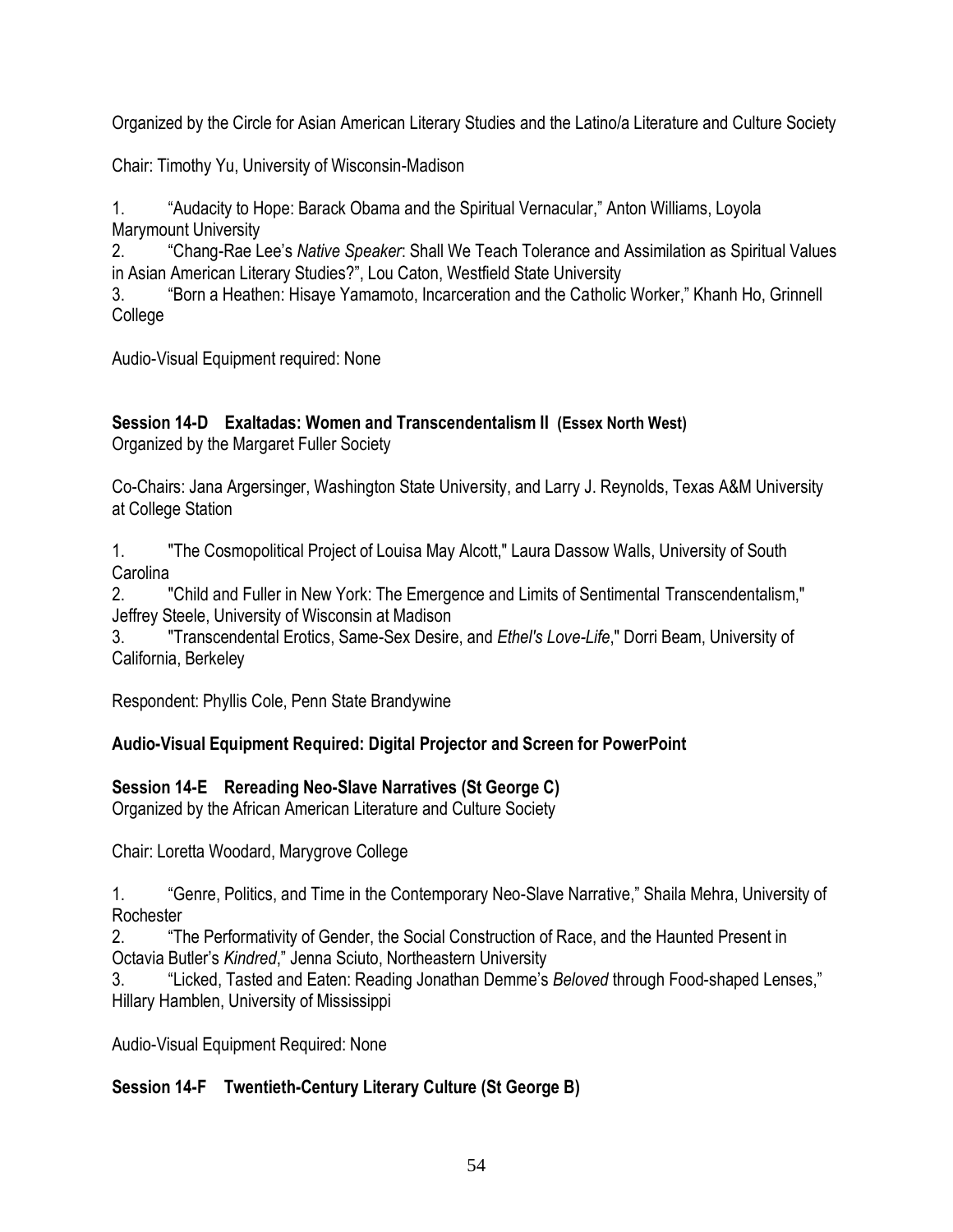Chair: James Nagel, University of Georgia

1. ―Advice, Instruction, Authority: From the *Bintel Brief* to *Miss Lonelyhearts,*‖ Sarah Wilson, University of Toronto

2. "Mark Schorer, Sinclair Lewis, and the New Critical disposal of appealing fiction," Peter Rawlings, University of the West of England, Bristol (UK).

3. ―'Out of the Fascist Unconscious': Mike Gold's Review of Archibald MacLeish's Frescoes for Mr. Rockefeller's City," David Roessel, The Richard Stockton College of New Jersev

Audio-Visual Equipment Required: None

#### **Session 14-G History and Identity in the early National Period (Great Republic 7 th Floor)**

Chair: Frank Gado

1. "[A] gentleman who wears a very dirty shirt": Elisions of Anti-Imperialist Rhetoric in Robert Montgomery Bird's Nick of the Woods," Nicholas Lawrence, USC Lancaster

2. ―Cooper's National Masquerade: Redface, Whiteface, and *The Pioneers*,‖ Jason Richards, Rhodes College

3. "William Austin's 'Peter Rugg, the Missing Man' and the Necromantic Vortex(t) of History," Michelle R. Sizemore, University of Kentucky

Audio-Visual Equipment Required: None

#### **Session 14-H Walt Whitman Outside the Classroom (Essex South)**

Sponsored by the Whitman Studies Association

Chair: Jerome Loving, Texas A&M University

1. **The Dreadful Necessity of Victory**: Shifts in reception and performance of John Adams' The Wound-Dresser," Heidi Kathleen Kim, University of North Carolina at Chapel Hill

2. **The Rights of Them the Others are Down Upon: Whitman and the Tradition of the Poet-Advocate,"** Martín Espada, University of Massachusetts, Amherst

3. "Who Learns My Lessons Complete?': Bringing Poetry to Public Life," Karen Karbiener, New York **University** 

Audio-Visual Equipment required: None

#### **Session 14-I Constance Fenimore Woolson's Sense of Place (St George A)**  Organized by the Constance Fenimore Woolson Society

Chair: Sharon Dean, Independent Scholar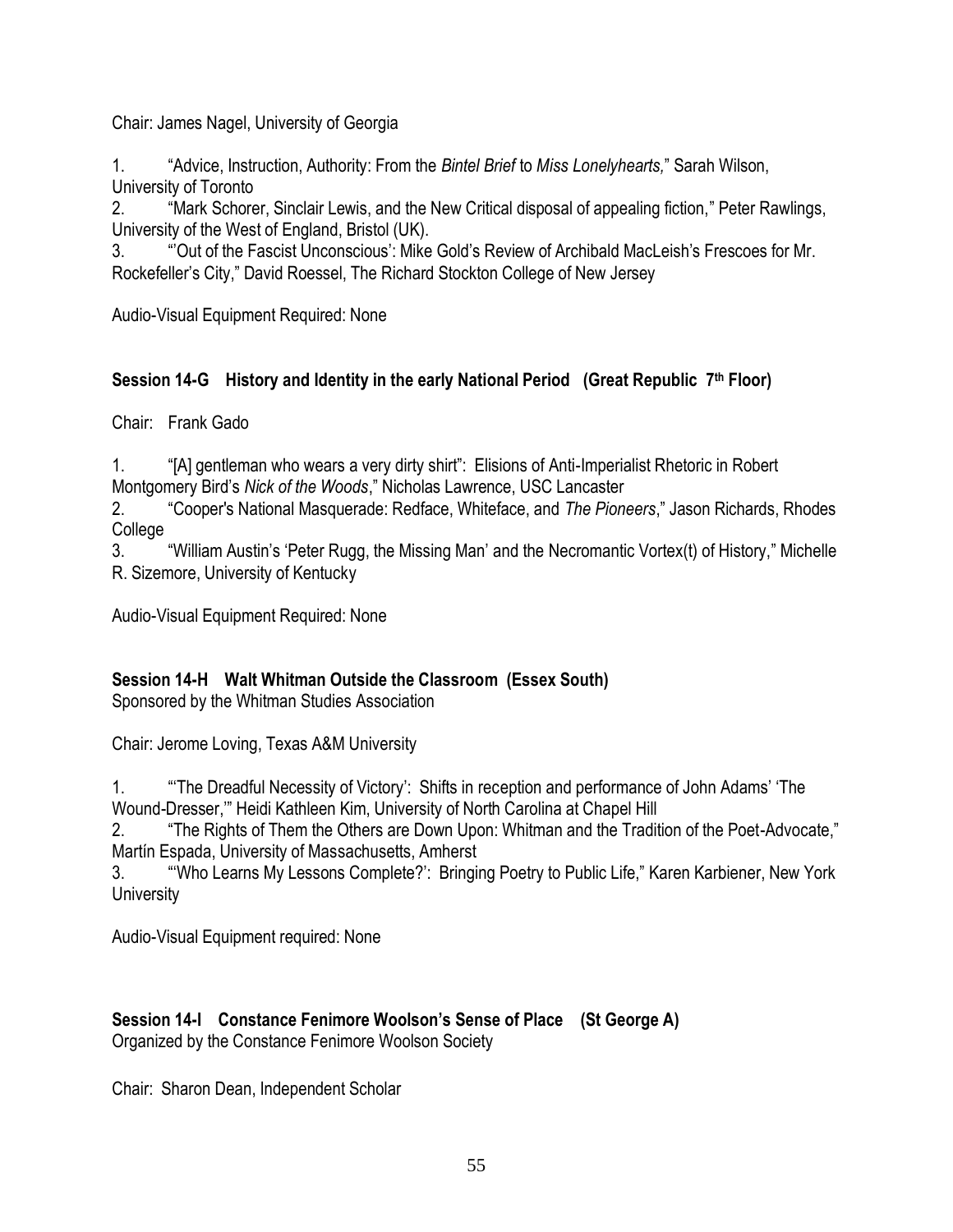1. **The Step Arms and the Women: Woolson's** *Anne* **and the Epic Incorporation of the Local," Kathleen** Diffley, University of Iowa

2. ―The Tropical Sublime in ‗The Oklawaha' and *Jupiter Lights,"* John Lowe, Louisiana State **University** 

3. "Woolson in the Material World," John Pearson, Stetson University

#### *Audio-Visual Equipment required: LCD projector*

**Session 14-J American Literature and the Ecological Thought (St George D)**  Organized by the Association for the Study of Literature and Environment (ASLE)

Chair, Mark C. Long, Keene State College

1. ―An Ecological Reading of Hawthorne's *House of the Seven Gables,"* Cathleen Rowley, Stony Brook University

2. "John Cheever and the Ecological Thought," Amy Campion, Auburn University

3. "Visualize or Describe?: The Contemporary Novel, Visualization, and Environmentality," Heather Houser, Williams College

Audio-Visual Equipment required: None

### **Session 14-K Visualizing and Revisiting 9/11 (Essex Center)**

Chair: Lyndsey Brown, Georgia Southern University

1. **The Step of the Victual Agaily,** Laura E. Tanner, Boston College

2. "Ground Zero History: William Gibson's Map of the Present," Erik Dussere, American University

3. "From Indian Summer to the Dark Days of Winter: Paul Auster's Dialogic Response to 9/11,"

Michael J. Martin, Stephen F. Austin State University

Audio-Visual Needs: Digital Projector and screen

**Session 14-L Business Meeting: American Humor Studies Association (Empire Room 7th Floor)**

**Session 14-M Business Meeting: Beat Studies Association (Parliament 7th Floor)**

**Session 14-N Business Meeting: Kate Chopin Society (North Star 7th Floor)**

#### Friday, May 27, 2011 5:20 – 6:50 pm

The Raven's Trail: A Walking Tour of Poe's Boston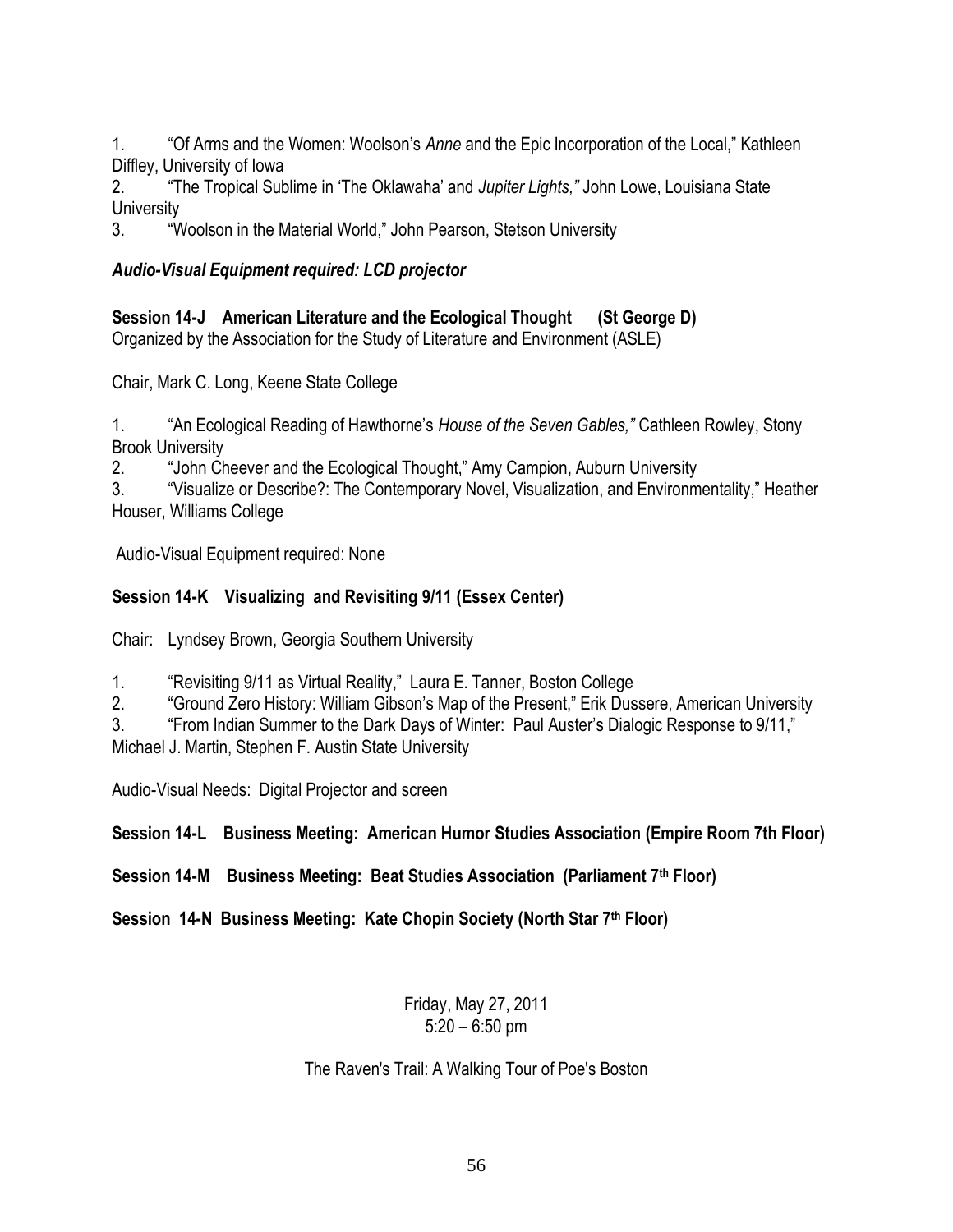This 90-minute tour explores Poe's connections to Boston, from his birth here in 1809 to his return as a young man in 1827 and his controversial appearance before the Boston Lyceum in 1845. Though Poe spent only about a year living in Boston, he was intensely engaged throughout his career with the writers and editors he called "Frogpondians." Sites visited include the Poe birthplace, Edgar Allan Poe Square, the grave of Charles Sprague (called the banker-poet of Boston), the Frog Pond on Boston Common, and the King's Chapel Burying Ground. Your guide is Paul Lewis, Boston College English professor and the chairman of the Edgar Allan Poe Foundation of Boston. Meet at Poe Square (intersection of Boylston and Charles Street South: in front of the Boloco Burrito shop at 2 Park Plaza, Boston 02116) at 5:20pm.

# **Friday, May 27, 2011 6:30 pm Essex South**

Reading, Book Signing, and Reception : Andre Dubus III Author of "The House of Sand and Fog," and "Townie"

# **Friday, May 27, 2011 8:00 pm Essex South**

Reading and Book Signing: Poetry Reading by Ed Roberson,

who will also be receiving the 2011 Stephen Henderson Award from the African American Literature and Culture Society.. A reception hosted by the African American Literature and Culture Society, the Charles Chesnutt Association, the Paul Laurence Dunbar Society, the Pauline Hopkins Society, the Charles Johnson Society, the Toni Morrison Society, the Ralph Ellison Society, and the John Edgar Wideman Society will follow the presentation.

> **Saturday, May 28, 2011** Registration (Essex Foyer): open 7:30 am - 3:00 pm Book Exhibits (Staffordshire Room): open 9 am – 1:00 pm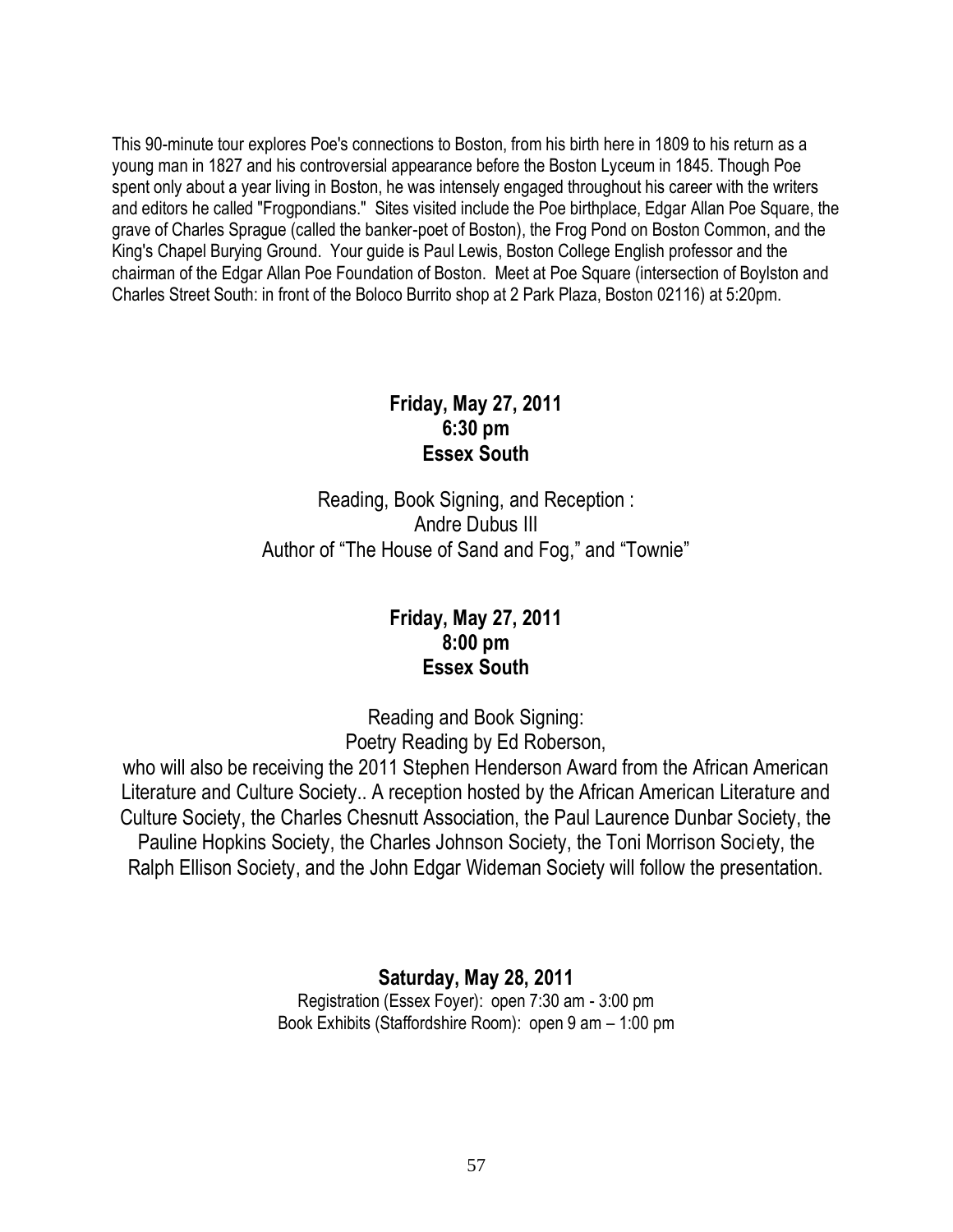# **Saturday, May 27, 2011 8:10 – 9:20 am**

#### **Session 15-A Gertrude Stein and the Material/s of Her Present, Part I: On War (Essex Center)** Organized by the Gertrude Stein Society

Chair: Amy Moorman Robbins, Hunter College, CUNY

- 1. "Stein in the Shadow of World War II", Steven Gould Axelrod, University of California, Riverside
- 2. 
"Guernica's Grey", Mia You, University of California, Berkeley
- 3. 
"Tremendously Occupied: Gertrude Stein in Wartime," Rachel Galvin, Princeton University

#### **Audio Visual Equipment Required: Projector & screen for Powerpoint display (presenter will have a laptop)**

# **Session 15-B Ralph Ellison and the African American Canon (Essex South)**

Organized by the Ralph Ellison Society

Chair: Lena Hill, the University of Iowa

1. "Wrestling the Old Master: Ralph Ellison and the Golden Age of Black Prizewinning," Michael Hill, the University of Iowa

2. "From Invisible Man to Visible Professor: Ralph Ellison as Educator and Public Intellectual," Joseph Fruscione, Georgetown University

3. "Revolving Visions: Henry 'Box' Brown, Ralph Ellison, and the Panoramic Logic of *Invisible Man*," Michael Germana, West Virginia University

4. "Ralph Ellison's Territorial (Ad)vantage: Geography, Fate, and Cosmopolitanism in 'Flying Home," Noah Mass, The University of Texas at Austin

# *Audio-Visual Equipment required: None*

#### **Session 15-D After The Quaker City: New Directions in Lippard Studies: A Round Table (Essex North East)**

Moderator: Sari Altschuler, City University of New York, The Graduate Center

1. **Taking George Lippard out of the Quaker City,**" Paul J. Erickson, The American Antiquarian Society

2. "George Lippard in Cincinnati: Navigating the Politics of Anti-Catholic Conspiracy," Timothy Helwig, Western Illinois University

3. "George Lippard and Radical Religion in Antebellum Philadelphia," Dawn Coleman, University of Tennessee

4. ―Urban Physiology: George Lippard and Antebellum Medical Discourse,‖ Sari Altschuler, City University of New York, The Graduate Center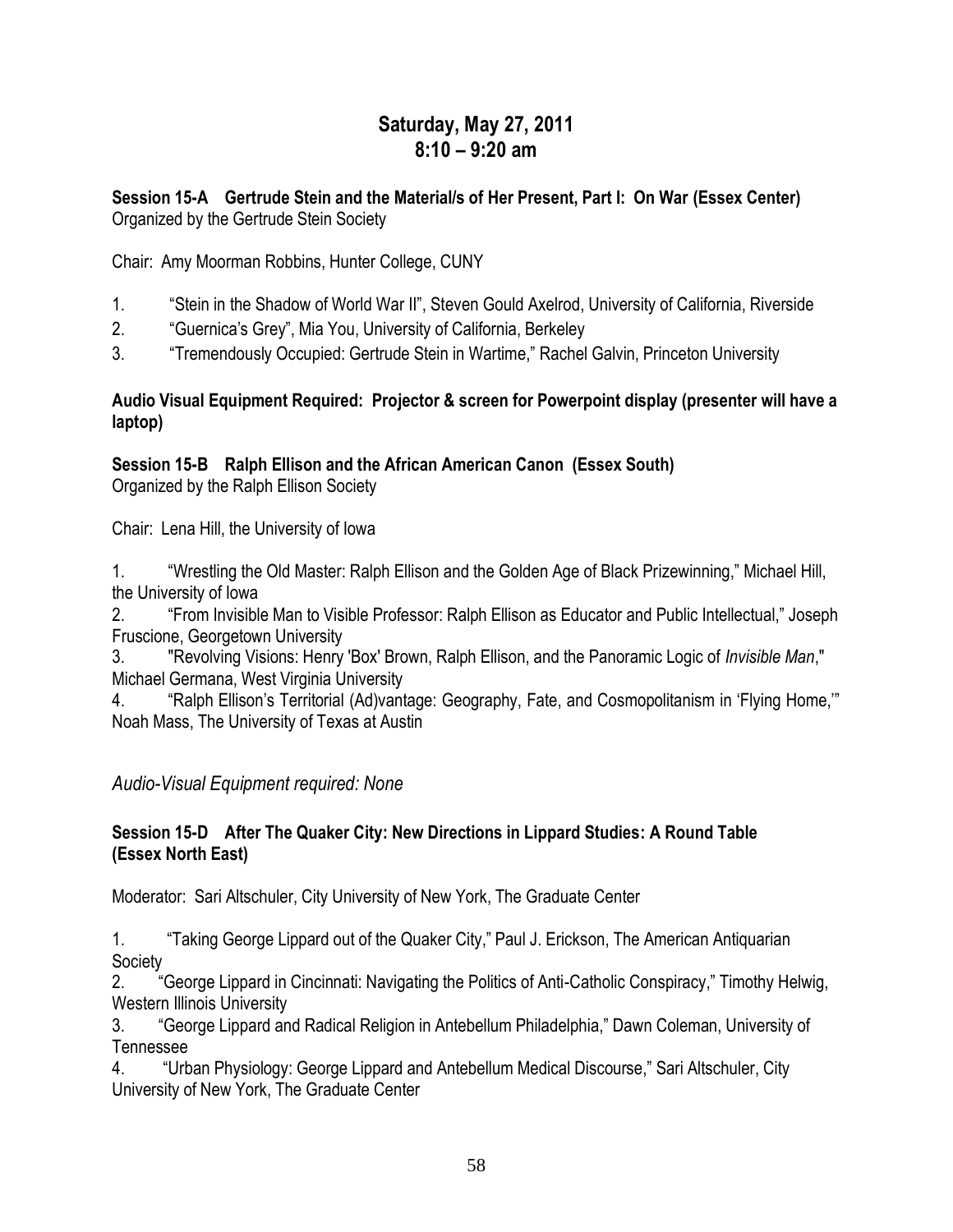5. **Ex-Convicts in the Fiction of George Lippard and Nathaniel Hawthorne,**" Carl Ostrowski, Middle Tennessee State University

#### **Audio-Visual Equipment required: Projector and Screen**

**Session 15-E Jhumpa Lahiri: Canons, Contexts, and Controversies (Defender 7th Floor)** Moderators: Floyd Cheung, Smith College and Lavina Dhingra, Bates College

1. ―What Lies Beneath: Lahiri's Brand of Desirable Difference in *Unaccustomed Earth*,‖ Rajini Srikanth, University of Massachusetts Boston

2. ―Re-Rooting Families: The Alter/Natal as the Central Dynamic of Jhumpa Lahiri's *Unaccustomed Earth*," Ambreen Hai, Smith College

3. **<b>ACC** "Gendered (Be)Longing: First- and Second-Generation Migrants in the Works of Jhumpa Lahiri," Reshmi Dutt-Ballerstadt, Linfield College

# **Audio-Visual Equipment required: LCD projector and DVD player**

### **Session 15-F Literature and Visual Culture (Essex North West)**

Chair: Olivia Carr Edenfield, Georgia Southern University

1. "Between Painting and Poetry: Ernest Hemingway, Edward Hopper, and Joyce Carol Oates," Jessica Prinz, The Ohio State University

2. "Ashbery, de Chirico: High or Low? Neither Here nor There," Phillip Beard, Auburn University

3. "Writers in the Gallery: Doty, Hustvedt, DeLillo, and the Unattainable Object," Asbjørn Grønstad University of Bergen

# **Audio-Visual Equipment required: Digital projector for DVD & PowerPoint and screen**

# **Session 15-G Shifting Values, Historical Contexts (Essex North Center)**

Chair: Alfred Bendixen, Texas A&M University

1. ―Louisa May Alcott, Henry Ward Beecher, and François Delsarte: The Decline of Sentimentality in Late Nineteenth-Century America," Faye Halpern, University of Calgary.

2. ―The Woman Doctor as Frontierswoman in Western American Fiction of the Early Twentieth Century," Frederick Wegener, California State University, Long Beach

3. "A Scarlet Empire: The Novel of Socialism at the Turn of the 20th Century," J. Michael Duvall, College of Charleston

Audio-Visual Equipment required: None

# **Session 15-H Jack London (St George C)**

Organized by the Jack London Society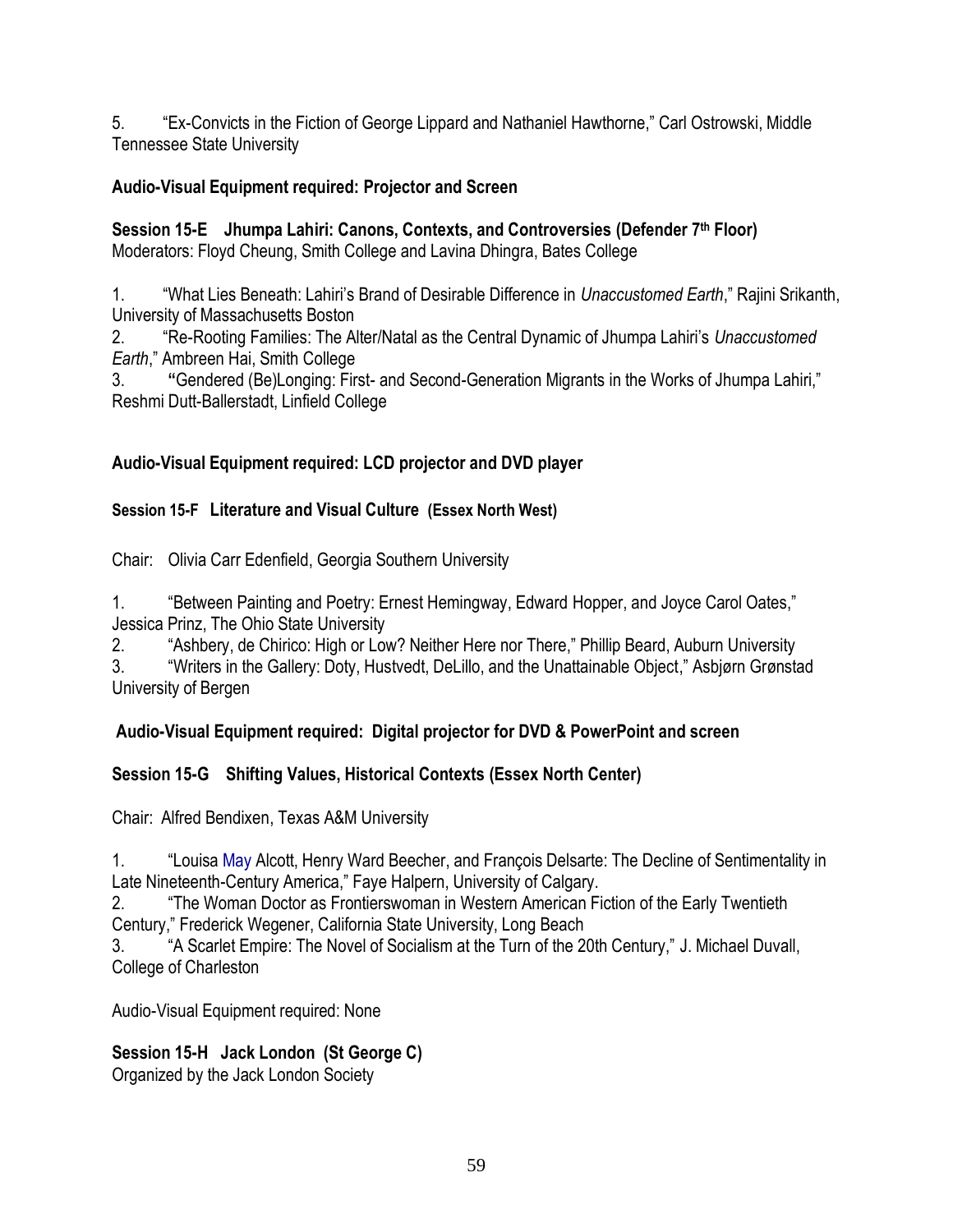Chair: Gina Rossetti, Saint Xavier University

1. Seeking a Place for Tramps: Jack London and Vachel Lindsay on the Road in America," Andrew Vogel, Kutztown University of Pennsylvania

2. "Jack London, Upton Sinclair, and Jane Barleycorn," Louise E. Wright, Community College of Philadelphia

3. "Decolonial Dialogic: Narrating the Silence of Jack London's Chinago Mexican," Calvn Hoovestal, University of Texas at San Antonio

Audio-Visual Equipment required: None

#### **Session 15-I American Women Writers in Mid-century (St George A)**

#### **Chair: Sophia Bell, St. John's University**

1. "Vicarious Wounds: Women Poets and the Civil War," Magdalena Zapedowska Independent Scholar, Amherst, MA

2. **The Historical, Ekphrastic, and Monumental in the Works of Emma Lazarus,"** 

Gregory Eiselein, Kansas State University

3. ―Nativism, Evangelism, and Citizenship in Susan Warner's *The Wide, Wide World,"* Bonnie Carr O'Neill, Mississippi State University

Audio-Visual Equipment required: None

#### **Session 15-J Mind and Body in the Mid-19th century (St George B)**

Chair: Paul Jones, Ohio University

1. **An Everlasting Terra Incognita': 'Landlessness' in Herman Melville's** *Moby-Dick***,"** 

Kelly L. Richardson, Winthrop University

2. "Pleasureville: William Wells Brown and the Spirit of Capitalization," Geoffrey Sanborn Bard College

Audio-Visual Equipment required: None

#### **Session 15-K Business Meeting: Cummings Society (Empire Room 7th Floor)**

**Session 15-L Business Meeting: Emerson Society (St George D)**

**Session 15-M Business Meeting: Circle for Asian American Literary Studies (Helicon 7th Floor)**

# **Saturday, May 28, 2011 9:30 – 10:50 am**

**Session 16-A U.S. Ethnicity In Global Context: Reconfiguring the Diaspora (Essex North Center)**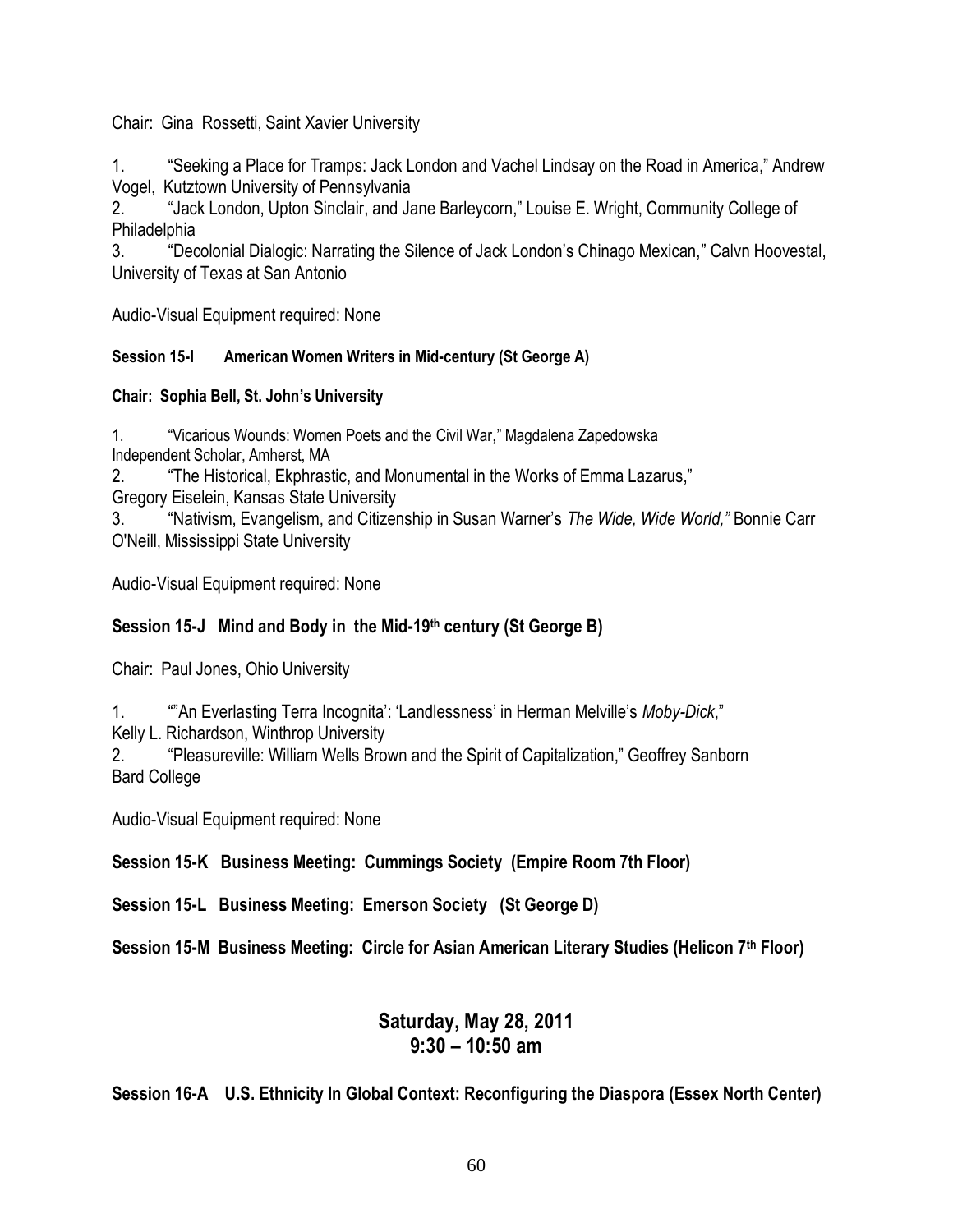### Organized by MELUS

Chair: Wenxin Li, Suffolk Community College, SUNY

1. ―Militarized Friendship Narratives: Enemy Aliens and Indigenous Outsiders in Cynthia Kadohata's *Weedflower*," Paul Lai, University of St. Thomas, MN

2. ―*The Purple Flower*: Expressionism and the Practice of Diaspora,‖ Mary-Rush Yelverton, Rutgers **University** 

3. ―Silence and Speech: Figures of Dislocation and Acculturation in Edwidge Danticat's *The Dew Breaker,"* Maria Rice Bellamy, College of Staten Island/CUNY

4. ―Constructing 'a Portable Home' in the Diaspora: Writing Memories and Telling Stories in Azar Nafisi's Things I've Been Silent About.," Pin-chia Feng, National Chiao Tung University/Taiwan, ROC

Audio-Visual Equipment Required: none

#### **Session 16-B Stirring Up Trouble: Demobilizing Domesticity in Twentieth-Century American Food Writing (Essex North West)**

Chair: Allison Carruth, University of Oregon

1. ―Hot Kitchens: Julia Child's *My Life in France* & Cold War Cooking,‖ J. Michelle Coghlan, Princeton **University** 

2. **A Recipe for Hate: Peg Bracken's Female Complaint,**" Briallen Hopper, Yale University

3. "A Reluctant Icon: M.F.K. Fisher's Satire of Wartime Women's Magazines," John Reuland, Princeton University

# *Audio-Visual Equipment Required: Projector for Powerpoint with Audio*

#### **Session 16-C Roundtable: Poe and African American Literature and Culture (Essex South)** Organized by the Poe Studies Association

Chair: John Gruesser, Kean University

1. ―Gothic Circuits in Poe, Bird, and Ball: Reconstructing *Slavery in the United States; or, A Narrative of the Life and Adventures of Charles Ball*,‖ J. Gerald Kennedy, Louisiana State University

2. "More Than Meets the (Left) Eye: Rethinking Jupiter, the Manumitted Servant in 'The Gold-Bug," William E. Engel, University of the South

- 3. "The Race for Detection in Poe and Douglass," Kelly Ross, University of North Carolina at Chapel Hill
- 4. 
"Dead Women Talking in Poe and Morrison," Brian Norman, Loyola University Maryland
- 5. "The Quest for Tsalal: Mat Johnson's *Pym*," Richard Kopley, Penn State University DuBois

Audio-Visual Equipment Needed: None

**Session 16-D James's Form After Formalism (St George C)**

Organized by The Henry James Society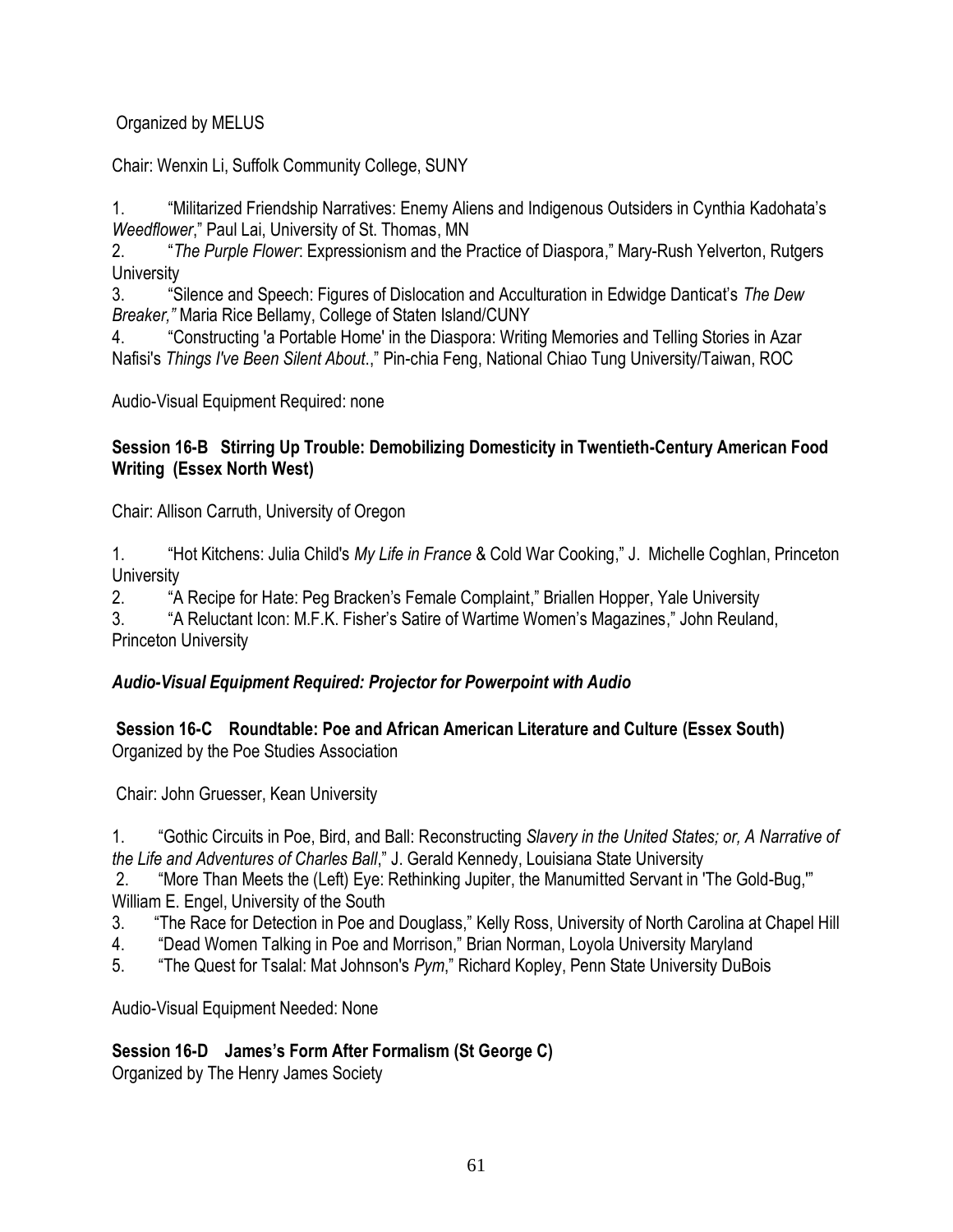Chair: Donatella Izzo, Universita' di Napoli "Orientale," Italy

**1. ―**Performing Confession in *The Aspern Papers***,‖** Ann-Marie L. Dunbar**,** Winona State University

**2.** ―‗Loyalty to the Form Itself:' Henry James' Structures of Sexuality in *The Ambassadors*,‖ Racheal Forlow, University of Pittsburgh

**3. <b>**  "Intimacy Between Cognition and Discourse in the Late Work of William and Henry James," Anthony Louis Marasco, International University College, Torino, Italy

4. **The Politics of Dialect Writing and the Realist Aesthetic in The Princess Casamassima," Alicia** Williamson, University of Pittsburgh

Audio-Visual Equipment required: None

**Session 16-E Dramatizing Ideas: Psychology, Epistemology, and Gender (St George B)** Organized by the Susan Glaspell Society

Chair: Michael Winetsky, City University of New York

1 "Loving Outside the Law: Nature as Mother in Susan Glaspell and Mary Hallock Foote," Catherine Q. Forsa, Seton Hall University

2. "Jung's Impact on the First Greenwich Village Avant-Garde," Dr. Jay Sherry, Independent Scholar

3. ―‗What is that?': Epistemological Crises in Glaspell's *Trifles* and *The Morning is Near Us*,‖ Taryn Norman, University of Tennessee, Knoxville

Audio-Visual Equipment Required: None

# **Session 16-F Images, Imagination and Children's Literature: Graphic Novels and Picture Books through History (Essex Center)**

Organized by the Children's Literature Society

Chair: Richard Flynn, Georgia Southern University

1. ―Redrawing the Boundaries: 'America' in Peter Sis's maps,‖ Zara Rix, University of Connecticut*,"* 

2. ―Lynd Ward: America's First Graphic Novelist*,"* Steven Herb, Penn State University 3.

―The Golden Ages: American Imagination in Picture Books,‖ Linda Salem, San Diego State **University** 

# **Audio-Visual Equipment required: Digital projector for DVD & PowerPoint and screen**

# **Session 16-G Kay Boyle in Context (Defender 7th Floor)**

Organized by the Kay Boyle Society

Chair: Beth Alvarez, University of Maryland

1. "Nature in the Early Novels of Kay Boyle and Ernest Hemingway," Michael DuBose, Penn State **University**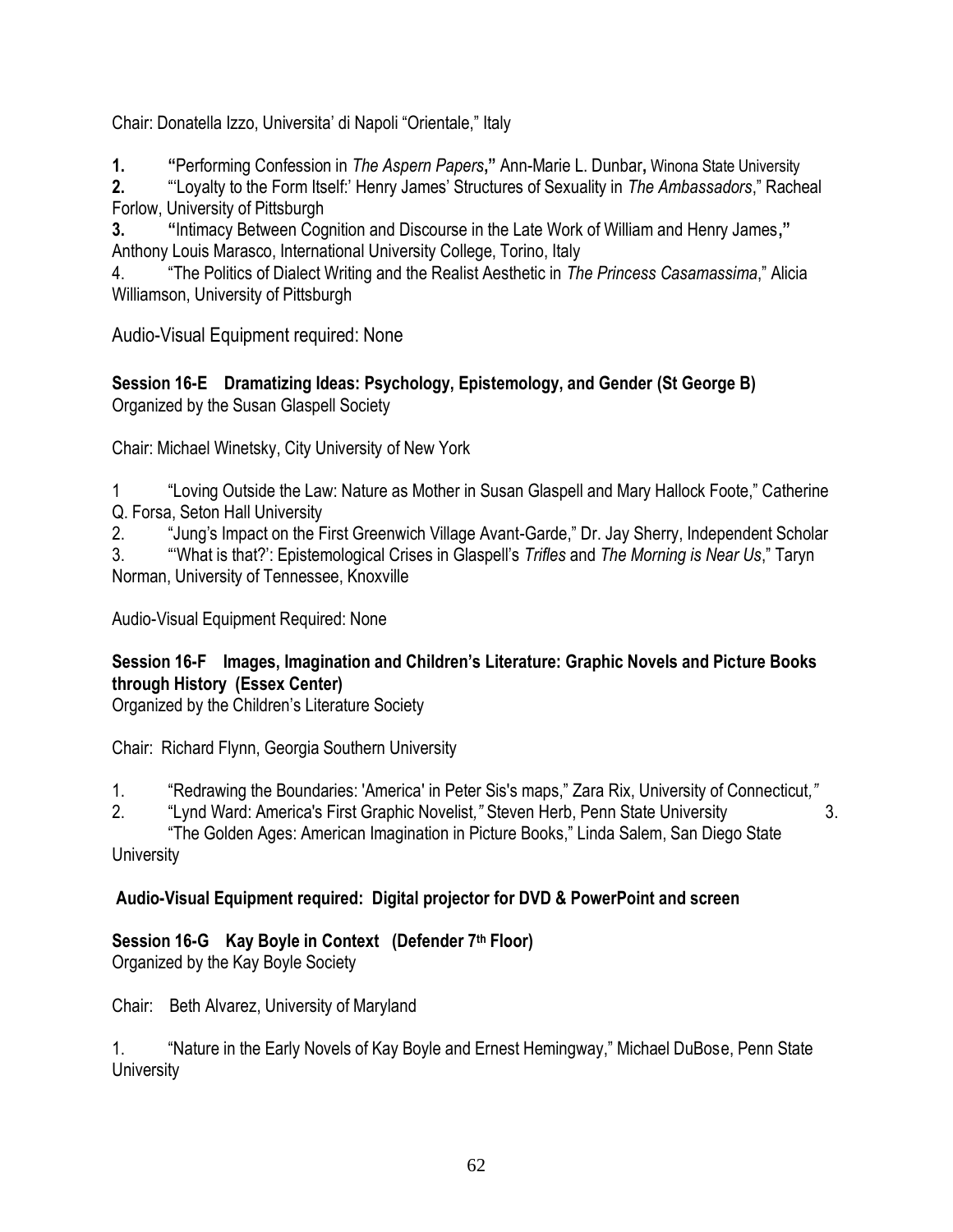2. **The Stephen Stephen Stephen Stephen Stephen Stephen Stephen Stephen Stephen Stephen Stephen Stephen Stephen Stephen Stephen Stephen Stephen Stephen Stephen Stephen Stephen Stephen Stephen Stephen Stephen Stephen Stephe** College

3. "Looking for 'Siegfried': Generation Without Farewell and the Life Story of a German Journalist," Thomas Austenfeld, University of Fribourg

# **Audio-Visual Equipment required: Projector (to connect to panelist's laptop) and screen**

#### **Session 16-H Traditions in American Haiku (Great Republic 7 th Floor)** Organized by the Haiku Society of America

Chair: Ce Rosenow, President, Haiku Society of America

1. **The Stand American Haiku,**" Stanford Forrester, Past President, Haiku Society of America

2. "Haiku Mainstream: The Path of Traditional Haiku in America," Bruce Ross, Past President, Haiku Society of America

3. **The Expanding Haiku Moment,**" Raffael de Gruttola, Past President, Haiku Society of America

Audio-Visual Equipment Required: None

#### **Session 16-I From** *Americana* **to** *Point Omega***: Forty Years of Don DeLillo (Essex North East)** Organized by the Don DeLillo Society

Chair: Mary Holland, SUNY New Paltz

1. "From Rupture to Nostalgia: Cities and Sensibilities in DeLillo's Early and Later Fiction," Richard Dragan, LaGuardia Community College / CUNY

2. "DeLillo's Uncollected Short Fiction," Matt Mullins, University of North Carolina, Greensboro

3. ―Don DeLillo's Style of Dread: From *The Names* to *Point Omega,"* Lee Konstantinou, Stanford **University** 

# **Audio-Visual Equipment required: projector to use with presenter's laptop computer**

# **Session 16-J The Many Lives of Emily Dickinson (St George D)**

Organized by The Emily Dickinson International Society

**Chair:** Heather Treseler, American Academy of Arts and Sciences, Cambridge, MA

- 1. "Dickinson's Writing Lives," Cristanne Miller, University at Buffalo SUNY
- 2. "Mabel Loomis Todd and the Power of Strangeness," Vivian Pollak, Washington University, St. Louis

Audio-Visual Equipment required: None

# **Session 16-K The Body and the Mind in Antebellum American literature (North Star 7th Floor)**

Chair: Eric Gardner, Saginaw Valley State University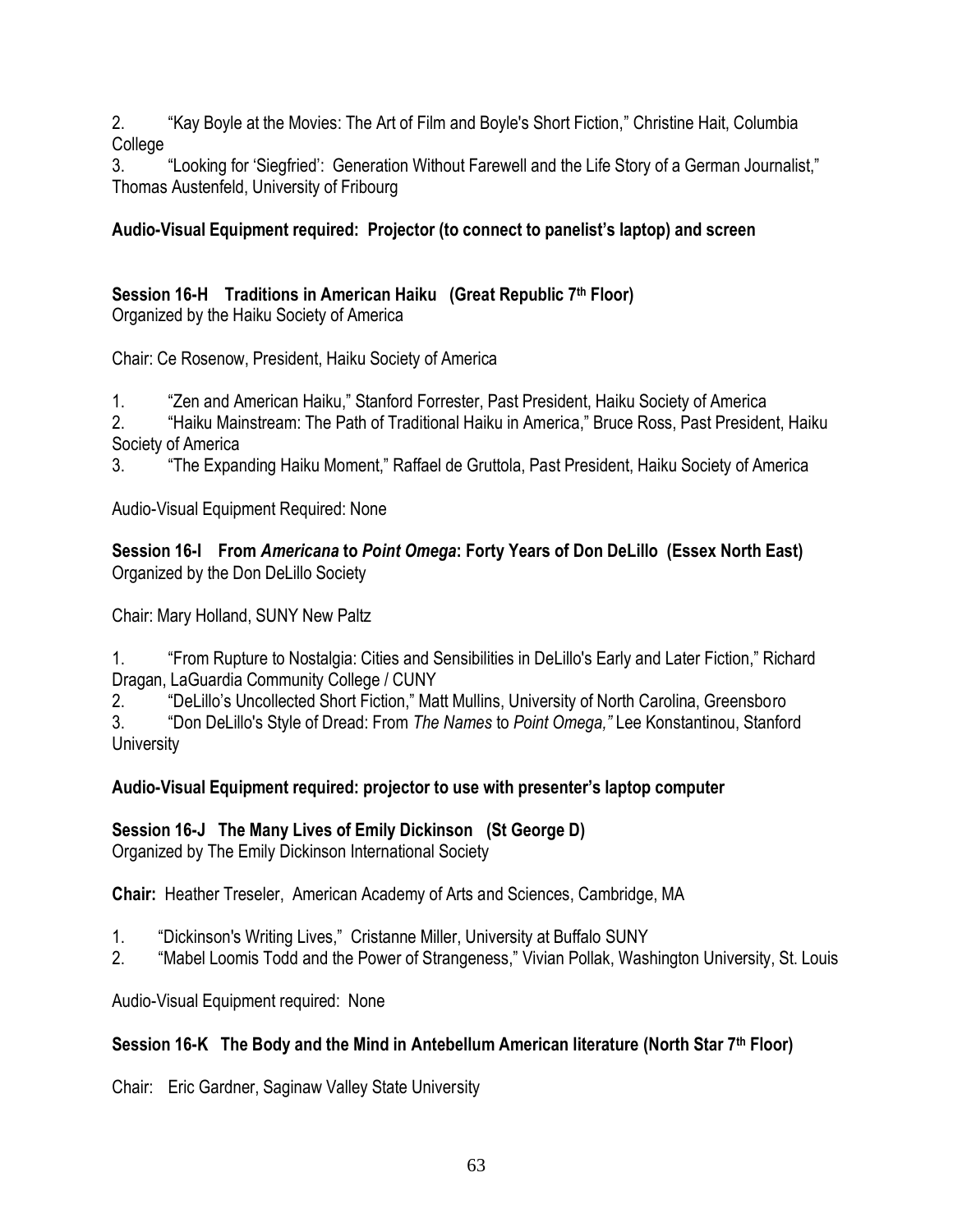1. **Materialist Spirituality in** *Uncle Tom's Cabin*," Howard Horwitz, University of Utah

2. ―Queering Property: Marriage, Identity, and Interracial Desire in William Wells Brown's *Clotel* and William Gilmore Simms's *Woodcraft*," Michael P. Bibler, University of Manchester

3. "A Queer Taste: The Economics of Black Manhood in Webb's *The Garies and Their Friends*," Sarah Mesle, UCLA

Audio-Visual Equipment required: None

#### **Session 16-L Recoveries and Rediscoveries (Empire Room 7th Floor)**

Chair: Paul Lauter, Trinity College

1. **The "Recovering a Lost Archive: American Indian Poetry from the Seventeenth Century to 1930,"** Robert Dale Parker, University of Illinois

2. **Cosmopolis of Mankind: The Revolutionary Cosmopolitanism of Modernist Proletarian Poetry,"** Clemens Spahr, Johannes Gutenberg-Universität Mainz

3. ―Léonie Adams, A Reappraisal or Whatever Happened to Léonie Adams?‖ David Semanki, Independent Scholar

Audio-Visual Equipment required: None

### **Session 16-M Race and the American Dream (St George A)**

Chair: Gloria Cronin, Brigham Young University

1. **A "Home Songs and the Melodramatic Imagination: From "Home, Sweet Home" to** *The Birth of a Nation*," Bridget Bennett, School of English, University of Leeds, UK

2. "Lynching and the American Dream: From Crèvecoeur to James Weldon Johnson" by Ellen Pifer, University of Delaware

3. "A Life of the Mind: James Baldwin, Margaret Mead, and A Rap on Race," Louise Bernard Beinecke Library, Yale University

Audio-Visual Equipment required: Digital Projector and screen – participants will bring laptops loaded with appropriate material.

#### **Session 16-N Business Meeting: Morrison Society (Helicon 7th Floor)**

**Session 16-O Organizing Business Meeting: Contemporary Literature Society (Parliament 7th Floor)**

# **Saturday, May 28, 2011 11:00 am – 12:20 pm**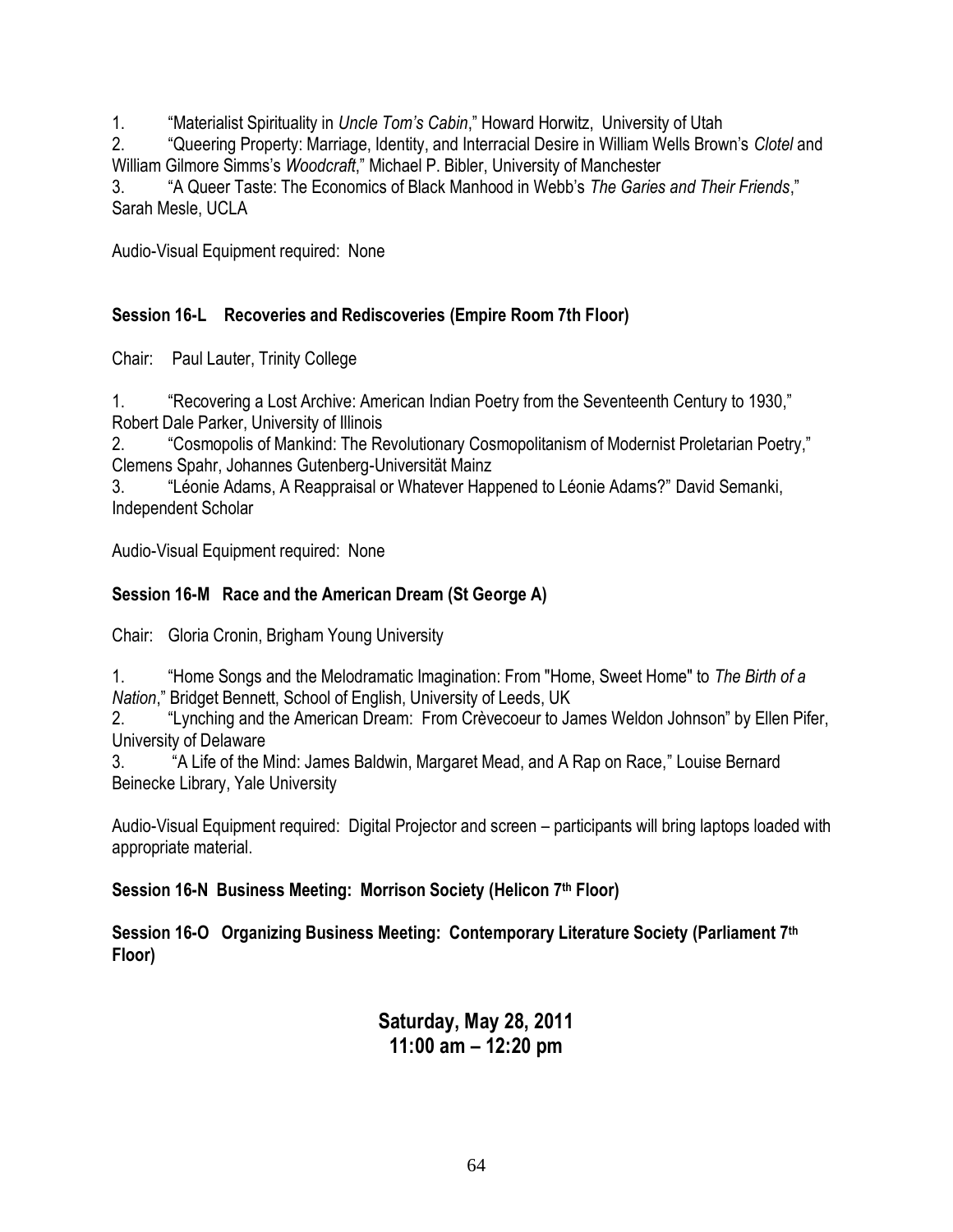#### **Session 17-A Problems and Possibilities in Defining American Comics: A Roundtable Discussion (Essex North Center***)* Organized by the American Society for Comics Studies

Chair: Derek Parker Royal, University of Nebraska at Kearney

- 1. Alfred Bendixen, Texas A&M University
- 2. Peter Coogan, Institute for Comics Studies
- 3. David Huxley, Manchester Metropolitan University (UK), *co-editor, Journal of Graphic Novels and Comics*
- 4. M. Thomas Inge, Randolph-Macon College
- 5. Andrew Kunka, University of South Carolina at Sumter
- 6. Joan Ormrod, Manchester Metropolitan University (UK), *co-editor, Journal of Graphic Novels and Comics*
- 7. Robert Weiner, Texas Tech University
- 8. Joseph Witek, Stetson University

*Audio-Visual Equipment required: None*

# **Session 17-B Discovering Lorrie Moore (St George B)**

Organized by the Contemporary Literature Society

Chair, Lisette Gibson, Capital University

1. ""Life will disappoint you': Metafictional Escape and Contested Feminism in Lorrie Moore's Fiction," Heidi Slettedahl Macpherson, De Montfort University

2. ―'A little ethnic kink is always good to see': Jewish Performance Anxiety in the Fiction of Lorrie Moore," David Brauner, University of Reading

3. ―Testing Jane's Ilk: *A Gate at the Stairs* and *Jane Eyre*,‖ Karen Weekes, Penn State University

AUDIO-VISUAL req: none

# **Session 17-C Wallace Stevens and the Everyday: A Roundtable (Essex South)**

Organized by the Wallace Stevens Society

Moderator: Liesl Olson, The Newberry Library

- 1. "Vaguely Philosophical," Megan Quigley, Villanova University
- 2. **Aspects of Particulars: Seeing as in** *The Rock***,**" Charles Altieri, University of California, Berkeley **2.**
- 3. 
"Stevens, Schuyler, and an Ordinary New York School," Siobhan Phillips, Harvard University
- 4. 
"Stevens and the Every Other Day," Kamran Javadizadeh, Connecticut College
- 5. "Vital, Arrogant, Fatal, Dominant," Oren Izenberg, University of Illinois at Chicago

Audio-Visual Equipment required: None

# **Session 17-D A Teachable Text: Julia Ward Howe's** *The Hermaphrodite* **(Great Republic- 7 th Floor)**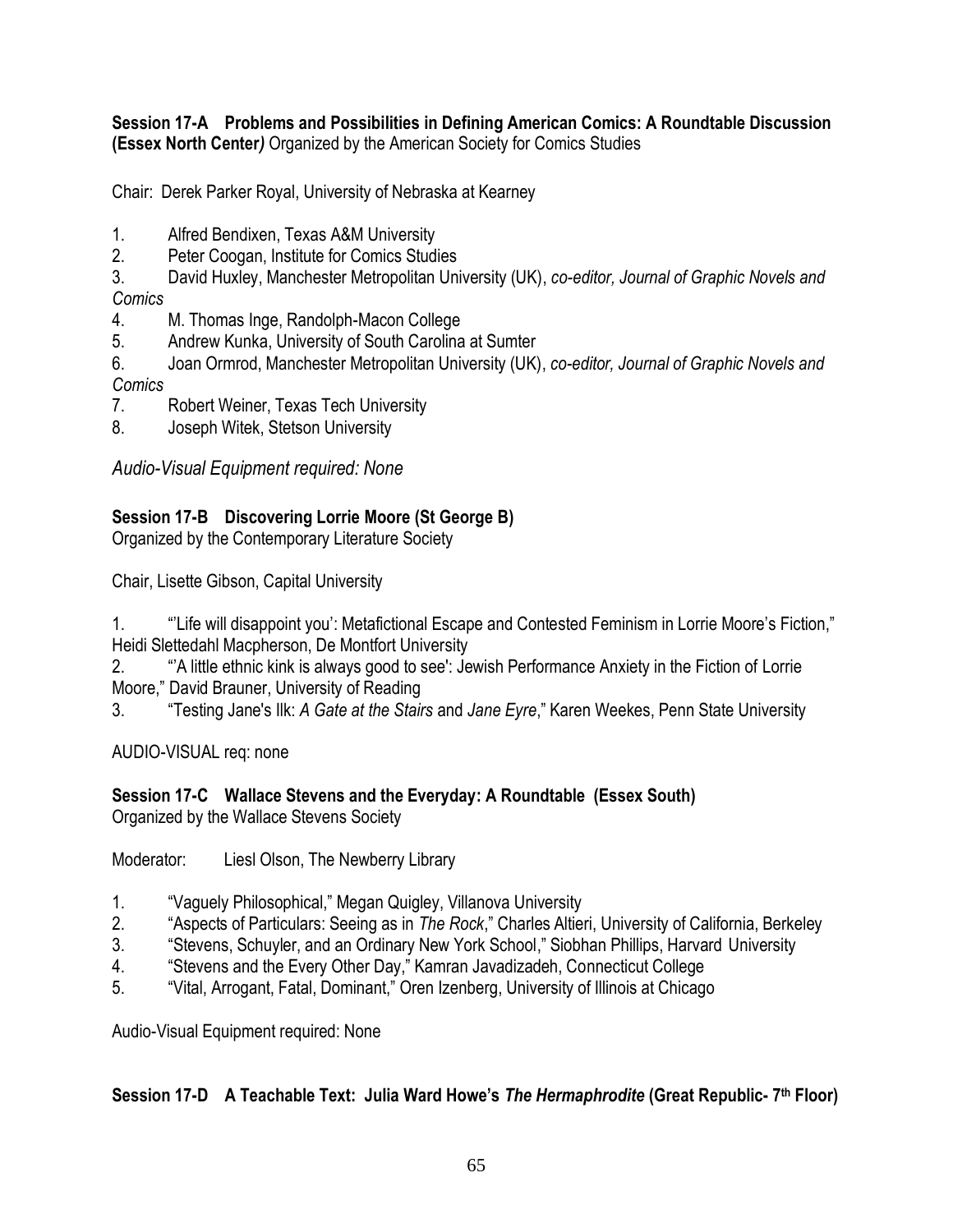Organized by the Southern California Society for the Study of American Women Writers (CASSAWW)

Chair: Nancy Strow Sheley, California State University, Long Beach. Phone: 562-818-4009

1. ―*The Hermaphrodite*, Queer Theory, and the Undergraduate Classroom,‖ Nicole Livengood, Marietta College

2. *The Hermaphrodite* as a Gothic Text," JoAnn Lopez, California State University, Long Beach.

3. 
"The Holy Hermaphrodite: Gender Construction, Alchemic texts, and the Christ Figure." Samantha Sears, California State University, Long Beach.

Audio-Visual Equipment required: None

# **Session 17-E Voice in Henry James (St George C)**

Organized by The Henry James Society

Chair: Donatella Izzo, Universita' di Napoli "Orientale," Italy

1. **<sup>"The Tolerance of Talk': Gossip and The Sacred Fount," Ryan Lowe, Washington University in St.**</sup> Louis

2. "Speaking of Writing: "George Du Maurier," *In the Cage* and the Creative Process of Dictation," Melanie H. Ross, United States Merchant Marine Academy

3. "Vulgar Henry James," Rebekah Scott, University of Cambridge and University of Ghent

4. ―‗How shall I find my voice?' Voice and the Female Performer in Henry James's *The Tragic Muse,*‖ Barbara Straumann, University of Zurich, Switzerland

Audio-Visual Equipment required: None

#### **Session 17-F The Digital Worlds of Children's Literature: From Video Games to the iPad (Essex Center)**

Organized by the Children's Literature Society

Chair: Linda Salem, San Diego State University

1. ―Young Adult Fantasy in a Digital Age: The Book Trailer as Visual Gateway to the Written Word*,"*  Christiana Salah, University of Connecticut

2. ―Twilight Online Fandom: Reaching Femininity Through Textual Manipulation and Abstraction,‖ Norma Aceves, California State University, Northridge

3. "Toward a Digital Poetics for Children," Richard Flynn, Georgia Southern University

# **Audio-Visual Equipment required: Digital projector for DVD & PowerPoint and screen**

# **Session 17-G Emily Dickinson (Essex North West)**

Organized by the Emily Dickinson International Society

**Chair:** Magdalena Zapedowska, Independent Scholar, Amherst, MA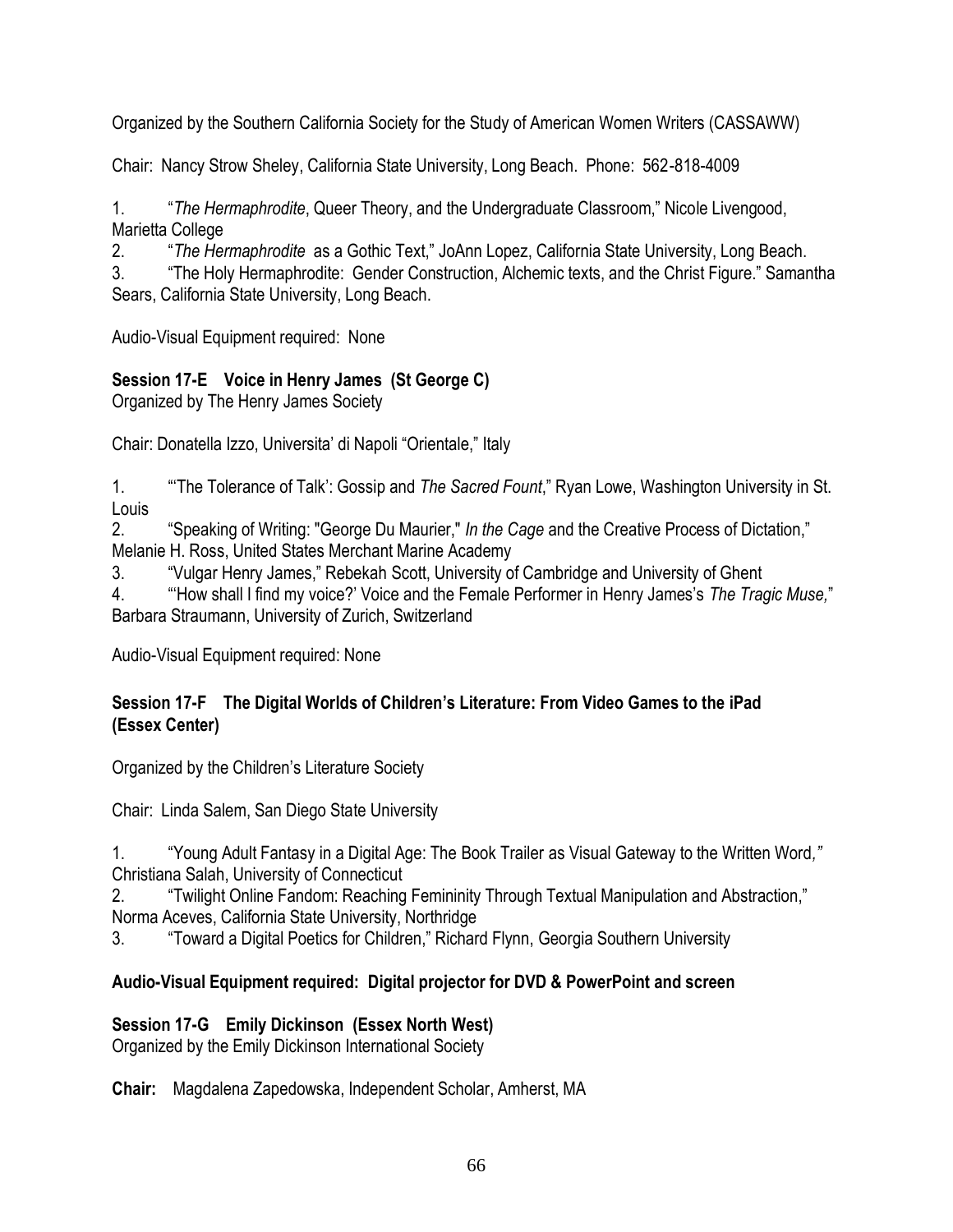1. "Will the Real Emily Dickinson Stand Up?" Maryanne Garbowsky, County College of Morris, Randolph, NJ

2. "Dickinsonian Metonymies of Page and 'Life': Manuscript Scholarship and Imaginative Reception," Christina Pugh, University of Illinois at Chicago

3. **Teaching and Learning With Dickinson in a Digital Age," Stephanie Tingley and Sarah Lowry,** Youngstown State University

### **Audio-Visual Equipment required: Digital projector and screen**

# **Session 17-H Reading Narratives of Slavery (St George D)**

Organized by the African American Literature and Culture Society

Chair: Wilfred Samuels, University of Utah

1. **The Attic and Beyond: Harriet Jacobs and the Liminality of a Freed Fugitive Slave," Nina Adel,** Belmont University

2. "William Hayden and the Slavery Survivor's Narrative," Sam McGuire Worley, Arkansas Tech **University** 

3. "Going with the Flow: Travel and Identity in the Narratives of George Taylor Burns," Rosetta Haynes, Indiana State University

Audio-Visual Equipment Required: None

# **Session 17-I Toni Morrison and the Gaze of Memory (St George A)**

Organized by the Toni Morrison Society

Chair: Carolyn Denard, Emory University

1. **The Gaze Theory and Toni Morrison's** *Tar Baby***,**" Linda Mobley, University of Southern Mississippi

2. ―*Love's* Transformation of the Past into History,‖ Christine Maksimowicz, University of Massachusetts, Amherst

3. ―The Nostalgic Cry of Diaspora: Eroticizing Loss in Toni Morrison's *Sula,*‖ Justine Wells, University of South Carolina

Audio-Visual Equipment required: None

#### **Session 17-J Fitzgerald in the 1930s: Trauma and Literary Celebrity (Essex North East)** Organized by the F. Scott Fitzgerald Society

Chair: Maggie Gordon Froehlich, Pennsylvania State University, Hazleton

1. ―'A Mean, Hard Woman': Disability, Trauma, and Narrative in *Tender is the Night*,‖ Natalie Carter, The George Washington University

2. ―The Hard Times of Being a Modern Man: Economic Failure and Masculine Malaise in *The Crack-*Up Essays," Sharon Becker, Towson University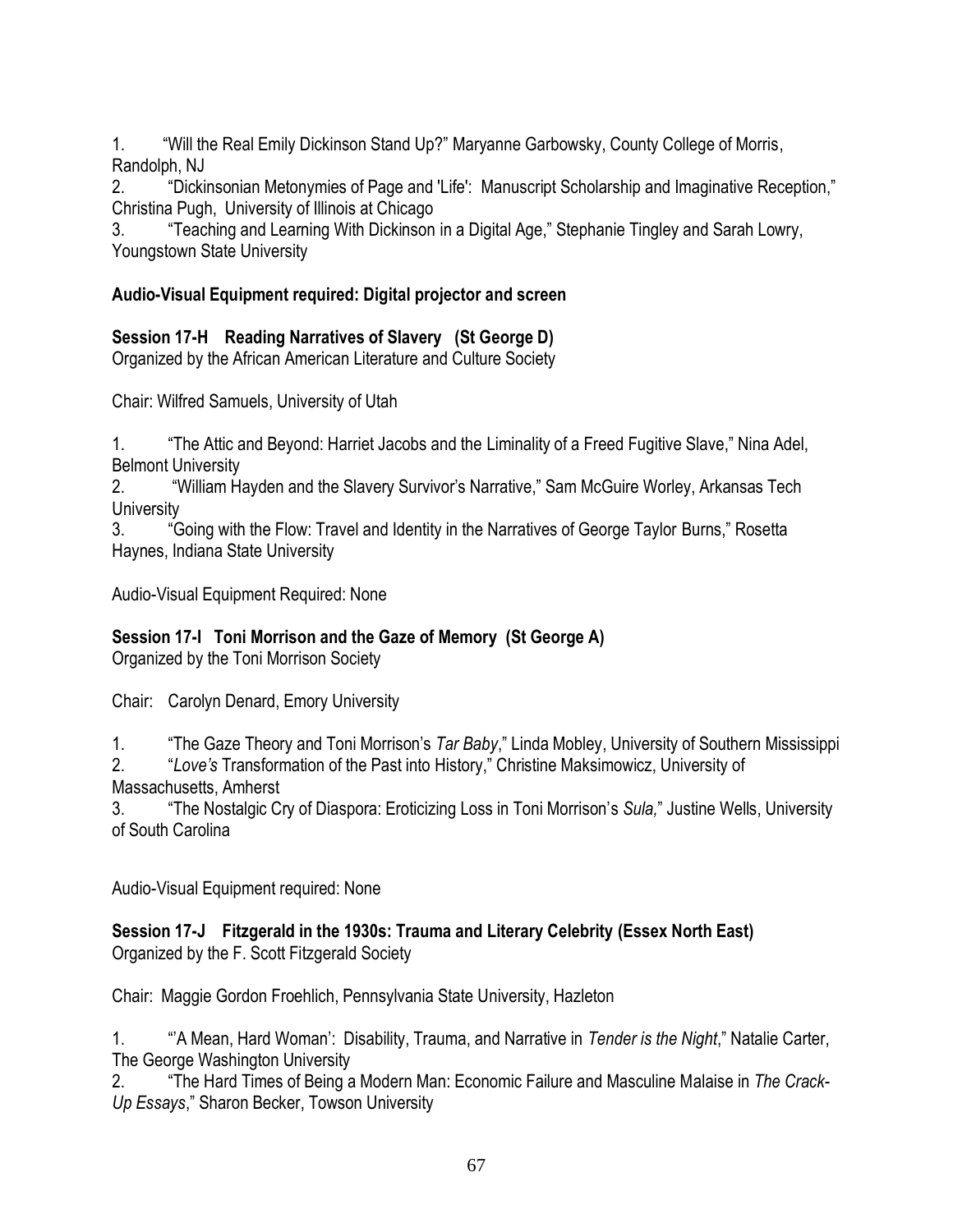3. **Example 3.** The Memantic Visions: F. Scott Fitzgerald as Modern America's First Literary Superstar," Candace Grissom, Middle Tennessee State University

4. The Myth of F. Scott Fitzgerald and the Nature of Post-WWII Literary Celebrity," Kevin C. Moore, University of California, Los Angeles

### **Audio-Visual Equipment Required: PowerPoint projection**

**Session 17-K Techno-Orientalism and Asian American Culture (Defender 7th Floor)**

Organized by the Circle for Asian American Literary Studies

Chair: David Roh, Old Dominion University

1. "Nature, the City, and Techno-Orientalism in the Works of William Gibson," Julie Ha Tran, University of California, Davis

2. ―Love and Loathing in the Digital Age: Contemporary Speculative Fiction and the New Yellow Peril," Betsy Huang, Clark University

3. "Video Games and Virtual Empire: Asian Pacific America in The Guild," Greta Ai-yu Niu, University of Rochester

4. ―'Don't Worry, We'll Find Them': Race Passing and Detection in *Battlestar Galactica*,‖ Jinny Huh, University of Vermont

### **Audio-Visual Equipment required: Projector (for projection from laptop computers) and screen**

#### **Session 17-L Roundtable on James M. Whitfield and Nineteenth-Century African American Poetry. (Empire Room 7th Floor)**

Moderator: Xiomara Santamarina, University of Michigan

Participants:

- 1. Edward Whitley, Lehigh University
- 2. Eliza Richards, University of North Carolina, Chapel Hill
- 3. Robert S. Levine, University of Maryland, College Park
- 4. Ivy G. Wilson, Northwestern University

Audio-Visual Equipment required: None

#### **Session 17-M Transformations and Reversals: The Native Presence in 19th-Century American Writing (Parliament 7th Floor)**

Chair: Robert Dale Parker, University of Illinois

1. ―'A Mother's Revenge': Role Reversals in Nineteenth Century Indian Tales,‖ Martin Seidl, Johannes Gutenberg-Universität Mainz

2. "Out of Time: William Apess, Sacred History, and the Ten Lost Tribes of Israel," Elizabeth Fenton, University of Vermont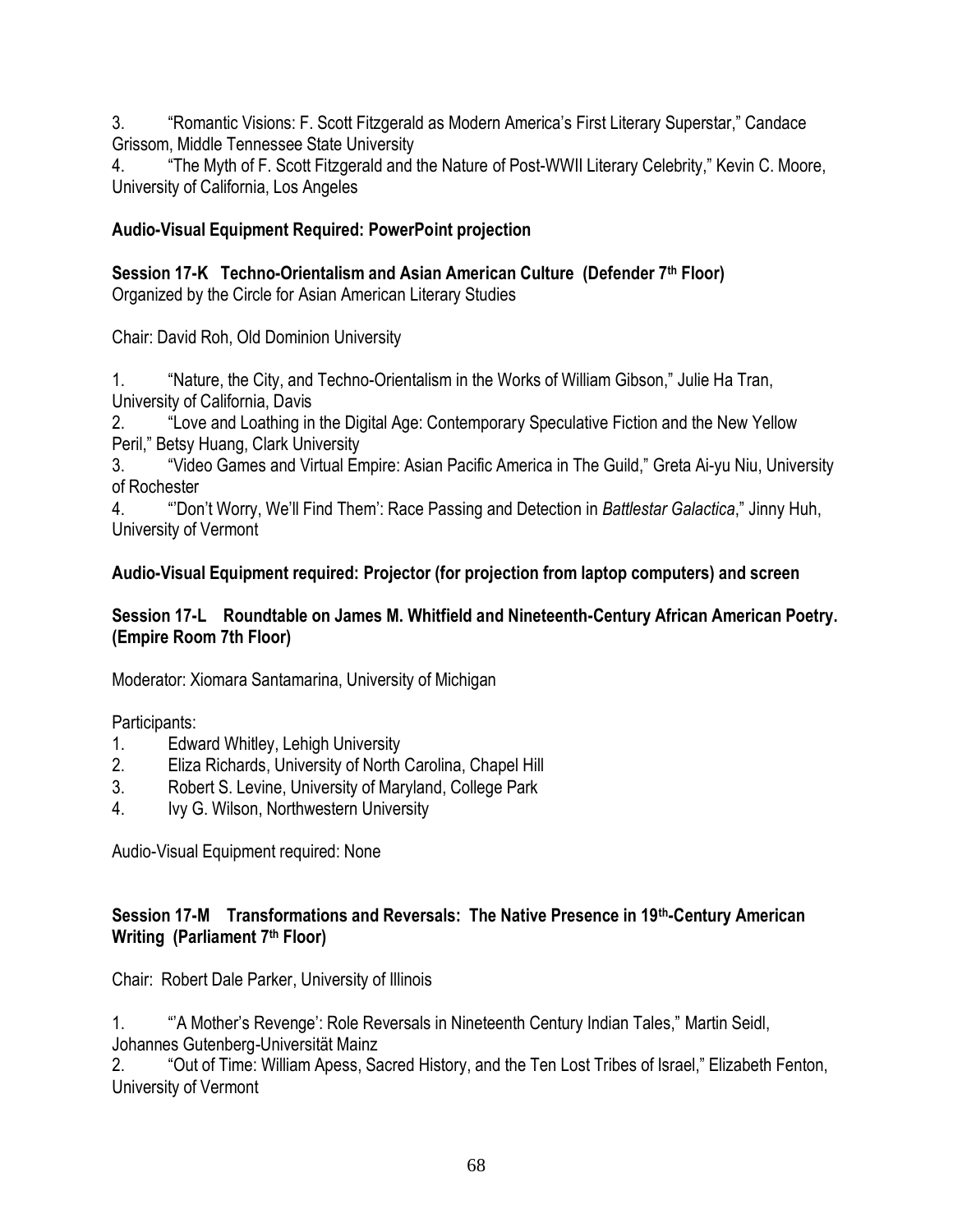Respondent: Shirley Samuels, Cornell University

Audio-Visual Equipment required: None

**Session 17-N Business Meeting: Poe Studies Association (Helicon 7th Floor)**

**Session 17-O Business Meeting: Haiku Society (Courier 7th Floor)**

**Session 17-P: Business Meeting: Mark Twain Circle (North Star 7th Floor)**

# **Saturday, May 28, 2011 12:30 – 1:50 pm**

**Session 18-A Redefining Ethnicity: Aesthetics, Nostalgia, and Regionalism (Essex North Center)** Organized by MELUS

Chair: Kim Martin Long, Shippensburg University, PA

1. "Art Spiegelman's Aesthetics and Politics of Smallness," Samina Najmi, California State University, Fresno

2. **Against Authenticity: Reading David Treuer,**" Andrea Opitz, Stonehill College

3. ―Multiculturalism and Nostalgia in the Contemporary Novel: Morrison's *Paradise* and Roth's *The* **Plot Against America," Heidi Stoffer, Kent State University** 

"Charles Chesnutt's and Zitkala- Ša's Ecocritical Regionalism," Esther Lopez, Georgia College & State University

Audio-Visual Equipment Required: none

# **Session 18-B Favorite Ashbery Collections (St George A)**

Organized by the New York School Society (Roundtable)

Moderator: Benjamin Lee, University of Tennessee

1. ―*The Double Dream of Spring*: John Ashbery's Humane Abstractions,‖ David Herd, University of Kent

2. **The Pragmatic and Kinetic Future: John Ashbery's** *Three Poems*," Andrew Epstein, Florida State **University** 

3. ―Have a Nice Day: Affective Labor in *The Vermont Notebook*,‖ Brian Glavey, University of South Carolina

4. **Tarnished** *Mirror***?** In Defense of Ashbery's *Self-Portrait*," Ellen Levy, Pratt Institute

5. **Are Comments Like Ours Really Needed?**': *A Wave*," John Emil Vincent, Simmons College

# **Audio-Visual Equipment required: Projector for Powerpoint Presentation**

# **Session 18-C Harriet Beecher Stowe and American Culture: A Bicentennial Appraisal**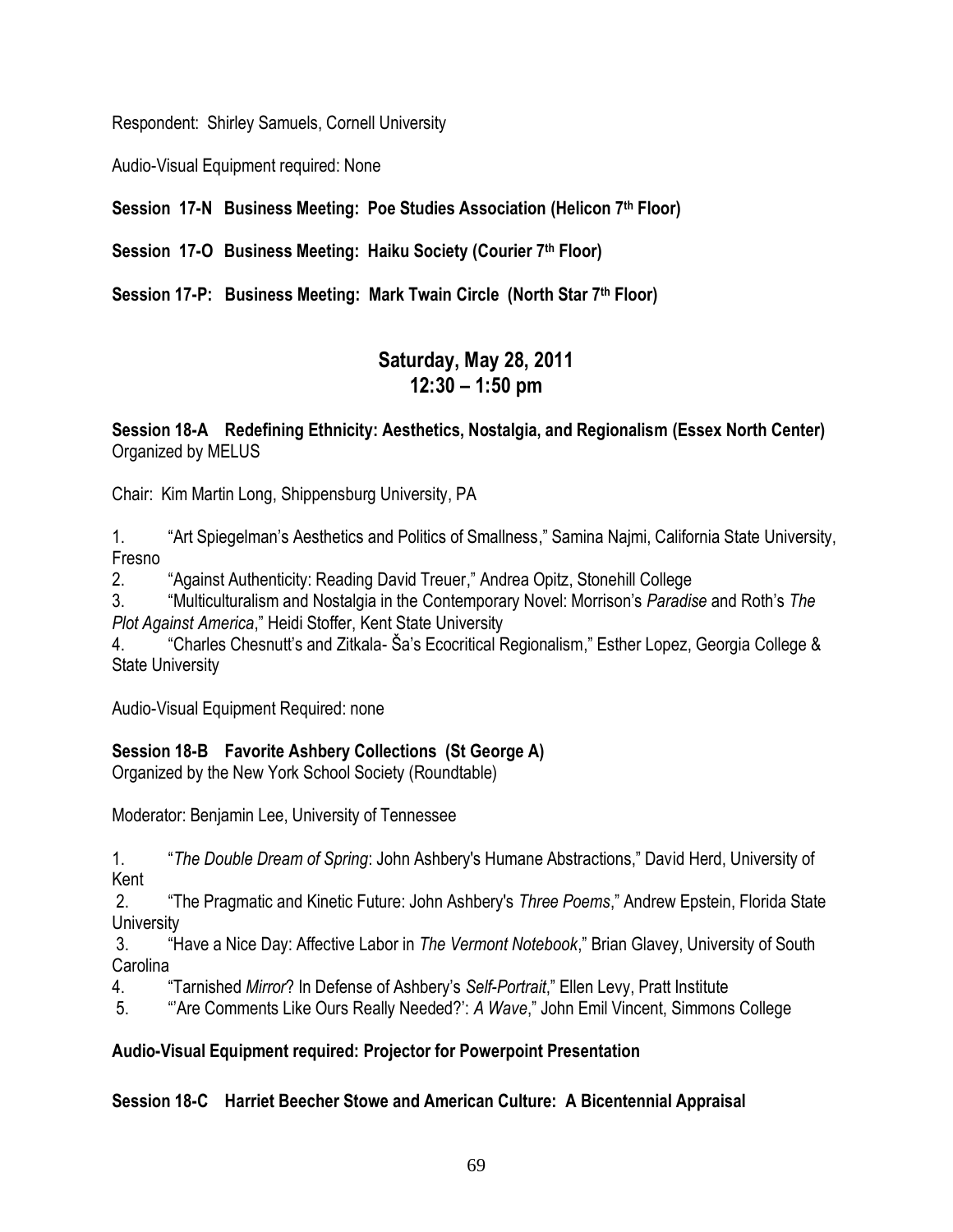#### **(Essex North West)** Organized by the Harriet Beecher Stowe Society

Chair: Katherine Kane, Harriet Beecher Stowe Center

1. ―The Spiritual Imaginaries of Harriet Beecher Stowe and Ellen G. White, Prophet of Seventh-day Adventism," Joan Hedrick, Trinity College

2. "Mightier than the Sword: *Uncle Tom's Cabin* and the Battle for America," David Reynolds, CUNY Graduate Center

3. ―*Uncle Tom's Cabin* & American Culture: Three Works in Progress,‖ Stephen Railton, University of Virginia

#### **Audio/Visual equipment required: screen & projector for PowerPoint presentations – sound capabilities are important , too.**

#### **Session 18-D Longfellow and Modernity (Essex North East)**

Organized by the Henry Wadsworth Longfellow Society

Chair: Christoph Irmscher, Indiana University Bloomington

1. **Longfellow, Crane, and the Poetics of Nostalgia,**" Elissa Mara Zellinger, University of North Carolina, Chapel Hill

2. 
"An Ungentle Twinkle: Robert Frost's Revisions of Longfellow for the Modernist World," Andrew Higgins, SUNY New Paltz

3. 
"Dante's *Inferno* in *Dante's Inferno*, or Longfellow Enters the World of Video Games," Joshua S. Matthews, University of Iowa

#### **Audiovisual equipment required: Projector**

**Session 18-E New Approaches to the American Short Story (St George C)**

Organized by the Society for the Study of the American Short Story

Chair: James Nagel, University of Georgia

1. "Plantation Gothic: Specters of the Caribbean in Thomas Nelson Page and Eric Walrond," Amy Clukey, Columbia University

2. "Edgar Allan Poe's 'The Devil in the Belfry'," Gerald Kennedy, Louisiana State University

3. "Tobias Wolff's 'Nightingale' and the Crucible of Boarding School," David Gooblar, University College, London

Audio-visual: None

**Session 18-F Round Table Discussion on Katherine Anne Porter and Kay Boyle: Connections (North Star 7th Floor)** Organized by the Katherine Anne Porter Society

Moderator: Christine Hait, Columbia College

Participants: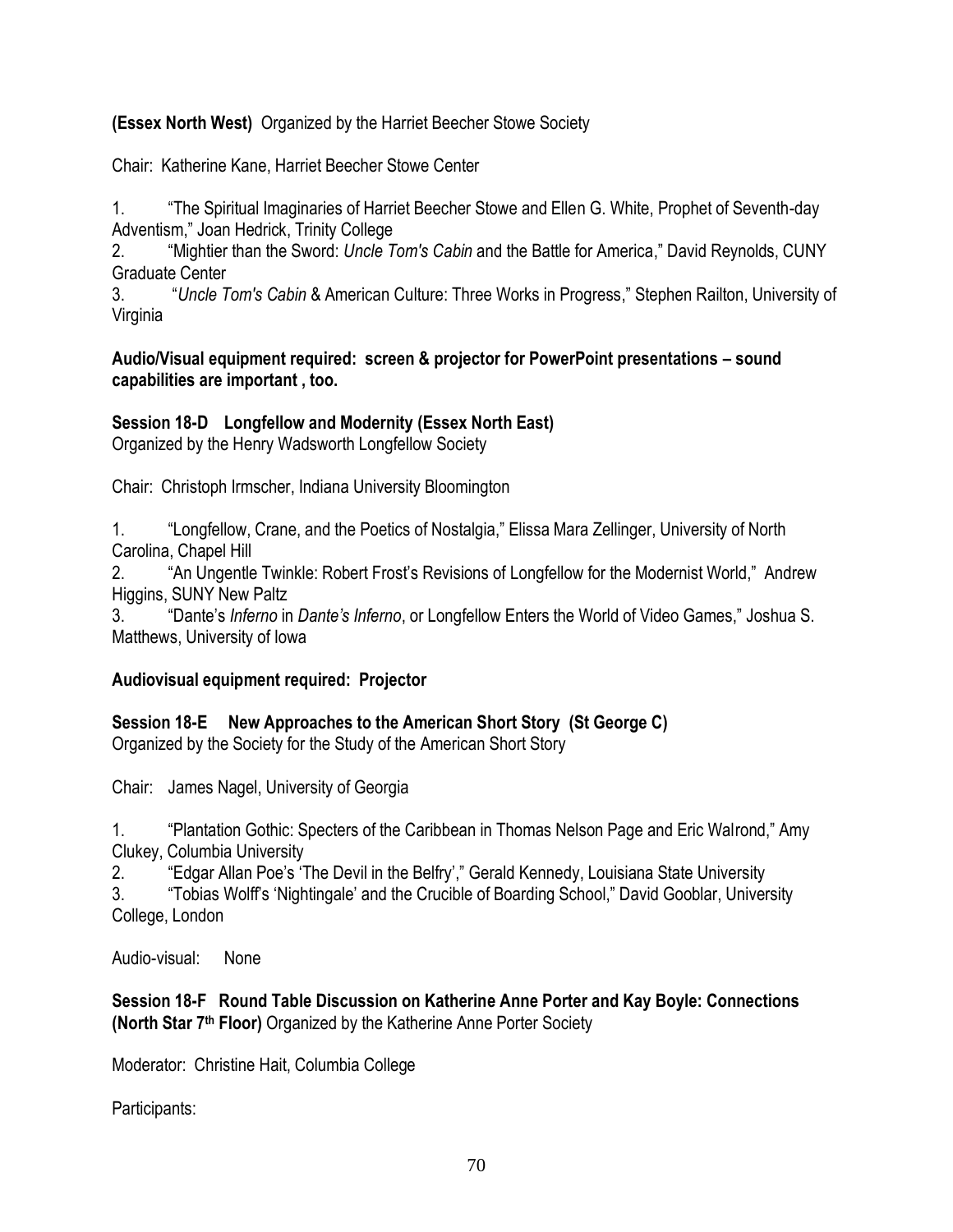- 1. Beth Alvarez, University of Maryland
- 2. Thomas Austenfeld, University of Fribourg

Audio-Visual Equipment required: None

# **Session 18-G Gertrude Stein and the Material/s of Her Present I: Rhetorics of Self and Nation (Essex South)**

Organized by the Gertrude Stein Society

Chair: Rachel Galvin, Princeton University

1. **Accept 1.** Asset Gertrude Stein Lectures in America in the Age of Publicity," Sharon Kirsch, Arizona State **University** 

2. ―Remarks and Literature: The Rhetoric and Institutions of Publicity in *The Autobiography of Alice*  **B. Toklas," Benjamin McCormick, Cornell University** 

3. ―'Now what is the twentieth century that American discovered': Gertrude Stein Constructs an American Identity," Janet Boyd, Fairleigh Dickinson University

Audio Visual Equipment Required: None

#### **Session 18-H The Other John Updike: Poems, Essays, and Children's Books (Great Republic 7th Floor)** Organized by The John Updike Society

Chair: Judith Newman, University of Nottingham

1. "I've Grown to Love it Here': John Updike's Subversive Poetics," Edward Allen, The University of South Dakota

2. "Yes, But': Updike Reviews Hemingway," Peter Bailey, St. Lawrence University

3. "John Updike's Children's Books: Introducing The Archangel," Brian Steffen, independent scholar, Oswego, New York

Audio-Visual Equipment required: None

# **Session 18-I Travel Writing by American Women (St George B)**

Chair: Shealeen Meaney, Russell Sage College

1. ―Being Catharine Sedgwick in London: *Letters from Abroad to Kindred at Home* as 19th-Century Hypertext," Lucinda Damon-Bach, Salem State University

2. "The *Woman's Journal* and Women's Travel to Emerson's Concord, 1870-1917," Todd H.

Richardson, University of Texas of the Permian Basin

3. "Racing or Erasing Feminism in Women's Travel Narratives: Elizabeth Gilbert and Terry McMillan," Carol Siegel. Washington State University Vancouver.

Audio-Visual Equipment required: None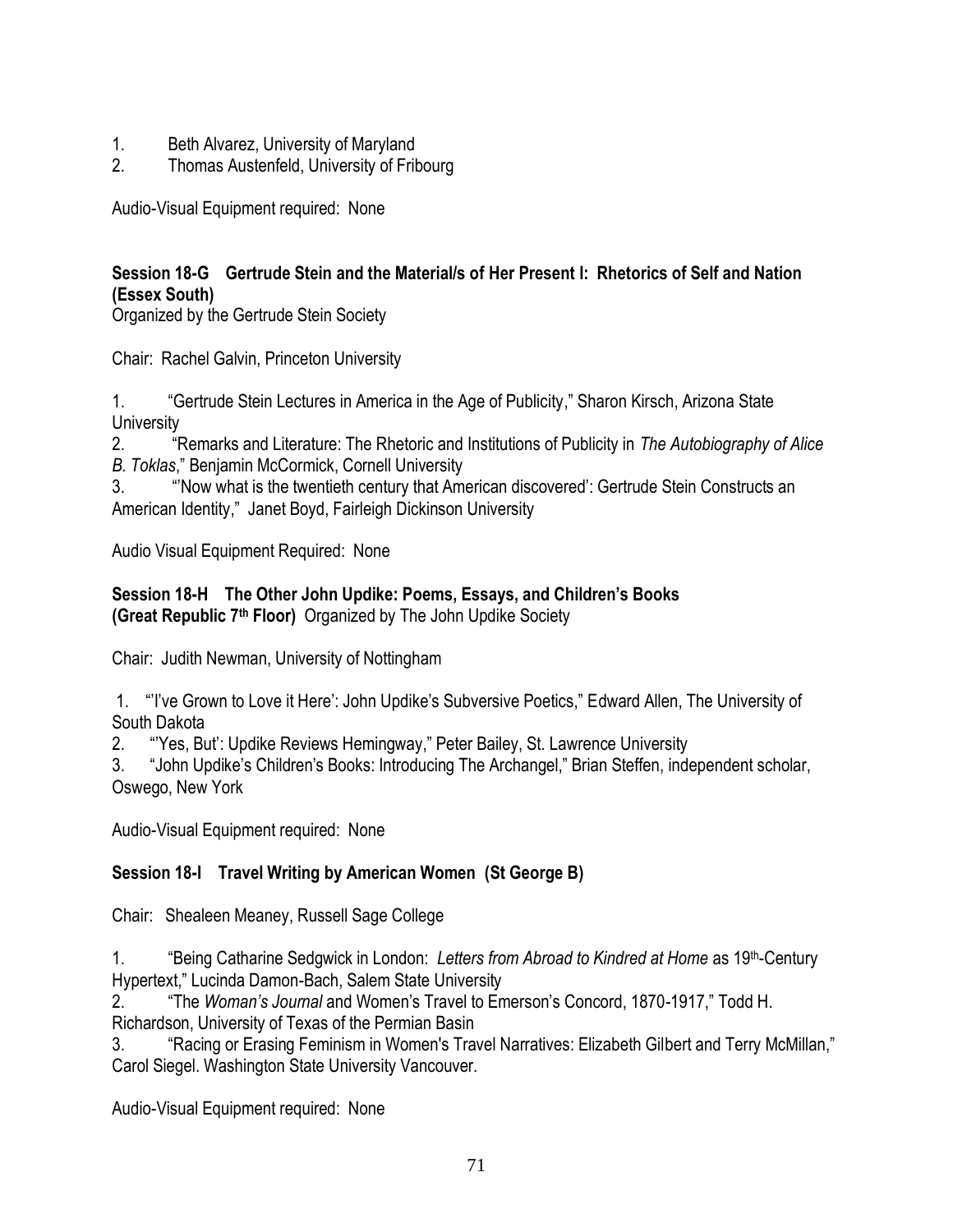#### **Session 18-J Ezra Pound and H.D.: Early Poetry and an Unpublished Story (Defender 7th Floor)** Organized by the Ezra Pound Society

Chair: Demetres P. Tryphonopoulos, University of New Brunswick

1. **Example 2.** Thomage to Sextus Propologist: Reconsidering Ezra Pound's Homage to Sextus Propertius," LeeAnn Derdeyn, University of Texas at Dallas

2. **Ezra Pound's 'To La Mère Inconnue': Unknown Manuscript to the Unknown Mother," Frances** Dickey, University of Missouri at Columbia

3. **"**"Aegina,' An Unpublished Story by H.D.: A Performance with an Introduction," Mark Mallett, Victoria Conover, and Victoria Maratelli, The Richard Stockton College of New Jersey

### **Audio-Visual Equipment required: projector and screen for PowerPoint presentation**

#### **Session 18-K Negotiations of Public and Private Trauma in Comic Art (Essex Center)**

Chair: Charles Henebry, Boston University's College of General Studies

1. ―The Graphic Memoir in a State of Exception: Transformations of the Personal in Art Spiegelman's *In the Shadow of No Towers*,‖ Lopamudra Basu, University of Wisconsin-Stout

2. *Commerging from Comics: The Representation of Trauma in Alissa Torres's American Widow,***"** Davida Pines, Boston University's College of General Studies

3. 
Scene and Obscene: Graphic Approaches to Child Sexual Abuse," Jane Tolmie, Queen's University, Kingston, Canada

#### **\*\*AV request: projector for powerpoint presentations/image display (for laptop connections).\*\***

# **Session 18-L The Transformation of Form in Contemporary Literature. (Empire Room 7th Floor)**

Chair: Jacqueline Brogan, University of Notre Dame

1. "Kim Chinquee and the Flash Fiction Anti-Sequence," Michael Cocchiarale, Widener University

2. "'The stories change as they progress?': Time Compression in Michael Cunningham's *The Hours* and *Specimen Days*," Lisa K. Perdigao, Florida Institute of Technology

3. "As Luck Would Have It: The Role of Chance in Paul Auster's *Red Notebook*." Rob Davidson, California State University, Chico

Audio-Visual Equipment Required: none

# **Session 18-M Transnational American Literature (Parliament 7th Floor)**

Chair: Andrea Witzke Leavey, University of Illinois

1. "Asian American Literature as World literature," Sze Wei Ang, University of Hong Kong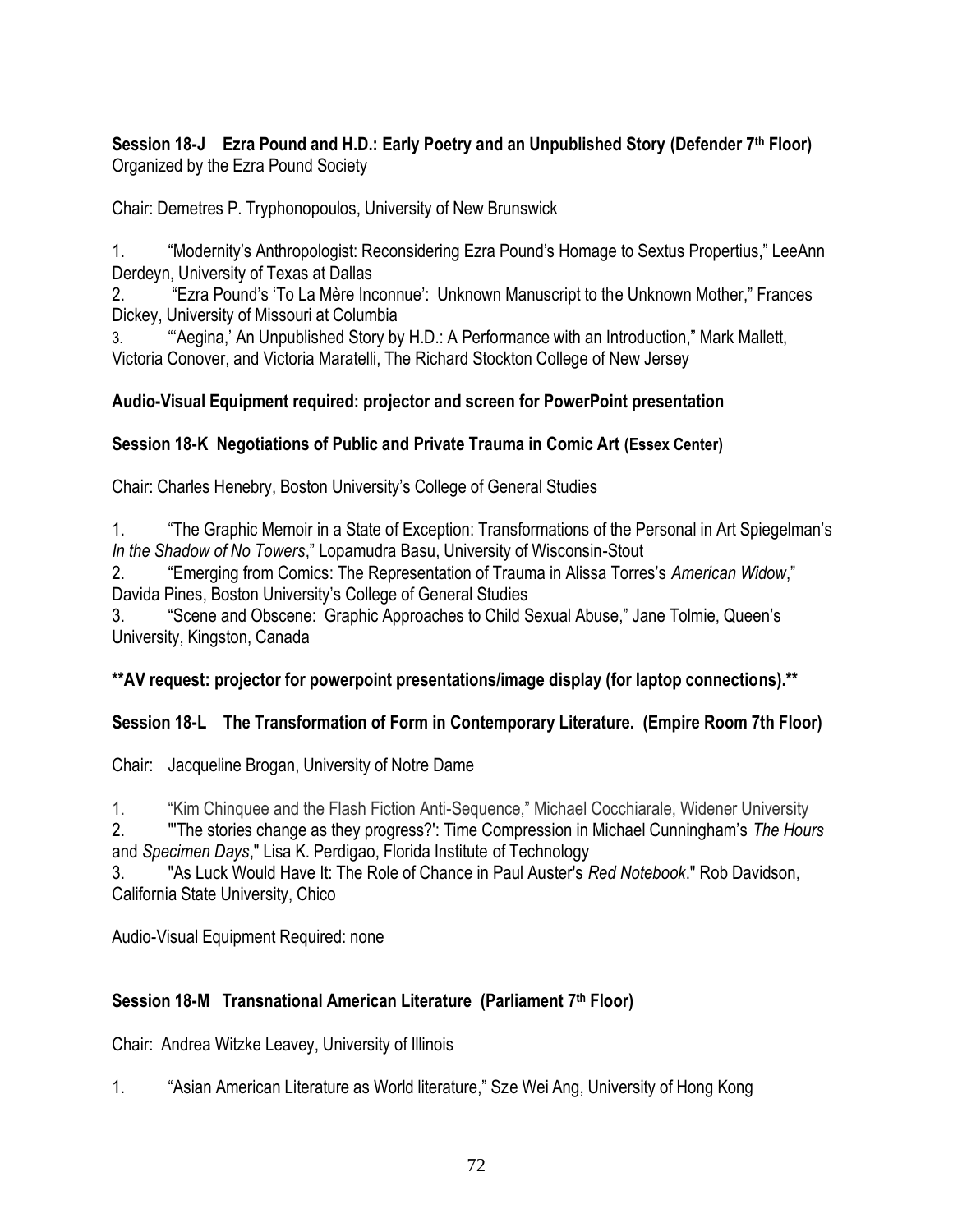2. ―Landscape and Rhetoric: The Marriage of Native American Traditions and Zen Buddhism in Selected Poems by Gary Snyder," Surapeepan Chatraporn, Chulalongkorn University (Thailand)

3. ―Reimagining Transnational Identity in Jhumpa Lahiri's *The Namesake*,‖ Binod Paudyal, University of Utah

Audio-Visual Equipment Required: none

## **Session 18-N Elizabeth Bishop: Literary Friendship and Epistolary Art (St George D)**

Organized by the Elizabeth Bishop Society

Chair: Thomas Travisano, Hartwick College

1. 
"On Anthrax, Air Force, and Epistolary Affects: Bishop Writes from Washington," Heather Treseler, American Academy of Arts and Sciences

2. ―'*Querida Linda'* . . . Elizabeth Bishop's Letters in Portuguese to Linda Nemer,‖ Barbara Page, Vassar College

3. **ABISHOP, Swenson, and Correspondent Gifts,**" Siobhan Phillips, Dickinson College / Harvard Society of Fellows

Audio-Visual Equipment Required: None

**Session 18-O Business Meeting: Washington Irving Society (Courier 7th Floor)**

**Session 18-P: Business Meeting: Wallace Stevens Society (Helicon 7th Floor)**

# **Saturday, May 28, 2011 2:00 – 3:20 pm**

# **Session 19-A Comic Books as Resistance Literature (Essex Center)**

Organized by Jorge Santos

Chair: Derek Parker Royal, University of Nebraska at Kearney

1. "Re-Visioning Race: Transformations of the Passing Narrative in *Incognegro* (2008)," Martha J. Cutter, University of Connecticut, Editor of *MELUS* 

*2.* ―Feminist and Counter-Apocalyptic Resistances in the Comic Art of Sam Kieth,‖ Tof Eklund, Full Sail University

3. "Killer Conventions: Sandman and Comics Resisting Academic Institutionalization," Daniel Anderson, Case Western Reserve University

4. **The Parker: The Amazing Everyman and Marvel Comics' resistance to "Patriot Act" ideologies,"** Jorge Santos, University of Connecticut

**Audio-Visual Equipment required: Digital Projector – participants will bring laptops – those using Macs will also provide cables.**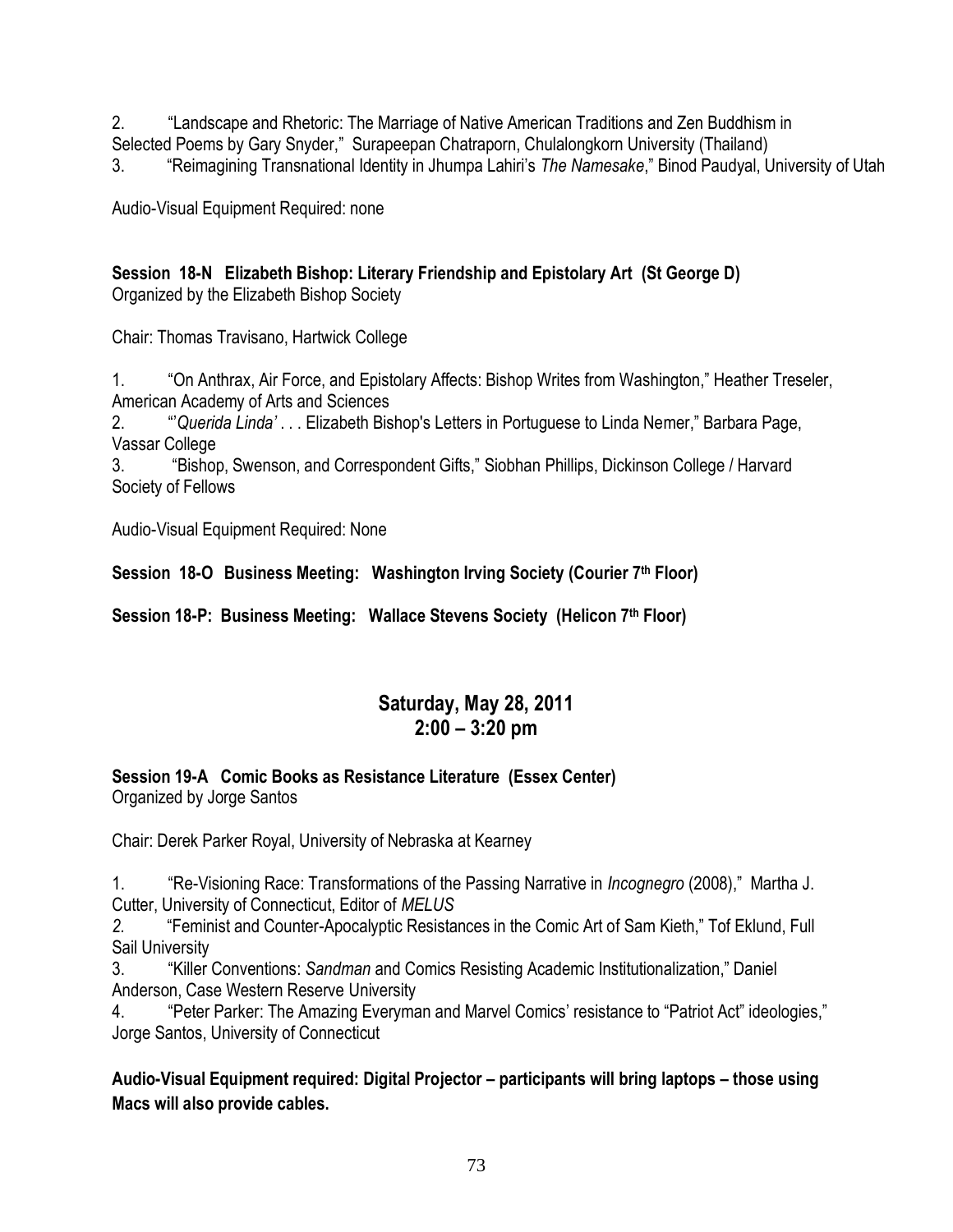# **Session 19-B Natural Law and the Gaze in Dreiser's Fiction (Defender 7th Floor)**

Organized by the International Theodore Dreiser Society

Chair: Gary Totten, North Dakota State University

1. **<sup>"An Evolutionary Reading of Sister Carrie**," Donald Pizer, Tulane University</sup>

2. ―‗The Element of Chance that Faces Us All: Luck, Fitness, and the Natural Market in *The Financier*,‖ Peter Collins, Pennsylvania State University

3. ―‗To stare seemed the proper and natural thing': Voyeurism in Theodore Dreiser's *Sister Carrie*,‖ David Holmberg, University of Washington

## **Audio-Visual Equipment required: Powerpoint projector, cables, and screen**

## **Session 19-C Charles Olson: Only One Poem (St George A)**

Organized by the Charles Olson Society

Moderator: Gary Grieve-Carlson, Lebanon Valley College

- 1. The chain of memory is resurrection . . . ," Matt Stefon, Boston University
- 2. The Lordly and Isolate Satyrs," Stephen Fredman, University of Notre Dame
- 3. ―*Letter, May 2, 1959*,‖ Kristen Case, University of Maine, Farmington
- 4. 
"MAXIMUS FROM DOGTOWN—II," Jonathan Skinner, Bates College
- 5. "COLE'S ISLAND," Peter Anastas, Gloucester, Massachusetts
- 6. ―When do poppies bloom . . . ,‖ Jeffrey Gardiner, the Charles Olson Society

## **Audio-Visual Equipment required: data projector (to hook up to a laptop) and screen**

## **Session 19-D The Short Story: Irving and Before (St George C)**

Organized by the Society for the Study of the American Short Story

Chair: Olivia Carr Edenfield, Georgia Southern University

1. **The Complex Artistry of the Eighteenth-Century Story,**" James Nagel, University of Georgia

2. The Art of Story-Telling Prior to Washington Irving," Oliver Scheiding, University of Mainz (Germany)

3. ―Washington Irving's Spirit of Place: A Geocritical View of Sleepy Hollow,‖ Robert T. Tally, Jr., Texas State University

Audio-visual: None

### **Session 19-E Cather and Faulkner: Critical Intersections I: Modern Transformations (Essex North Center)** Organized by the Willa Cather Foundation and the William Faulkner Society

Chair: John Swift, Occidental College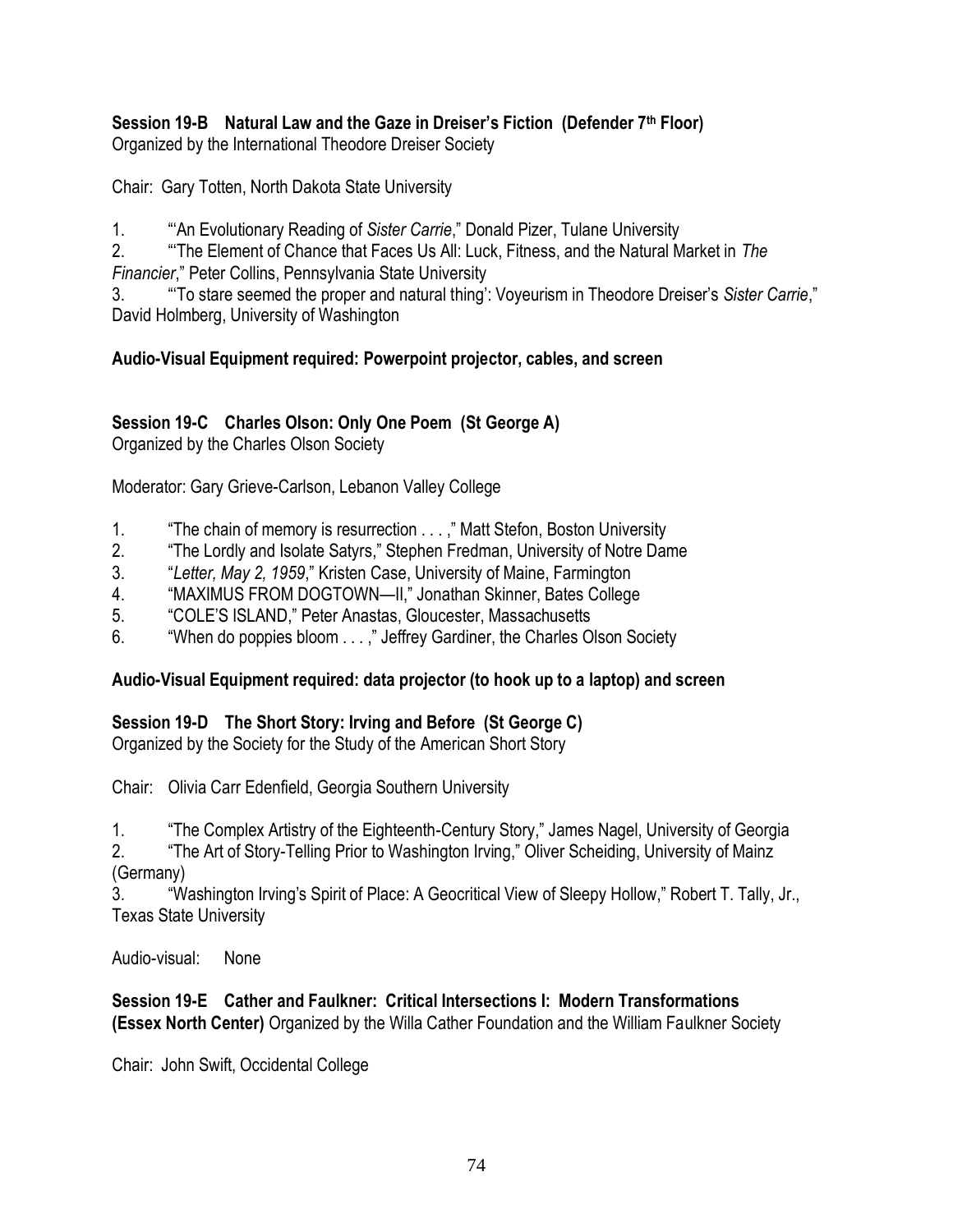1. ―Horror and Outrage: Gothic Masculinities in *Absalom, Absalom!* and *The Song of the Lark*,‖ Michelle E. Moore, College of DuPage

2. <sup>(</sup>Cosmological Affinities: Cather, Faulkner, and Einstein," Elizabeth Cornell, Fordham University

3. "Interlocking Games in Cather and Faulkner," Sarah Clere, University of North Carolina Chapel Hill

Audio-Visual Equipment required: None

**Session 19-F Dramatizing Ideas in the Plays of Arthur Miller (St George B)**

Organized by the Arthur Miller Society

Chair George Castellitto, Felician College

1. ―Internalizing the Jew: Otherness and Embodiment in Miller's *Incident at Vichy*,‖ Lew Livesay, Saint Peter's College

2. "I Still Feel – Kind of Temporary About Myself": The Self, the Experience of Truth, and Two Visions of Tragedy in the Works of Arthur Miller," David Palmer, Massachusetts Maritime Academy

3. 
"Stage For Action: Arthur Miller's Social Activist Foundation," Chrystyna Dail, Pennsylvania State **University** 

Audio-Visual Equipment required: None

# **Session 19-G Inside the Space of John Updike's Fiction (St George D)**

Organized by The John Updike Society

Chair: Quentin Miller, Suffolk University

1. "Reading for the Sake of Seeing: Visual Representation of Form and Space in Updike's Short Fiction," Kangqin Li, University of Leicester, UK

2. ―'People Like Themselves': Class in John Updike's *Couples,*‖ Richard Androne, Albright College

3. "Evil in Eastwick and Eden: John Updike's Application of Karl Barth's Doctrine of Nothingness," John McTavish, independent scholar, Huntsville, Ontario

Audio-Visual Equipment required: None

### **Session 19-H Harriet Beecher Stowe at 200: A Preview of Home, Nation, and Place in the 21st Century (Essex North West)** Organized by the Harriet Beecher Stowe Society

Chair: Beth L. Lueck, University of Wisconsin-Whitewater

1. **An Audity 1. A Professional Home: Women, Editors, and Magazines in the 19th Century," Rita Bode, Trent University** 

2. "Stowe's 'principle of toleration': Home, Nation, and the Place of Catholicisms in the Works of Harriet Beecher Stowe," Nancy Lusignan Schultz, Salem State University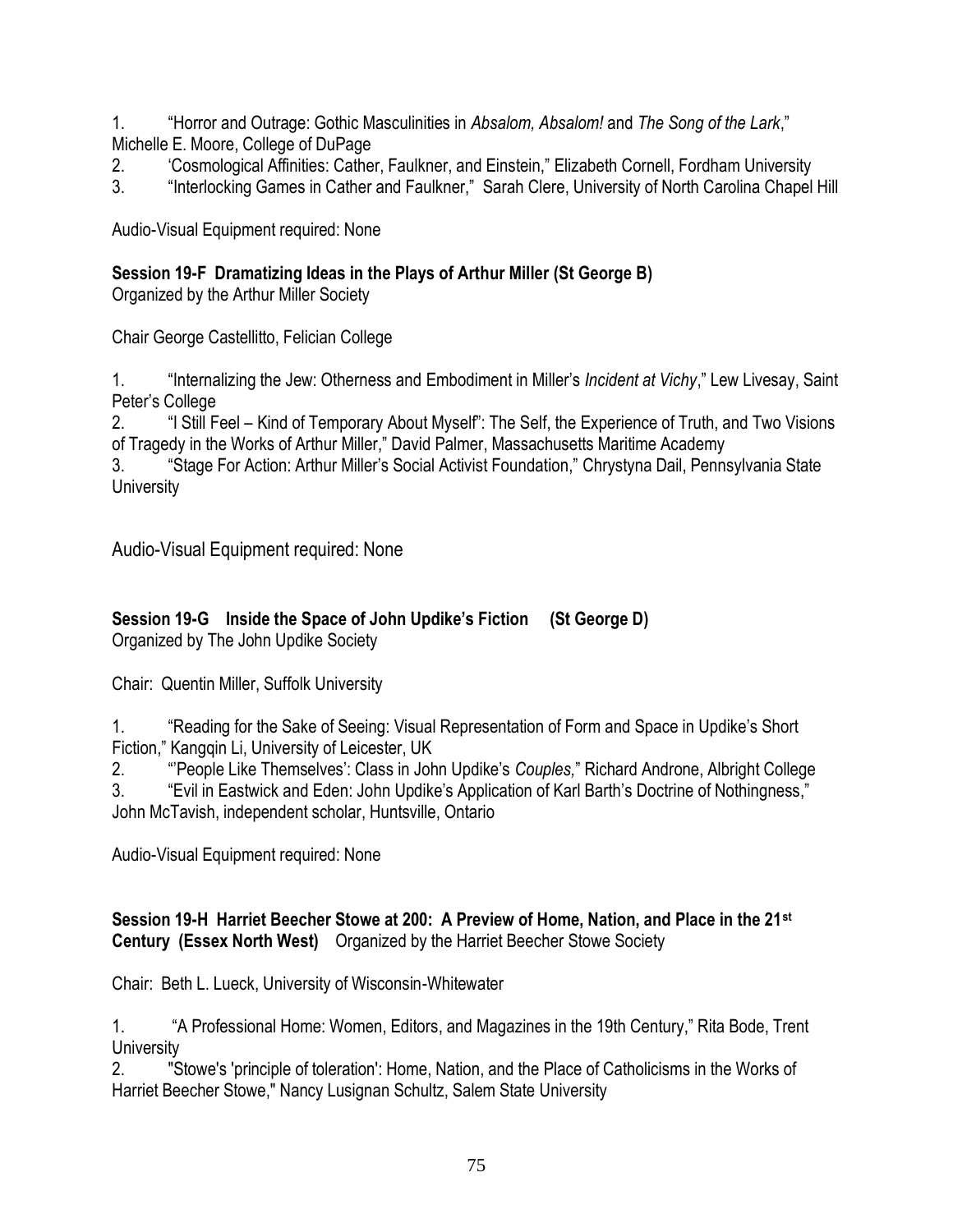3. **This Brother Who Was not a Brother': Sibling Relationships in Stowe's Fiction," Kimberly** VanEsveld Adams, Elizabethtown College

## **Audio/Visual equipment required: screen & projector for PowerPoint presentation**

## **Session 19-I Masculinity in Morrison's Fiction (Essex South)**

Organized by the Toni Morrison Society

Chair: Alma Jean Billingslea, Spelman College

1. ―The ‗blind race' of Black Men: Disability and Black Masculinity in Toni Morrison's *Tar Baby*,‖ Adam P. Newman, Vassar College

2. "Revisiting 'Dominion:' Black Masculinity, Racial Purity, and Toni Morrison's New Worlds in **Paradise and A Mercy," Noelle Morrisette, University of North Carolina at Greensboro** 

3. ― The Presence of the Past in Toni Morrison's *Love,"* Stephanie Mueller, Goethe University, Frankfurt

Audio-Visual Equipment required: None

### **Session 19-J Websites of American Author Societies: What Are Their Goals? Who Are They For? (Essex North East)**

Moderator: Donna Campbell, Washington State University, The Edith Wharton Society, The William Dean Howells Society, The Stephen Crane Society, and The Society for the Study of American Women Writers

Participants:

- 1. Lucinda Damon-Bach, Salem State University, The Catharine Maria Sedgwick Society
- 2. Robin L. Cadwallader, Saint Francis University of Pennsylvania, Rebecca Harding Davis Society
- 3. Bernard Koloski, Mansfield University, The Kate Chopin International Society
- 4. Leland Person, University of Cincinnati, The Nathaniel Hawthorne Society
- 5. James Plath, Illinois Wesleyan University, The John Updike Society

## **Audio-Visual Equipment required: A/V projector for computer and screen**

## **Session 19-K Transatlantic Issues (Great Republic 7th Floor)**

Chair: Bridget Bennett, University of Leeds

1. ― ‗I am not a witch. I know hardly what you mean when you say I am': The Monstrous Transatlantic Witchcraft Narrative," Louisa Hodgson, University of Leeds

2. "Poets' Work: Time and Labor in Blake and Whitman," Robert Anderson & Jeffrey Insko Oakland University

3. "Modernist Primitivism and the Feminine Setting: Antithetical Strategies for Representing the Hottentot in Gertrude Stein's "Melanctha" and Jean Rhys' *Voyage in the Dark*, "Jean-Philippe Marcoux, Université Laval, Canada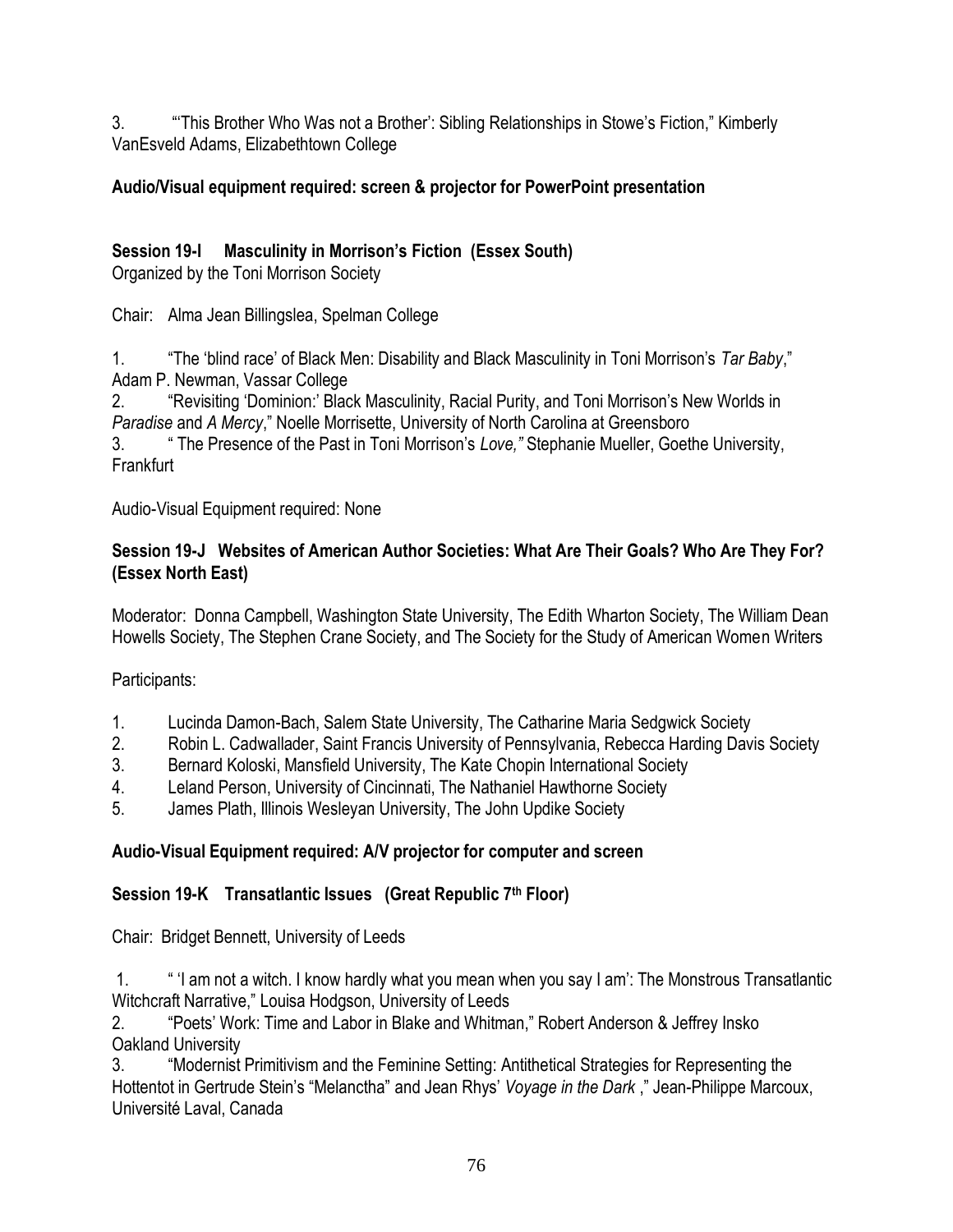Audio-Visual Equipment required: None

**Session 19-L Business Meeting: Longfellow Society (North Star 7th Floor)**

**Session 19-M Business Meeting: Society for the Study of American Women Writers (Empire Room 7th Floor)**

**Session 19-N Business Meeting: Gertrude Stein Society (Parliament 7th Floor)**

**Session 19-O Business Meeting: Katherine Anne Porter Society (Helicon 7th Floor)**

**Session 19-P Business Meeting: Kay Boyle Society (Courier 7th Floor)**

## **Saturday, May 28, 2011 3:30 – 4:50 pm**

### **Session 20-A Teaching the Graphic Novel (Essex Center)**

Organized by the Contemporary Literature Society

Chair, Karen Weekes, The Pennsylvania State University

- 1. The Spirit of '86," Jonathan W. Gray, John Jay CollegeCUNY
- 2. "Reading Theory with the Graphic Novel," Lisette Gibson, Capital University
- 3. **I All Figures**, Gr. 1 Might Kill Readers," Jennifer Mitchell, Hunter College & CUNY Graduate Center

**AUDIO-VISUAL req: projector for running a Powerpt presentation from a presenter-provided laptop**

#### **Session 20-B Focus on** *Focus***: A Panel on Arthur Miller's 1945 Novel about Anti-Semitism. (St George A)** Organized by the Arthur Miller Society

Chair George Castellitto, Felician College

1. "In Closer Focus: Book, Film and TV," Sue Abbotson, Rhode Island College

2. **The Focus: Teaching Miller's Neglected Work,**" joint discussion by Stephen Marino, St. Francis College and Joshua Polster, Emerson College

#### **Audio-Visual Equipment required:, DVD Player, Projector, Screen**

#### **Session 20-C Poe and Who? (Essex North West)**

Organized by the Poe Studies Association

Chair: Susan Amper, Bronx Community College of the City University of NY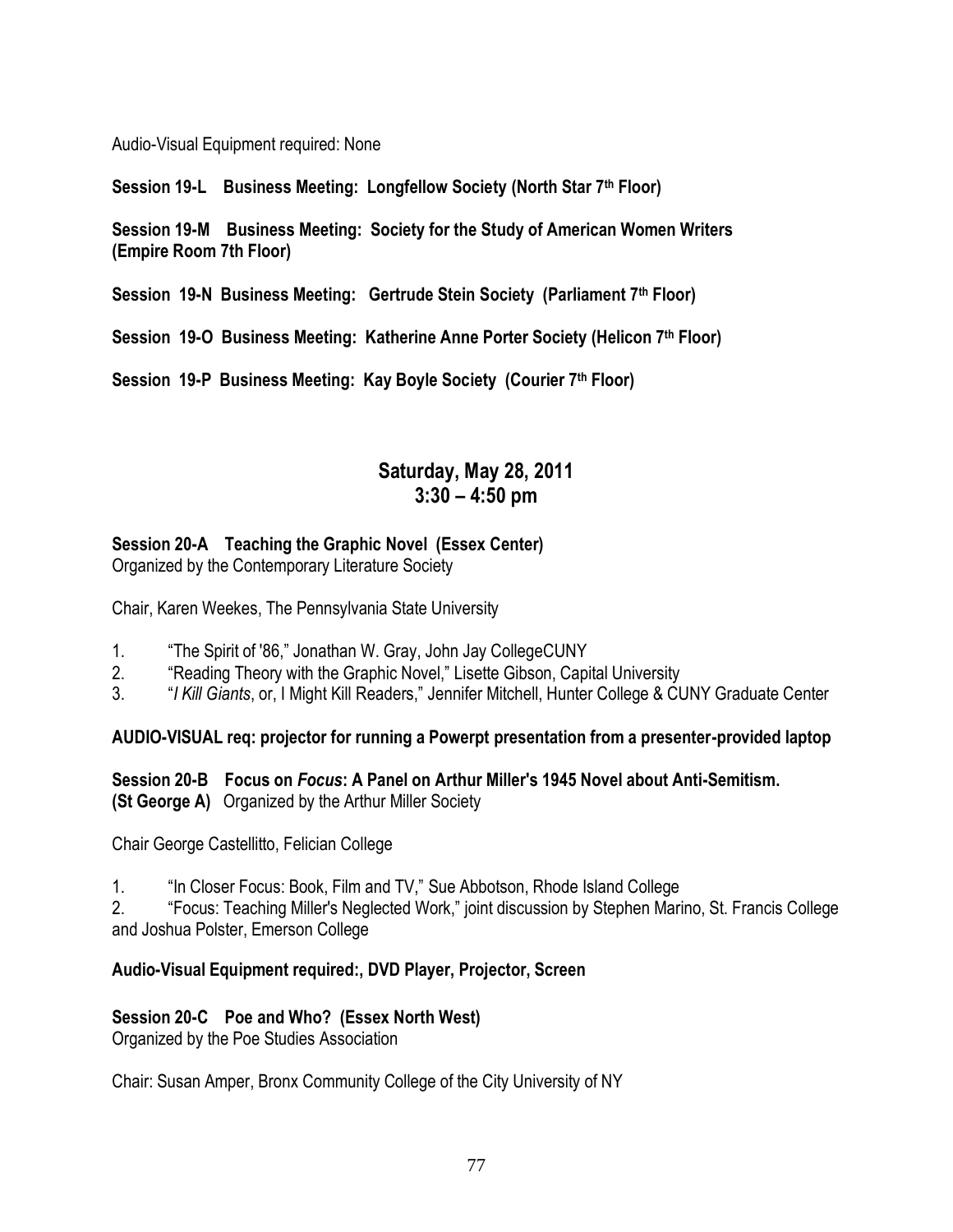1. **The Dark Passenger': Viewing Dexter through the Lens of Edgar Allan Poe," Jennifer Agnew,** Harris-Stowe State University

2. ―Poe, His Peers, and His Progeny (or: Who's your Daddy, American and World Lit?),‖ April Selley, Union College

3. "Poe and His Contemporaries in a Course on Literature and Journalism," Mark Canada, University of North Carolina at Pembroke

4. "Poe and Dasgupta: Plagues and Consequences," Jennifer Young, University of Hertfordshire, UK

### **Audio-Visual Equipment Needed: Digital Projector – panelists will bring laptops for showing dvd and or powerfpoint.**

## **Session 20-D New Work on Kenneth Koch (Defender 7th Floor)**

Organized by the New York School Society

Chair: Benjamin Lee, University of Tennessee

1. "Kenneth Koch's Conceptualism," Mark Silverberg, University of Cape Breton

2. ―Postcards Real and Imagined: Kenneth Koch's ‗The Postcard Collection' and the New York School Archive," Josh Schneiderman, CUNY Graduate Center

3. "The Best Way to Conquer Women': Gender and Parody in Kenneth Koch's 'The Art of Love," Peter Kunze, Florida State University

4. "Kenneth Koch and the Poetics of Play," Cy Mathews, University of Otago

## **Audio-Visual Equipment required: Projector for Powerpoint Presentation**

## **Session 20-E Cather and Faulkner: Critical Intersections II: Interrogating Narratives of Nationhood (Essex North Center)**

Organized by the Willa Cather Foundation and the William Faulkner Society

Chair: Jay Watson, University of Mississippi

1. ‗Uneasy Assembly: Home and History in *The Professor's House* and *Absalom, Absalom!,*‖ Camilla Perri Ammirati, University of Virginia

2. **The Faulkner's Doom and Cather's Eve: Native Americans, Capitalism, and Ambivalence," Melanie** Benson Taylor, Dartmouth College

3. ―Historical Resurrections and Prophesies of Empire in *Death Comes for the Archbishop* and Absalom, Absalom!," Ryan Heryford, University of California San Diego

Audio-Visual Equipment required: None

### **Session 20-F New Perspectives on the Works of Meena Alexander (Essex North East)** Organized by the Circle for Asian American Literary Studies

Chair: Nicky Schildkraut, University of Southern California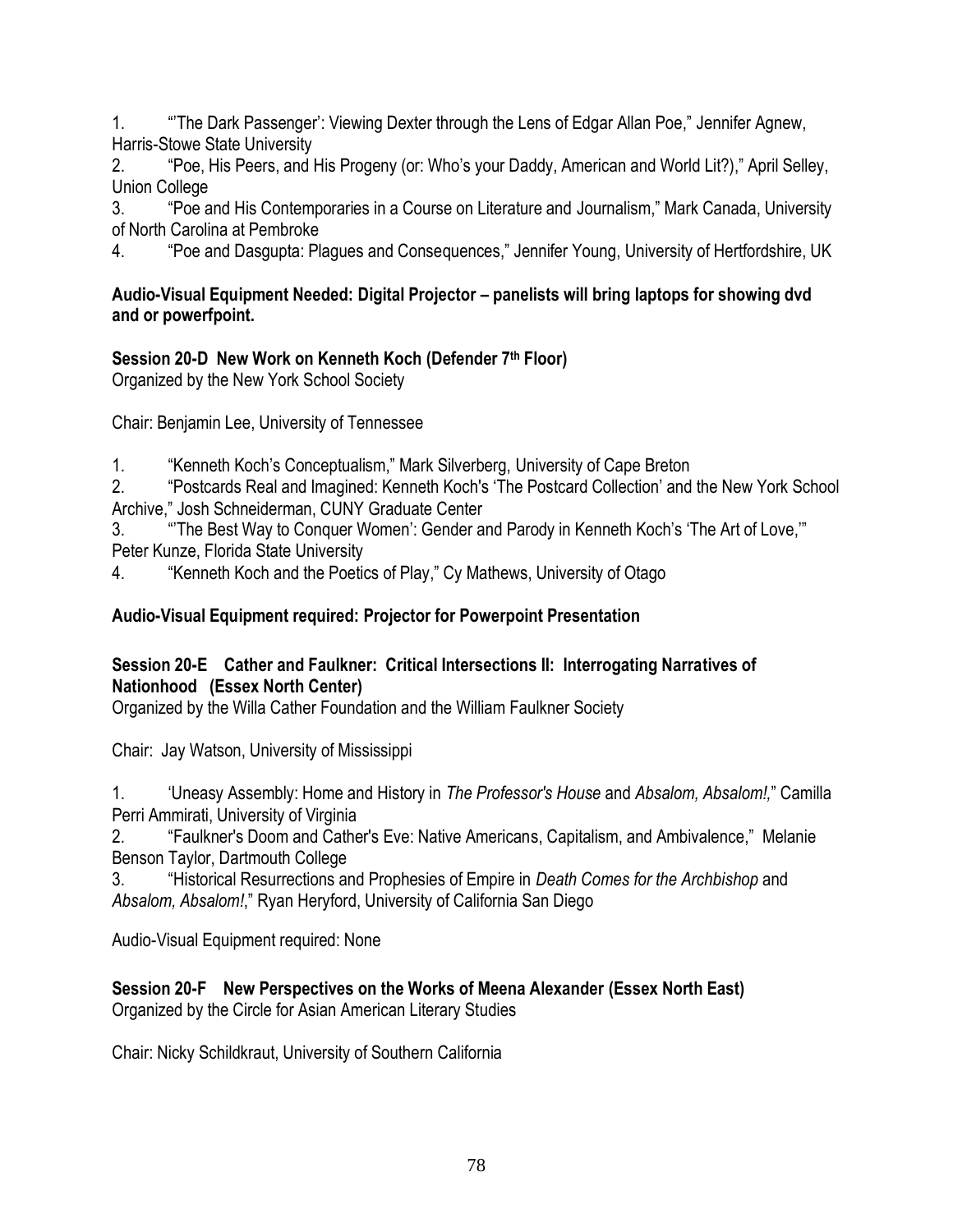1. "Home Ground and Borderlands," Meena Alexander, City University of New York - The Graduate Center and Hunter College

2. "Meena Alexander: 'Dislocation? The Place is the United States," Stephanie Han, City University of Hong Kong

3. ―'What if crossing a border one changed color, shape even?': Momentum and Metamorphosis in Meena Alexander's Poetry," Trevor Lee, City University of New York - The Graduate Center

4. ―Location and Dislocation of a Fragmented-Self: Meena Alexander's Writings within a Diasporic Space," Divya Girishkumar, Cardiff University

## **Audio-Visual Equipment required: Projector (for projection from laptop computers) and screen**

## **Session 20-G Gertrude Stein and the Material/s of Her Present, Part III: Genres of Gertrude Stein (St George C)**

Organized by the Gertrude Stein Society

Chair: Janet Boyd, Fairleigh Dickinson University

1. "He did it, and no one else can.': Gertrude Stein, Ronald Firbank, and the Ingenuities of Sapphic Modernism", Richard Canning, Bishop Grosseteste University College, Lincoln, England

2. ―'Lizzie do you mind.': Stein's Laws of Genre in *Blood on the Dining-Room Floor*‖, Amy Moorman Robbins, Hunter College, CUNY

3. "Impossible Reading: John Ashbery's Gertrude Stein", Emily Setina, Baylor University

Audio Visual Equipment Required: None

### **Session 20-H Editorial Scholarship I—Editing Journals and Essay Collections as Field-shaping Work (St George B)**

Chair: Sarah R. Robbins, TCU

1. ―Crediting the Hidden Hand of Editorial Labor,‖ Nicole Tonkovich, *Legacy* and University of California, San Diego

2. ―The Year in Conferences: Alternative Uses of Journal Space,‖ Augusta Rohrbach, *ESQ* and Washington State University

3. ―Finding a Home for *Beyond Charlotte Temple,"* Jennifer Desiderio, Canisius College

4. **Editing a Collection of Essays from a Conference,**" Beth L. Lueck, University of Wisconsin-**Whitewater** 

Audio-Visual Equipment required: None

**Session 20-I** "Live Oak, with Moss," "Calamus," and "Democratic Vistas": How Whitman Speaks **to Current Cultural and Political Predicaments (Essex South)** Organized by the Whitman Studies Association

Moderator: Kenneth M. Price, University of Nebraska, Lincoln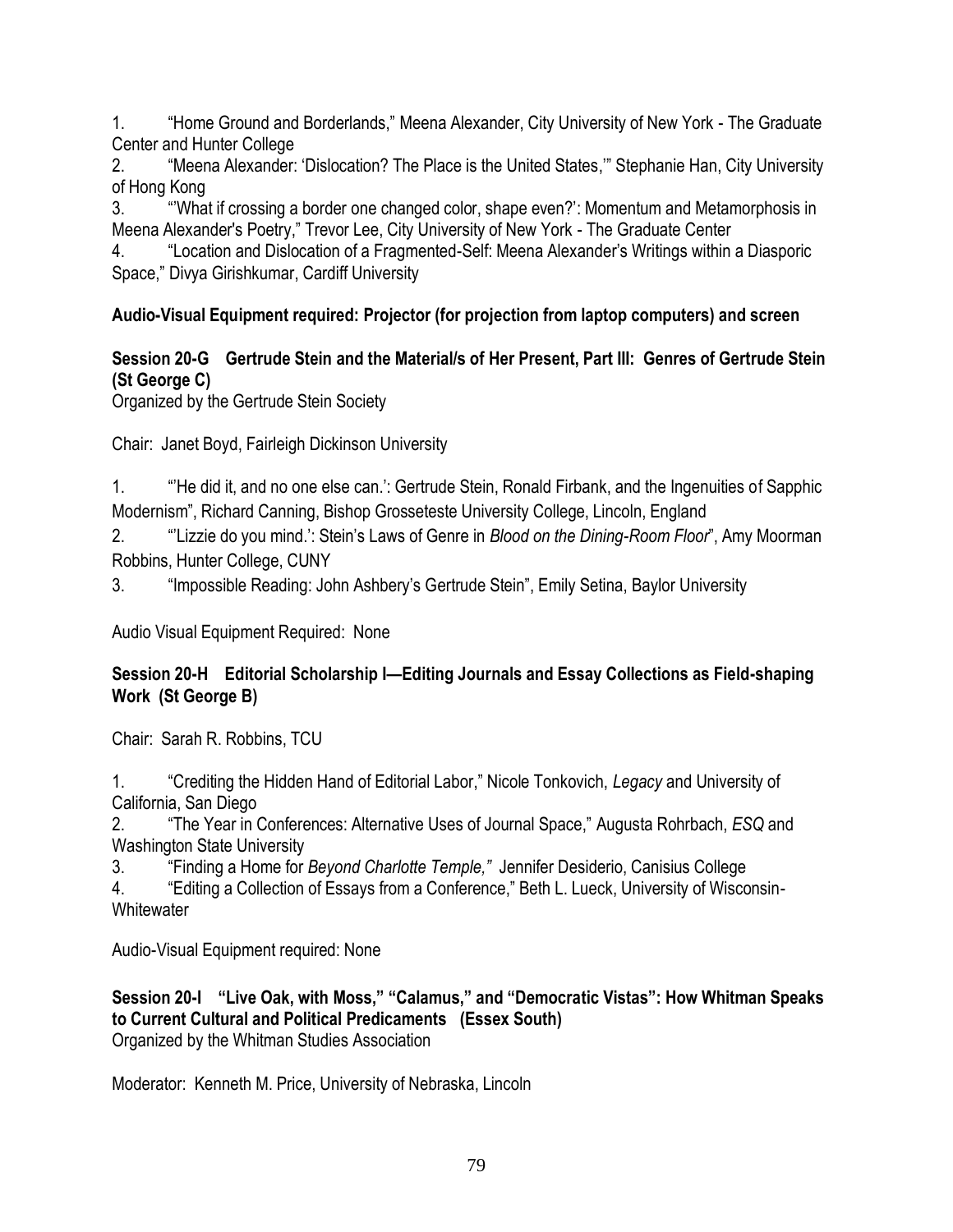### **Participants**

- 1. Lawrence Buell, Harvard University
- 2. Betsy Erkkila, Northwestern University
- 3. Ed Folsom, University of Iowa
- 4. Ezra Greenspan, Southern Methodist University
- 5. Robert Scholnick, The College of William and Mary

Audio-Visual Equipment required: None

### **Session 20-J Locations and Dislocations in Contemporary Poetry (St George D)**

Chair: Loretta G. Woodard, Marygrove College

1. 
"Dis-Locations: Place, Language, and Race in C. S. Giscombe's Poetry," James McCorkle, Hobart and William Smith Colleges

2. **Frank O'Hara: Contemplating the Heroic Inane," Todd F. Tietchen, University of** Massachusetts, Lowell

3. **The Gaian Citizenship of Gary Snyder,**" Trevor Carolan, University of the Fraser Valley

*Audio-Visual Equipment required: None*

### **Session 20-K Rereading Ethnic Literature (Great Republic 7th Floor)**

Chair: Amy Bennett-Zendzian, Boston University

1. "Corporate Subjectivity in Olaudah Equiano's The Interesting Narrative," Katie Simon Georgia College

2. Antifeminist Aesthetics: The Problem of Men in Sui Sin Far's "Mrs. Spring Fragrance" and "The Inferior Woman," Michael Wayne Harris, Georgia Southern University

3. ―English Only!: Yiddish Students, German Teachers, and the Embodiment of Citizenship in *The Rise of David Levinsky* and *Family Chronicle,*‖ Tova Cooper, University of South Florida

Audio-Visual Equipment required: None

**Session 20-L Business Meeting: John Updike Society (Parliament 7th Floor)**

**Session 20-M Business Meeting: Harriet Beecher Stowe Society (Cancelled)**

**Session 20-N Organizing Meeting of American Society for Comics Studies (Empire Room 7th Floor)**

**Session 20-O Business Meeting: Society for the Study of the American Short Story (Helicon 7th Floor)**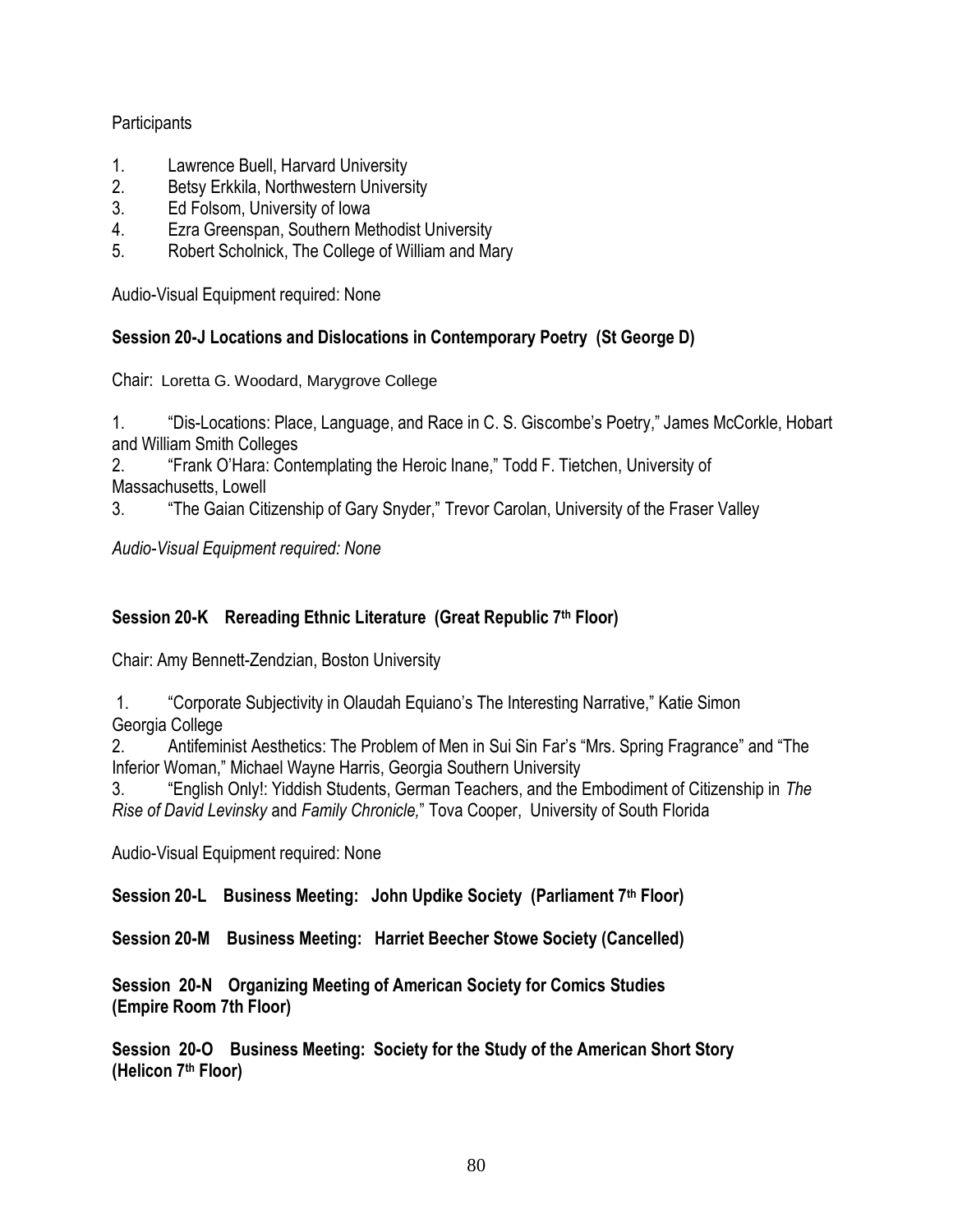**Session 20-P Business Meeting: Theodore Dreiser Society (Courier 7th Floor)**

## **Saturday, May 28, 2011 5:00 – 6:20 pm**

### **Session 21-A Business Meeting: : ALA Author Society Representatives (Essex South) Chair: Alfred Bendixen, Texas A&M University**

#### **Audio-Visual Requirements: None**

### **Session 21-B Contemporary South Asian and Asian American Poetry: A Creative Reading (Essex North Center)**

Organized by The Circle for Asian American Literary Studies

In this creative reading that seeks to highlight poets of South Asian and Asian American descent, these three poets write in ways that challenge existing tropes and forms. Poet and novelist Meena Alexander, Distinguished Professor of English at the City University of New York, will read poetry selections from her book *Quickly Changing River*. Poets Bushra Rehman and Jee Leong Koh will also read from their published poetry. Rehman's poetry has been featured most recently in the 2010 anthology*, Indivisible: An Anthology of Contemporary South Asian American Poetry,* and Koh has published two books of poetry, *Payday Loans* and *Equal to the Earth*, and his third book is forthcoming in March 2011. **Audio-Visual Requirements: None**

#### **Session 21-C Anti-Social Americans: New Queer Readings (Essex North East)**

Chair: Annamaria Formichella Elsden, Buena Vista University

- 1. "Naturalism, Consent, and Sexual Politics," Matt Bell, Bridgewater State University
- 2. **Evil Reading," Valerie Rohy, University of Vermont**
- 3. **The Handom Is So Gay," Anne Moore, Tufts University**

### **Audio-Visual Requirements: DVD player and projector**

### **Session 21-D American Gothic: Unsettling the Nation (Essex North West)**

Chair: Michelle Sizemore, University of Kentucky

- 1. **A Horrors of the White Continent,**" John Martin, Louisiana Tech University
- 2. **America's Oceanic Gothic,**" Melissa Gniadek, Cornell University
- 3. ―Postcolonial Gothic in Holt's *Waimea Summer*,‖ Puspa Damai, University of Michigan

4. **Conjured Nostalgia: Mary Alicia Owen and the Gothic Imperialism of the Conjure Tale,"** 

Sarah Ingle, University of Virginia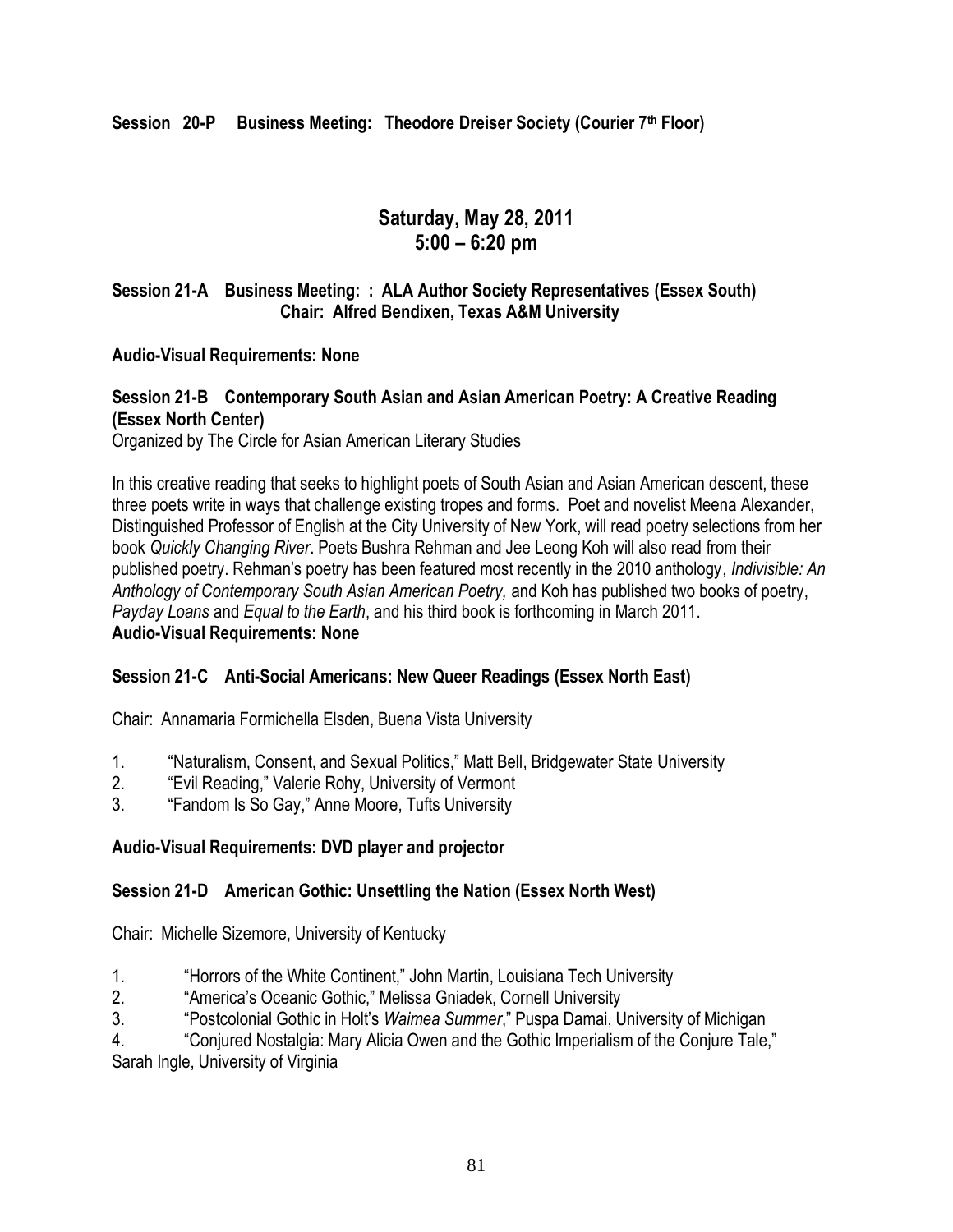## **Audio-Visual Equipment required: Projector**

## **Session 21-E Representing Reconstruction (St George C)**

Chair: Robert Levine, University of Maryland, College Park

1. **The Seconstruction Locally/Reconstruction Locality,**" Scott Romine, University of North Carolina at Greensboro

2. ―Carpetbaggers and Cowboys: The Southern and the Western,‖ Amanda Claybaugh, Harvard **University** 

3. ―Working on the Railroad: Ruiz de Burton's *The Squatter and the Don* and the Westward Course of Reconstruction," Brook Thomas, University of California, Irvine

Audio-Visual Equipment required: None

## **Session 21-F Reconsidering John Dos Passos (Defender 7th Floor)**

Chair: Victoria M. Bryan, University of Mississippi

1. "John Dos Passos: A Major American Novelist," Townsend Ludington, University of North Carolina at Chapel Hill

2. ―Spencerian Theory and Modern Rites of Passage in John Dos Passos's *Three Soldiers*,‖ Aaron Shaheen, University of Tennessee at Chattanooga

3. "Digital Dos Passos: The hypermedia of the U.S.A. trilogy," Amanda Visconti, University of Maryland

## **Audio-Visual Equipment required: A projector and screen**

## **Session 21-G Cultures of Violence (St George D)**

Chair: Thomas Lisk, North Carolina State University

1. **Elizabeth Bishop's WWII Letters,**" Camille Roman, Washington State University

2. "W. H. Auden's Post-War Reckonings: Poetry in the Aftermath," Charles Berger, Southern Illinois **University** 

3. 
"Langston Hughes's Response to the Lynching of Emmett Till," Jason Miller, North Carolina State **University** 

Audio-Visual Equipment required: None

**Session 21-H ―***Jennie Gerhardt* **at 100: An Anniversary Celebration‖ (St George A)**

Organized by The International Theodore Dreiser Society

Chair: Thomas P. Riggio, University of Connecticut

1. ―Towards *The Financier*: *Jennie Gerhardt* and the Business of Money,‖ Roark Mulligan, Christopher Newport University

2. **ARE ADIS 10 And Spirituality in Jennie Gerhardt," Judith Kucharski, Independent Scholar**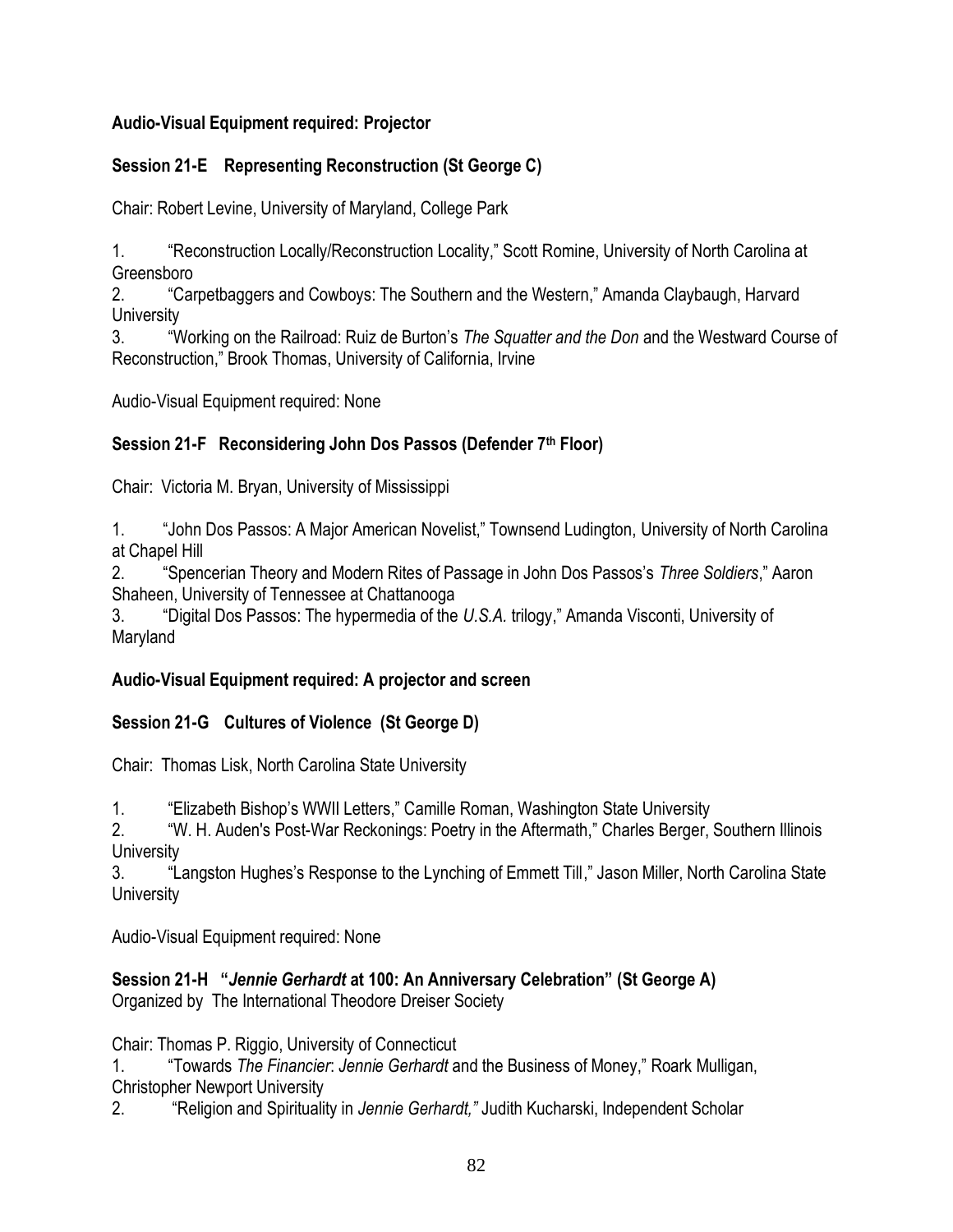3. ―The Marriage Question in *Jennie Gerhardt,*‖ Clare Eby, University of Connecticut

Respondent: Annemarie Whaley, East Texas Baptist University

Audio-Visual Equipment required: None

## **Session 21-I Disability and Self-Making in 19th Century American Literature (Great Republic 7th Floor)**

Organized by Jaime Osterman Alves, Bard College

Chair: Jennifer S. Tuttle, University of New England

1. ―‗Scenes in the History of the Deaf and Dumb': Nineteenth-Century Poetry and the Construction of an American Deaf Identity," Rebecca Sanchez, Rochester Institute of Technology,

2. **The Embodying Resistance: Disability in Antebellum African-American Literature," Laura Hill, Brandeis University** 

3. "Bodies, Formed and Deformed: Rebecca Harding Davis's Rewriting of American Identity Narratives," Elissa Weeks Stronger, University of California, Riverside

4. ―‗What mighty transformations!': Disfigurement and Self-Improvement in Emma May Buckingham's *A Self-Made Woman*,‖ Jaime Osterman Alves, Bard College

Audio-Visual Equipment required: None

### **Session 21-J Editorial Scholarship II—Editing Primary Texts as Generative Intervention (St George B)**

Chair: Augusta Rohrbach, Washington State University

1. ―Whitman's Poems in Periodicals and Larger Questions for Digital Editions,‖ Susan Belasco, University of Nebraska, Lincoln

2. "Evaluating Editorial Work," Susan K. Harris, University of Kansas

3. **The Human State of 19th-Century American Women Writers,**" Sharon M. Harris, University of Connecticut

4. "Rethinking Recovery: Surfacing and Contextualizing Nellie Arnott's Writings on Africa," Sarah R. Robbins, TCU

*Audio-Visual Equipment required: None*

## **Session 21-K Getting Funded in the Humanities: An NEH Workshop (Essex Center)**

Organized by the National Endowment for the Humanities

John D. Cox, senior program officer at the National Endowment for the Humanities (NEH), will highlight recent awards and outline current NEH funding opportunities. This workshop will emphasize NEH programs that support individual and collaborative research and will include a discussion of grant writing tips and strategies. A question-and-answer period will follow.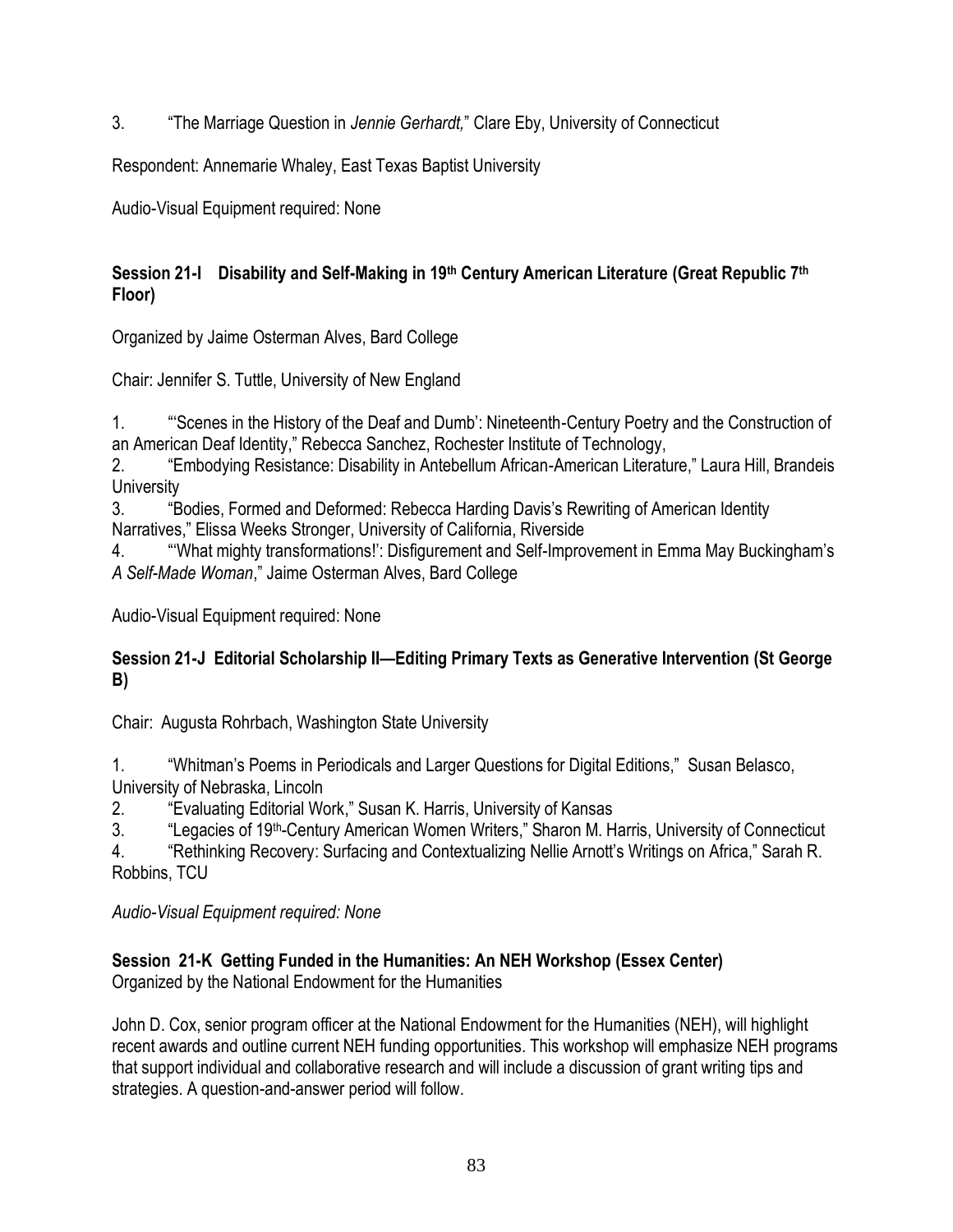## **Audio-Visual Equipment required: Digital projector for PowerPoint**

### **Session 21-L Reconsidering Cross-Race Collaboration (Empire Room 7th Floor)**

Chair: Holly Jackson, Skidmore College

1. "Albion W. Tourgée's Collaboration with African Americans during the Nadir," Carolyn L. Karcher, Professor Emerita, Temple University

2. 
"Sarah Winnemucca Hopkins, Elizabeth Palmer Peabody, and Critical Narratives of Collaboration," Carolyn Sorisio, West Chester University of Pennsylvania

3. ―Señoras All! Harriet Beecher Stowe and Mary Webb Redefine American Womanhood through their Drama, **The Christian Slave," Sara Crosby, Ohio State University at Marion** 

Audio-Visual Equipment required: None

### **Session 21-M Time and Space in Modern American Literature (Parliament 7th Floor)**

Chair: Jacqueline Brogan, University of Notre Dame

1. ―‗We Shall Not Be Afraid of Strangeness': Rediscovering Mary Johnston Through *The Wanderers*,‖ Jane Atteridge Rose, University of South Florida, Sarasota-Manatee

2. ―Interracial marriage and the U.S. trade with China in Joseph Hergesheimer's *Java Head*,‖ Marta Puxan, Universitat Pompeu Fabra (Spain)

3. ―Willie and the Poor Boys: History and the Hicks in Robert Penn Warren's *All the King's Men*,‖ Deborah Wilson, Arkansas Tech University

4. ―The Tide Pool to the Stars: Ecology and the Other California in Steinbeck's *The Log from the Sea of Cortez*,‖ Casey M. Walker, Princeton University

*Audio-Visual Equipment required: None*

## **ALA Reception: 6:30-7:30 Essex Foyer**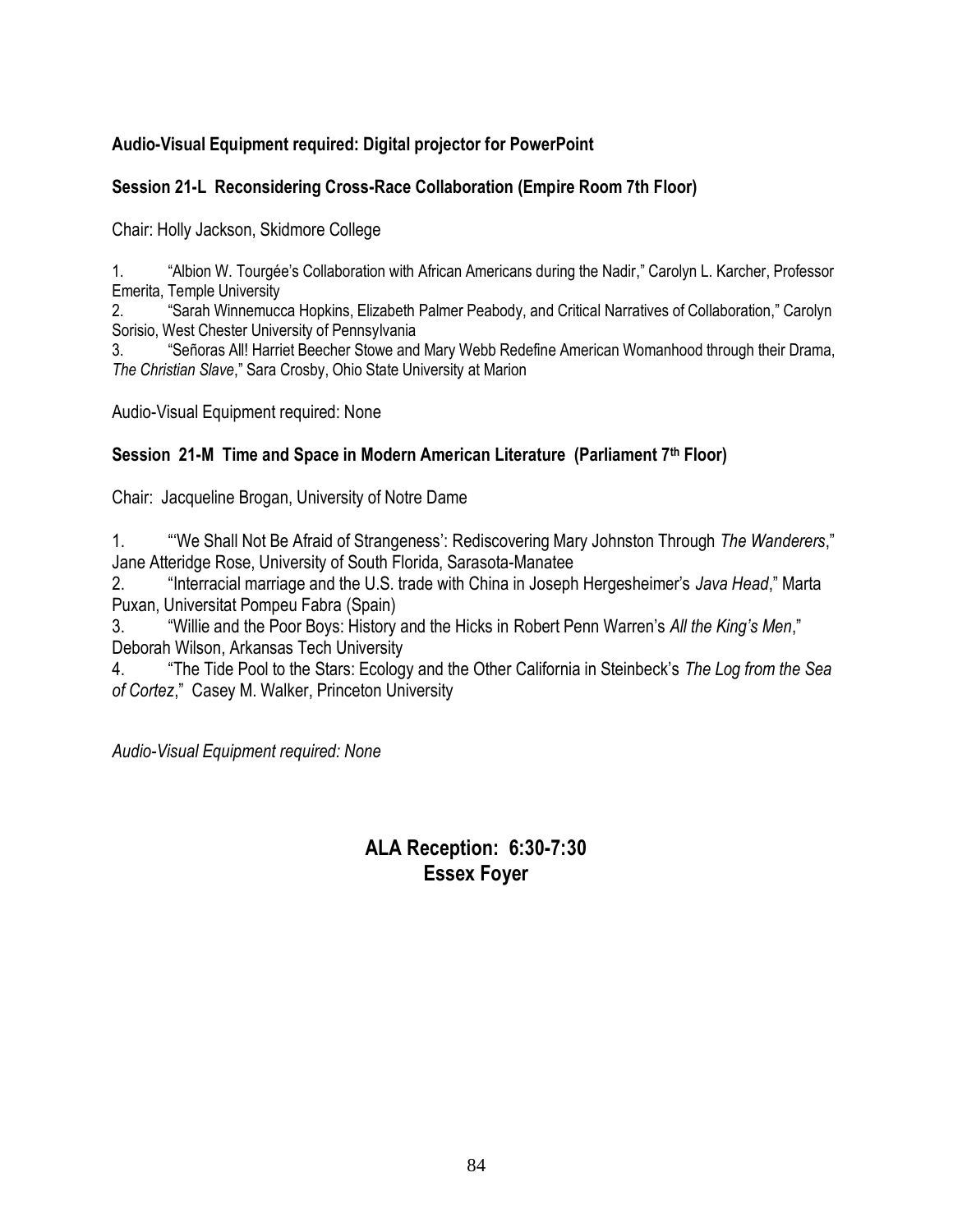# **Sunday, May 29, 2011**

Registration (Essex Foyer): open 8:00 am - 10:20 am

**8:30 – 9:50 am**

## **Session 22-A Religion in American Cinema (Essex North West)**

Organized by the American Religion and Literature Association

Chair: Patton Dodd, United States Air Force Academy

1. ―It Takes a Village to Raise a Child: *Children of the Corn, The Village,* and *The White Ribbon*,‖ Bradley Herling, Marymount Manhattan University

2. **The Two Lives of "Leaning" since** *The Night of the Hunter*," Eoin Cannon, Harvard University 3. "Ain't No Sunshine When She's Gone: An Examination of Memory and Sacrament in Michel

Gondry's *Eternal Sunshine of the Spotless Mind*," Christina Boyles, Baylor University

4. "Tyler Perry's Religious Sensibility," Sean McAvoy, Yale University

Audio-Visual Equipment required: None

### **Session 22-B Ezra Pound's Later Cantos (Essex South)**

Organized by the Ezra Pound Society

Chair: David Roessel, The Richard Stockton College of New Jersey

1. "Dorothy Pound, John Randolph and 'States' Rights' in the Late Cantos," Alec Marsh, Muhlenberg College

2. ―Re-Reading the St. Elisabeths Letters from Ezra Pond to Olivia Rossetti Agresti: Right-Wing Politics of an Inmate," Demetrios P. Tryphonopoulos: University of New Brunswick

3. "Global Pound: Travel and the Idea of Place in the Pisan Cantos," Ira B. Nadel, University of British Columbia

Audio-Visual Equipment required: None

### **Session 22-C Transatlantic Gothic: Hauntings and Catholicism in 19th Century American Fiction (Essex North East)**

Chair: Bridget M. Marshall, University of Massachusetts, Lowell

1. ―The Transatlantic Convent Narrative: Harry Hazel's *Nun of St. Ursula,"* Nancy Sweet, California State University, Sacramento

2. ―Catholicism and Gothic Revisions of Balzac and Browning: The Transatlantic Turns of Edith Wharton's Art in 'The Duchess at Prayer," Nancy VonRosk, Mount Saint Mary College

3. **The Paradox of Catholicism in New England Women's Gothic," Monika Elbert, Montclair State University**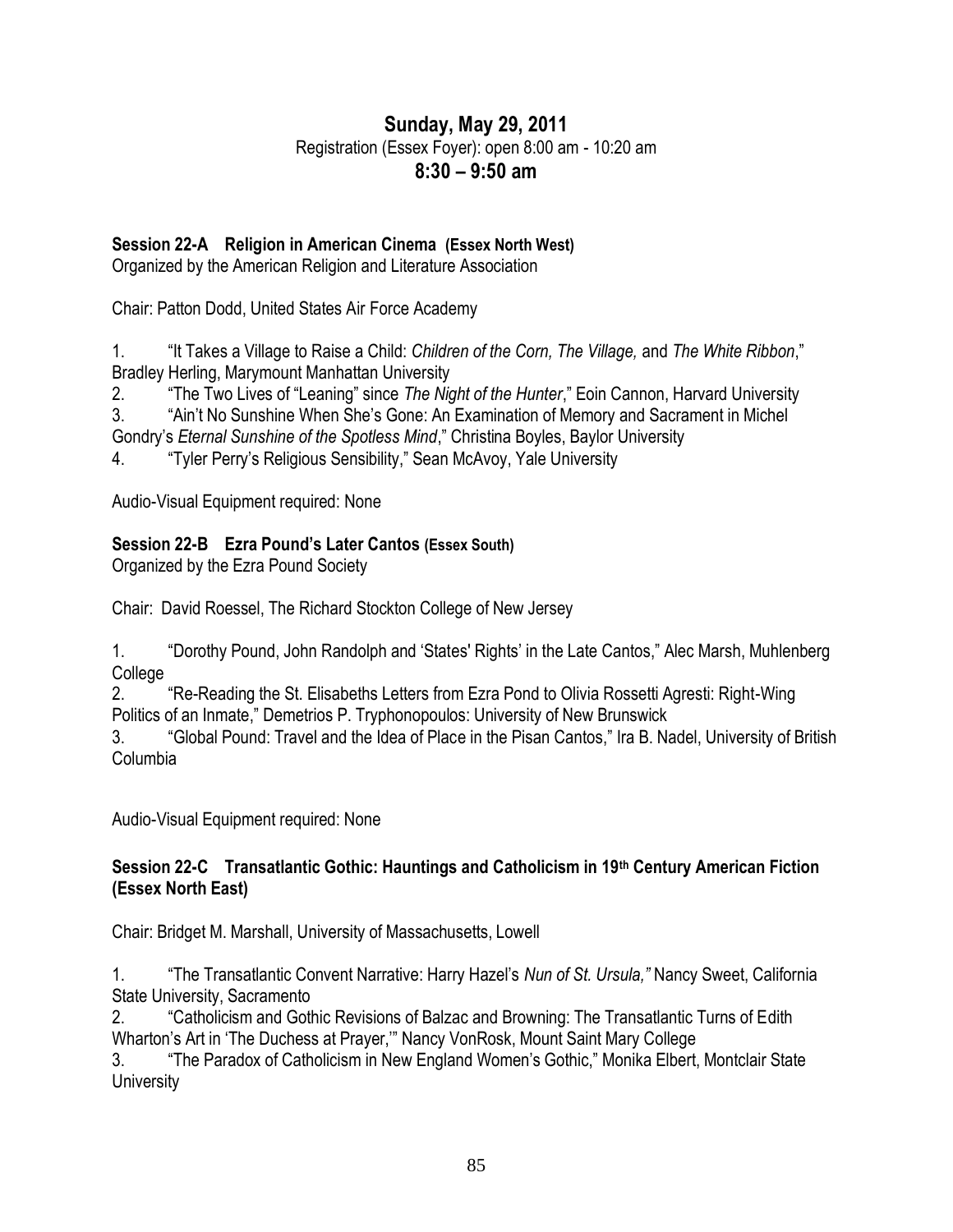Audio-Visual Equipment required: none

## **Session 22-D Jean Toomer and Claude McKay (Essex North Center)**

Organized by the African American Literature and Culture Society

Chair: Aldon Nielsen, Penn State University

1. **Aumaican Shadows: Extending the Borders of Claude McKay's Poetry," Corbett Upton, University** of Oregon

2. **Augmen Toomer, Kenneth Burke, and the Turn to Mysticism,**" Sarah Rude, Penn State University 3. ―Sound Writing: The Critical Ethnomusicology of Jean Toomer's *Cane*,‖ Daniel Patrick Barlow, University of Pittsburgh

Audio-Visual Equipment Required: None

**Session 22-E** Neoliberalism and the Novel **(St George A)**

Chair: Joseph Wensink, Brandeis University.

1. "Minimalist Mapping: Joan Didion and Neoliberal Form," Daniel Worden, University of Colorado, Colorado Springs

2. **The Meat is the Message': Ozeki's** *My Year of Meats* **and Neoliberal Consumer Citizenship,"** Susan Hegeman, University of Florida, Gainesville

3. "Neoliberal Spaces in the 21<sup>st</sup>-Century Novel of Nation-Building," Caren Irr, Brandeis University

Audio-Visual Equipment required: None

## **Session 22-F Sentimentalism, Still? Re-Examinations of Nineteenth-Century Sentimentalism (St George C)**

Organized by Maglina Lubovich and Mary De Jong

Chair: Mary De Jong, Penn State Altoona

1. **Absolute Channism Channism Sentimentalism** in the *Reveries* of Donald Grant Mitchell," Maglina Lubovich, Fond du Lac College

2. ―Redemptive Daughters: Rereading the Sentimental in Susan Warner's *Melbourne House* and Martha Finley's Elsie Dinsmore Series," Allison Giffen, Western Washington University

3. "Can Fear of Fire Make Me Love?' Nineteenth-Century Apocalyptic Sentimentalism," Kevin Pelletier, University of Richmond

4. **Sentimental Millennium: Harriet Beecher Stowe's Domestic Revelations,"** Claudia Stokes, Trinity University, San Antonio, TX

Audio-Visual Equipment Required: none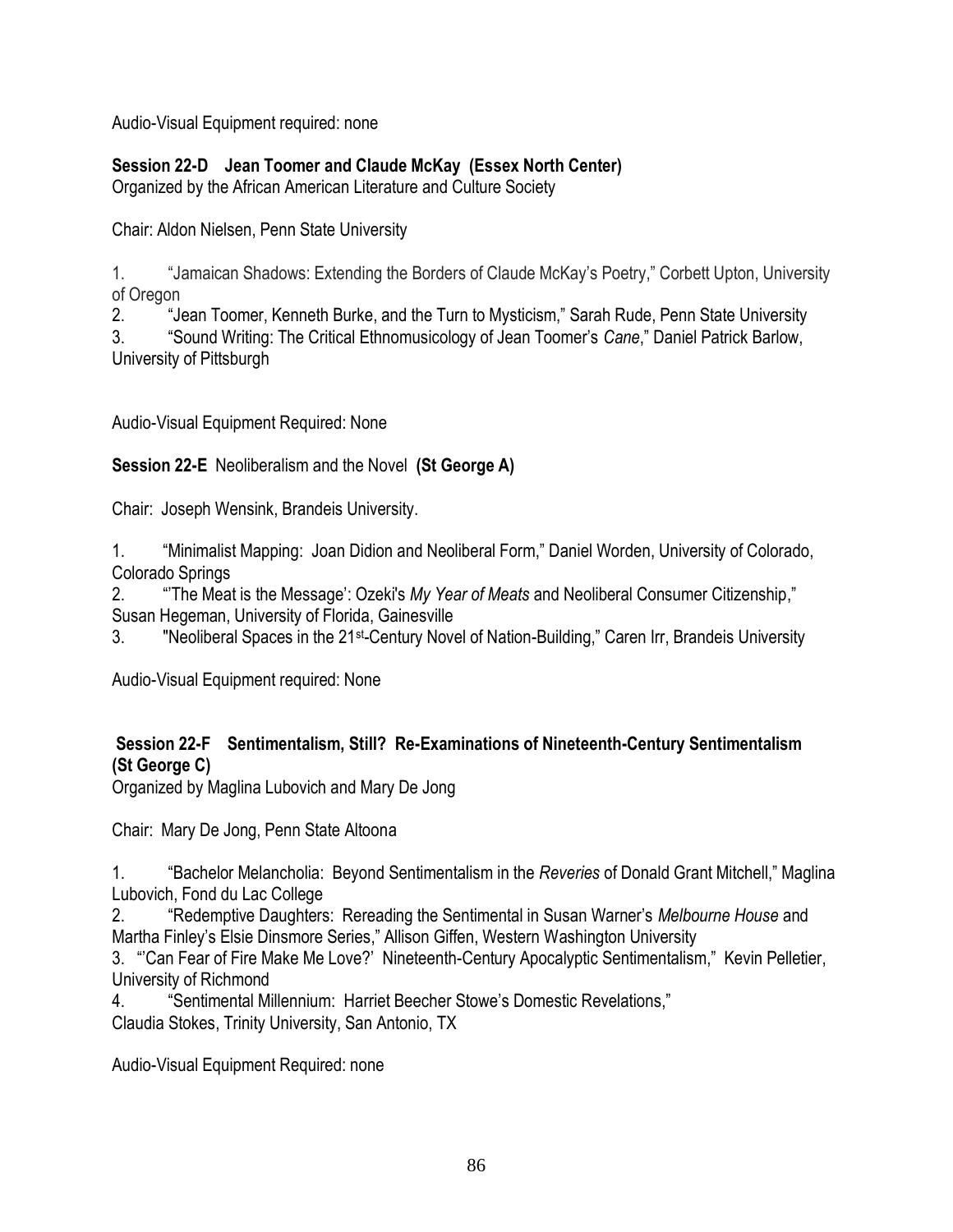### **Session 22-G Key Moments in the History of American Literary Feminism (Essex Center)**

Chair: Martha Cutter, University of Connecticut

1. ―Homicidal Feminism: Negative Aesthetics in Valerie Solanas's *Scum Manifesto*,‖ Ellen E. Berry, Bowling Green State University

2. ―'As Varied as All the Species of Plants that Grow in California': Feminist Journal Writing, Holly Prado's FEASTS, and the Woman's Building," William Mohr, California State University, Long Beach 3. ―Wonder Woman and the Ideological Transformation of Lesbian Fiction in Patricia Highsmith's *The Price of Salt,* Corinne E. Blackmer, Southern Connecticut State University

Audio-Visual Equipment Required: none

## **Sunday, May 29, 2011 10:00 – 11:20 am**

**Session 23-A Heretics, Radicals, Apostates and other Religious Heroes (Essex North West)** Organized by the American Religion and Literature Association

Chair: Martyn Oliver, George Washington University

1. 
"Jean Toomer's Ambivalent Theology of Beauty," Matthew Mutter, Bard College

2. "Karen Armstrong: Apostate Advocate of Practical Compassion," Emily Merriman, San Francisco State University

3. "John Updike's Atonement," Joshua Pederson, Boston University

Audio-Visual Equipment required: none

#### **Session 23-B The Predicament of Success: Recent Literary Representations of The New Elite (Essex South)**

Chair: Martha Cutter, University of Connecticut

1. ―Contradictions of the New Elite: Black Professionalism in Gloria Naylor's *Linden Hills*,‖ Stephen Schryer, University of New Brunswick.

2. "Native Speaker Remastered: Narratives of Asian American Political Leadership in the Age of Obama," Betsy Huang, Clark University.

3. ―Billable Hours: Rethinking the Role of the White Liberal Male in Jonathan Franzen's *Freedom* and Joshua Ferris's *The Unnamed*," Kathy Knapp, University of Connecticut.

Audio Visual Equipment: None

**Session 23-D** The *North American Review* and the Making of American Literature **(Essex North East)**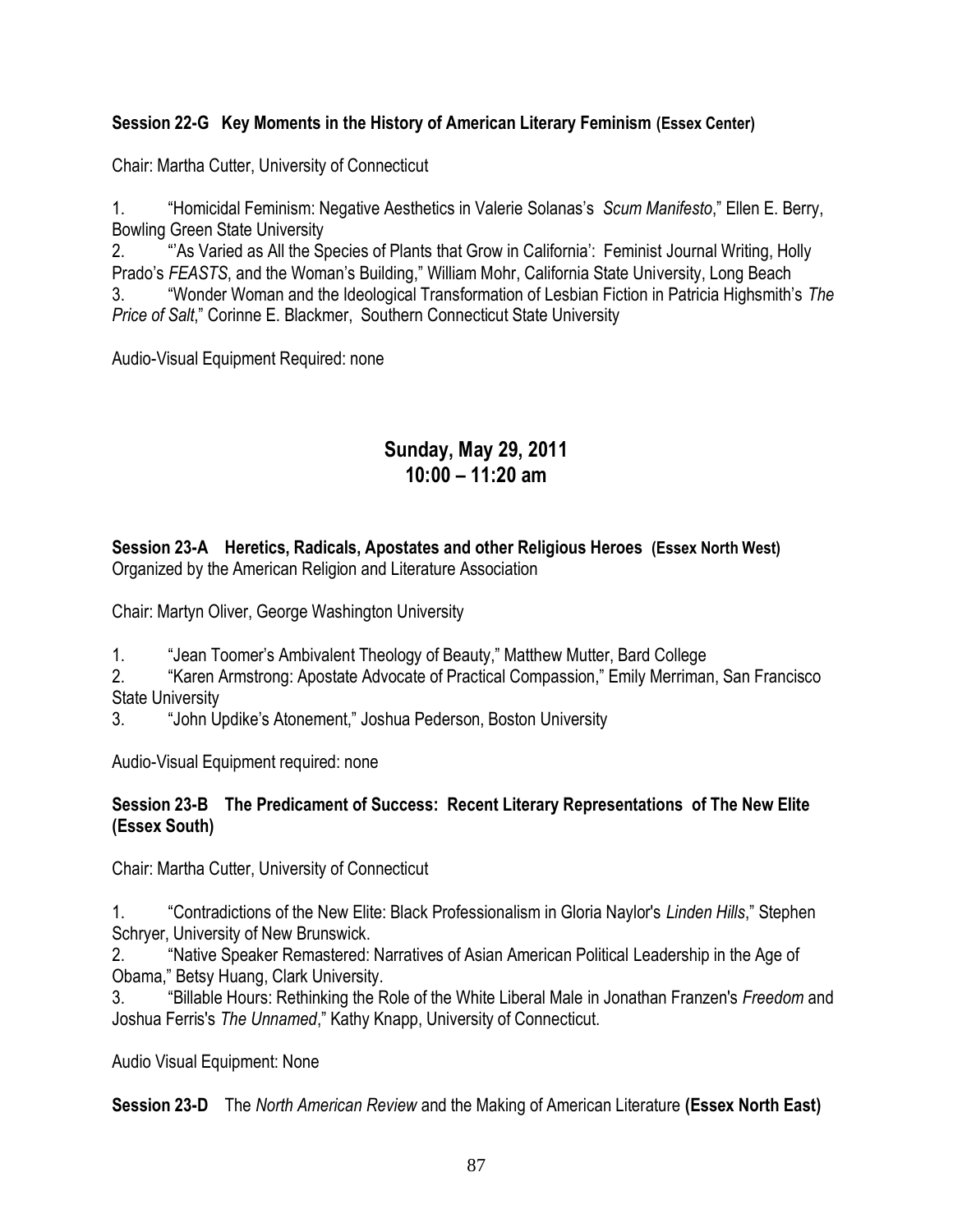Organized by the *North American Review*

Chair: Silas D. Zobal, Susquehanna University

1. "So You Think You're Original, Too: On Emerson's 'Originality and Quotation," Catherine Z. Dent, Susquehanna University

2. 
"American Autochthony: Walt Whitman and "The Future of Poetry," J.D. Schraffenberger, University of Northern Iowa

3. "A New Age for Children's Literature: Julian Hawthorne's "Literature for Children," Adrianne Finlay, Upper Iowa University

Audio-Visual Equipment Required: None

#### **Session 23-E Beyond McCarthy: New Perspectives on Literature, Politics, and Culture in the 1950s (Essex North Center)**

Chair: Cheryl Higashida, University of Colorado-Boulder

1. ―A Kind of Bitter Satisfaction: The Sexual, Racial, and Radical Politics of the Intellectual in Cold War American Literature," Aaron Lecklider, University of Massachusetts-Boston

2. 
"Domesticating India: Nectar in a Sieve's Cold War Orientalism," Asha Nadkarni, University of Massachusetts-Amherst

3. ―More than a Witch Hunt: Arthur Miller's *The Crucible* and the Tenacity of Antifascism in the Cold War," Chris Vials, University of Connecticut-Storrs

Audio-Visual Equipment Required: None

### **Session 23-F Reading the West (St George A)**

Chair: Seth Horton, University of Maryland

1. ―Literary Barbed Wire: Constructing the Meaning of Barbed Wire in Literature,‖ Scott Abbott and Lyn E. Bennett, Utah Valley University

2. ―'Such Isolation! Such Monotony! Such Drudgery!': Frontier Farm Women and the Agrarian Ideal in Kate M. Cleary's *Like a Gallant Lady*," Linda Joyce Brown, Ashland University

3. **The Step in the Step Smiley and Marilynne Robinson 's (New) Western Novels,"** Step 2014. Elizabeth Abele, SUNY Nassau Community College

Audio-Visual Equipment Required: None

### **Session 23-G New Approaches to** Melville **(Essex Center)**

Chair: Monika Elbert, Montclair State University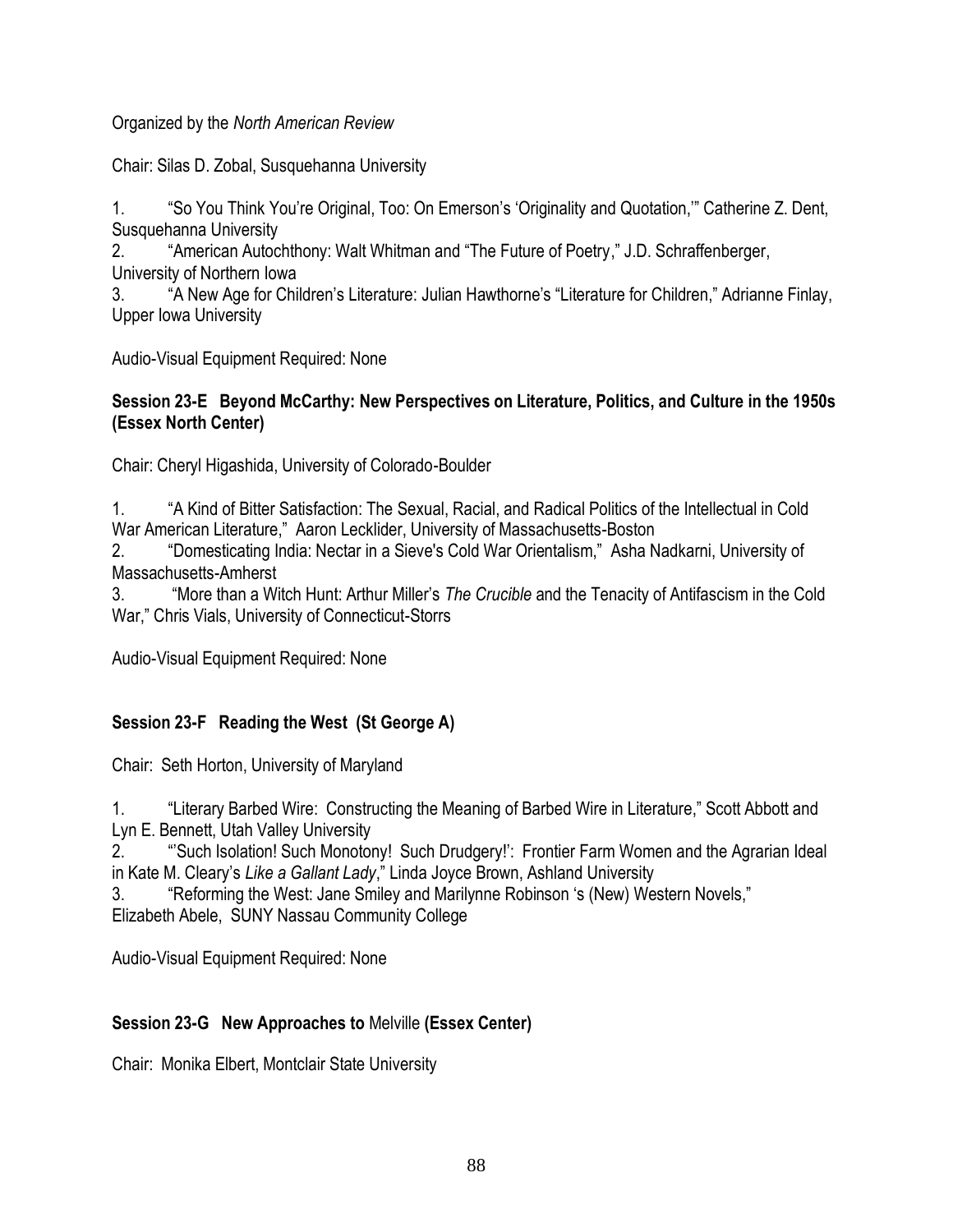1. ―White Slaves in *White-Jacket*: Abolitionist Rhetoric in Herman Melville's Anti-Flogging Novel,‖ Robert Nowatzki, Cleveland State University and University of Akron

2. ―Seams and Seamlessness: Literary Nationalism in Herman Melville's *Moby-Dick,"* Shawn Thomson, University of Texas-Pan American

3. 
"The Foundation of Melville's 'The Bell-Tower'" David Cody, Hartwick College

Audio-Visual Equipment Required: None

### **Session 23-H Transformative Travels (St George C)**

**Chair:** Surapeepan Chatraporn, Chulalongkorn University (Thailand)

1. "Woving Forward, Moving Black: Kinesis as Transfiguration in the Work of Amiri Baraka," Amor Kohli, DePaul University

2. ―Unfolding Anarchism in Istanbul: James Baldwin's *Another Country*,‖ Ferda Asya, Bloomsburg University of Pennsylvania

3. 
"Innocents Abroad?: Gendering Consumption in Contemporary Fictions of US Tourism," Shealeen Meaney, Russell Sage College

Audio-Visual Equipment Required: None

## **Session 23-I Business Meeting: Ezra Pound Society (St George B)**

# **Sunday, May 29, 2011 11:30 – 12:50 pm**

### **Session 24-A Poverty and Whiteness in 20th-Century American Literature (Essex Center)**

Chair: Lee Konstantinou, Stanford University

1. ―Challenging the ‗Anglo-Saxon monstrosity': Race, Rape and the Construction of the White Home in Zora Neale Hurston's *Seraph on the Suwanee*," Veronica Watson, Indiana University of Pennsylvania 2. ―‗Sweet as Honey in My Mouth': Poverty and Literacy in *Change Me Into Zeus's Daughter*,‖ Jolene

Hubbs, University of Alabama

3. ―‗Absolute Trash': *To Kill a Mockingbird* and the Social Work of American Literature,‖ Brandon Gordon, University of California, Irvine

4. ―Social Class and Performances of White Femininity in Langston Hughes' *The Ways of White*  Folks," Susan McGrade, Indiana University of Pennsylvania

Audio-Visual Equipment required: None

### **Session 24-B Noncanonical Affects (Essex North West)**

Chair: Jane Thrailkill, University of North Carolina at Chapel Hill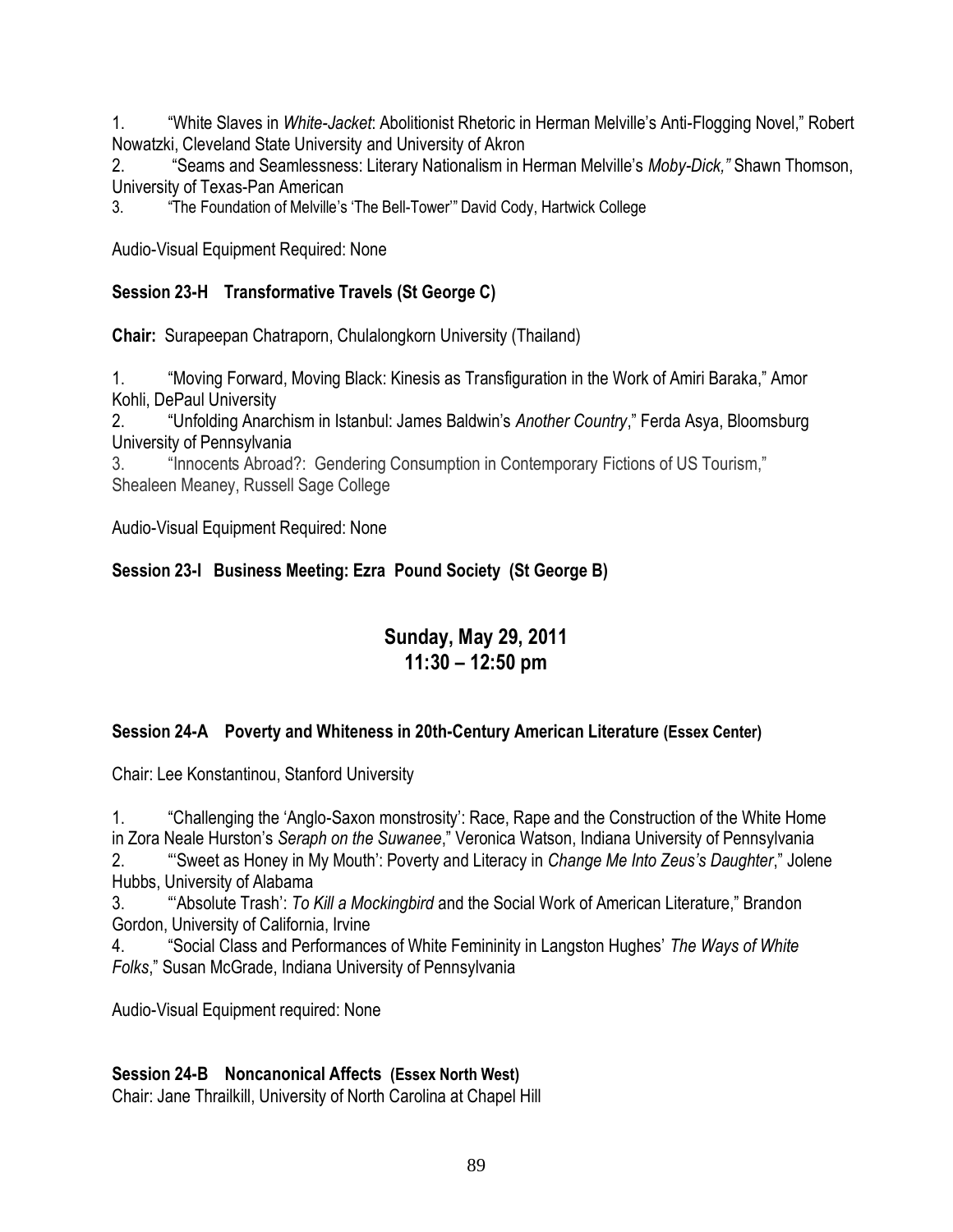1. ""Rats and possums rather than lions': Affect, Canonicity, and American Literature 1800-1820," Duncan Faherty, Queens College & the CUNY Graduate Center

2. "Canonical Sentiments, Noncanonical Sensations," David M. Stewart, National Central University (Taiwan)

3. 
"Jewett, Professional Affectivity, and American Literary Studies," Brian Sweeney, University of Massachusetts-Dartmouth

4. The Call to Harms: The Vocabulary of Injury and Realism's Martial Men," Jennifer Travis, St. John's University

Audio-Visual Equipment required: None

## **Session 24-C Fiction Confronts Contemporary American Life (Essex South)**

**Chair:** Elisabeth Mermann-Jozwiak, Texas A&M University-Corpus Christi

1. **And Alter Theories: Progress and Nostalgia in** *Mad Men* **and** *Revolutionary Road***,"** Laura Barrett, Armstrong Atlantic State University

2. ―Narrative Without Borders: Female Genital Mutilation and the Promise of Fiction in Alice Walker's

*Possessing the Secret of Joy and Maria Thomas' Antonia Saw the Oryx First*" Elizabeth Twitchell, Connecticut College

3. "Michael Cunningham's *The Hours:* The Treatment of the Fragmented Self," Shannon Forbes, The University of St. Thomas

4. ―Fetal Abuse in a Kodak Moment‖: Hiding Family Trauma Behind the Photograph in *The Divine Secrets of the Ya-Ya Sisterhood*.‖ Ann V. Bliss, Texas A&M University-San Antonio

Audio-Visual Equipment Required: NONE

### **Session 24-D Race, Labor and Left Politics in Postwar U.S. Fiction (Essex North East)**

Chair : Rachel Rubin, University of Massachusetts Boston

1. ―‗Do You Sing for a Living?': Jazz Fiction, The Popular Front, and Ann Petry's *The Street,*‖ John Lowney, St. John's University

2. "Claudia Jones and the Renaissance of Black Women's Writing," Cheryl Higashida, University of Colorado at Boulder

3. **<sup>"We Are the Planet': Russell Banks's** *Continental Drift* **and the Ends of Working-Class Literature,"**</sup> Joseph Entin, Brooklyn College, City University of New York

Audio-Visual Equipment Required: NONE

### **Session 24-E Historical Context for Re-reading Slavery (Essex North Center)**

Chair: Robert Nowatzki, Cleveland State University and University of Akron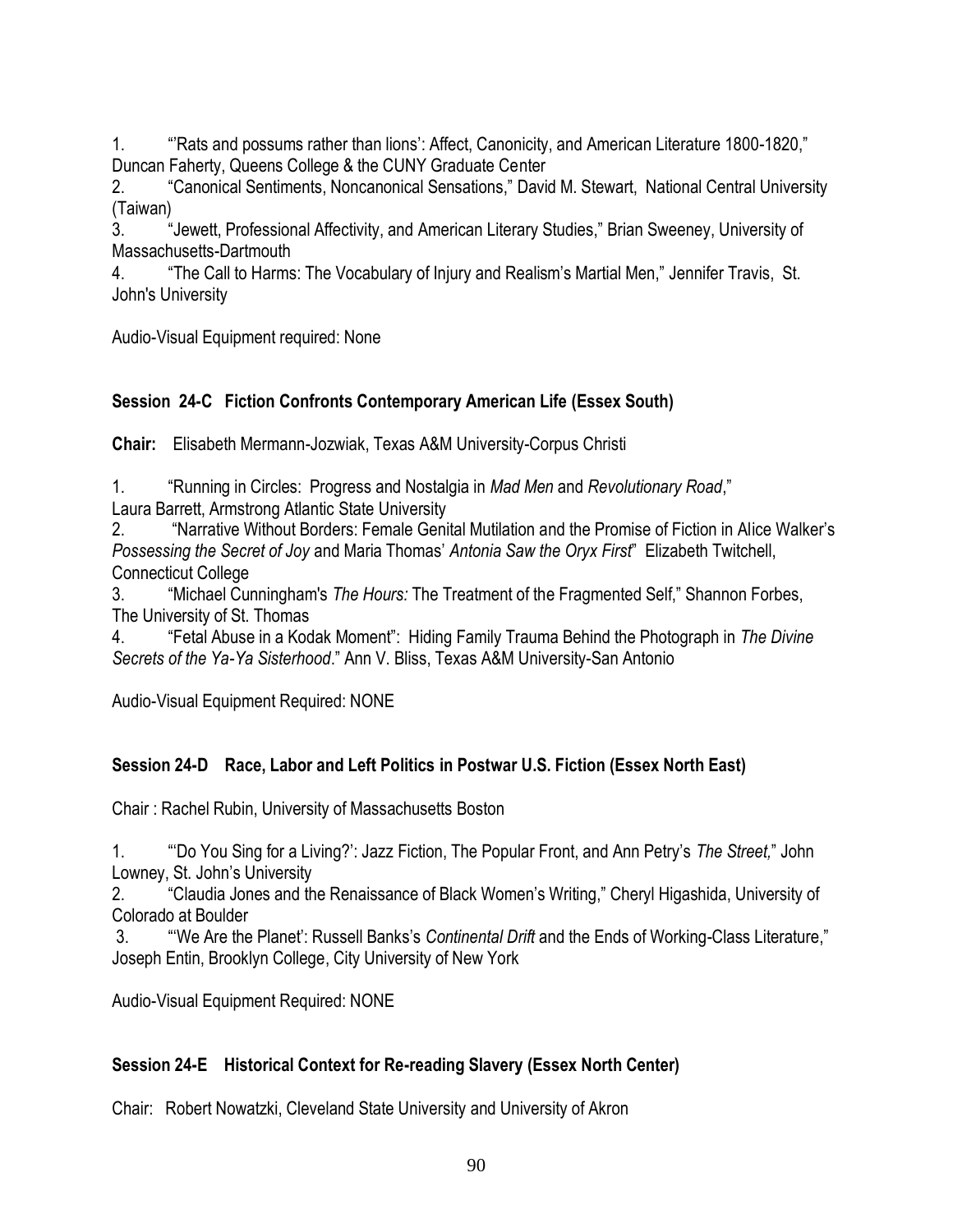1. "Black Saxons and the Fugitive Slave Law." Christopher Hanlon, Eastern Illinois University

2. "Reader, my story ends with freedom. . .": The Single Woman in Harriet Jacobs' *Incidents in the* Life of a Slave Girl," Miranda Green-Barteet, University of Western Ontario

3. "Seeing Victory in Defeat: Frederick Douglass's Reaction to the Passage of the Kansas-Nebraska Act and the Rendition of Anthony Burns," James Tackach, Roger Williams University

Audio-Visual Equipment Required: NONE

**Session 24-F Walker Percy After** *Katrina:* **the Literature of Memory (St George A)** Organized by the Walker Percy Society

Chair: Benjamin B. Alexander, Franciscan University of Steubenville

1. The Death Syndrome: Walker Percy on Fascist Germany," Robert Schaefer, University of West Georgia

2. ―Walker Percy and the *Bright Leaves* of Ross McElwee,‖ Larry Rhu, University of South Carolina.

3. "Walker Percy, A Documentary Film," Win Riley, Winston Riley Films.

Audio-Visual Equipment Required: NONE

**Session 24-G Business meeting:** American Religion and Literature Association **(St George C)**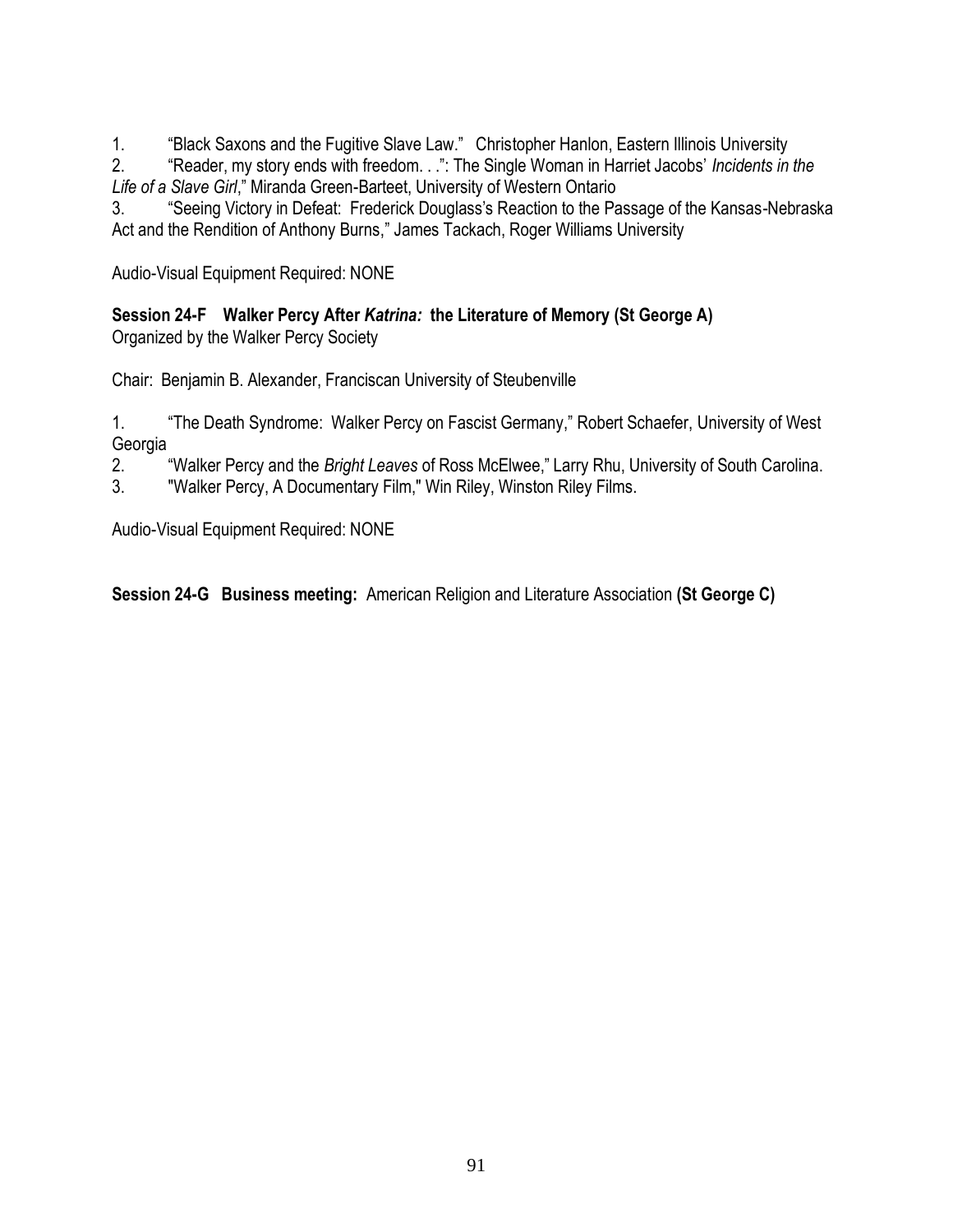#### **INDEX**

#### **A**

Aarons, Victoria: 4J, 8E, 9K, 12L Abbotson, Sue: 20B Abbott, Scott: 23F Abele, Elizabeth: 23F Aceves, Norma: 17F Adams, Katherine: 12I Adams, Kimberly VanEsveld: 19H Addison, Elizabeth: 9C Adel, Nina: 17H Adler, Brian: 9K African American Literature and Culture Society: 1B, 6H, 7D, 10O, 14E, 17H, 22D Agnew, Jennifer: 20C Aho, Tanja N.: 6F Akins, Adrienne: 6C Alberto, Lourdes: 5I Alcott Society: 8P Alexander, Benjamin B.: 24F Alexander, Meena: 20F, 21B Alexandre, Sandy: 7G Aljoe, Nicole N.: 3B, 10F Allen, Edward: 18H Altieri, Charles: 4I, 17C Altschuler, Sari: 12J, 15D Alvarez, Beth: 16G, 18F Alvarez, Joe: 2A, Alves, Jaime Osterman: 21I American Antiquarian Society: 9I American Humor Studies Association: 2A, 5K, 14L American Religion and Literature Association: 22A, 23A, 24G American Society for Comics Studies: 17A, 20N American Theatre & Drama Society: 1J, 2K, 7E Amir, Ayala: 9B Ammirati, Camilla Perri: 20E Amper, Susan: 8I, 20C Anastas, Peter: 19C Anderson, Daniel: 19A Anderson, Melanie: 5D Anderson, Robert: 19K Androne, Richard: 19G Ang, Sze Wei: 18M Apap, Christopher: 7I Appel, Sara: 5F Arbour, Robert: 9J Argersinger, Jana: 12I, 14D Armbruster, Elif: 5G Arsić, Branka: 7H Arthur Miller Society: 19F, 20B Ashton, Susanna: 3I Association for the Study of Literature and Environment: 14J Asya, Ferdâ: 8L, 11M, 23H Austenfeld, Thomas: 16G, 18F Avery, Evelyn: 9K, 12L

Axelrod, Steven Gould: 15A

#### **B**

Baggett, Paul: 8K Bailey, Peter: 18H Baker, Jennifer: 9L Baker, Noelle: 10K, 12I Balachandran-Orihuela, Sharada: 5I Balakian, Jan: 7E Barlow, Daniel Patrick: 22D Barnes, Ashley: 10F Barrett, Laura: 24C Basu, Lopamudra: 18K Bauer, Gillian Nelson: 8B Beach, Maria: 7E Beam, Dorri: 14D Bean, Heidi R.: 1J, 2K Beard, Phillip: 15F Beat Studies Association: 11F, 12G, 14O Becker, Sharon: 17J Belasco, Susan: 10K, 21J Bell, Matt: 21C Bell, Sophia: 15I Bellamy, Maria Rice: 16A Bellow, Janis Freedman: 8E Bendixen, Alfred: 15G, 17A, 21A Bennett, Bridget: 16M, 19K Bennett, Lyn E.: 23F Bennett, Paula Bernat, 1E Bennett-Zendzian, Amy: 20K Berger, Alan: 8E Berger, Charles: 21G Berger, Jason: 11A Bernard Malamud Society: 9K Bernard, Louise: 16M Bernhoft, Iain: 10J Berry, Ellen E.: 22G Berry, Sarah: 11I Bibler, Michael P.: 10E, 16K Billingslea, Alma Jean: 19I Bintrim, Timothy W.: 9E Bird, John: 2A Black, Christopher: 7C Blackmer, Corinne E.: 22G Blalock, Stephanie M.: 3K Bliss, Ann V.: 24C Bloom, Lynn: 5C Bode, Rita: 19H Boehm, Matt: 1K Bolton, Michael Sean: 12G Boyd, Janet: 18G, 20G Boyens, Beth: 2H Boyles, Christina: 22A Bradley, Adam: 3H Bradley, Pat: 4F Braithwaite, Alisa K.: 7G Brauner, David: 5H, 17B Brennan, Stephen C.: 5G Breu, Christopher: 2B

Britt-Smith, Laurie: 5K Brogan, Jacqueline: 12M, 18L, 21M Bronson-Bartlett, Blake: 1I, 3D Brooks, Daphne: 3B Brown, Christina Riley: 7A Brown, Linda Joyce: 23F Brown, Lois: 8G Brühwiler, Claudia Franziska: 5H Bruen, Matthew: 12E Bryan, Victoria M.: 5K, 21F Bryer, Jackson R.: 6K, 8F Bryla, Martyna: 5H Bucher, Christina G.: 1L Buell, Lawrence: 20I Bufkin, Sydney: 5E Bunge, Nancy: 2I Burgers, Johannes: 9D Byerman, Keith 1B, 7D

#### **C**

Cadwallader, Robin L.: 1I, 19J Cagle, Jeremey: 10J Califano, Sharon Kehl: 8B Callahan, John: 3H Campbell, Donna: 1D, 7B, 19J Campbell, Marvin: 2C Campello, Priscila: 6G Campion, Amy: 14J Canada, Mark: 20C Canning, Richard: 20G Cannon, Eoin: 22A Cardinal, Jody: 6J Carolan, Trevor: 20J Carretta, Vincent: 8G Carruth, Allison: 16B Carson, Ben: 5E Carter, Natalie: 17J Case, Kristen: 3E, 6D, 19C Cash, Jean W.: 7K Castellitto, George: 19F, 20B Catharine Maria Sedgwick Society: 8C, 9O Caton, Lou: 14C Cavicchi, Dan: 2L Charles Olson Society: 19C Charles W. Chesnutt Association: 7L, 8K, 9D Chatraporn, Surapeepan: 18M, 23H Chavkin, Allan: 1G, 2G Chavkin, Nancy Feyl: 2G Cheng, Mei: 18M Cheung, Floyd: 15E Children's Literature Society: 16F, 17F Circle for Asian American Literary Studies: 5I, 10C, 14C, 17K, 20F, 21B Cirino, Mark, 1C Clark, Beverly Lyon: 5J Clark, Keith: 11K Clark, Tanya: 14B Clarke, Michael Tavel: 5G Clarkson, Shaun: 2G, 7K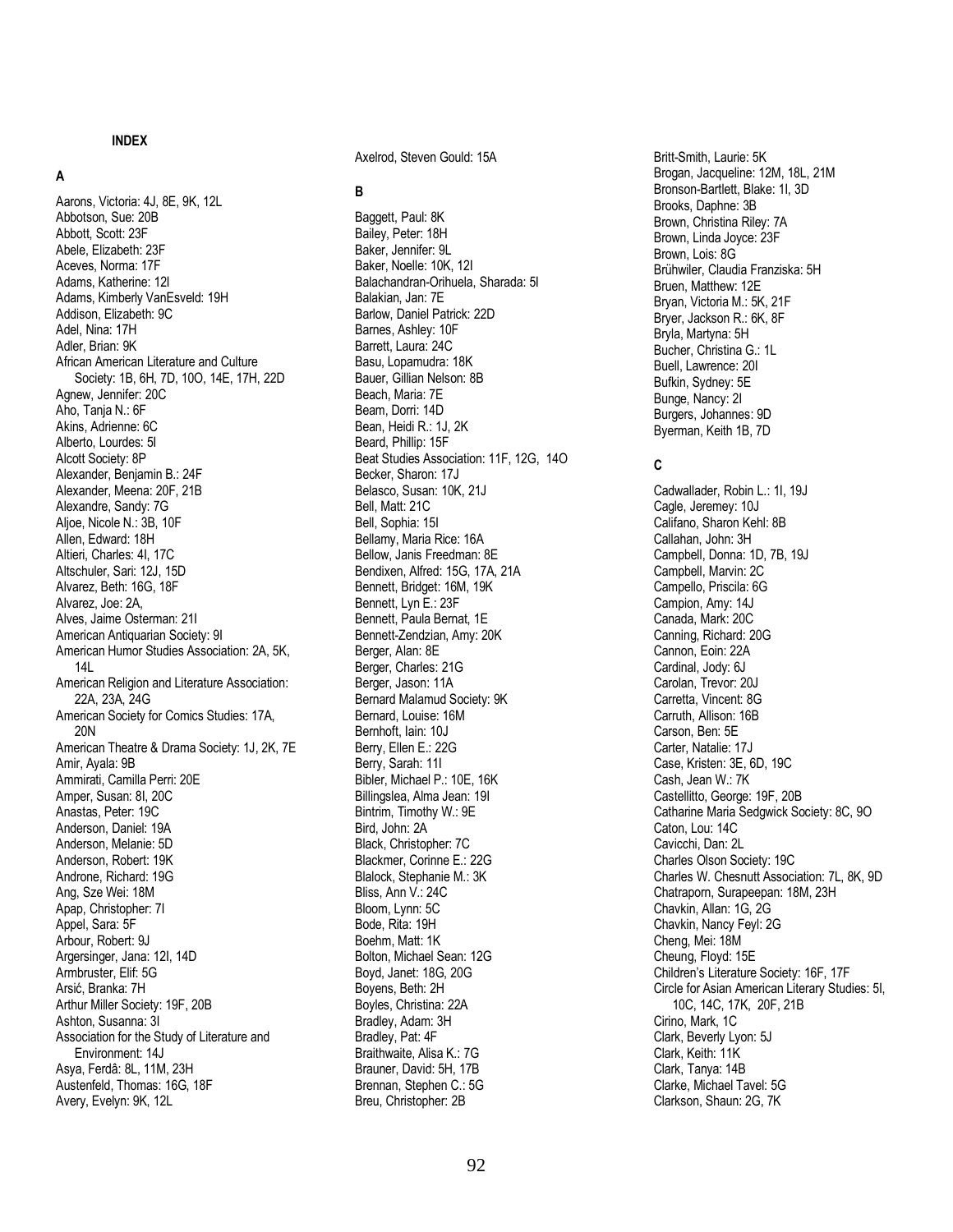Claybaugh, Amanda: 21E Clendenning, John: 7B Clere, Sarah: 19E Clukey, Amy: 18E Coale, Sam: 9A Cocchiarale, Michael: 18L Cochran, Kate: 7A Cocola, Jim: 2F Codde, Philippe: 3J Cody, David: 23G Coghlan, J. Michelle: 16B Cohen, Michael C.: 1E Cole, Jean Lee: 11H Cole, Phyllis: 12I, 14D Coleman, Dawn: 15D Collins, Peter: 19B Colombo, Paola: 14A Conner, Marc C.: 3H Connolly, Thomas F.: 3G Constance Fenimore Woolson Society: 14I Contemporary Literature Society: 16O, 17B, 20A Contributors to Studies in American Jewish Literature: 12L Conway, Joseph: 12K Coogan, Peter: 17A Cooper, Tova: 20K Corley, Liam: 11C Cormac McCarthy Society: 8J, 10J Cornell, Elizabeth: 19E Council for International Exchange of Scholars: 10A Cox, John D.: 21K Crane, Jacob: 2H Crime Fiction Group: 2B, 3M Cronin, Gloria: 2G, 16M Crosby, Sara: 21L Crowe, Matthew: 2G Crowell, Leslie: 12K Cucinella, Catherine: 7J Cummins, Amy: 2J Curry, Nick: 12H Curry, Renée R: 7J Curtis, Kent: 6D Cutter, Martha J.: 19A, 22G, 23B

#### **D**

D'Amore, Maura: 10B Daigle, Jonathan: 10L Dail, Chrystyna: 19F Daly-Galeano, Marlowe: 5J Damai, Puspa: 21D Damon-Bach, Lucinda: 8C, 18I, 19J Dao, Thang: 1F Davidson, Rob: 18L Davis, David A.: 6F Davis, Kimberly: 5E Davis, Rocío: 10C Dawson, Melanie: 6B de Fee, Nicole: 2D, 7A De Jong, Mary, 1E, 22F Dean, Sharon: 14I Demarcq, Jacques: 9M Demirturk, Lale: 7D Denard, Carolyn: 17I Dent, Catherine Z.: 23D

Derdeyn, LeeAnn: 18J Desiderio, Jennifer: 20H Dhingra, Lavina: 15E Dickey, Frances: 18J DiCuirci, Lindsay: 5B Diffley, Kathleen: 12K, 14I Digital Americanists: 4C, 5M Dinius, Marcy J.: 9I Dittman, Jonathan: 12A Dodd, Patton: 22A Don DeLillo Society: 16I Donahoo, Robert: 8I, 11G Dooley, Patrick: 3C Dowling, Robert M., 1D Dragan, Richard: 16I Dreiser Society: 20P Drummey, Peter: 11L DuBose, Michael: 2C, 16G Dudley, John, 6D Dumont, Andy: 8J Dunbar, Ann-Marie L.: 16D Duncan, Bryan: 7D Dussere, Erik: 14K Dutt-Ballerstadt, Reshmi: 15E Duvall, J. Michael: 15G Duvall, John: 11G Dykstra, Natalie: 11L

#### **E**

E. E. Cummings Society: 8A, 9M, 15K Eby, Clare: 21H Eckel, Leslie: 3I, 9C Eckstrom, Leif: 3K Eddings, Dennis W.: 5D, 7B Edelstein, Sari: 6I Edenfield, Olivia: 19D Edith Wharton Society: 6B, 8B, 9N Edmunds, Susan L.: 1F Egan, Deirdre: 6J Eiselein, Gregory: 15I Eklund, Tof: 19A Elbert, Monika: 22C, 23G Elias, Megan J.: 6F Elizabeth Bishop Society: 8N , 18N Elizabeth Stoddard Society: 9G, 11I Elliott, Brian: 1H Elliott, Carolyn: 11A Elmore, Jenifer: 8C Elsden, Annamaria Formichella: 21C Emily Dickinson International Society, The: 16J, 17G Engel, William E.: 16C Engwer, Sabine: 10F Entin, Joseph: 24D Epstein, Andrew: 18B Erickson, Paul J.: 9I, 15D Erkkila, Betsy: 20I Ernest Hemingway Society: 1C, 2C, 11N Ernest, John: 3B Espada, Martín: 14H Eudora Welty Society: 4F, 5L, 6C Eugene O'Neill Society: 3G Ewell, Barbara: 9A Ezra Pound Society: 18J, 23I 22B

#### **F**

F. Scott Fitzgerald Society: 6K, 17J Faggen, Robert: 3A, Faherty, Duncan: 24B Fallon, April: 9M Farrell, Susan E.: 8H Fazio, Michele: 5F Feldman, Denise: 6H Feng, Pin-chia: 16A Fenton, Elizabeth: 17M Ferrara, Judith: 2F Figlerowicz, Marta: 10L Film and Literature Society, The: 9A Finlay, Adrianne: 23D Fisher, Benjamin F.: 3C, 5D Flannery O'Connor Society: 8I, 11G, 12P Fluet, Lisa: 8M Flynn, Richard: 16F, 17F Folsom, Ed: 8G, 20I Forbes, Shannon: 24C Forlow, Racheal: 16D Forrester, Stanford: 16H Forsa, Catherine Q.: 16E Fowler, Doreen: 10E Francis, Angela J.: 7D Frank Norris Society: 2D, 4H Fredman, Stephen: 19C Froehlich, Maggie Gordon: 17J Frost, Elisabeth: 7F Fruscione, Joseph: 15B Frye, Steven: 2D, 8J, 10J Fung, Catherine: 5I Fury, Frank P.: 6A

#### **G**

Gado, Frank: 14G Galella, Donatella: 2K Galvin, Rachel: 15A, 18G Ganapathy, Radhica: 7E Garbowsky, Maryanne: 17G Gardiner, Jeffrey: 19C Gardner, Eric: 3B, 10G, 16K Garvey, Ellen Gruber: 2L Garvey, T. Gregory: 6D Geaghan, Timothy: 3A Gelmi, Caroline: 3C Genna, Raimondo: 1J Gerald, Kelly: 8I Germana, Michael: 15B Gertrude Stein Society: 15A, 18G, 19N, 20G Gibson, Lisette: 17B, 20A Giffen, Allison: 22F Girishkumar, Divya: 20F Gish, Nancy K.: 4I, 5A Glass, Ernestine P.: 8K Glasser, Leah: 10L Glavey, Brian: 18B Glenn, Timothy L.: 1J, 2K Glowzenski, Lee Ann: 4D Gniadek, Melissa: 21D Goddard, Todd J: 4G Goddu, Teresa A.: 3B Goldsmith, Meredith: 8B Goldstein, Philip: 2L Gooblar, David: 18E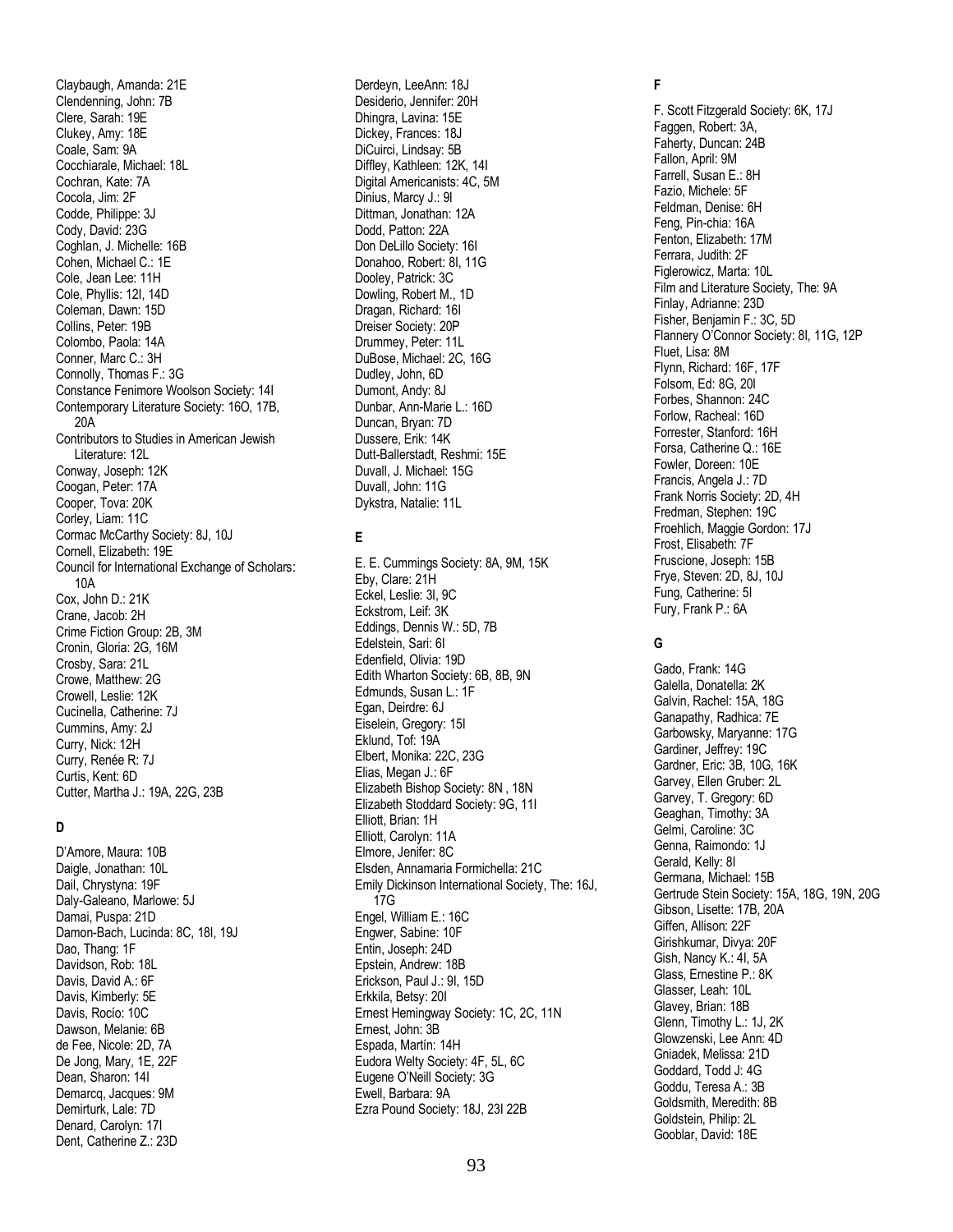Goode, Abby: 4K Goodhart, Sandor: 9K Goodman, Brian: 5H Goodman, Debra: 14B Goodman, Susan: 10B Gordon, Andrew: 9A Gordon, Brandon: 24A Gorman, Gene: 8K Goto, Shoji: 9C Grace, Nancy: 11F Gray, Jonathan W.: 20A Green-Barteet, Miranda: 24E Greenham, David: 9C Greenspan, Ezra: 8G, 20I Greenwell, Abby: 10A Gregory, Eileen: 6J, 12F Grieve-Carlson, Gary: 19C Griffith, Jean: 4F Grissom, Candace: 2C, 17J Grønstad, Asbjørn: 15F Gruesser, John: 16C Gruttola, Raffael de: 16H Gura, Philip F.: 12J Gurley, Jennifer: 9J Guzman, Joelle: 6G Guzzio, Tracie: 3F, 6H

#### **H**

H.D. International Society: 12F Ha, Nina: 1F Hackenberg, Sara: 1K Hager, Christopher: 3D Hai, Ambreen: 15E Haiku Society of America: 16H, 17O Hait, Christine: 16G, 18F Hall, Vanessa: 9B Halperin, Laura: 6G Halpern, Faye: 15G Hamblen, Hillary: 14E Hamilton, Jack: 10H Hamlin Garland Society, The: 12E Han, Stephanie: 20F Hankins, Laurel: 5B Hanlon, Christopher: 24E Hardack, Richard: 9C Hardesty, Michele: 11F Hardwig, Bill: 8B, 12C Hargrove, Nancy D.: 5A Harrell, Willie J. Jr: 12C Harriet Beecher Stowe Society: 18C, 19H, 20M Harrington, Paula: 4A Harris, Michael Wayne: 20K Harris, Sharon M.; 1I, 21J Harris, Susan K.: 21J Haynes, Rosetta: 17H Heckerl, David K.: 3E Hedrick, Joan: 18C Hegeman, Susan: 22E Helfgott, Isadora Anderson: 6I Helwig, Timothy: 12J, 15D Henebry, Charles: 18K Henry Adams Society: 11L Henry James Society, The: 16D, 17E Henry Wadsworth Longfellow Society: 10D, 18D, 19L Herb, Steven: 16F

Herd, David: 18B Herling, Bradley: 22A Herman Melville Society: 8D, 11C Heryford, Ryan: 20E Hewitson, James: 2I Higashida, Cheryl: 23E, 24D Higgins, Andrew: 18D Hill, Laura: 21I Hill, Lena: 3H, 15B Hill, Michael: 15B Hillson, Franklin: 8K Ho, Jennifer: 4K, 10C Ho, Khanh: 14C Hoberman, Michael: 7C, 9F Hodgson, Louisa: 19K Hoeynck, Joshua S.: 7I Hoffman, Tracy: 5B Holladay, Hilary: 11K Holland, Mary: 16I Holmberg, David: 19B Homestead, Melissa: 9G Hoovestal, Calvn: 15H Hopper, Briallen: 16B Horton, Seth: 11J, 23F Horwitz, Howard: 16K Houser, Heather: 14J Howe, Larry:1A Hseu, Jane: 5I Huang, Betsy: 10C, 17K, 23B Huang-Tiller, Gillian: 8A Hubbs, Jolene: 24A Huh, Jinny: 17K Hunter, Christopher: 9I Hurh, Paul: 7H Hutchins, Zach: 7C Huxley, David: 17A

#### **I**

Iglesias, Luis A.: 12D Imbarrato, Susan: 9F Inge, M. Thomas: 8M, 17A Ingle, Sarah: 21D Insko, Jeffrey: 19K International Gothic Association: 5D International Raymond Carver Society, The: 9B International Theodore Dreiser Society: 19B, 21H Irmscher, Christoph: 10D, 18D Irr, Caren: 22E Ishizuka, Noriko: 8L Izenberg, Oren: 17C Izzo, Donatella: 16D, 17E

#### **J**

Jack London Society: 15H Jackson, Holly: 21L Jacobson, Kristin J.: 4D James Fenimore Cooper Society: 11D, 12D James, Jennifer C.: 1L Janssen, Marian: 14A Javadizadeh, Kamran: 17C Jensen, Joshua: 2I John Edgar Wideman Society: 3F, 12A John Updike Society, The: 18H, 19G, 20L Johnson, Barbara: 12E

Johnson, Michael: 10G, 11J Johnson, Rochelle: 2E, 6D Johnson, Ronna: 12G Jones, Paul: 15J

#### **K**

Kalayjian, Patricia: 8C Kane, Katherine: 18C Karbiener, Karen: 3k, 14H Karcher, Carolyn L.: 21L Kate Chopin International Society: 11B, 12B, 14N Katherine Anne Porter Society: 18F, 19O Kay Boyle Society: 16G, 19P Kearful, Frank: 14A Keeling, Bret L.: 12F Keniston, Ann: 7F Kennedy, J. Gerald: 16C, 18E Kerr, Carolyn Michaels: 8I Kessner, Carole: 12L Kevorkian, Martin: 8D Keyser, Catherine: 11H Kidd, Millie: 9M Kim, Heidi Kathleen: 14H Kincheloe, Pamela: 11H Kirsch, Sharon: 18G Kiskis, Michael, 1A Kleppe, Sandra Lee: 9B Klevay, Robert: 6D Klingenstein, Susanne: 11E Knapp, Kathy: 23B Knight, Helen: 2H Knight, Nadine M.: 7G Knowlton, Ginger: 4G Koch, Michael: 11L Kodat, Catherine Gunther: 10E Kohli, Amor: 23H Kollin, Susan: 11M Koloski, Bernard: 19J Konstantinou, Lee: 16I, 24A Kopec, Andrew: 9L Kopley, Emily: 11E Kopley, Richard: 1H, 16C Kornasky, Linda: 12B Kosiba, Sara A.: 1C6K Kraus, Carolyn: 1G Kraver, Jeraldine R.: 3J Krouse, Tonya: 7A Kucharski, Judith: 21H Kucich, John J.: 6D, 7I Kuhn, Elizabeth: 5G Kunce, Catherine: 6A Kunka, Andrew: 17A Kunze, Peter: 20D Kurt Vonnegut Society: 8H, 10N, 12H

#### **L**

Lai, Paul: 16A Lamm, Zachary: 10H Lamont, Victoria: 11J Lanzendoerfer, Tim: 9F Lasater, Lisette: 2J Latina/o Literature and Culture Society: 2J, 4K, 5I, 6G, 14C Launius, Christie: 5F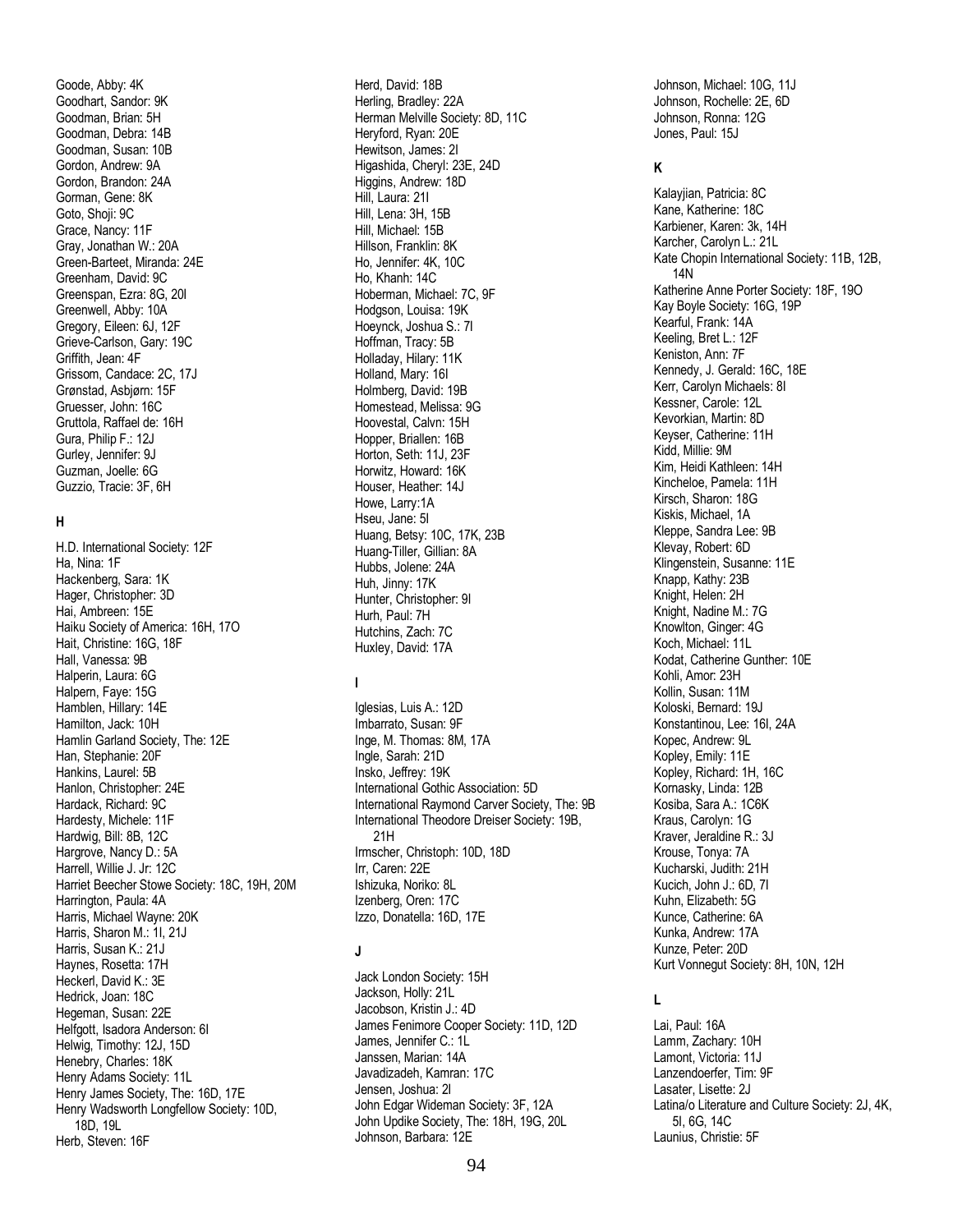Lauter, Paul: 5F, 16L Lavin, Matthew J.: 11H Lawrence, Kathleen: 12I Lawrence, Nicholas: 14G Lecklider, Aaron: 23E Lee, Benjamin: 18B, 20D Lee, Judith Yaross: 6I Lee, Maurice: 9L Lee, Trevor: 20F Leeds, Marc: 12H Lensing, George: 3A Leonard, James S.: 1A Leslie, Christopher S.: 9D Levay, Matthew: 8M Levin, Joanna: 3K Levine, Robert S.: 17L, 21E Levy, Ellen: 18B Lewis, Anna Kate: 8K Lewis, Paul: 10D Li, Kanggin: 19G Li, Stephanie: 10C Li, Wenxin: 16A Li, Xilao: 4A Link, Eric Carl: 1D Lisk, Thomas: 21G Livengood, Nicole: 17D Livesay, Lew: 19F Logan, April: 10F Logan, Lisa: 4B, 9F Long, Kim Martin: 18A Long, Mark C.: 14J Lopez, Esther: 18A Lopez, JoAnn: 17D Lopez, Robert Oscar: 5C Louisa May Alcott Society: 5J, 9J Loving, Jerome: 14H Lowance, Mason I. Jr: 12J Lowe, John: 14I Lowe, Ryan: 17E Lowney, John: 24D Lowry, Sarah: 17G Lubovich, Maglina: 22F Ludington, Townsend: 21F Ludlow, Jeannie: 12M Lueck, Beth L.: 19H, 20H Lueger, Michael: 3G Luger, Moberley: 7F Lukasik, Christopher: 9G Lutenski, Emily: 10G Lutz, Mary Anne: 5B

#### **M**

MacDonald, Gary: 11B Macpherson, Heidi Slettedahl: 17B Mahoney, Brendan: 3E Mahoney, Cameron: 12H Maksimowicz, Christine: 17I Malcuit, William Q.: 10H, 12F Mallett, Mark: 18J Mansouri, Leila: 5E Marasco, Anthony Louis: 16D Maratelli, Victoria: 18J Marcoux, Jean-Philippe: 19K Margaret Fuller Society: 12I, 14D Marino, Stephen: 20B Mark Twain Circle of America: 1A, 4A, 6A, 17P

Marovitz, Sanford: 9H Marsh, Alec: 22B Marshall, Bridget M.: 22C Martin, John: 21D Martin, Michael J.: 14K Masiero, Pia: 4J Mass, Noah: 15B Mathews, Cy: 20D Matthews, Joshua S.: 18D Mattis, Ann: 10H May, Cedrick: 4C McAvoy, Sean: 22A McCarroll, Meredith: 12C McCaskill, Barbara: 8G McClure, Nancye J.: 5D McCorkle, James: 20J McCormack, Peggy: 9A McCormick, Benjamin: 18G McCoy, Sharon: 6A McFarland, Ronald: 2C McGill, Robert: 11M McGrade, Susan: 24A McHale, Jay: 12G McInroy, Rob: 8J McIntire-Strasburg, Janice: 2A, 5K McLeod, Julia P.: 12B McTavish, John: 19G McWhirter, David: 6C Meaney, Shealeen: 18I, 23H Medin, Daniel: 5H Mehra, Shaila: 14E Melehy, Hassan: 12G MELUS: 16A, 18A Méndez, Susan: 12M Menides, Laura Jehn: 6E Mermann-Jozwiak, Elisabeth: 12M, 24C Merriman, Emily: 23A Mesle, Sarah: 16K Mesquita, Paula Elyseu: 4F Meyer, Kinereth: 4I Michelson, Bruce: 2A, 5K Miguel-Alfonso, Ricardo: 12I Miller, Cristanne: E4, 16J Miller, Jason: 21G Miller, Quentin: 19G Millichap, Joseph: 8D Mish, Jeannetta Calhoun: 5F Mitchell, Jennifer: 20A Mitchell, Thomas: 2I Mobley, Linda: 17I Moen, Joelle: 6H Mohlmann, Nicholas K.: 2K Mohr, William: 22G Mondello, Kaitlin: 9M Monroe, William: 11G Montgomery, Travis D.: 5D Moore, Anne: 21C Moore, Edward A.: 11K Moore, Kevin C.: 17J Moore, Michelle E.: 19E Moreno, Celeste: 10I Morgan, Thomas L.: 12C Morley, Catherine: 4J Morris, Linda: 1A, 4A Morris, Susana M.: 1L Morrisette, Noelle: 19I Morrison, Spencer: 2D

Mortara, Elèna: 5H Moss, William: 11B Mott, Wesley T.: 10K Mrozowski, Daniel: 9H Mueller, Stephanie: 19I Mulligan, Roark: 12E, 21H Mullins, Matt: 16I Murphy, Brenda: 7E Murray, Bob: 7I Murray, Margaret: 4E Musiol, Hanna: 11H Mutter, Matthew: 23A Muyumba, Walton: 3F Myerson, Joel: 4E, 10K

#### **N**

Nadel, Ira: 4J Nadel, Ira B.: 22B Nadkarni, Asha: 23E Nagel, James: 7B, 14F, 18E, 19D Najmi, Samina: 18A Nathaniel Hawthorne Society: 1H, 2I, 7M National Endowment for the Humanities: 21K Nattermann, Udo: 8L Neal, Jennifer: 3D New York School Society: 18B, 20D Newlin, Keith, 1D Newman, Adam P.: 19I Newman, Judie: 1G Newman, Judith: 18H Nickerson, Catherine Ross: 2B Nielsen, Aldon: 22D Nisetich, Rebecca Starr: 9D Niu, Greta Ai-yu: 10C, 17K Norberg, Peter: 8D Norman, Brian: 16C Norman, Taryn: 16E North American Review: 23D Nowatzki, Robert: 23G, 24E Nurhussein, Nadia: 3I, 6I Nwankwo, Ifeoma Kiddoe: 4C

#### **O**

O'Loughlin, Jim: 12H Oczkowicz, Edyta: 8F Ohge, Christopher M.: 11C Olin-Ammentorp, Julie: 6B Oliver, Martyn: 23A Olson, Liesl: 17C O'Neill, Bonnie Carr: 15I Oostdijk, Diederik: 14A Opitz, Andrea: 18A Ormrod, Joan: 17A Orr, John C.: 11L Osinubi, Viktor: 8K Ostrowski, Carl: 15D Owens-Murphy, Katie: 1C

#### **P**

Padgett, John: 10E Page, Barbara: 18N Palmegiano, Eugenia: 3I Palmer, David: 3G, 19F Palumbo, Allison P.: 4D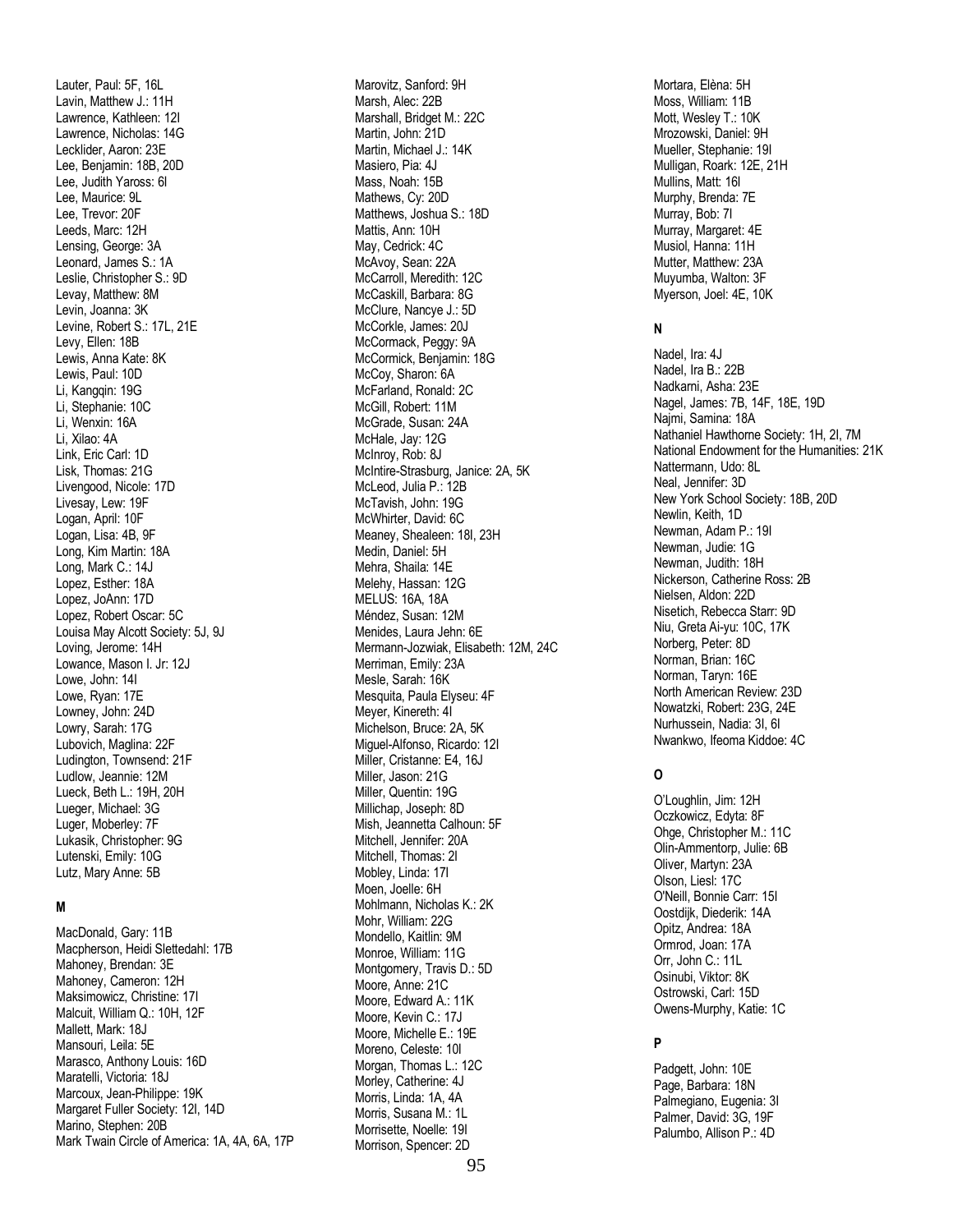Papke, Mary, 1D Parker, Robert Dale: 10E, 16L, 17M Parrish, Timothy: 3H Parziale, Amy: 5I, 6G Paton, Fiona: 11F Patten, Ann L.: 6B Paudyal, Binod: 18M Paul Laurence Dunbar Society: 12C Pauline Elizabeth Hopkins Society: 10F, 11P, 14B Pearl, Matthew: 4E Pearson, John: 14I Pederson, Joshua: 23A Peebles, Stacey: 8J, 10 J Peeples, Scott: 1K Pelletier, Kevin: 22 F Pelletier, Yvonne Elizabeth: 9J Perdigao, Lisa K.: 18L Person, Leland: 19J Petersheim, Steven: 1H Petrino, Elizabeth: 2E Petrulionis, Sandra Harbert: 9J, 10K Pfeiffer, Kathleen: 7J Philip Roth Society: 4J, 5H, 6M Phillipon, Patti: 4E Phillips, Christopher N.: 8D, 10D Phillips, Siobhan: 17C, 18N Pifer, Ellen: 16M Pines, Davida: 18K Pizer, Donald: 19B Plath, James: 19J Plunkett, Kevin: 3D Poe Studies Association: 16C, 17N, 20C Polk, Noel: 4F Pollack, Harriet: 4F, 6C Pollak, Vivian: 16J Polster, Joshua: 20B Postema, James: 3A Potts, Jason: 4H Powell, Tara: 6F Powell, Timothy B.: 4C Powers -Schaub, Simon: 8A Price, Kenneth M.: 11H, 20I Prinz, Jessica: 15F Pugh, Christina: 17G Putnam, LuElla: 4B Putzi, Jennifer: 9G, 11I Puxan, Marta: 21M

#### **Q**

Quigley, Megan: 17C

#### **R**

Rachman, Stephen: 1K Railton, Stephen: 18C Ralph Ellison Society: 3H, 4L, 15B Ralph Waldo Emerson Society: 9C, 11A, 14M Rawlings, Peter: 14F Raymond, Monica: 8F Reardon, Stacy: 12A Reception Study Society: 2L, 5E Reed, Ashley: 8C Renker, Elizabeth: 9L, 10B Research Society for American Periodicals: 3I, 6I, 10P, 11H

Reuland, John: 16B Reynolds, David S.: 12J, 18C Reynolds, Larry J.: 14D Rhu, Lawrence: 11A, 24F Richards, Eliza, 1E, 17L Richards, Jason: 14G Richardson, Kelly L.: 15J Richardson, Mark: 3A Richardson, Todd H.: 18I Riggio, Thomas P.: 21H Riley, Win: 24F Rincón, Belinda L.: 4K Riquelme, John Paul: 4I Risinger, Jacob: 11A Rix, Zara: 16F Roark, Jarrod: 6A Robbins, Amy Moorman: 15A, 20G Robbins, Sarah R.: 20H, 21J Robert Frost Society: 3A, 4M Robert Lowell Society: 10I, 12O, 14A Robillard, Douglas: 8D, 11C Rodriguez y Gibson, Eliza: 2J, 4K, 5I Roessel, David: 14F, 22B Roh, David: 17K Rohrbach, Augusta: 20H, 21J Rohy, Valerie: 21C Roman, Camille: 10I, 21G Romine, Scott: 21E Rose, Jane Atteridge: 21M Rosenow, Ce: 16H Rosenthal, Debra: 12J Ross, Bruce: 16H Ross, Kelly: 16C Ross, Melanie H.: 17E Rossetti, Gina M.: 2D, 4H, 15H Rossi, William: 10K Roth -Reinhardt, Anne: 9F Roudeau, Cécile: 10L Rovan, Aaron J.: 1I, 3D Rowley, Cathleen: 14J Royal, Derek Parker: 3J, 4J, 17A, 19A Roylance, Patricia: 5B Rubin, Lance: 9H, 10B Rubin, Rachel: 24D Rude, Sarah: 22D Rudolph, Kerstin: 2E Ruiz -Velasco, Chris: 7J Ryan, Barbara: 2L Ryan, Susan: 12K Rzepka, Charles: 2B

#### **S**

Safer, Elaine: 8E, 12L Saggers, Emma: 8H Salah, Christiana: 17F Salem, Linda: 16F, 17F Salter, Sarah, 1B Sammons, Benjamin: 9H Samuels, Wilfred: 1L, 12A, 17H Sanborn, Geoffrey: 15J Sánchez, María: 2E Sanchez, Rebecca: 21I Santamarina, Xiomara: 17L Santos, Jorge: 19A Sastri, Reena: 10I Saul Bellow Society: 1G, 2G

Sayre, Jillian: 11D Scales, Laura Thiemann: 7G Scanlan, Sean: 11M Scaperoth, Deborah Ann: 3C Schachterle, Lance: 11D, 12D Schaefer, Robert: 24F Schappert, David G.: 4H Scheckel, Susan: 17M Scheiding, Oliver: 19D Schiff, Ellen: 12L Schildkraut, Nicky: 20F Schilz, Lisa: 7C Schmid, David: 2B, 8M Schneiderman, Josh: 20D Scholnick, Robert J.: 3I, 20I Schraffenberger, J.D.: 23D Schreier, Benjamin: 11E Schryer, Stephen: 23B Schultz, Nancy Lusignan: 19H Sciolino, Martina: 6C Sciuto, Jenna: 14E Scott, Rebekah: 17E Scriptunas, Melanie: 4G Sears, Samantha: 17D Seidl, Martin: 17M Selley, April: 20C Selzer, Linda, 1B Semanki, David: 16L Setina, Emily: 20G Shackelford, Aaron: 11C Shaheen, Aaron: 21F Shaloo, Sharon: 4E Shapiro, Ann: 12L Sharma, Seema: 4A Shea, James M.: 4E Shealy, Daniel: 5J Shelden, Mary Lamb: 4E, 5J Sheley, Nancy Strow: 17D Sherry, Jay: 16E Shostak, Debra: 4J Shrayer, Maxim D.: 3J Siegel, Carol: 18I Sillin, Sarah: 12D Silverberg, Mark: 20D Simon, Katie: 20K Simpson, Tyrone, 1B, 3F Sinclair, Gail D.: 6K Siraganian, Lisa: 9E Sirlin, Rhoda: 7K Sivils, Matthew Wynn: 11D, 12D Sizemore, Michelle R.: 14G, 21D Skeehan, Danielle: 4B Skerl, Jennie: 11F Skinner, Jonathan: 19C Sklarew, Myra: 12L Smith, Gretchen: 7E Smith, Sarah: 8H Smith, Stephanie A.: 11C Smith, Susan Harris: 2K Socarides, Alexandra: 9G Society for American Travel Writing: 4G, 5C, 6L Society for Study of American Jewish Literature: 7N, 8E, 11E Society for the History of Authorship, Reading, and Publishing: 8G, 33 Society for the Study of American Women Writers: 2E, 4D, 19M